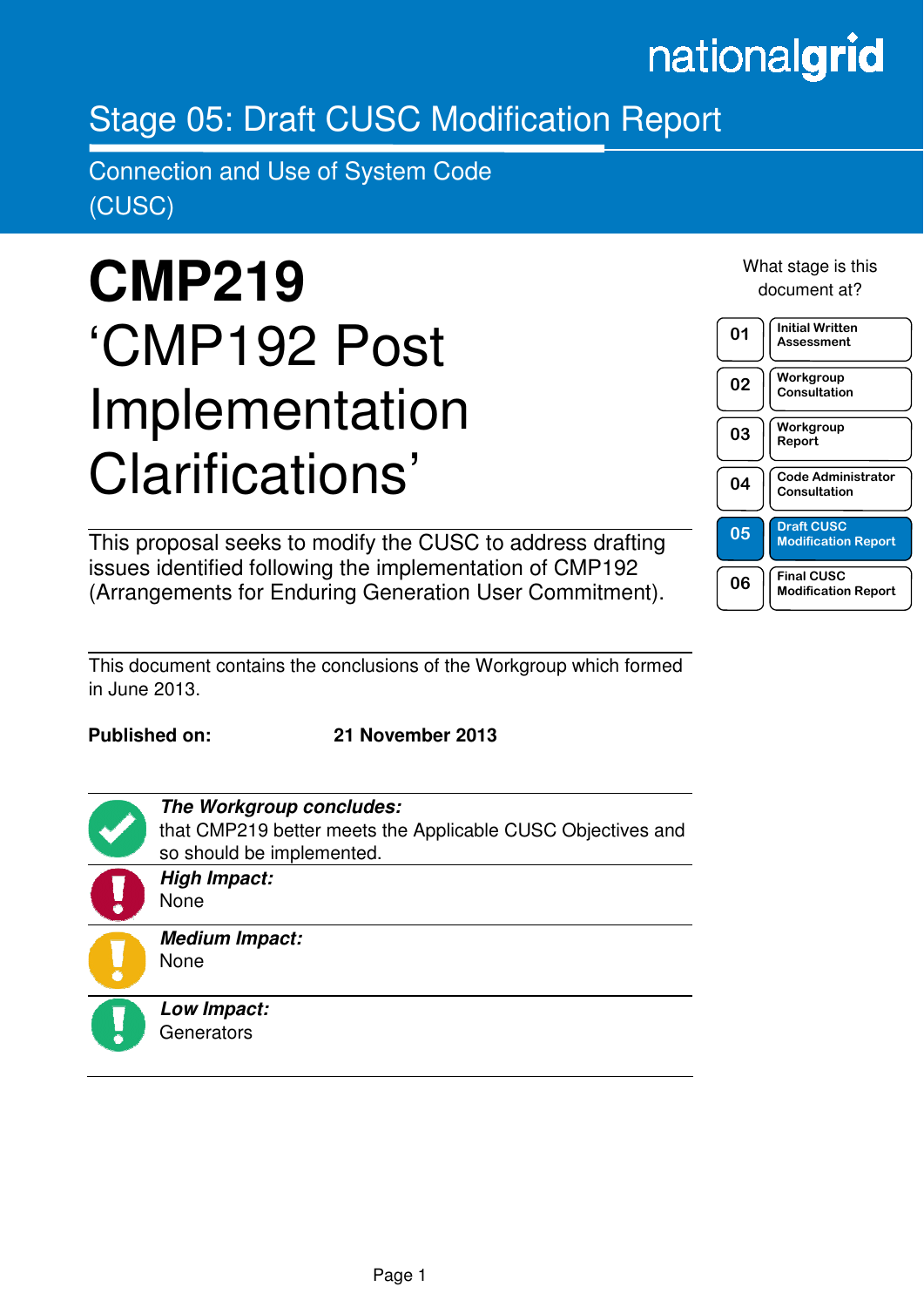| 1              |                                                        |  |
|----------------|--------------------------------------------------------|--|
| $\mathbf{2}$   |                                                        |  |
| 3              |                                                        |  |
| 4              |                                                        |  |
| 5              |                                                        |  |
| 6              |                                                        |  |
| $\overline{7}$ |                                                        |  |
|                |                                                        |  |
|                |                                                        |  |
|                |                                                        |  |
|                |                                                        |  |
|                |                                                        |  |
|                |                                                        |  |
|                | Annex 7 - Code Administrator Consultation Responses 98 |  |

#### **About this document**

This is a draft of the CUSC Modification Report which has been prepared and issued by National Grid as Code Administrator under the rules and procedures specified in the CUSC. The purpose of this document is to assist the CUSC Modifications Panel in their decision whether to implement CMP219.

#### **Document Control**

| <b>Version</b> | Date             | Author             | <b>Change Reference</b> |
|----------------|------------------|--------------------|-------------------------|
| 0.1            | 11 November 2013 | Code Administrator | Version to Industry     |
| 0.2            | 21 November 2013 | Code Administrator | Version for Panel Vote  |

**Any Questions?**  Contact: **Emma Clark** 

Code Administrator

**Emma.Clark2@nation algrid.com** 



Proposer: **Tushar Singh**  National Grid Electricity Transmission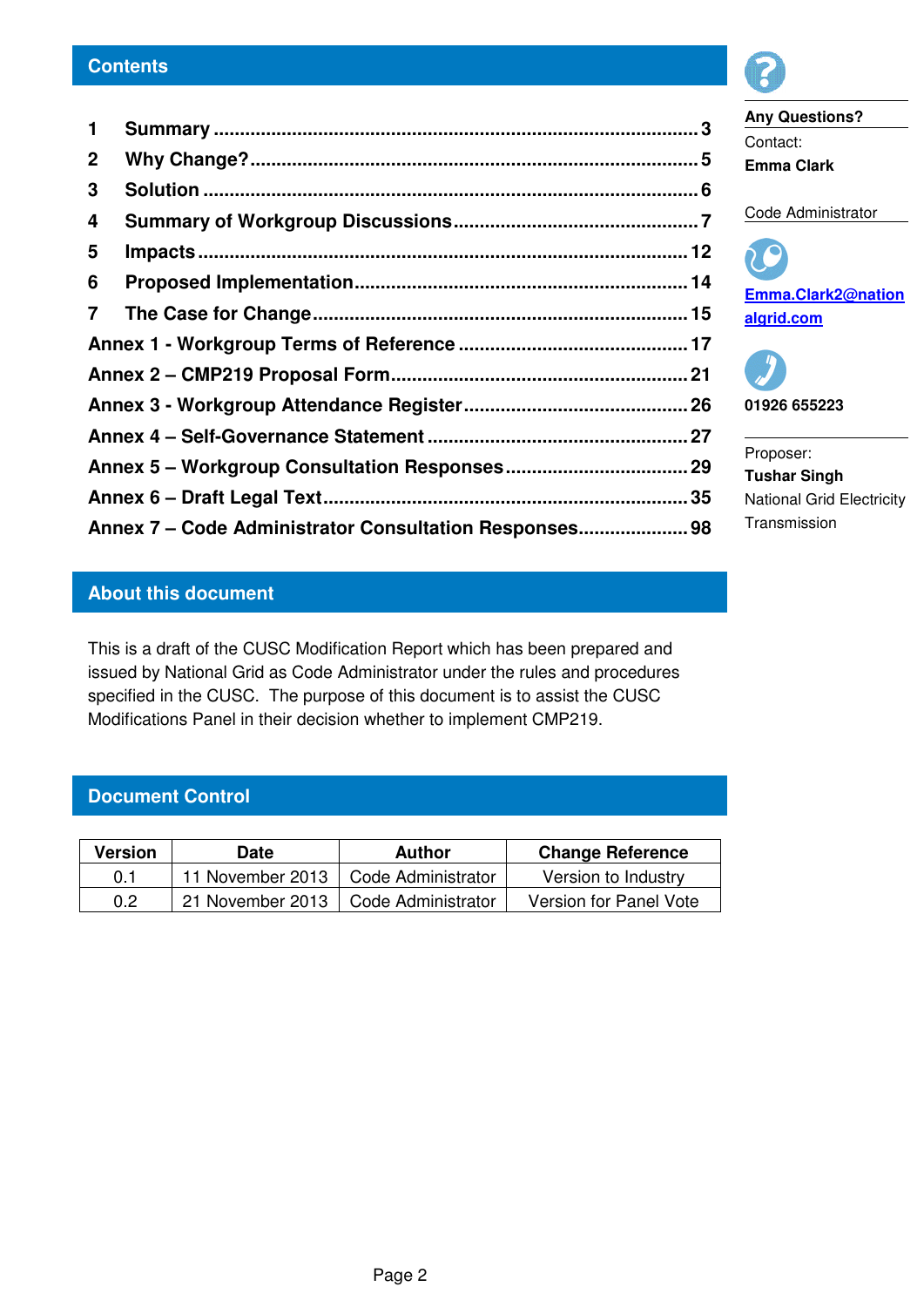#### **1 Summary**

- 1.1 This document summarises the deliberations of the Workgroup and describes the CMP219 Modification Proposal.
- 1.2 CMP219 was proposed by National Grid and submitted to the CUSC Modifications Panel for their consideration on 31 May 2013. The Panel determined that the proposal should be considered by a Workgroup and that they should report back to the CUSC Modifications Panel following a period of 4 weeks for the Workgroup Consultation. The Panel also agreed that it should be progressed under the Self-Governance route, meaning that the CUSC Panel would make a determination on whether CMP219 is approved, rather than the Authority. A Self-Governance Statement was sent to the Authority on 3 June 2013 and is included within Annex 4 of this report.
- 1.3 The Workgroup met on 18 June 2013 and the members accepted the Terms of Reference. A copy of the Terms of Reference is provided in Annex 1. The Workgroup considered the issues raised by CMP219 and worked through the Terms of Reference.
- 1.4 The Workgroup debated whether CMP219 would satisfy the Self-Governance criteria. The Workgroup's view is that CMP219 meets the Self-Governance criteria.
- 1.5 The Workgroup Consultation was published on 9 July 2013 and closed on 6 August 2013. Three responses were received all of which were generally supportive of CMP219. These can be found in Annex 5 of this report.
- 1.6 A final Workgroup meeting was held on 3 September 2013 and the Workgroup Members voted unanimously that CMP219 better facilitates the Applicable CUSC Objectives and so should be implemented. Further details of the vote can be found in Section 7.
- 1.7 At the CUSC Modifications Panel meeting on 27 September 2013, the Panel agreed that the Workgroup had met the Terms of Reference and accepted the Workgroup Report. The Panel agreed for CMP219 to progress to Code Administrator Consultation for a period of 4 weeks to account for current industry workload.
- 1.8 The Code Administrator Consultation closed on  $30<sup>th</sup>$  October and received 3 responses, these can be found in Annex 7.
- 1.9 This CUSC Modifications Report has been prepared in accordance with the terms of the CUSC. An electronic copy can be found on the National Grid website at www.nationalgrid.com/uk/Electricity/Codes, along with the CUSC Modification Proposal form

#### **National Grid's Opinion**

1.10 National Grid believes that CMP219 improves the clarity of the User Commitment Methodology, and therefore better facilitates industry understanding about the methodology which will increase efficiency.

#### **Workgroup Conclusion**

1.11 The Workgroup concludes that CMP219 better facilitates the Applicable CUSC Objectives and so should be implemented.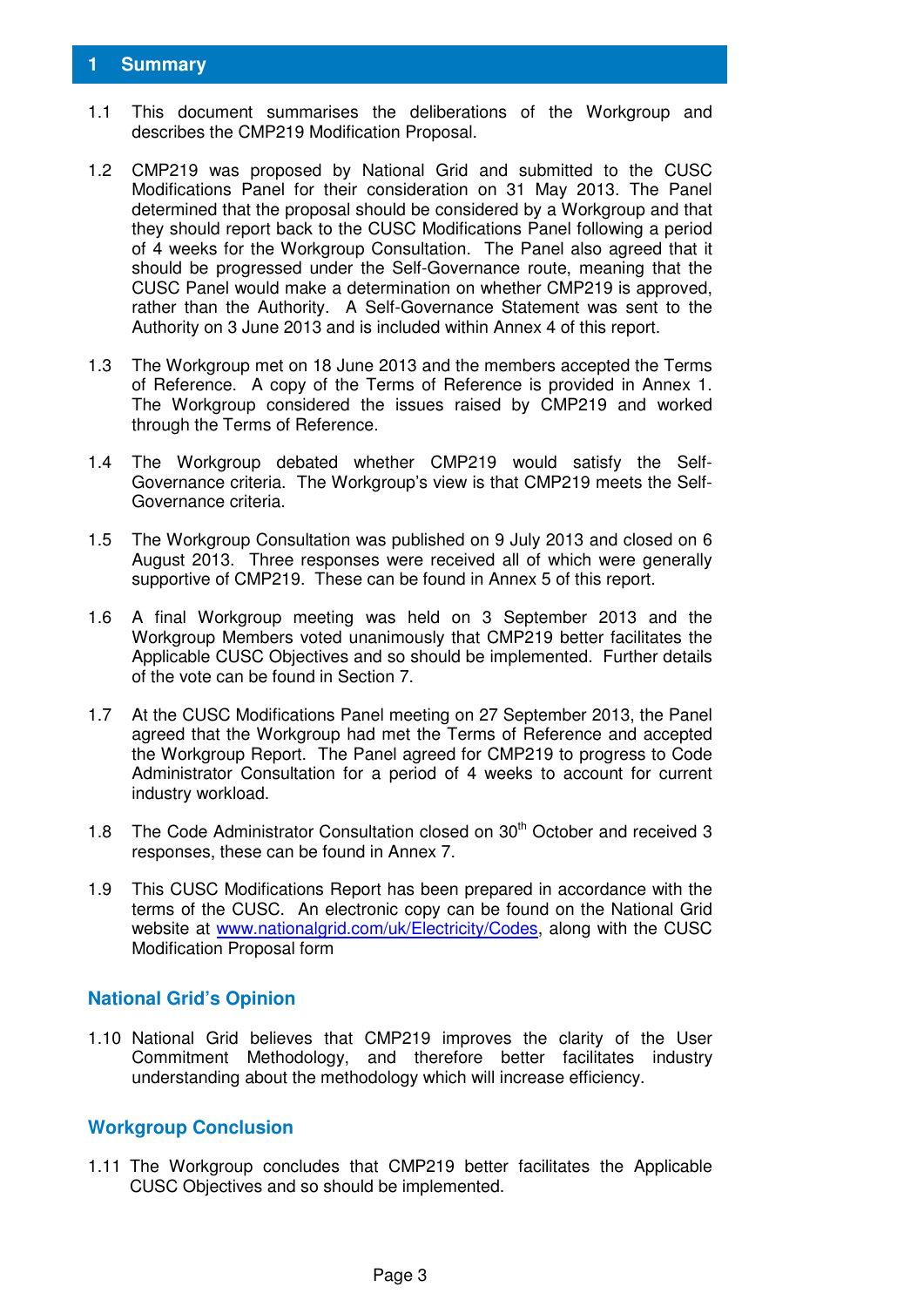#### **CUSC Modifications Panel's Determination**

1.12 To be completed after the Panel Determination Vote.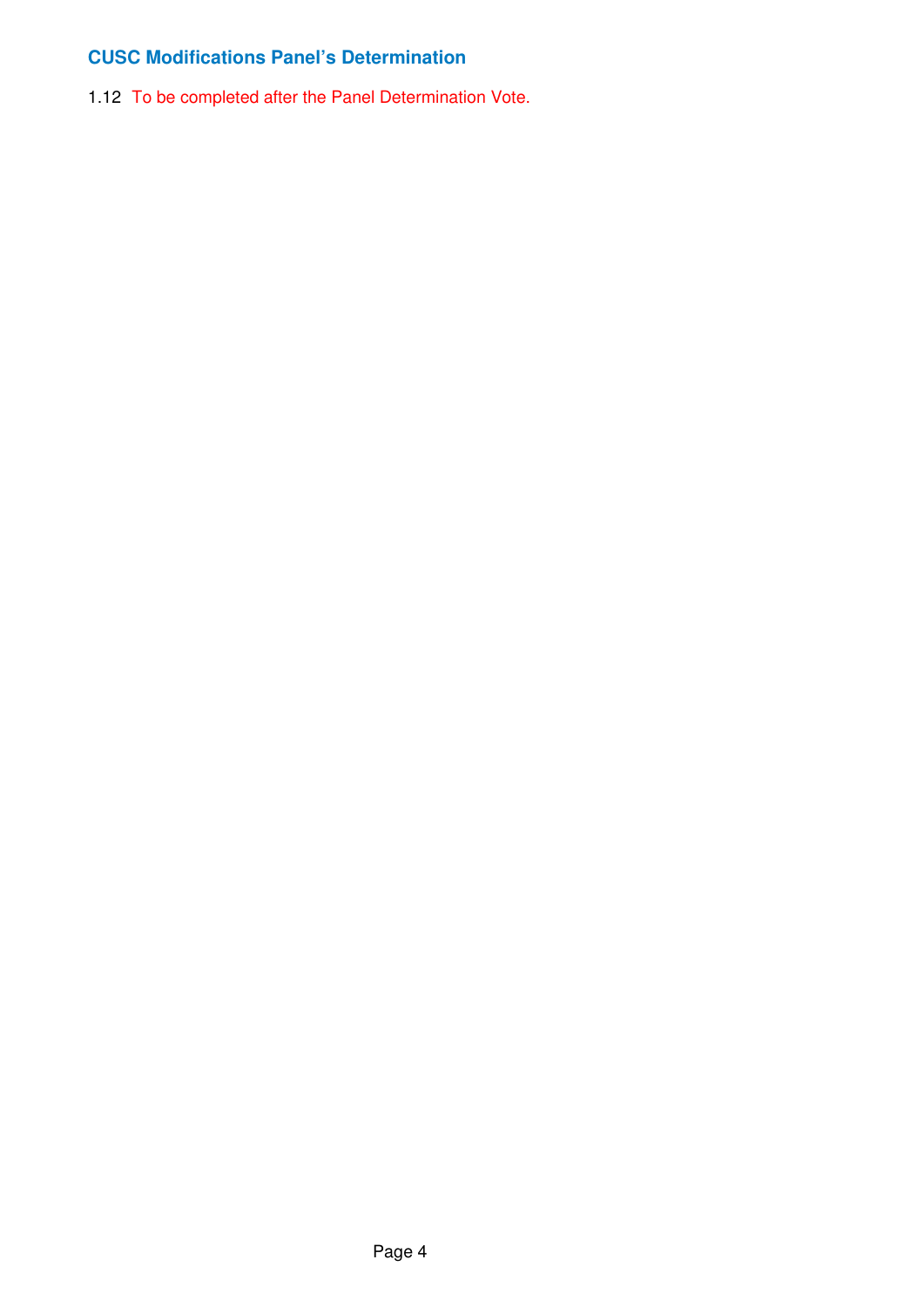#### **2 Why Change?**

- 2.1 Following implementation of CMP192 (Arrangements for Enduring Generation User Commitment) on 30 March 2012 and the proposal taking effect on 1 April 2013, it was identified that the legal text needed refining to correct and clarify minor drafting issues.
- 2.2 Additionally, the text and definitions regarding CMP192 transitional arrangements have become redundant as the transitional arrangements have been completed by National Grid and are no longer needed.

#### **Where can I find more information on CMP192?**

Documentation for CMP192 can be accessed at the National Grid website at

http://www.nationalgri d.com/uk/Electricity/ Codes/systemcode/a mendments/amendm ent\_archive/151-200/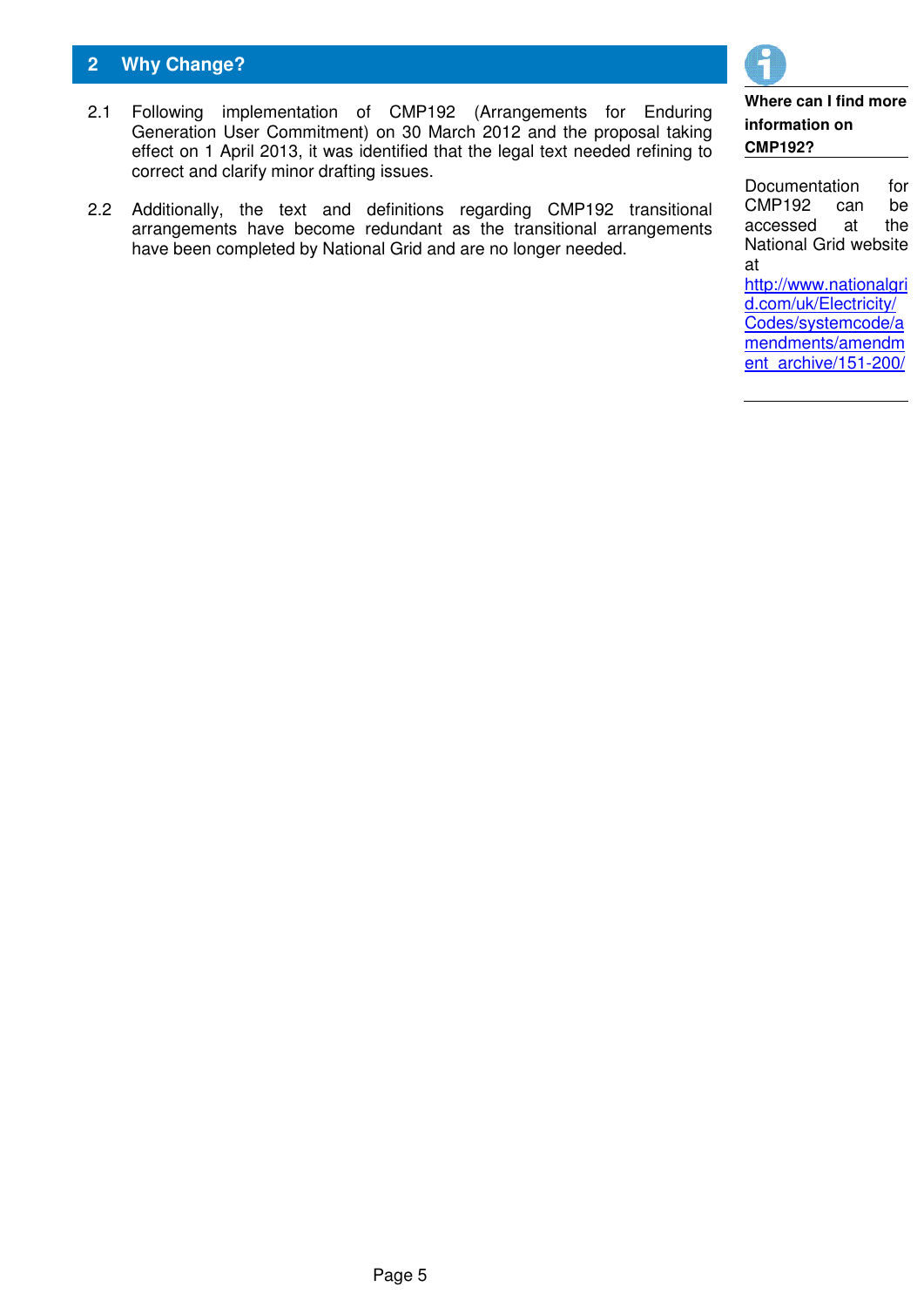#### **3 Solution**

- 3.1 CMP219 seeks to correct minor errors identified in the legal text for CMP192 and to provide clarification on points that were contained in the Final Report for CMP192 but were not apparent in the legal text.
- 3.2 A number of the changes relate to typographical errors, renumbering of paragraphs, clarification of text and the removal of redundant text.
- 3.3 Other changes relate to errors identified where certain arrangements were intended by the CMP192 Workgroup, but were subsequently omitted from the legal drafting for the new CUSC Section 15. These are explained in more detail in Section 4.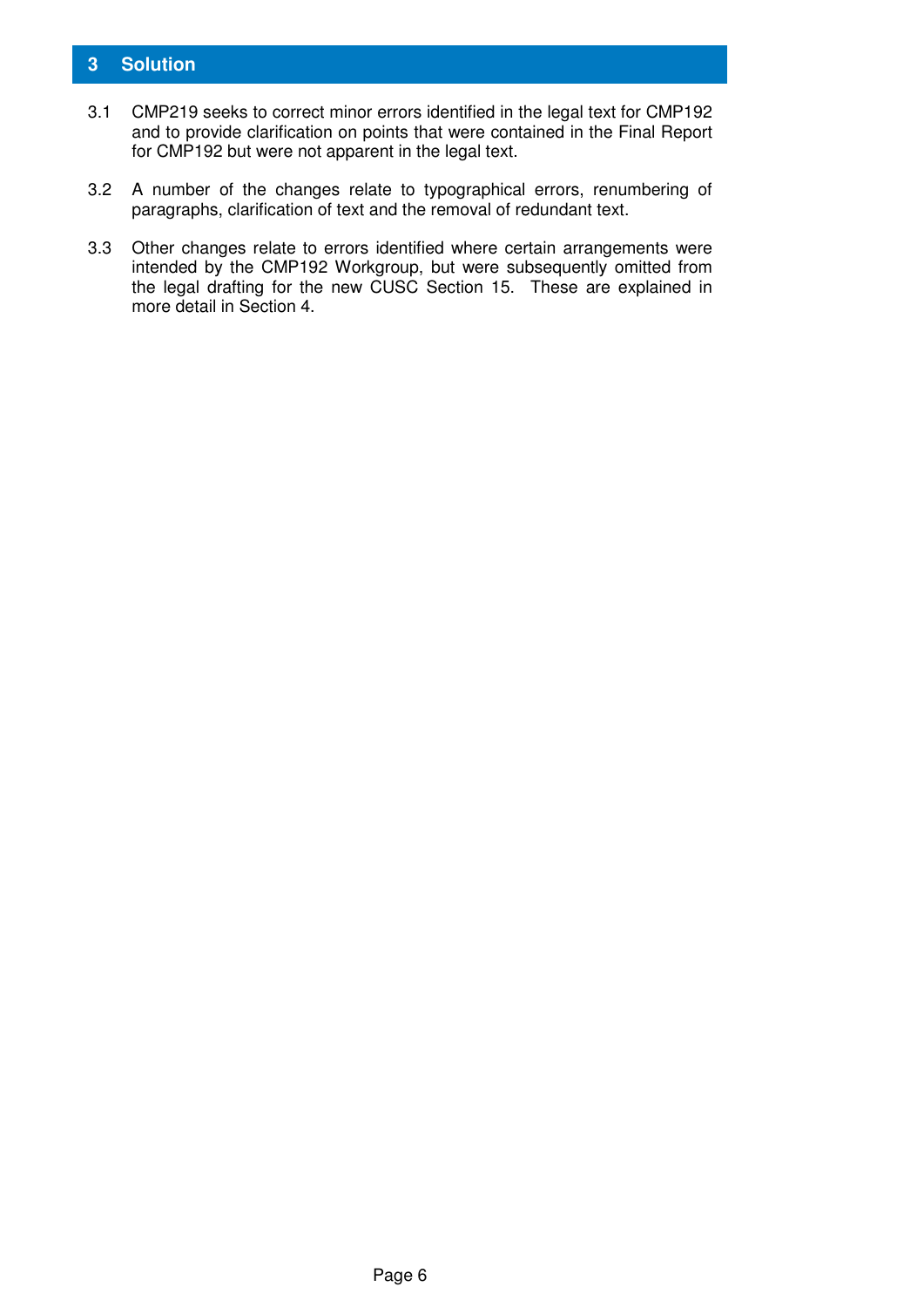#### **4 Summary of Workgroup Discussions**

#### **Presentation of Proposal**

- 4.1 The Proposer of CMP219 presented the proposal to the Workgroup at the first meeting and the background to why it had been raised. The Proposer outlined the defects that had been identified, namely typographical errors, numbering inconsistencies, redundant text and unintended omissions in the legal text for CMP192.
- 4.2 For Issue 5, as outlined in the Proposal Form, the Proposer explained that the intention of CMP192 was that Users on both Fixed and Actual liabilities would be treated in the same way when they choose to delay their commissioning date (see Figures 1 and 2 below), i.e the cancellation charge profile would not be adjusted downwards, but would be held at the current level. However, the drafting is such that it is silent for Users on Actual and only specifically addresses Users on Fixed.
- 4.3 The Workgroup noted that smaller companies do not generally have a Parent Company Guarantee to cover any securities that they may be required to provide. Therefore they must have the security raised in some other way, such as via a Letter of Credit from a financial institution or through putting up sufficient funds to cover 100% of the potential liability, which in turn affects the materiality. It was noted that security is only at risk if there is a delay or cancellation, otherwise the materiality is the cost of obtaining sufficient security for a defined period of time. The Workgroup agreed that the issue of levels of appropriate security is not in the remit of this proposal as it does not address the same defect.



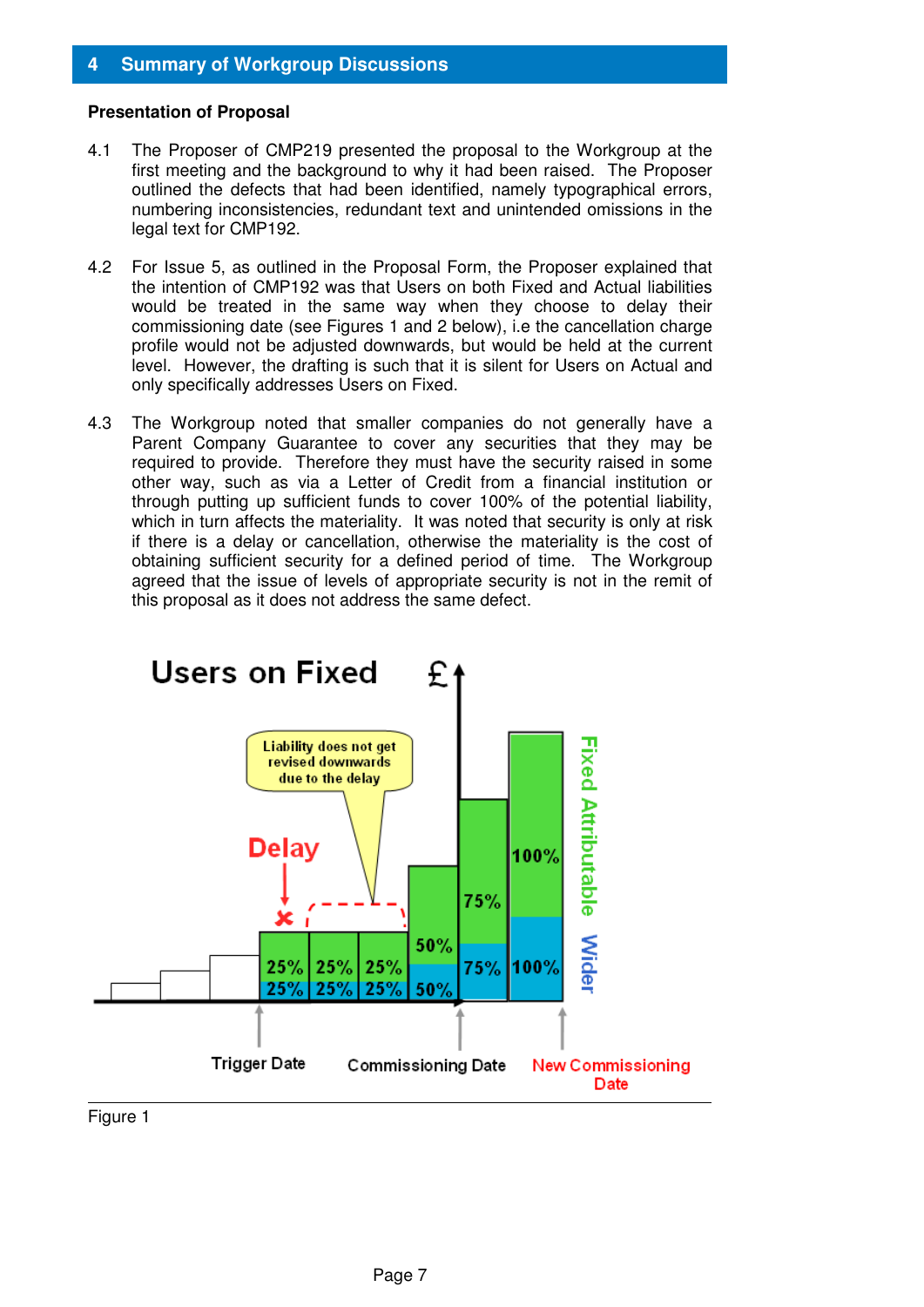

#### Figure 2

4.4 The Proposer explained Issue 6 as described in the proposal. Users on Fixed liabilities have a generic liability pre-trigger date of either £1,2,3/kW depending upon year. It was intended that this be capped at the first cancellation charge profile year, i.e. 25% of the Attributable Works Cancellation Amount. The methodology implemented as a result of CMP192 only applies this cap to the year normally preceding the trigger date, i.e. £3/kW and not to the years where this amount is £1/kW and £2/kW as shown in the figure below.



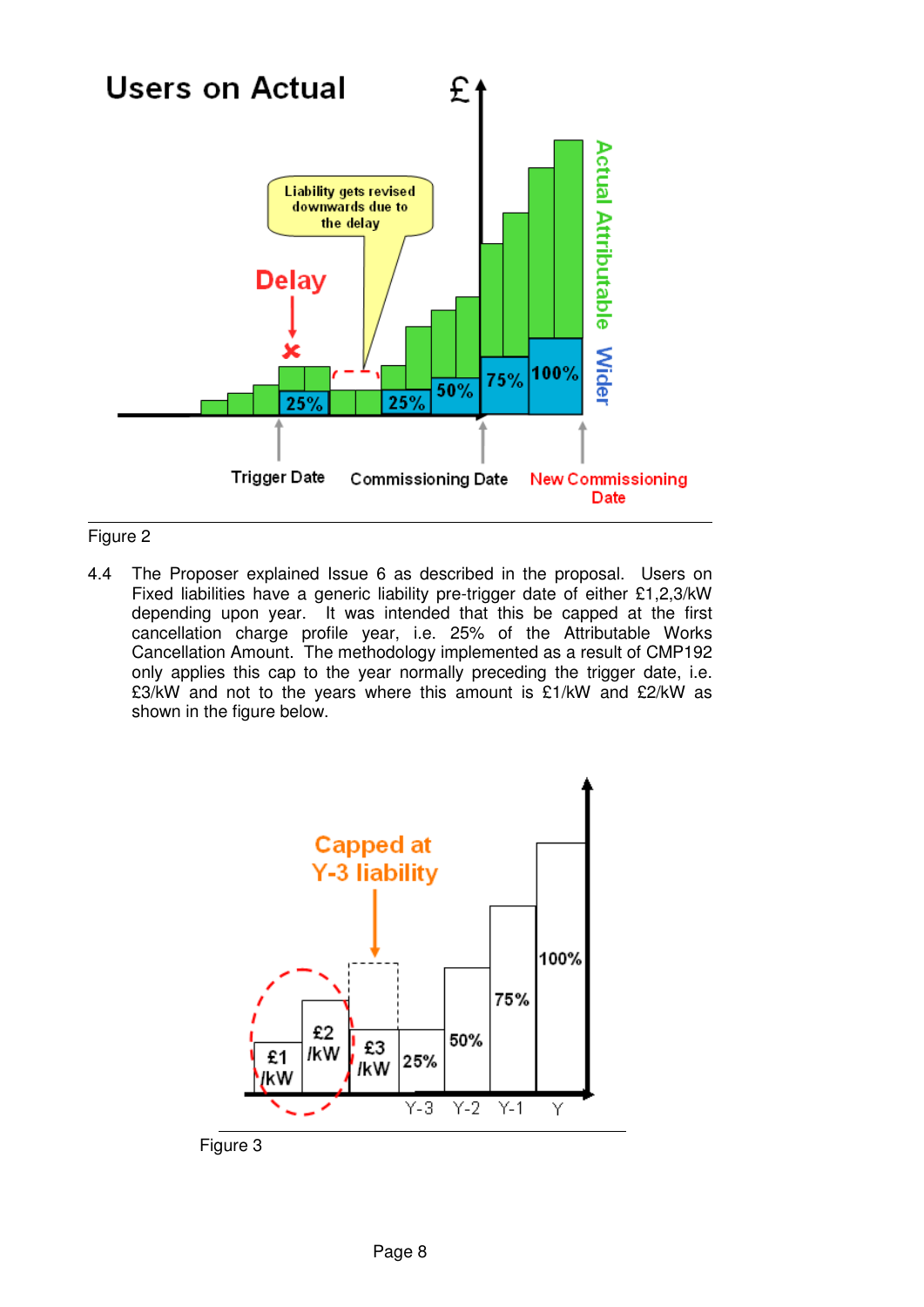- 4.5 The Proposer noted that this is currently only relevant to Users who had a signing on date of 1 April 2012 or after, as those who signed prior to that date are already on £3/kW.
- 4.6 One Workgroup Member advised that they were already receiving this reduction in their required liability, and it was confirmed that National Grid are seeking to work to the intent of CMP192 on an individual project basis, as far as possible. The Proposer advised that the effect of this change is small due to the number of Users affected, and the fact that the intention of CMP192 is already being adhered to.

#### **Terms of Reference:**

#### **a) Analyse the materiality associated with issues 5 and 6, described in the modification proposal form.**

- 4.7 In the first meeting the Proposer presented analysis to illustrate the materiality of the proposal with respect to issue 5. If a user on Actual delays their commissioning date by 1 year at any stage after the Trigger Date then it results in a reduction of 25% of the Wider Liability for 1 year. This increases to up to 100% if the delay is 4 years or more. This is due to the Cancellation Charge Profile where year on year change is 25%, building up to 100% in the commissioning year.
- 4.8 The materiality associated with the proposed change is dependant on a number of factors. The group noted that there is only a material effect if one or more users choose to delay their projects. They would also have to be on the Actual liability, be after the Trigger Date and not have a sufficient credit rating or parent company guarantee to cover the increase in that year. If any of these conditions is not met, the materiality of the proposal would be zero.
- 4.9 Should a user who meets all of the above criteria decide to delay their commissioning date, they would incur a cost to obtain security for the extra period due to the delay. In the tables below, the costs of obtaining the security are shown for a small and a large generator for both a 1 year delay and a 4 year delay. A figure of 4% of the security amount was used to estimate the cost of obtaining a letter of credit from a financial institution, this was taken from the CMP192 workgroup report.

#### **1 year delay –**

|                       | Cost of obtaining Security at 4% (£/MW) |             |           |
|-----------------------|-----------------------------------------|-------------|-----------|
| <b>Generator Size</b> | Zone 1                                  | Zone 4      | Zone 15   |
| <b>100MW</b>          | £29,221,20                              | £16,358.15  | £342.67   |
| <b>1500MW</b>         | £438,318.00                             | £245,372.25 | £5,140.05 |

#### **4 year delay –**

|                       | Cost of obtaining Security at 4% (£/MW) |             |            |
|-----------------------|-----------------------------------------|-------------|------------|
| <b>Generator Size</b> | Zone 1<br>Zone 4                        |             | Zone 15    |
| <b>100MW</b>          | £116,884.80                             | £65,432.60  | £1,370.68  |
| <b>1500MW</b>         | £1,753,272.00                           | £981,489.00 | £20,560.20 |

The above figures have been calculated using the Wider Zonal Unit Liability data in the 2013/14 Wider Cancellation Charge Statement.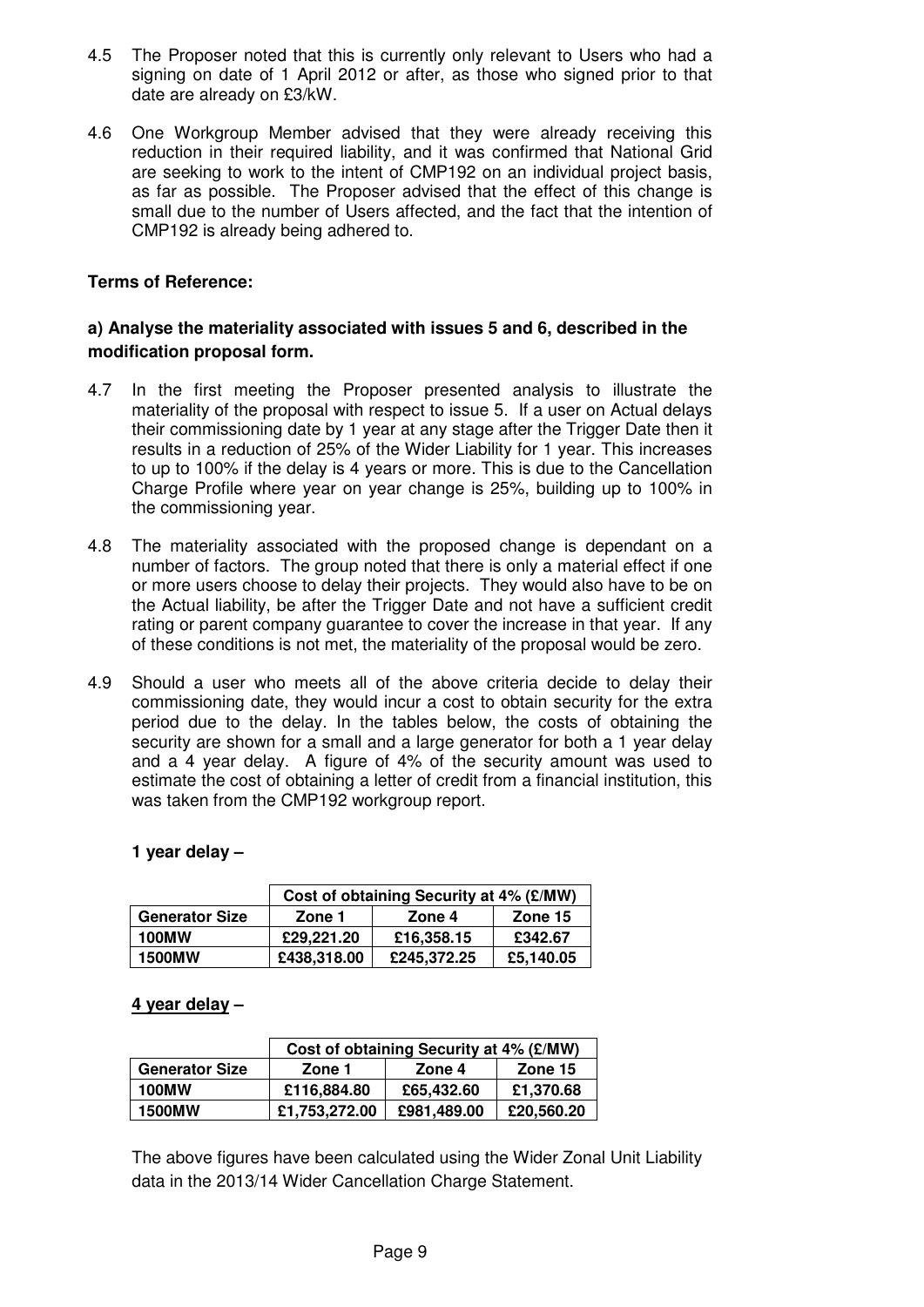- 4.10 The Proposer presented analysis to illustrate the materiality of issue 6. The proposer noted that this change would only affect users who were both on Fixed liability and also who had signed Connection Agreements after 1<sup>st</sup> April 2012, assuming that the proposal is implemented in time for the  $1<sup>st</sup>$  April 2014. Any users who had signed before this date would be on either the £3/kW liability or the Cancellation Charge Profile liability by  $1<sup>st</sup>$  April 2014, and hence would be unaffected.
- 4.11 The proposer presented data from the latest Securities statements for the period of April-October 2013. This showed that of the 285 projects currently with signed connection agreements, the number of users on Fixed liability was 56, and out of these projects the number of projects who would be affected by the proposal is 16.
- 4.12 In terms of amounts, the liabilities for the 56 users on Fixed is approximately £71m for 2013/4. The overall benefit in reduced securities for those affected projects is approximately £4m.

#### **b) Provide an opinion regarding progressing the modification through Self-Governance.**

- 4.13 The Workgroup considered whether it was appropriate for CMP219 to follow the Self-Governance process. The group agreed that whilst some of the changes discussed could be considered material, their effect was dealt with under CMP192 which the Authority had already made a decision on. CMP219 is simply clarifying and correcting the errors that have been identified following the implementation of CMP192. The analysis presented to the group demonstrated that any further impact would be minimal. Therefore the Workgroup agreed that it is appropriate for CMP219 to be treated as Self-Governance.
- 4.14 Two respondents to the Workgroup Consultation agreed with this approach. The other respondent did not answer this question.

#### **c) Review the proposed legal text**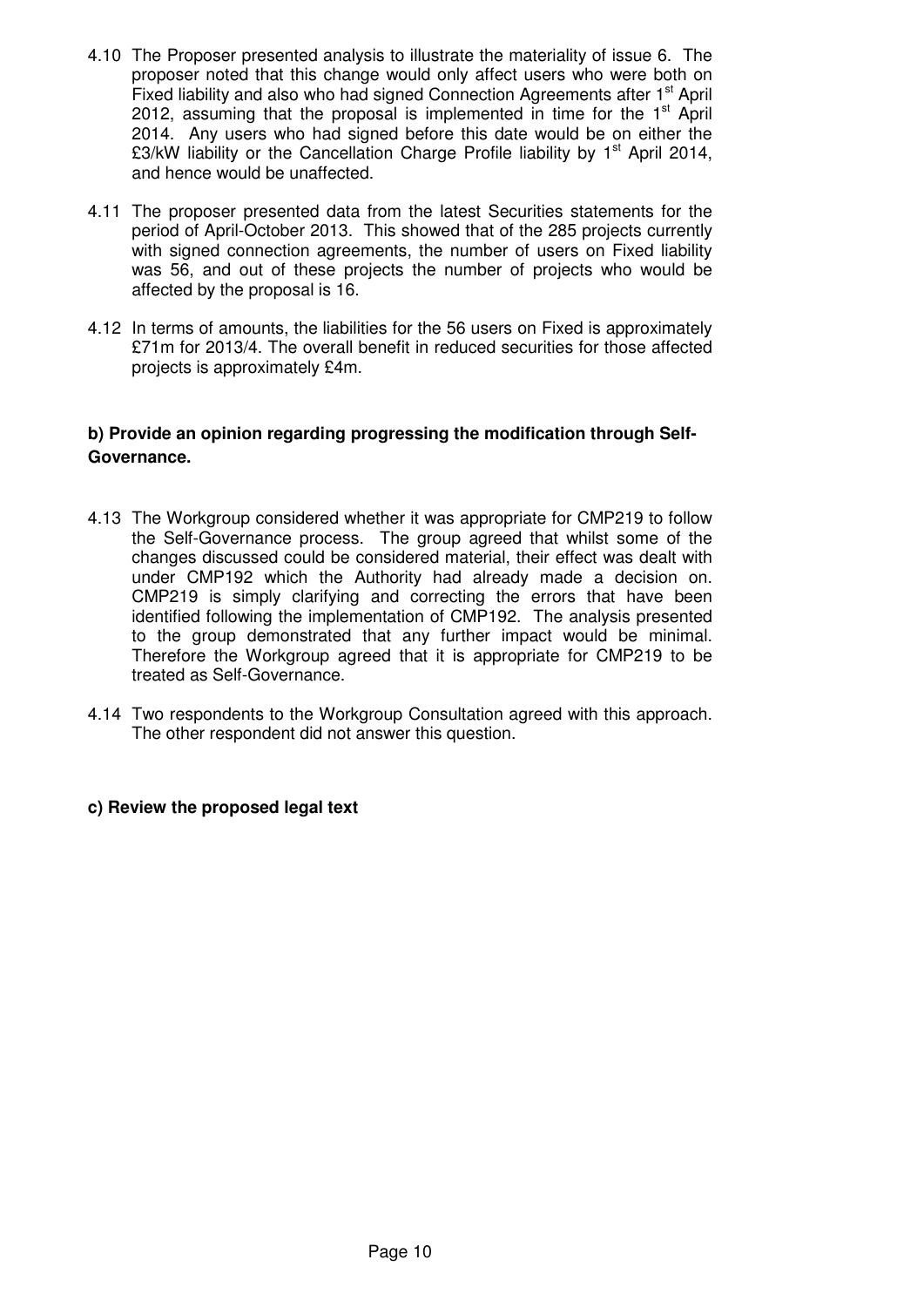- 4.15 The Workgroup discussed the proposed changes to the legal text. In the first meeting the Workgroup agreed that the text provided clarity and was in line with the defect and solution outlined in the proposal. In the second meeting, the group discussed some further changes that had been suggested by respondents to the Workgroup Consultation. The proposed legal text can be found in Annex 6.
- 4.16 One respondent raised some issues arising from CMP192 in relation to Distribution Network Operators (DNOs) and embedded arrangements as they believe that there is a disparity in the security arrangements. The Workgroup agreed that this is a valid issue, but that it does not fall within the scope of CMP219 and therefore cannot be dealt with as part of this process.
- 4.17 Another respondent suggested a number of further changes in order to provide more clarity. The group discussed each of these changes and agreed with the majority of suggestions. The group felt that the other suggested revisions were not necessary or instead agreed alternative wording in order to make the wording clearer. The revised draft legal text is contained in Annex 6 of this document.

#### **Workgroup Alternative CUSC Modifications**

4.18 The Workgroup did not propose any Workgroup Alternative CUSC Modifications to the original proposal.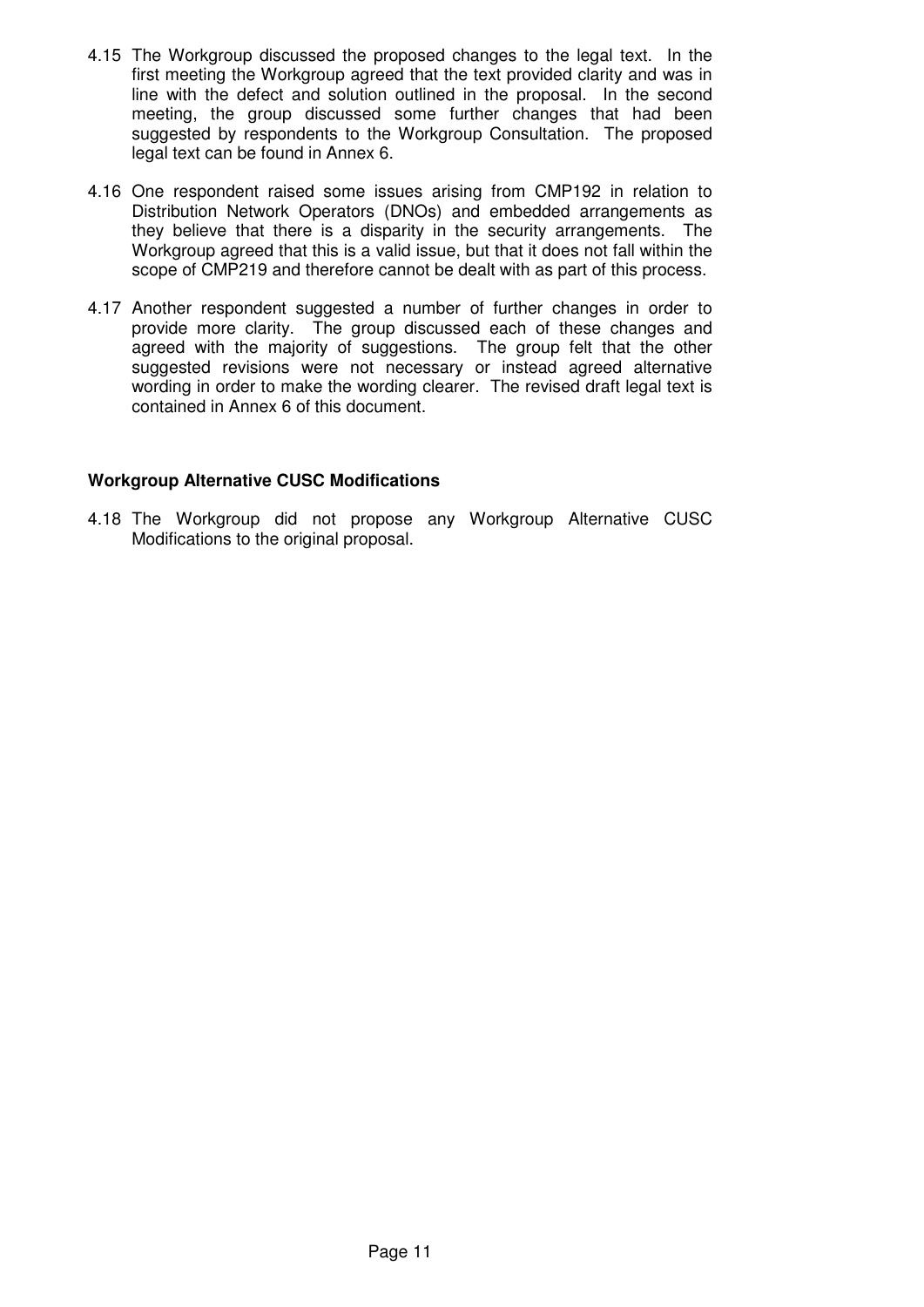#### **5 Impacts**

#### **Impact on the CUSC**

- 5.1 CMP219 requires amendments to the following parts of the CUSC:
	- Section 10
	- Section 11
	- Section 15
	- Schedule 2, Exhibit 3
	- Schedule 2, Exhibit 3A
	- Exhibit MM3
- 5.2 The text required to give effect to the Original Proposal is contained in Annex 6 of this document.

#### **Impact on Greenhouse Gas Emissions**

5.3 Neither the proposer nor the Workgroup identified any material impact on Greenhouse Gas emissions.

#### **Impact on Core Industry Documents**

5.4 Neither the proposer nor the Workgroup identified any impacts on Core Industry Documents.

#### **Impact on other Industry Documents**

5.5 CUSC Section 15 (CMP 192) User Commitment Methodology – Guidance and Implementation Document. Section 6 of the document will be updated to clarify the pre-Trigger date liability for Fixed users covered in paragraph 4.4 of this report, to coincide with the implementation of this Proposal if approved.

#### **Costs**

| <b>Code administration costs</b>         |                                                 |  |
|------------------------------------------|-------------------------------------------------|--|
| Resource costs                           | £3,630 - 2 Workgroup meetings<br>£94 - Catering |  |
| <b>Total Code</b><br>Administrator costs | £3,724                                          |  |

| <b>Industry costs (Standard CMP)</b> |                                                                                                                                                    |  |  |
|--------------------------------------|----------------------------------------------------------------------------------------------------------------------------------------------------|--|--|
| Resource costs                       | £12,705 $-$ 2 Workgroup meetings<br>£5,445 $-$ 2 Consultations                                                                                     |  |  |
|                                      | • 2 Workgroup meetings<br>• 7 Workgroup members<br>• 1.5 man days effort per meeting<br>1.5 man days effort per consultation response<br>$\bullet$ |  |  |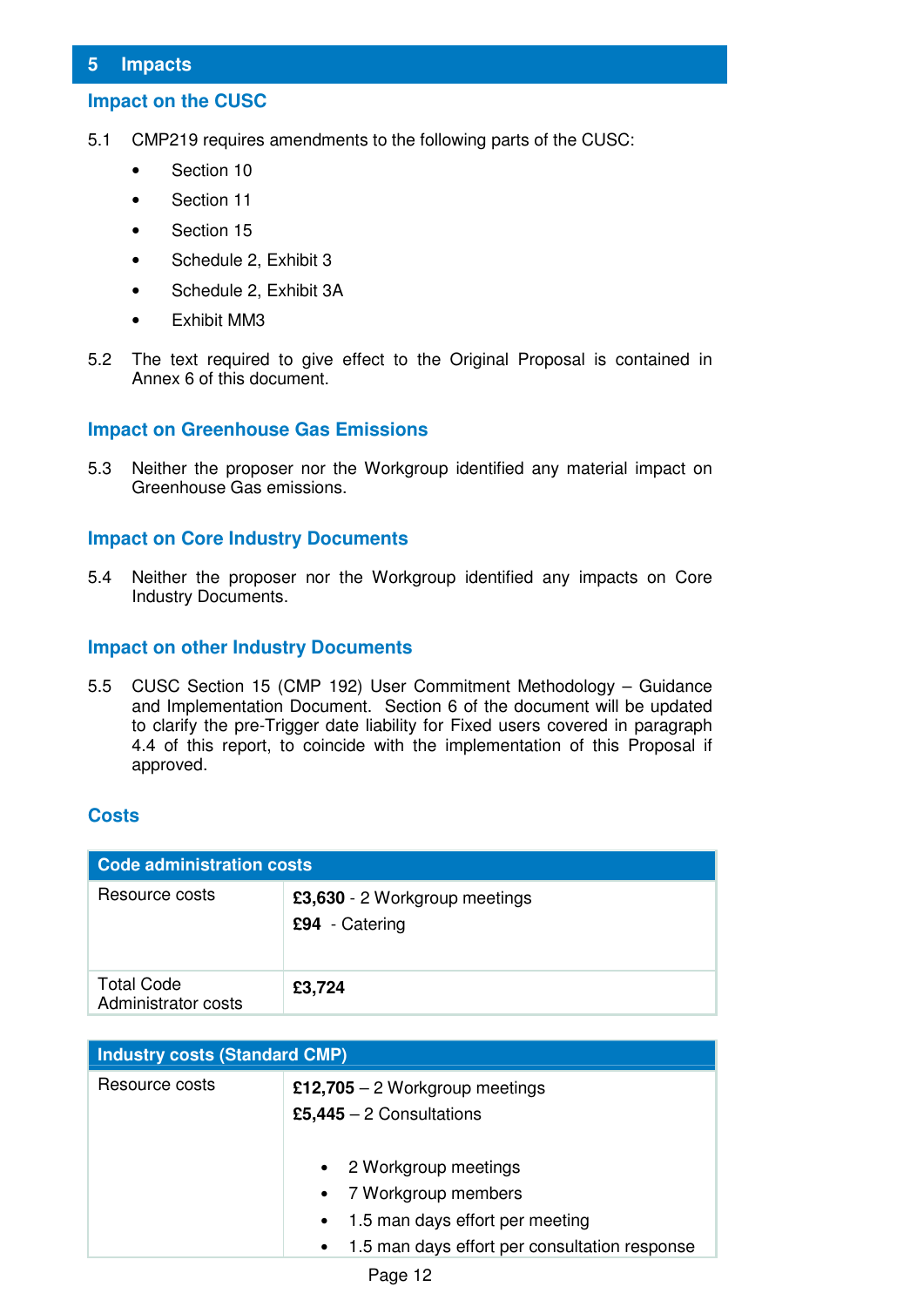|                             | consultation respondents<br>$\bullet$ |
|-----------------------------|---------------------------------------|
| <b>Total Industry Costs</b> | £21,874                               |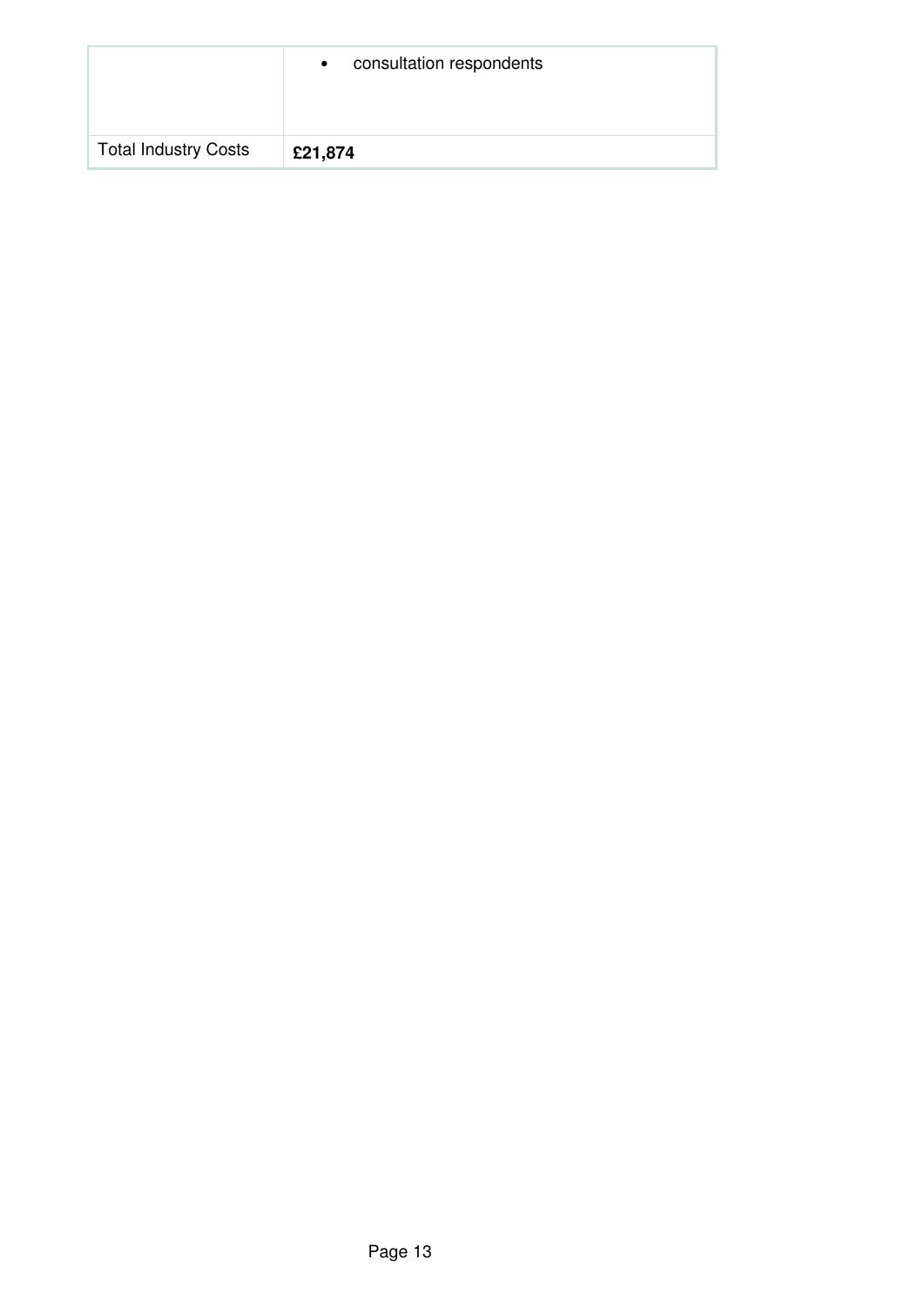#### **6 Proposed Implementation**

6.1 If approved, the Code Administrator proposes that CMP219 should be implemented 10 Working Days after the Appeal Window has closed following the CUSC Panel Determination, pending any appeals received. The Workgroup agreed with this view, as did the respondents to the Workgroup Consultation that answered this question.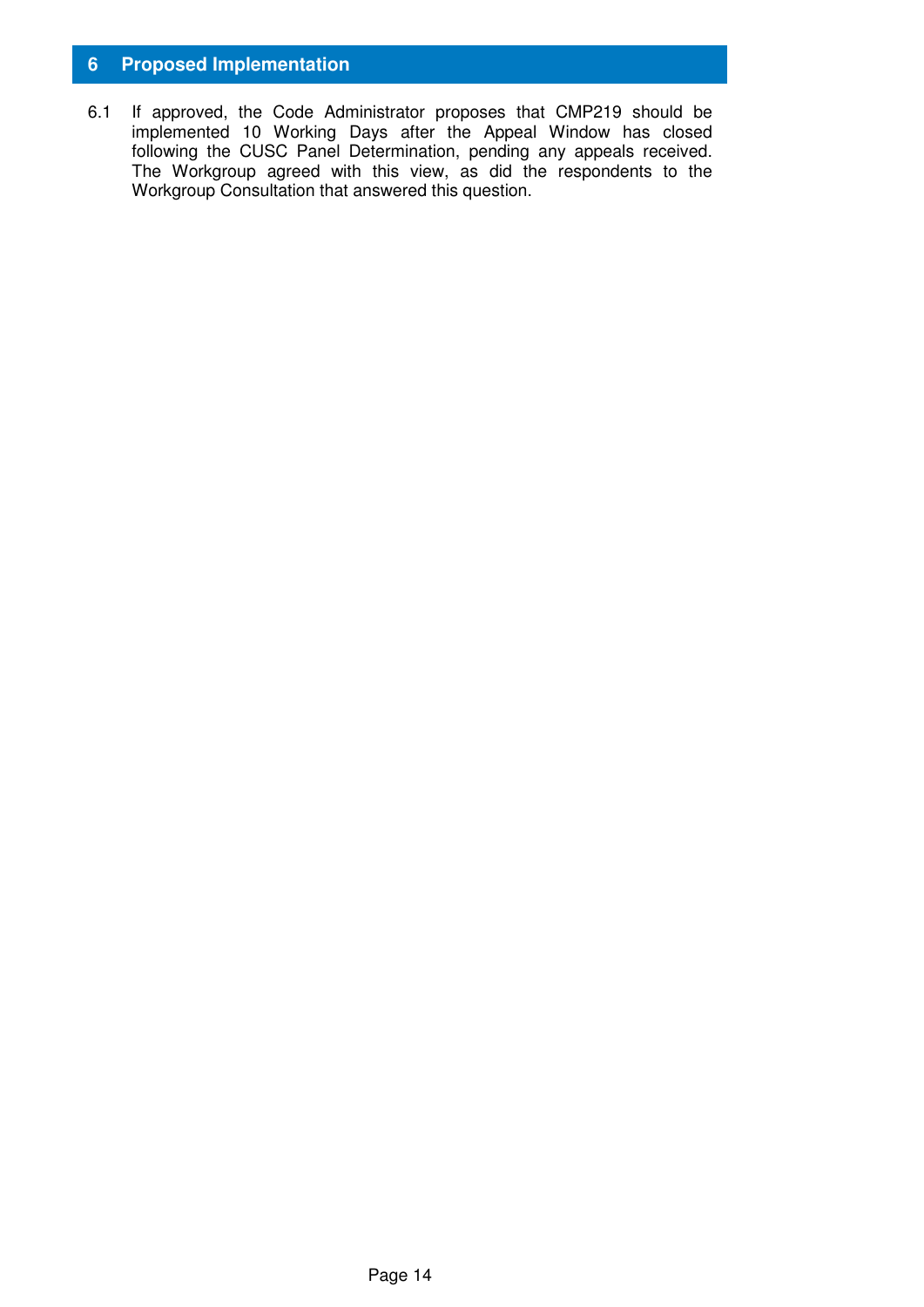#### **Workgroup Conclusion**

- 7.1 At the final meeting the Workgroup voted on whether they believe CMP219 better facilitates the CUC Objectives. As no Workgroup Alternative CUSC Modifications were raised, the Workgroup vote was only on the CMP219 original proposal versus the baseline. On 3<sup>rd</sup> September 2013 the Workgroup voted unanimously that CMP219 better facilitates the Applicable CUSC Objectives. One Workgroup Member was unable to attend the meeting and therefore was unable to cast a vote. Details of the vote can be found in the tables below.
- 7.2 For reference the CUSC Objectives are:
	- (a) the efficient discharge by the licensee of the obligations imposed upon it under the Act and by this licence; and
	- (b) facilitating effective competition in the generation and supply of electricity, and (so far as consistent therewith) facilitating such competition in the sale, distribution and purchase of electricity.
	- (c) compliance with the Electricity Regulation and any relevant legally binding decision of the European Commission and/or the Agency.

|                  | (a)                                                                                                                       | (b)                                                                                                                   | (c)      | <b>Overall</b> |
|------------------|---------------------------------------------------------------------------------------------------------------------------|-----------------------------------------------------------------------------------------------------------------------|----------|----------------|
| Garth<br>Graham  | Yes. It satisfies efficient<br>discharge of the licence as<br>it improves clarity and<br>helps industry<br>understanding. | Yes. It improves industry<br>understanding of Section<br>15 of the CUSC as it<br>clarifies the treatment of<br>Users. | Neutral. | Yes.           |
| Paul Mott        | Yes. It is not efficient to<br>have ambiguity, so this<br>proposal better meets this<br>objective.                        | Yes. It removes the<br>scope for unintended<br>discrimination between<br>'fixed' and 'actual'.                        | Neutral. | Yes.           |
| Jen Daws         | Same view as Paul Mott.                                                                                                   | Same view as Paul Mott.                                                                                               | Neutral. | Yes.           |
| Carlo<br>Polacco | Yes. It improves clarity<br>and therefore is more<br>efficient.                                                           | Yes, it brings in fair rules<br>for the industry.                                                                     | Neutral. | Yes.           |
| Tushar<br>Singh  | Yes. It improves clarity<br>and better facilitates<br>industry understanding.                                             | Yes. It removes the<br>ambiguity for users and<br>discrimination between<br>the categories of Users.                  | Neutral. | Yes.           |

#### **Whether each proposal (Original and any WACMs) better facilitates ACOs.**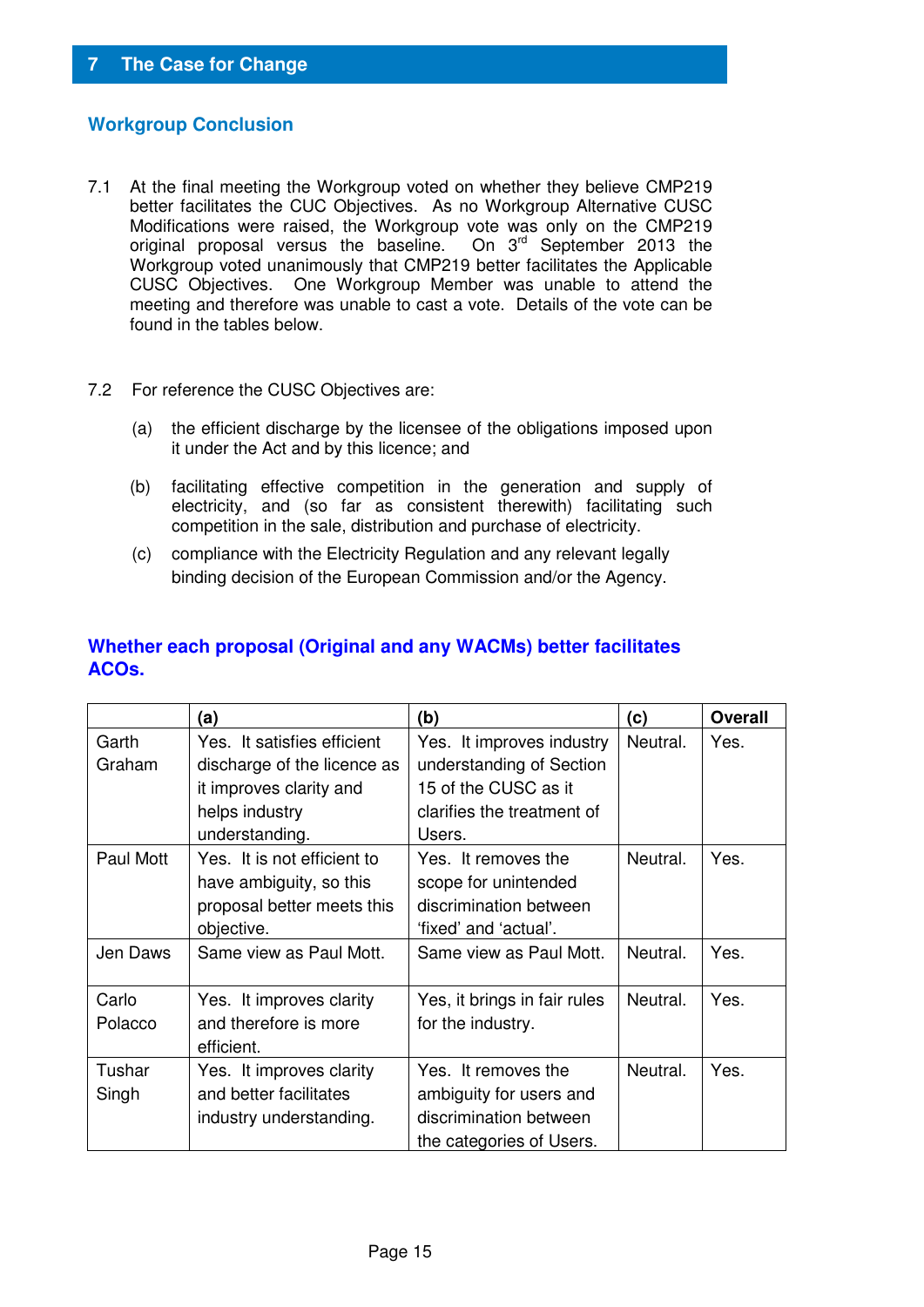#### **Which option BEST facilitates achievement of the ACOs? (inc. CUSC baseline)**

| <b>Name</b>         | <b>Preference</b> |
|---------------------|-------------------|
| Garth Graham        | <b>CMP219</b>     |
| Paul Mott           | <b>CMP219</b>     |
| Jen Daws            | <b>CMP219</b>     |
| Carlo Polacco       | <b>CMP219</b>     |
| <b>Tushar Singh</b> | <b>CMP219</b>     |

- 7.3 The proposer considers that CMP219 would better facilitate the following Applicable CUSC Objectives.
	- (a) the efficient discharge by the licensee of the obligations imposed upon it under the Act and by this licence;

The proposal satisfies the above objective, in that it improves the clarity of the User Commitment Methodology, and therefore better facilitates industry understanding about the methodology which will increase efficiency.

(b) facilitating effective competition in the generation and supply of electricity, and (so far as consistent therewith) facilitating such competition in the sale, distribution and purchase of electricity.

The proposal satisfies the above objective, in that it clarifies that both categories of users i.e. users on 'fixed' and 'actual' liabilities will be treated in the same way if the delay in commissioning is caused by the user. This removes the scope for discrimination between the two categories and facilitates competition.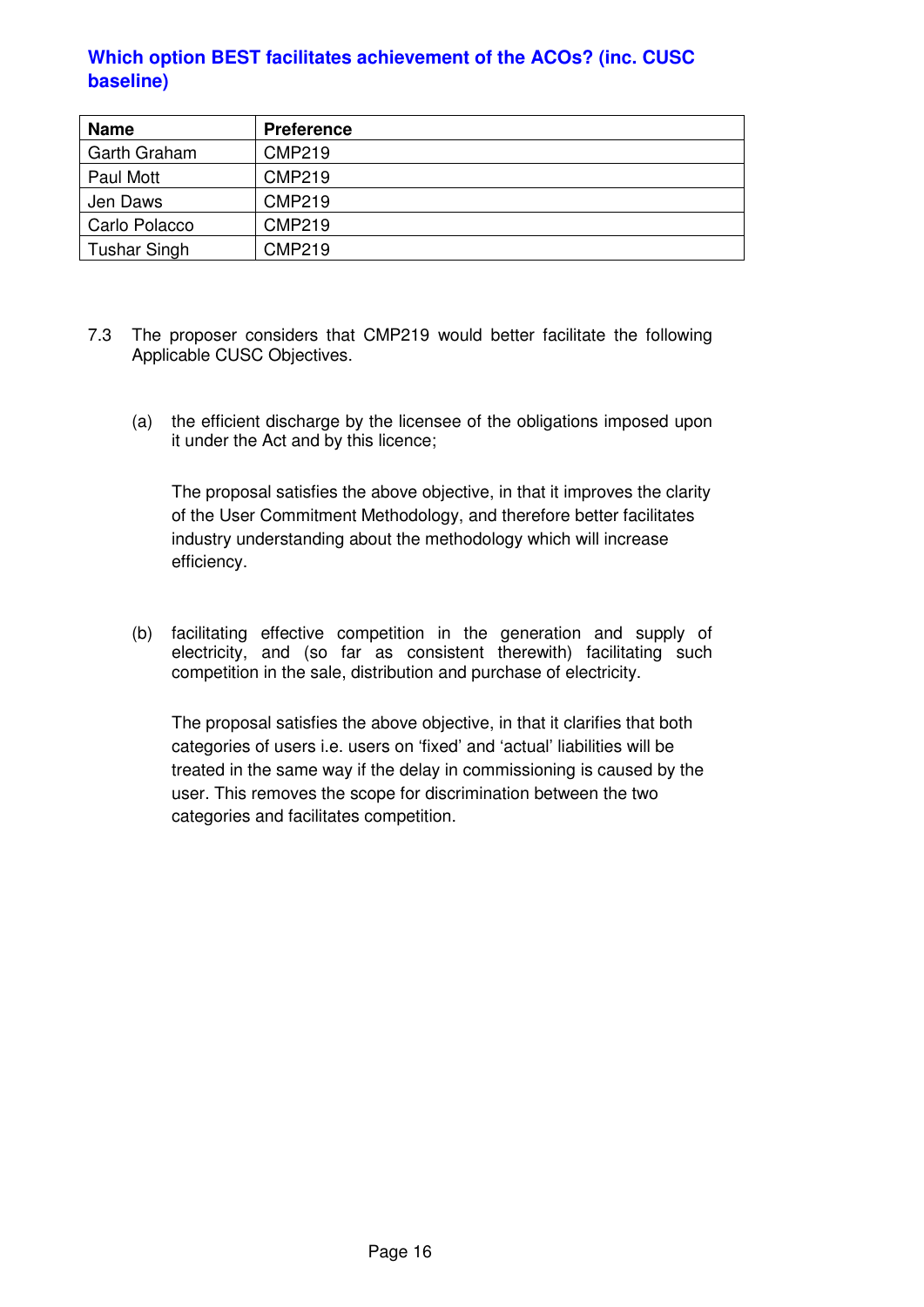#### **TERMS OF REFERENCE FOR CMP 219 WORKGROUP**

#### **Responsibilities**

- 1. The Workgroup is responsible for assisting the CUSC Modifications Panel in the evaluation of CUSC Modification Proposal CMP219 "CMP192 Post Implementation Clarifications" tabled by National Grid at the Modifications Panel meeting on 31<sup>st</sup> May 2013.
- 2. The proposal must be evaluated to consider whether it better facilitates achievement of the Applicable CUSC Objectives. These can be summarised as follows:
	- (a) the efficient discharge by the Licensee of the obligations imposed on it by the Act and the Transmission Licence;
	- (b) Facilitating effective competition in the generation and supply of electricity, and (so far as consistent therewith) facilitating such competition in the sale, distribution and purchase of electricity;
	- (c) Compliance with the Electricity Regulation and any relevant legally binding decision of the European Commission and/or the Agency.
- 3. It should be noted that additional provisions apply where it is proposed to modify the CUSC Modification provisions, and generally reference should be made to the Transmission Licence for the full definition of the term.

#### **Scope of work**

- 4. The Workgroup must consider the issues raised by the Modification Proposal and consider if the proposal identified better facilitates achievement of the Applicable CUSC Objectives.
- 5. In addition to the overriding requirement of paragraph 4, the Workgroup shall consider and report on the following specific issues:

a) Analyse the materiality associated with issues 5 and 6, described in the modification proposal form

b) Provide its opinion regarding progressing the modification through selfgovernance

c) Review the revisions to legal text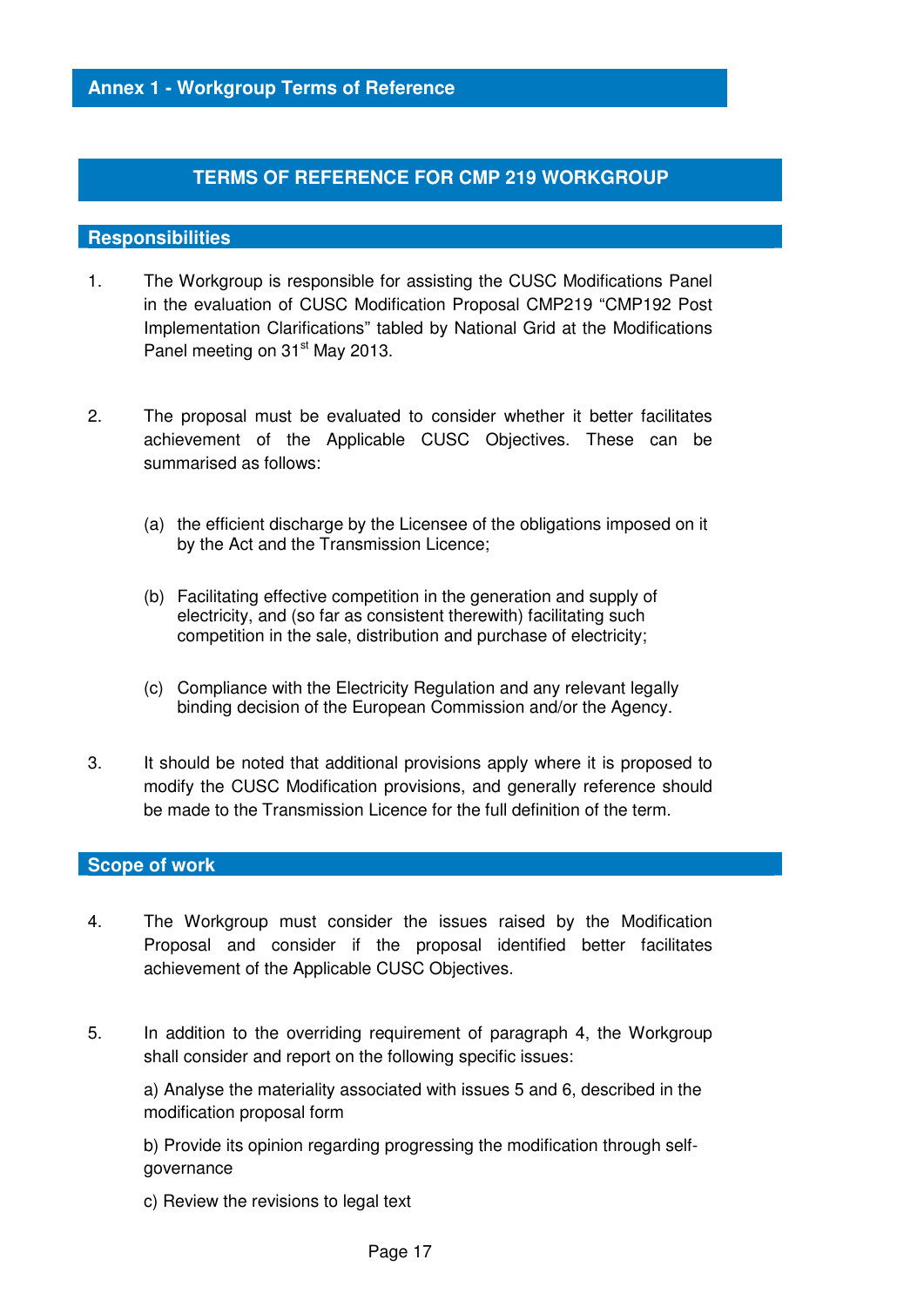- 6. The Workgroup is responsible for the formulation and evaluation of any Workgroup Alternative CUSC Modifications (WACMs) arising from Group discussions which would, as compared with the Modification Proposal or the current version of the CUSC, better facilitate achieving the Applicable CUSC Objectives in relation to the issue or defect identified.
- 7. The Workgroup should become conversant with the definition of Workgroup Alternative CUSC Modification which appears in Section 11 (Interpretation and Definitions) of the CUSC. The definition entitles the Group and/or an individual member of the Workgroup to put forward a WACM if the member(s) genuinely believes the WACM would better facilitate the achievement of the Applicable CUSC Objectives, as compared with the Modification Proposal or the current version of the CUSC. The extent of the support for the Modification Proposal or any WACM arising from the Workgroup's discussions should be clearly described in the final Workgroup Report to the CUSC Modifications Panel.
- 8. Workgroup members should be mindful of efficiency and propose the fewest number of WACMs possible.
- 9. All proposed WACMs should include the Proposer(s)'s details within the final Workgroup report, for the avoidance of doubt this includes WACMs which are proposed by the entire Workgroup or subset of members.
- 10. There is an obligation on the Workgroup to undertake a period of Consultation in accordance with CUSC 8.20. The Workgroup Consultation period shall be for a period of 4 weeks as determined by the Modifications Panel.
- 11. Following the Consultation period the Workgroup is required to consider all responses including any WG Consultation Alternative Requests. In undertaking an assessment of any WG Consultation Alternative Request, the Workgroup should consider whether it better facilitates the Applicable CUSC Objectives than the current version of the CUSC.

As appropriate, the Workgroup will be required to undertake any further analysis and update the original Modification Proposal and/or WACMs. All responses including any WG Consultation Alternative Requests shall be included within the final report including a summary of the Workgroup's deliberations and conclusions. The report should make it clear where and why the Workgroup chairman has exercised his right under the CUSC to progress a WG Consultation Alternative Request or a WACM against the majority views of Workgroup members. It should also be explicitly stated where, under these circumstances, the Workgroup chairman is employed by the same organisation who submitted the WG Consultation Alternative Request.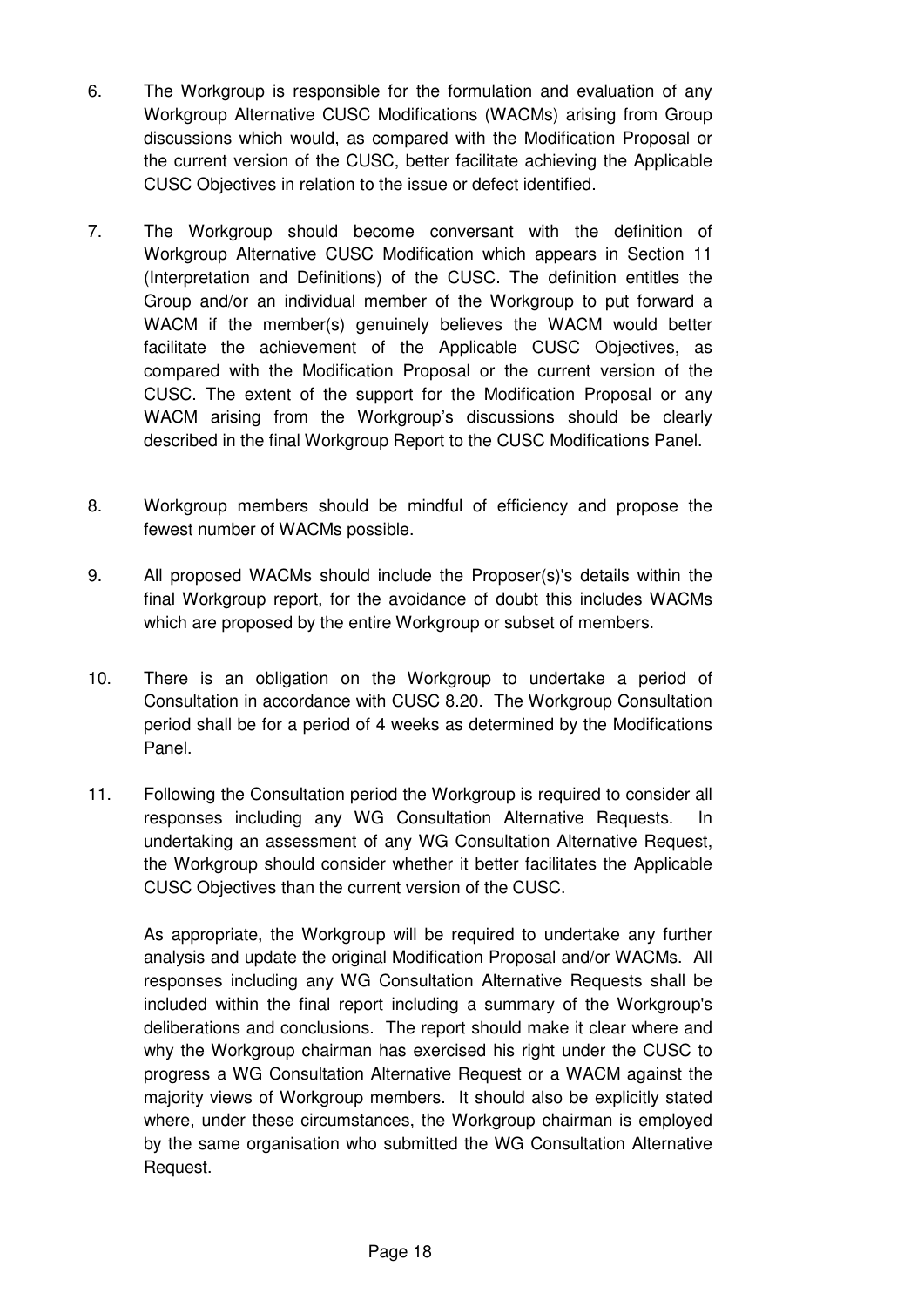12. The Workgroup is to submit its final report to the Modifications Panel Secretary on 21 August 2013 for circulation to Panel Members. The final report conclusions will be presented to the CUSC Modifications Panel meeting on 30 August 2013.

#### **Membership**

| <b>Role</b>                | <b>Name</b>         | <b>Representing</b>              |
|----------------------------|---------------------|----------------------------------|
| Chairman                   | <b>Adam Sims</b>    | <b>National Grid</b>             |
| <b>National Grid</b>       | <b>Tushar Singh</b> | <b>National Grid</b>             |
| Representative*            |                     |                                  |
| Industry                   | Garth Graham        | <b>SSE</b>                       |
| Representatives*           |                     |                                  |
|                            | Ane Landaluze       | <b>Scottish Power Renewables</b> |
|                            | Paul Mott           | <b>EDF</b>                       |
|                            | Carlo Polacco       | <b>AES Electric Ltd</b>          |
|                            | Jen Daws            | <b>EON</b>                       |
| Authority                  | Vanja Munerati      | Ofgem                            |
| Representatives            |                     |                                  |
| <b>Technical secretary</b> | Emma Clark          | Code Administrator               |

13. It is recommended that the Workgroup has the following members:

NB: A Workgroup must comprise at least 5 members (who may be Panel Members). The roles identified with an asterisk in the table above contribute towards the required quorum, determined in accordance with paragraph 14 below.

- 14. The chairman of the Workgroup and the Modifications Panel Chairman must agree a number that will be quorum for each Workgroup meeting. The agreed figure for CMP219 is that at least 5 Workgroup members must participate in a meeting for quorum to be met.
- 15. A vote is to take place by all eligible Workgroup members on the Modification Proposal and each WACM. The vote shall be decided by simple majority of those present at the meeting at which the vote takes place (whether in person or by teleconference). The Workgroup chairman shall not have a vote, casting or otherwise]. There may be up to three rounds of voting, as follows:
	- Vote 1: whether each proposal better facilitates the Applicable CUSC Objectives;
	- Vote 2: where one or more WACMs exist, whether each WACM better facilitates the Applicable CUSC Objectives than the original Modification Proposal;
	- Vote 3: which option is considered to BEST facilitate achievement of the Applicable CUSC Objectives. For the avoidance of doubt, this vote should include the existing CUSC baseline as an option.

The results from the vote and the reasons for such voting shall be recorded in the Workgroup report in as much detail as practicable.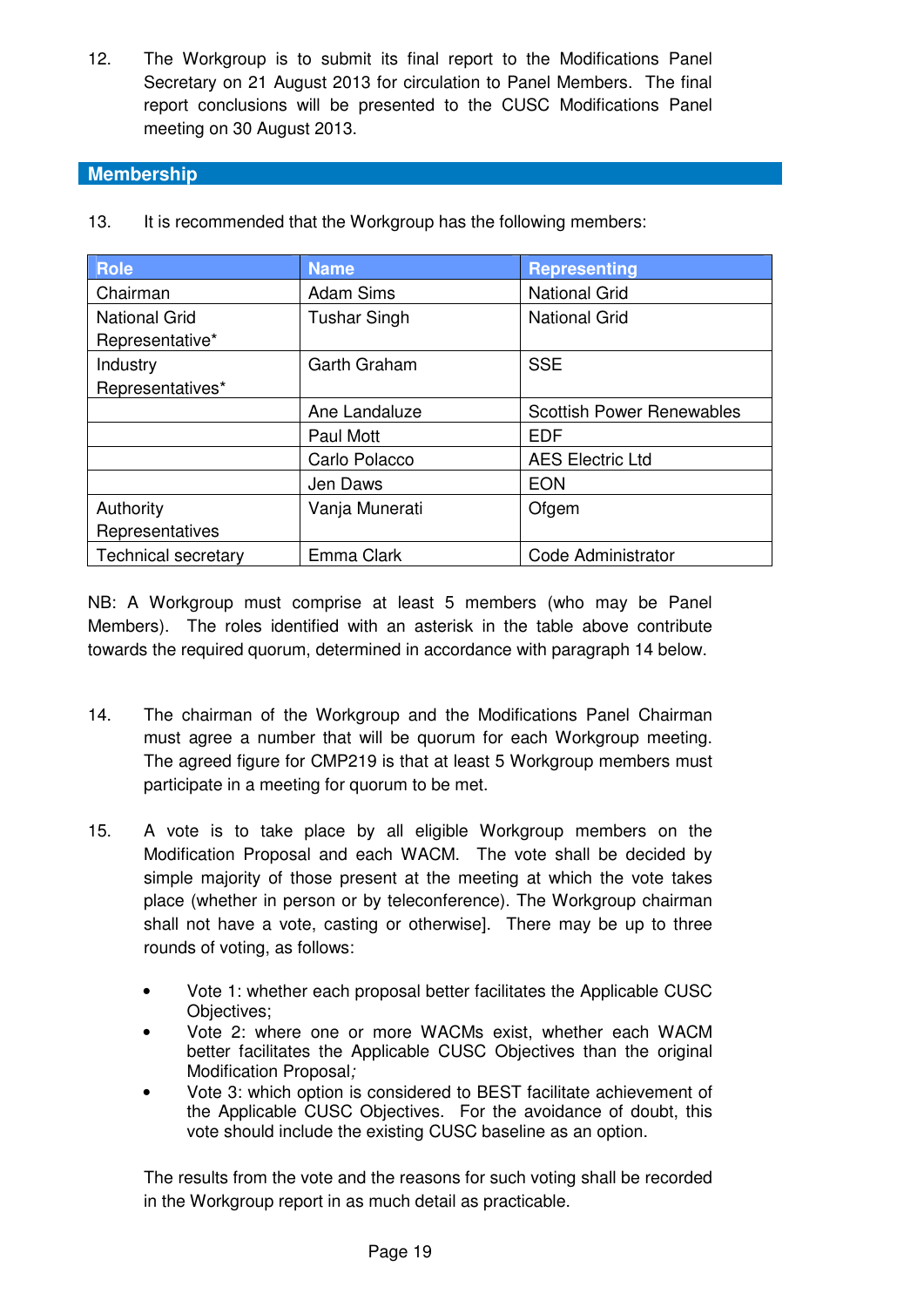- 16. It is expected that Workgroup members would only abstain from voting under limited circumstances, for example where a member feels that a proposal has been insufficiently developed. Where a member has such concerns, they should raise these with the Workgroup chairman at the earliest possible opportunity and certainly before the Workgroup vote takes place. Where abstention occurs, the reason should be recorded in the Workgroup report.
- 17. Workgroup members or their appointed alternate are required to attend a minimum of 50% of the Workgroup meetings to be eligible to participate in the Workgroup vote.
- 18. The Technical Secretary shall keep an Attendance Record for the Workgroup meetings and circulate the Attendance Record with the Action Notes after each meeting. This will be attached to the final Workgroup report.
- 19. The Workgroup membership can be amended from time to time by the CUSC Modifications Panel.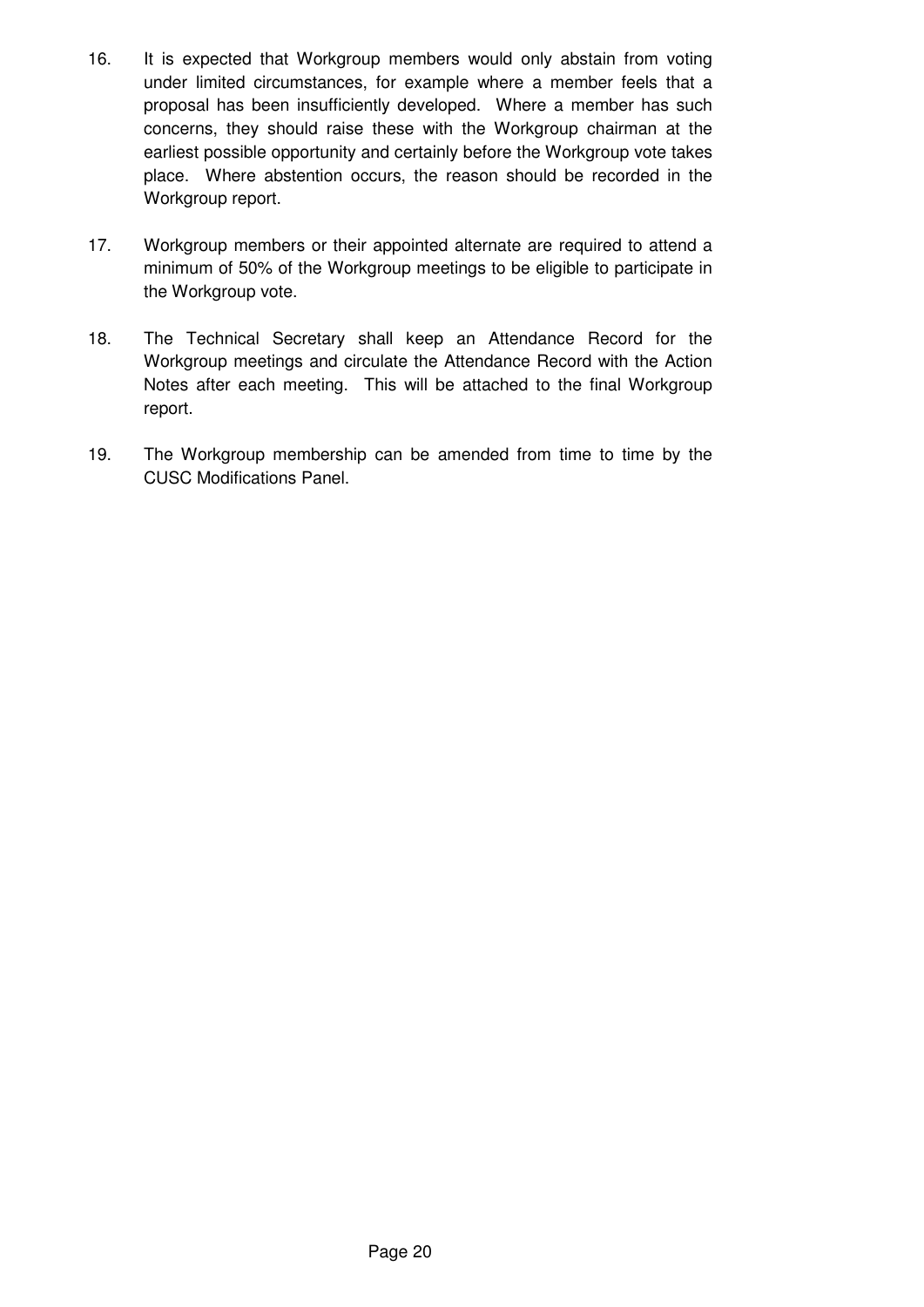# CUSC Modification Proposal Form CMP219

Connection and Use of System Code (CUSC)

#### **Title of the CUSC Modification Proposal**

CMP192 Post Implementation Clarifications

#### **Submission Date**

22 May 2013

#### **Description of the Issue or Defect that the CUSC Modification Proposal seeks to address**

CMP192 'Arrangements for Enduring Generation User Commitment' introduced Enduring User Commitment arrangements for generators in the CUSC from 1 April 2013. Following implementation, it was identified that the legal text needs refining to correct and/or clarify minor drafting issues. Additionally, the text and definitions regarding CMP192 transitional arrangements have become redundant as the transitional arrangements have been completed by National Grid and are no longer needed beyond 31 March 2013.

The issues which this proposal aims to address are as follows:

(1) Typographical errors in Section 15, Part 2, paragraph 2.1 and 3.11, and Schedule 2, Exhibits 3 and 3A, paragraph 2.11.

(2) Numbering inconsistencies in Section 15, Part 2.

(3) Redundant text regarding transitional arrangements in Sections 10, 11 and 15.

(4) Paragraph 3.7.1 in Section 15, Part 2 states that for the calculation of Actual Attributable liability, takes 'potential for reuse' and 'strategic benefits' into consideration. However, it does not specify the actual inputs used by National Grid in the calculation, namely the Strategic Investment Factor (SIF) and the Local Asset Reuse Factor (LARF).

(5) The intention of the original CMP 192 modification was that users on both 'fixed' and 'actual' liabilities would be treated in the same way when they choose to delay their commissioning date, i.e. the cancellation charge profile would not be adjusted downwards, but would be held at the current level. The current drafting in Section 15, Part 2, paragraph 2.4.3 states that 'fixed' users will be treated in this way, whilst it remains silent on 'actual' users.

(6) For users on fixed liabilities the User Commitment methodology intended that prior to the Trigger date, the liability will be lower of the pre Trigger date and post Trigger date amounts. However, the text in Section 15, Part 2, paragraph 3.9 states that this is applicable only for one year before the Trigger date, when the intent was that it should be applicable for all the years before the Trigger date.

(7) The implementation of User Commitment methodology modified Schedule 2, Exhibits 3 and 3A and this inadvertently led to removal of text regarding security arrangements for non-generation users, i.e. relevant text in paragraph 9, and Appendix M.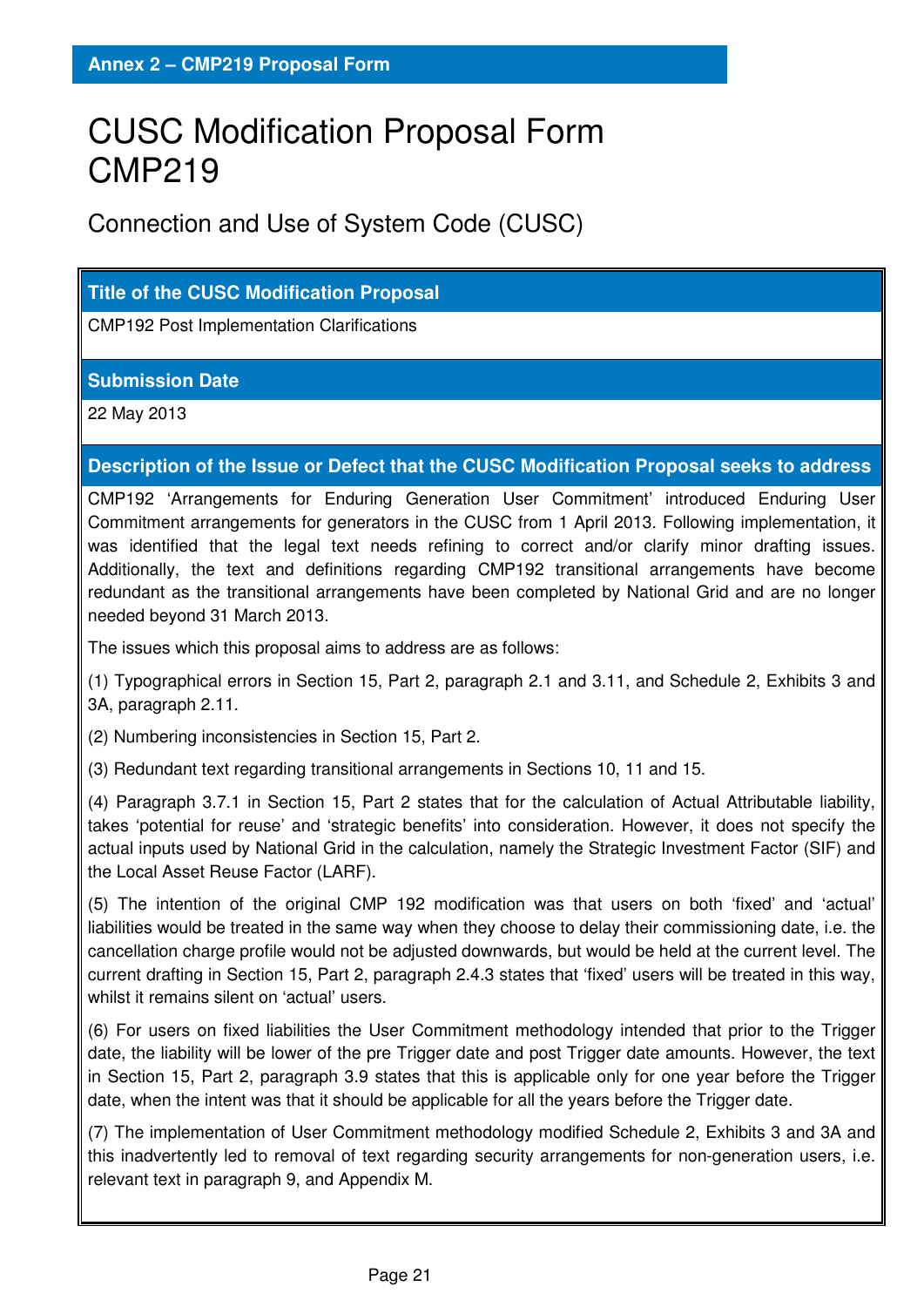#### **Description of the CUSC Modification Proposal**

This proposal seeks to raise a housekeeping modification to make the necessary changes to the CUSC to refine the legal text related to CMP192 to further clarify the User Commitment Methodology. This would address ambiguities and redundancies in the CUSC regarding CMP192 legal text and reduce the scope for misinterpretation.

It is proposed that the issues described in the previous section are addressed as follows -

- Issues (1), (2) and (3) will be resolved by correcting the typographical errors and numbering inconsistencies, and removing the redundant text related to transitional arrangements.
- Issue (4) will be addressed by including Local Asset Reuse Factor (LARF) and Strategic Investment Factor (SIF) in the context of 'potential for reuse' and 'strategic benefits' respectively, in CUSC Section 15, Part 2, paragraph 3.7.1. Both LARF and SIF have been defined in the CMP 192 Final CUSC Modification Report in paragraphs 3.33-3.36 and 4.168, and have been used by National Grid for this purpose.
- Issue (5) will be dealt by modifying text in Section 15, Part 2, paragraph 2.4.3, to reflect that both 'fixed' and 'actual' users are treated in the same way. This is in accordance with original intent of the User commitment methodology as discussed in paragraphs 3.41 and 4.69 of the CMP 192 Final CUSC Modification Report.
- Issue (6) will be addressed by inclusion of additional text in Section 15, Part 2, paragraph 3.9 to clarify that for users on 'Fixed' liabilities, the liability will be the lower of pre Trigger date amount and post Trigger date amount, for all the years prior to the Trigger date. This is in accordance with paragraph 10.79 of the CMP192 Final CUSC Modification Report.
- Issue (7) will be addressed by adding back the text regarding security arrangements relevant to non-generation users in CUSC Schedule 2, Exhibits 3 and 3A, paragraph 9 and Appendix M, as it existed, prior to CMP 192 implementation.

#### **Impact on the CUSC**

The following changes will take place as part of this modification proposal –

- 1) Remove text from Section 10 which covers CMP192 transitional arrangements.
- 2) Remove following definitions in Section 11 related to CMP192 transitional arrangements, as they have become irrelevant post 31/03/2013 –
	- Transitional CMP192 Commissioned Users
	- Transitional CMP192 Commissioned User's Cut Off Date
	- Transitional CMP192 Commissioned User's Notice Date
	- Transitional CMP192 Non-Commissioned Users
- 3) Following changes need to be made to Section 15
	- Part 2, paragraph 3.7.1 The Actual Attributable Works liability refers to 'potential for reuse' and 'strategic benefits'. National Grid uses 'Local Asset Re-use Factor (LARF)' and 'Strategic Investment Factor (SIF)' which correspond to these two criteria respectively, in the liability calculation. The LARF and SIF are not explicitly mentioned in the paragraph and need to be included.
	- Part 2, paragraph 3.11 Change 'Charging Date' to 'Notification date'
	- Part 2, paragraph 3.12 remove this paragraph as it covers Transitional CMP 192 Commissioned Users.
	- Correct typographical errors and numbering inconsistencies.
	- Part 2, paragraph  $2.4.3$  remove 'in the case of a Fixed Cancellation Charge' from the paragraph.
	- Part 2, paragraph  $3.9$  include 'lower of' in years  $t=1$  and  $t=2$ .
- 4) Following changes need to be made to CUSC Schedule 2, Exhibit 3 (Construction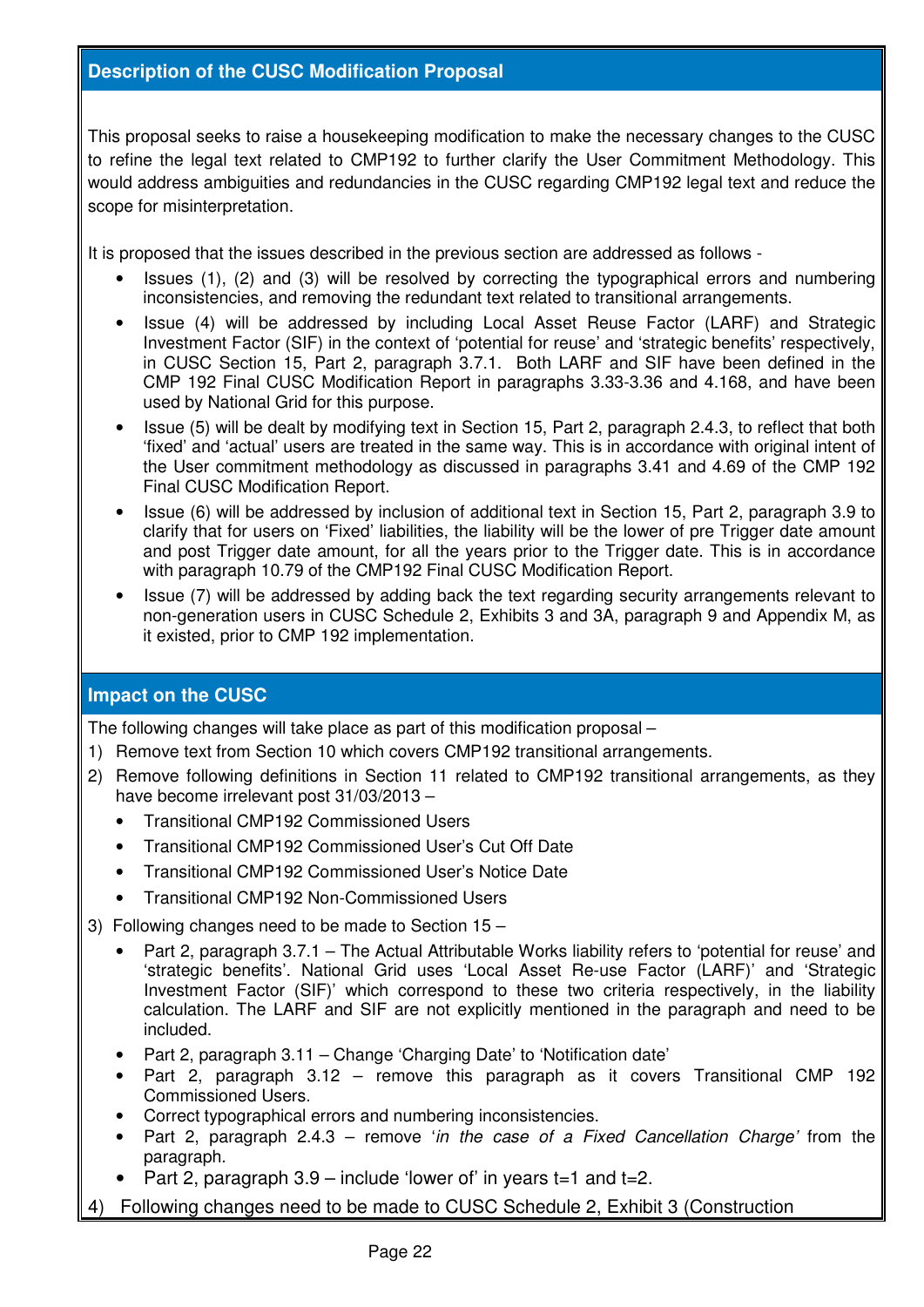| Agreement) and Exhibit 3A (Offshore Construction Agreement) –                                                                                                              |  |  |  |  |
|----------------------------------------------------------------------------------------------------------------------------------------------------------------------------|--|--|--|--|
| Paragraph 2.11 refers to 'Local Cancellation Amount' and 'Fixed Local Cancellation<br>Charge Methodology'. As these terms are not defined in CUSC Section 11, they will be |  |  |  |  |
| replaced by 'Actual Attributable Works Cancellation Charge' and 'Fixed Attributable<br>Works Cancellation Charge Methodology'.                                             |  |  |  |  |
| Relevant text in old Exhibits 3 and 3A, paragraph 9 and Appendix M need to be retained<br>for non generation users for whom CMP192 arrangements don't apply.               |  |  |  |  |
|                                                                                                                                                                            |  |  |  |  |
| Do you believe the CUSC Modification Proposal will have a material impact on<br><b>Greenhouse Gas Emissions? Yes / No</b>                                                  |  |  |  |  |
| <b>No</b>                                                                                                                                                                  |  |  |  |  |
| Impact on Core Industry Documentation. Please tick the relevant boxes and provide any<br>supporting information                                                            |  |  |  |  |
|                                                                                                                                                                            |  |  |  |  |
| <b>BSC</b>                                                                                                                                                                 |  |  |  |  |
| <b>Grid Code</b>                                                                                                                                                           |  |  |  |  |
| <b>STC</b>                                                                                                                                                                 |  |  |  |  |
| $\boxtimes$ (please specify)<br>Other                                                                                                                                      |  |  |  |  |
| CUSC Section 15 (CMP192) User Commitment Methodology - Guidance and Implementation                                                                                         |  |  |  |  |
| Document.                                                                                                                                                                  |  |  |  |  |
|                                                                                                                                                                            |  |  |  |  |
| <b>Urgency Recommended: Yes / No</b>                                                                                                                                       |  |  |  |  |
| No                                                                                                                                                                         |  |  |  |  |
| <b>Justification for Urgency Recommendation</b>                                                                                                                            |  |  |  |  |
| N/A                                                                                                                                                                        |  |  |  |  |
| Self-Governance Recommended: Yes / No                                                                                                                                      |  |  |  |  |
| Yes                                                                                                                                                                        |  |  |  |  |
| <b>Justification for Self-Governance Recommendation</b>                                                                                                                    |  |  |  |  |
| This proposal seeks to tidy-up the legal text related to CMP192 to improve clarity. The majority of the                                                                    |  |  |  |  |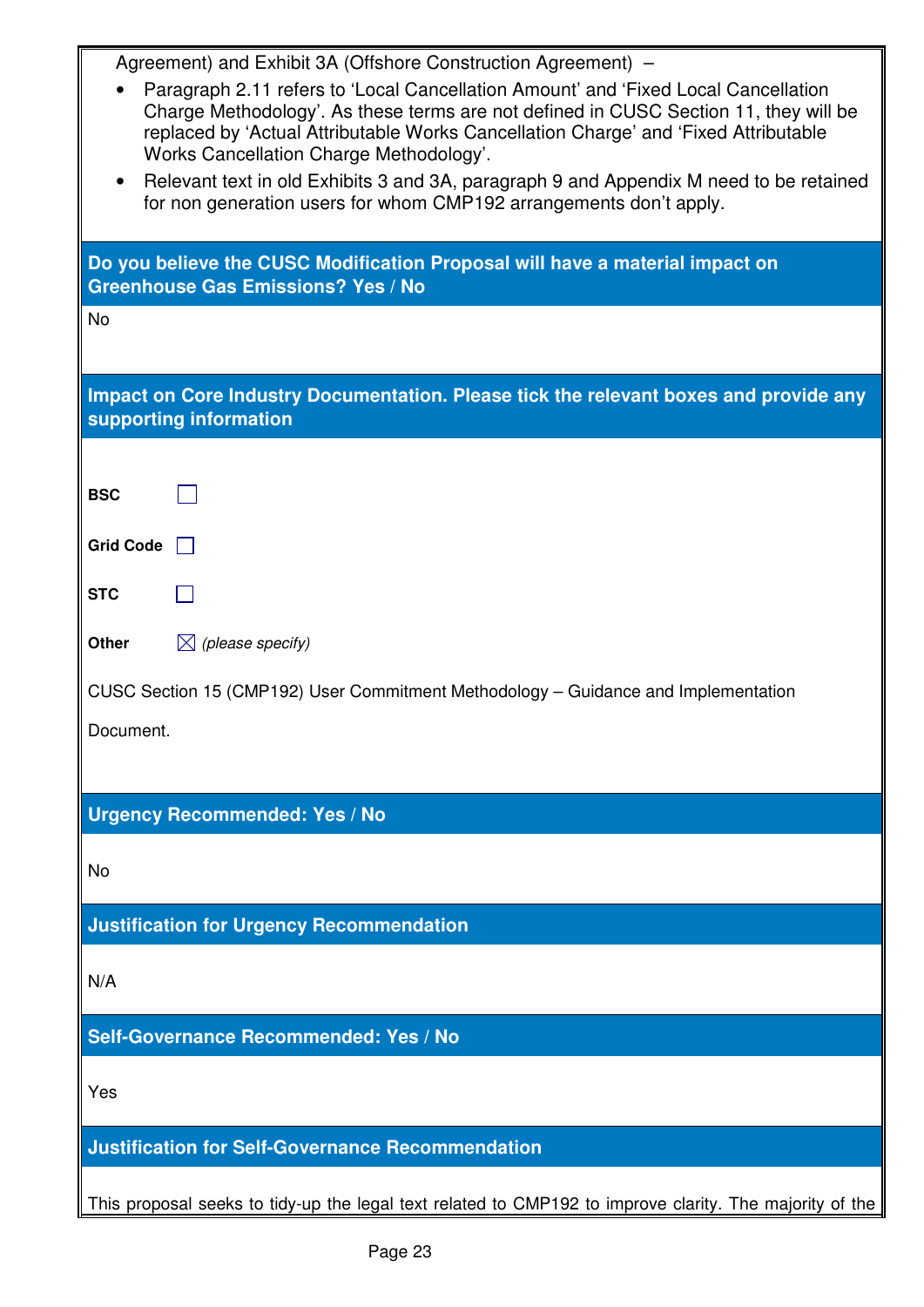issues being addressed, fall in the non-material category and where issues are material, the changes to the legal text reflect the original intention of the CMP192 workgroup and do not propose anything new.

#### **Should this CUSC Modification Proposal be considered exempt from any ongoing Significant Code Reviews?**

There are no ongoing Significant Code Reviews that we believe have an impact on this proposal.

#### **Impact on Computer Systems and Processes used by CUSC Parties:**

None identified.

#### **Details of any Related Modification to Other Industry Codes**

None identified.

#### **Justification for CUSC Modification Proposal with Reference to Applicable CUSC Objectives:**

#### **Please tick the relevant boxes and provide justification:**

 $\boxtimes$  (a) the efficient discharge by The Company of the obligations imposed upon it by the Act and the Transmission Licence

The proposal satisfies the above objective, in that it improves the clarity of the User Commitment Methodology, and therefore better facilitates industry understanding about the methodology which will increase efficiency.

 $\boxtimes$  (b) facilitating effective competition in the generation and supply of electricity, and (so far as consistent therewith) facilitating such competition in the sale, distribution and purchase of electricity.

The proposal satisfies the above objective, in that it clarifies that both categories of users i.e. users on 'fixed' and 'actual' liabilities will be treated in the same way if the delay in commissioning is caused by the user. This removes the scope for discrimination between the two categories and facilitates competition.

 $\Box$  (c) compliance with the Electricity Regulation and any relevant legally binding decision of the European Commission and/or the Agency.

These are defined within the National Grid Electricity Transmission plc Licence under Standard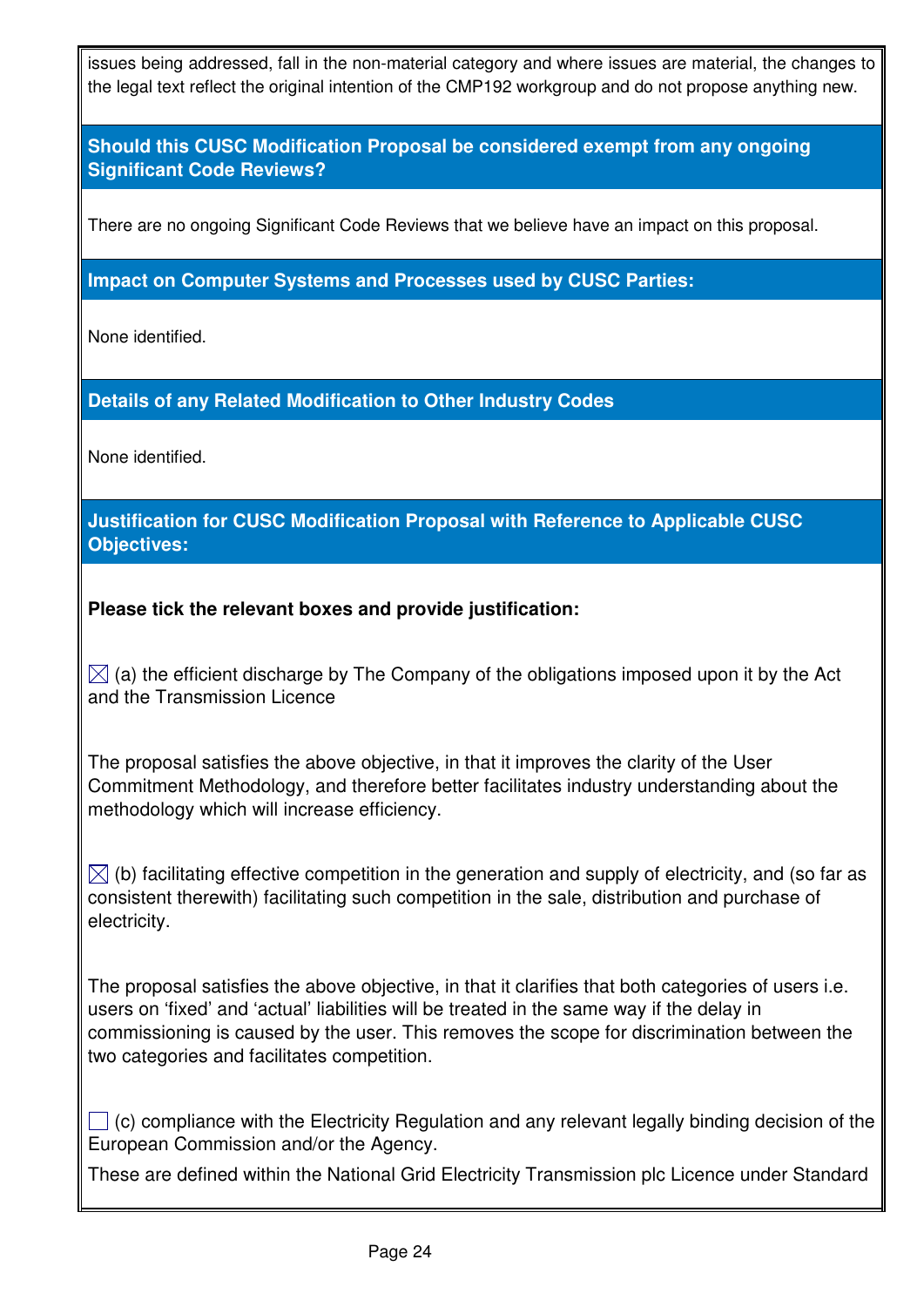Condition C10, paragraph 1.

Objective (c) was added in November 2011. This refers specifically to European Regulation

2009/714/EC. Reference to the Agency is to the Agency for the Cooperation of Energy

Regulators (ACER).

### **Additional details**

| <b>Details of Proposer:</b><br>(Organisation Name)                                                             | <b>National Grid Electricity Transmission Plc</b>                                                                         |
|----------------------------------------------------------------------------------------------------------------|---------------------------------------------------------------------------------------------------------------------------|
| Capacity in which the CUSC Modification<br>Proposal is being proposed:                                         | <b>CUSC Party</b>                                                                                                         |
| (i.e. CUSC Party, BSC Party or "National<br>Consumer Council")                                                 |                                                                                                                           |
| <b>Details of Proposer's Representative:</b><br>Name:<br>Organisation:<br>Telephone Number:<br>Email Address:  | <b>Tushar Singh</b><br><b>National Grid Electricity Transmission Plc</b><br>01926 656829<br>tushar.singh@nationalgrid.com |
| <b>Details of Representative's Alternate:</b><br>Name:<br>Organisation:<br>Telephone Number:<br>Email Address: | <b>Adam Sims</b><br>National Grid Electricity Transmission Plc<br>01926 655292<br>adam.sims@nationalgrid.com              |
| <b>Attachments (Yes/No):</b><br>No.                                                                            |                                                                                                                           |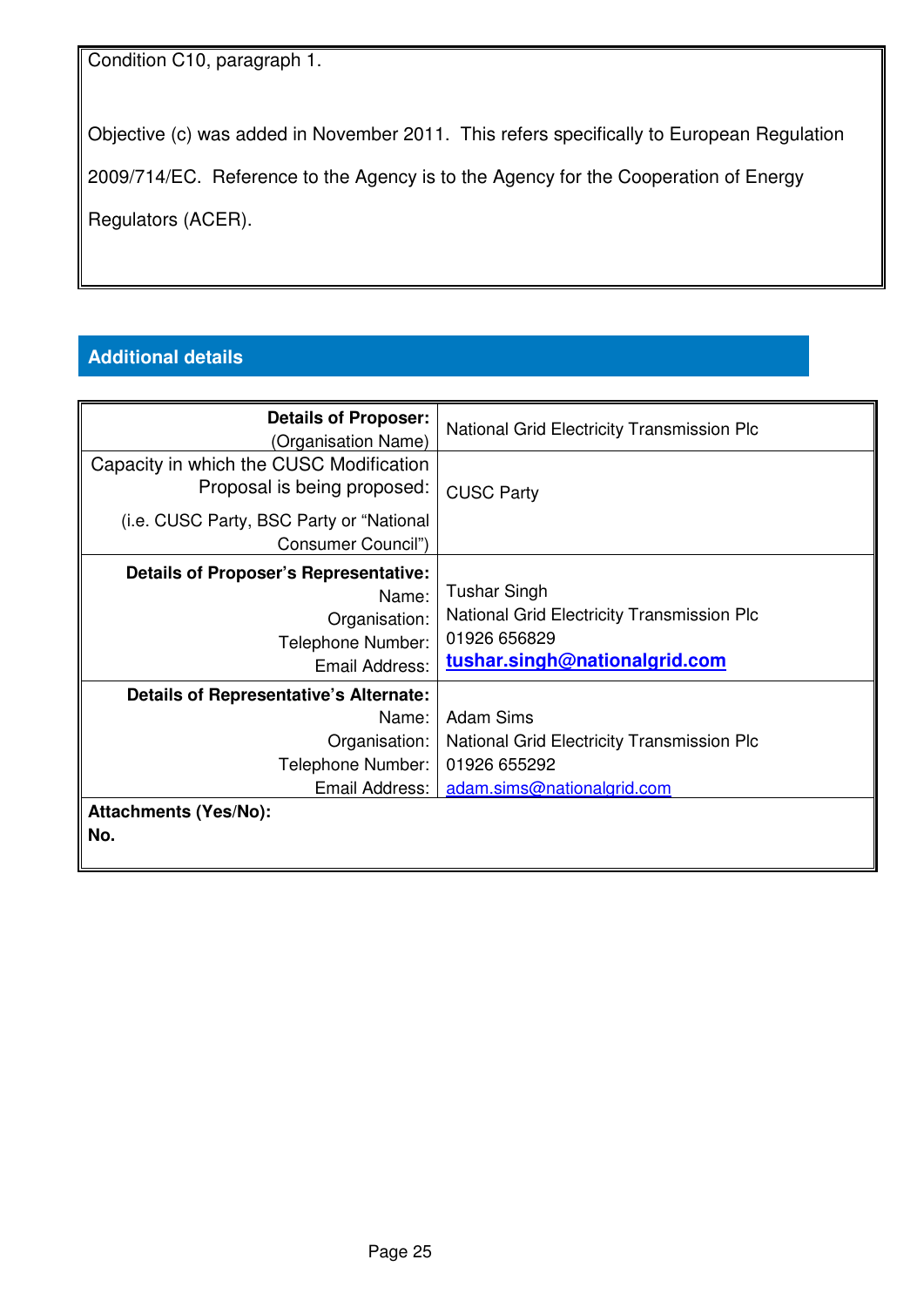## **Annex 3 - Workgroup Attendance Register**

| <b>Name</b>         | Organisation            | Role                 | 18/6/13          | 3/9/13 Attended? |
|---------------------|-------------------------|----------------------|------------------|------------------|
|                     |                         |                      | <b>Attended?</b> |                  |
| <b>Adam Sims</b>    | <b>National Grid</b>    | Chairman             | Yes              | Yes              |
| Emma Clark          | <b>National Grid</b>    | Technical            | Yes              | Yes              |
|                     |                         | Secretary            |                  |                  |
| <b>Tushar Singh</b> | <b>National Grid</b>    | <b>National Grid</b> | Yes              | Yes              |
|                     |                         | representative       |                  |                  |
| Vanja Munerati      | Ofgem                   | Authority            | Yes -            | $Yes -$          |
|                     |                         | Representative       | teleconference   | teleconference   |
| Paul Mott           | <b>EDF</b>              | Workgroup            | Yes              | $Yes -$          |
|                     |                         | Member               |                  | teleconference   |
| Garth Graham        | <b>SSE</b>              | Workgroup            | Yes -            | $Yes -$          |
|                     |                         | Member               | teleconference   | teleconference   |
| Ane Landaluze       | <b>Scottish Power</b>   | Workgroup            | Yes              | No               |
|                     |                         | Member               |                  |                  |
| Carlo Polacco       | <b>AES Electric Ltd</b> | Workgroup            | Yes              | Yes              |
|                     |                         | Member               |                  |                  |
| Jen Daws            | E.ON                    | Workgroup            | Yes              | Yes -            |
|                     |                         | Member               |                  | teleconference   |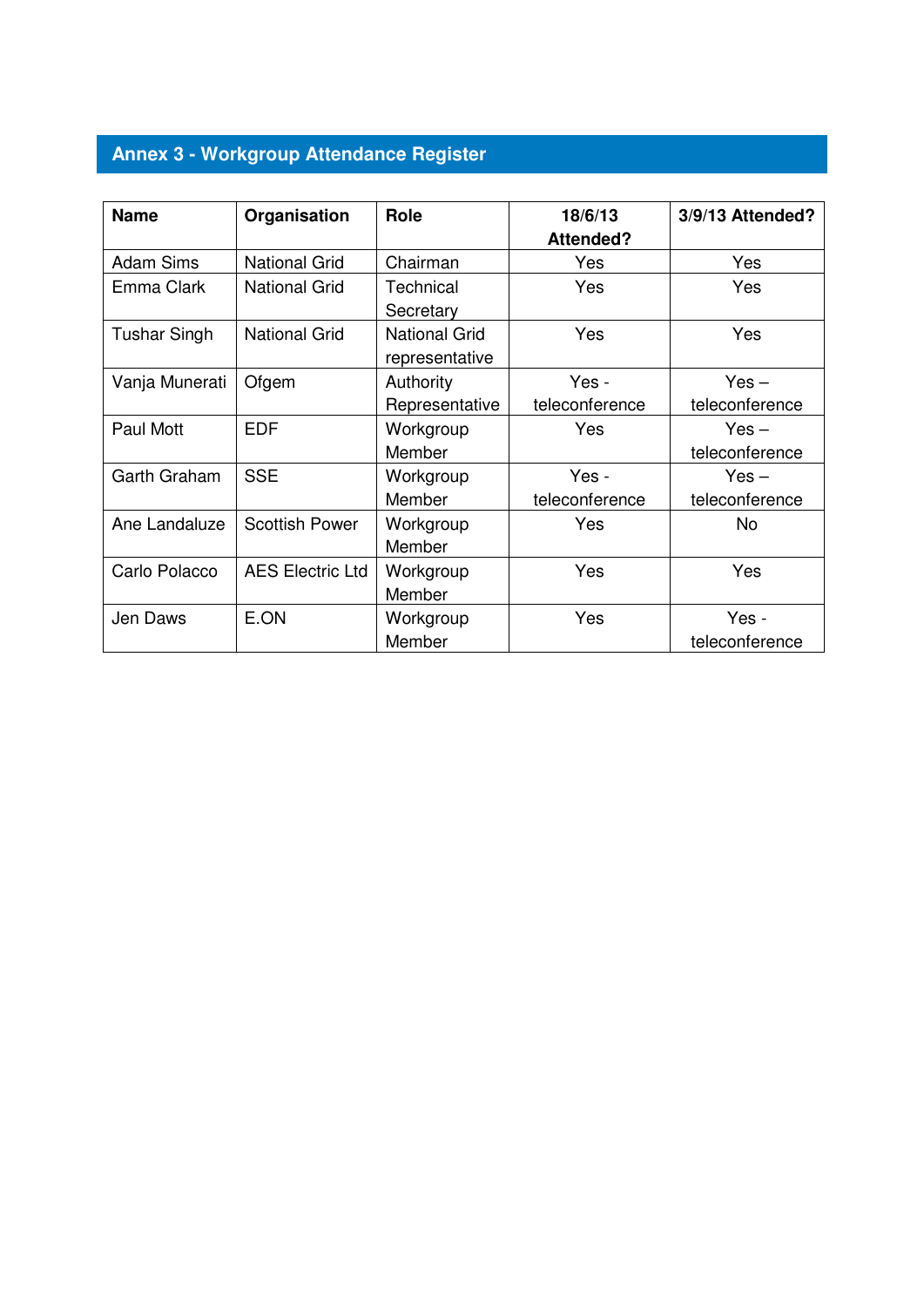#### **Annex 4 – Self-Governance Statement**

Abid Sheikh Licensing and Industry Codes Ofgem 3 rd Floor **Cornerstone** 107 West Regent Street Glasgow G2 2BA (By Email)

Emma Clark CUSC Modifications Panel **Secretary** Emma.clark2@nationalgrid.com Direct tel +44 (0)1926 655223

3 June 2013 www.nationalgrid.com Reference: CMP219 Self-Governance Statement

Dear Abid,

This is the CUSC Modifications Panel's Self-governance Statement to the Authority for CUSC Modification Proposal CMP219 (CMP192 Post Implementation Clarifications). National Grid has prepared this Self-governance Statement on behalf of the CUSC Modifications Panel and submits it to you in accordance with CUSC Section 8.25.1.

On 31 May 2013 the CUSC Modifications Panel considered CMP219 and agreed that it meets the Self-governance criteria.

As such, CMP219 is unlikely to discriminate between different classes of CUSC Parties and is unlikely to have a material effect on:

- i) Existing or future electricity customers;
- ii) Competition in the generation, distribution, or supply of electricity or any commercial activities connected with the generation, distribution or supply of electricity,
- iii) The operation of the National Electricity Transmission System
- iv) Matters relating to sustainable development, safety or security of supply, or the management of market or network emergencies
- v) The CUSC's governance procedures or the CUSC's modification procedures

The CUSC Modifications Panel believe that whilst there is the potential for materiality in the Proposal, these issues were the intention of CMP192 and therefore CMP219 is not introducing any new material issues, but instead correcting the omissions in the legal text of CMP192. It was agreed that this should be discussed further by a Workgroup.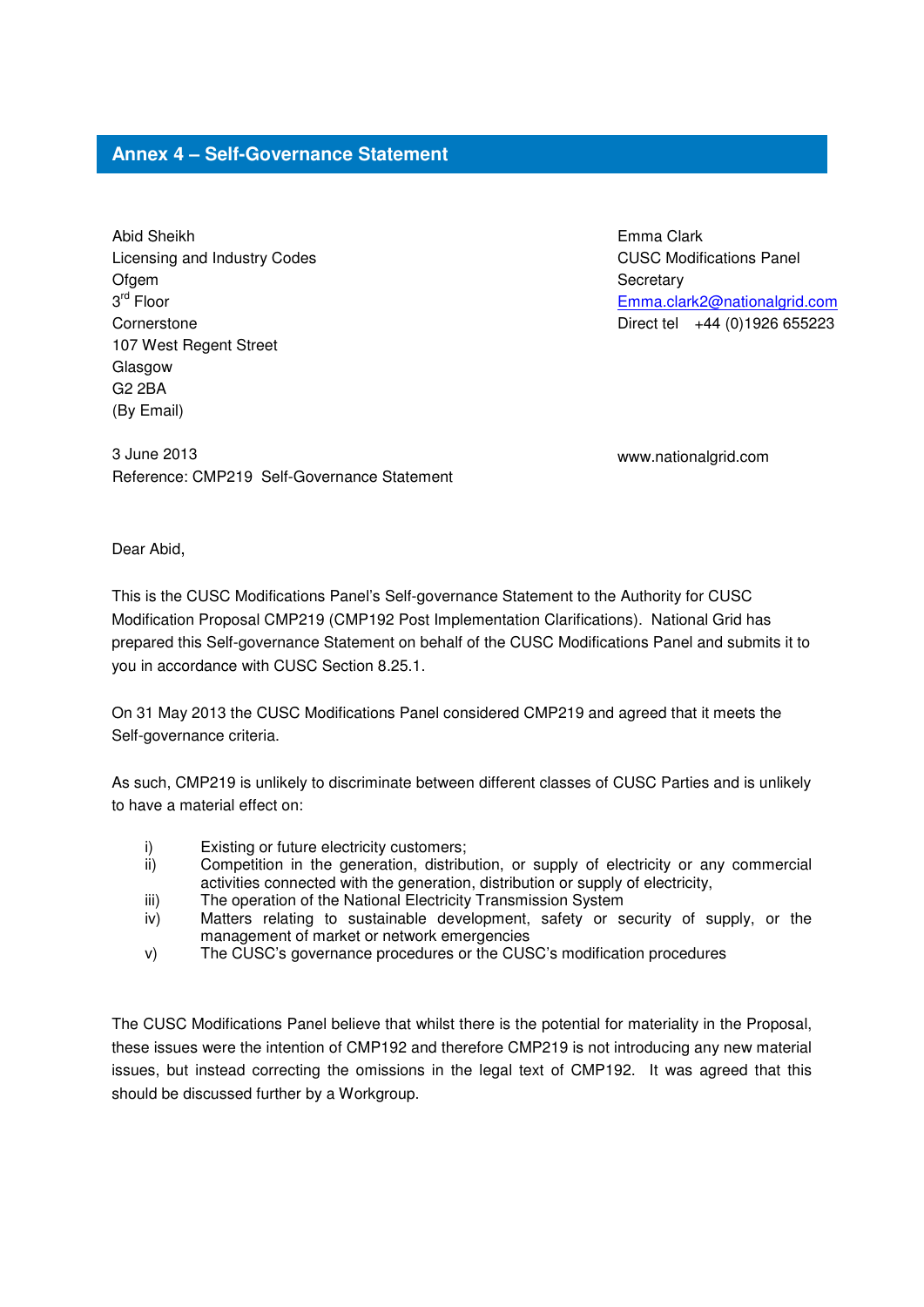#### The CMP219 form is available at

http://www.nationalgrid.com/uk/Electricity/Codes/systemcode/amendments/currentamendmentpropos als/.

If you require any further information please do not hesitate to contact me.

Yours Sincerely,

Emma Clark CUSC Modifications Panel Secretary.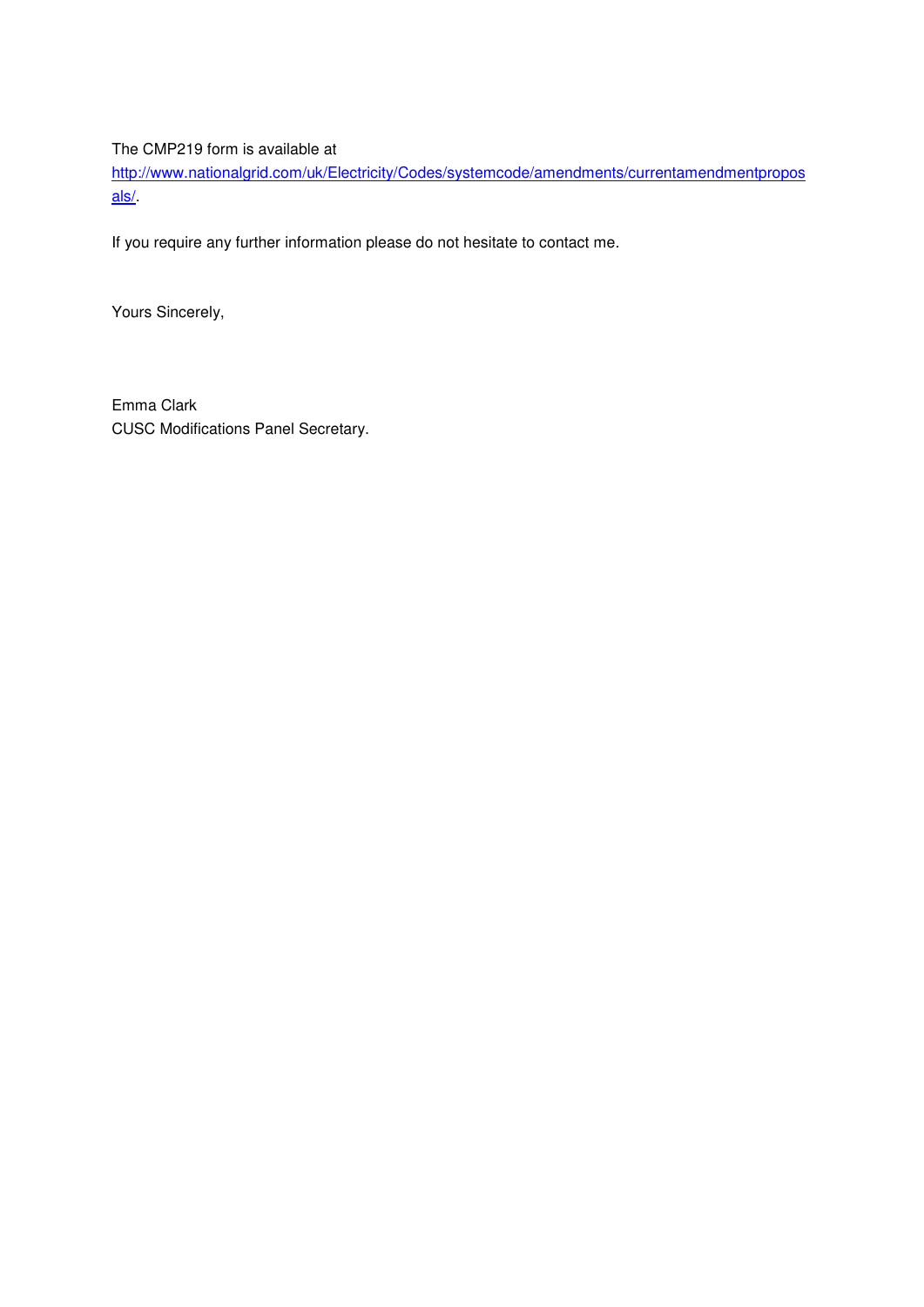### **Annex 5 – Workgroup Consultation Responses**

Three responses were received to the CMP219 Workgroup Consultation:

| <b>Respondent:</b>                                                                                                                                             | <b>Paul Mott</b>                                                                                                                                                                                                                                                                                                                                                                                                                                                                                                                                                                                                                                                                                                                                                                                                                                                                                                                                           |
|----------------------------------------------------------------------------------------------------------------------------------------------------------------|------------------------------------------------------------------------------------------------------------------------------------------------------------------------------------------------------------------------------------------------------------------------------------------------------------------------------------------------------------------------------------------------------------------------------------------------------------------------------------------------------------------------------------------------------------------------------------------------------------------------------------------------------------------------------------------------------------------------------------------------------------------------------------------------------------------------------------------------------------------------------------------------------------------------------------------------------------|
| <b>Company Name:</b>                                                                                                                                           | <b>EDF Energy</b>                                                                                                                                                                                                                                                                                                                                                                                                                                                                                                                                                                                                                                                                                                                                                                                                                                                                                                                                          |
| Please express your views<br>regarding the Workgroup<br><b>Consultation, including</b><br>rationale.<br>(Please include any issues,<br>suggestions or queries) | We understand the basis of CMP219, and agree that the intent<br>of CMP192, as per the final modification report, was not fully<br>correctly captured in the legal text for that modification, leading<br>to some ambiguities and potential for mis-application of the<br>modification when certain future scenarios come to pass,<br>compared to the FMR on which Ofgem's, and Panel's, decision<br>was essentially based. We agree also that the proposal better<br>facilitates competition in that it ensures that different categories<br>of users i.e. users on 'fixed' and 'actual' liabilities will, as<br>intended in the FMR, be treated in the same way. This removes<br>the scope for unintended discrimination between the two<br>categories, and so better facilitates competition (applicable<br>CUSC objective b).<br>We also agree that it would be tidy to remove, now, the time-<br>expired text regarding the transitional arrangements. |
| Do you believe that CMP219<br>better facilitates the<br><b>Applicable CUSC Objectives?</b><br>Please include your<br>reasoning.                                | The only relevant Applicable CUSC objective is (b), better<br>facilitation of competition in generation and supply, and it would<br>be better met if this modification were passed, for the reasons<br>outlined in the preceding answer.                                                                                                                                                                                                                                                                                                                                                                                                                                                                                                                                                                                                                                                                                                                   |
| Do you support the proposed<br>implementation approach? If<br>not, please state why and<br>provide an alternative<br>suggestion where possible.                | Yes, CMP219 can be implemented 10 Working Days after the<br>Appeal Window has closed following the CUSC Panel<br>Determination, pending any appeals received, as recommended<br>by both the Workgroup and National Grid in its mod proposal                                                                                                                                                                                                                                                                                                                                                                                                                                                                                                                                                                                                                                                                                                                |
| Do you believe that there are<br>any other errors as a result of<br>the implementation of<br><b>CMP192 that have not been</b><br>identified?                   | <b>No</b>                                                                                                                                                                                                                                                                                                                                                                                                                                                                                                                                                                                                                                                                                                                                                                                                                                                                                                                                                  |
| Do you agree that CMP219<br>should be progressed as Self-                                                                                                      | Yes. The majority of the issues being addressed, fall in the non-<br>material category and where issues are of (modest) materiality,                                                                                                                                                                                                                                                                                                                                                                                                                                                                                                                                                                                                                                                                                                                                                                                                                       |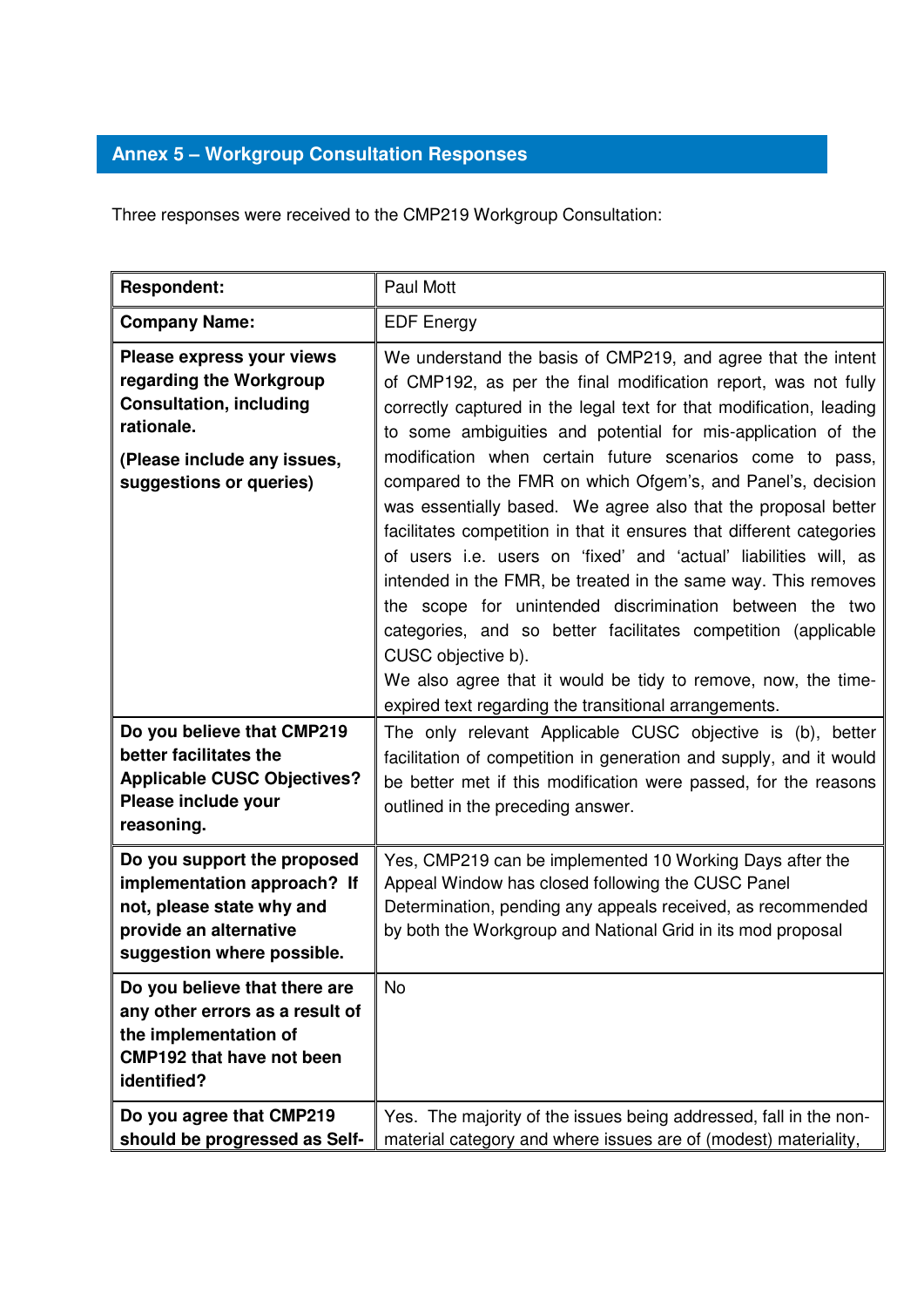| <b>Governance? Please provide</b><br>your reasoning for your view.                                               | the changes to the legal text do reflect the original intention of<br>the CMP192 Workgroup / final modification report, and do not<br>propose anything new. |
|------------------------------------------------------------------------------------------------------------------|-------------------------------------------------------------------------------------------------------------------------------------------------------------|
| Do you have any other<br>comments?                                                                               | No.                                                                                                                                                         |
| Do you wish to raise a WG<br><b>Consultation Alternative</b><br><b>Request for the Workgroup to</b><br>consider? | <b>No</b>                                                                                                                                                   |

| <b>Respondent:</b>                                                                                                                  | <b>Claire Campbell</b>                                                                                                                                                                                                                                                                                                                                                                                                                                                                                                                            |
|-------------------------------------------------------------------------------------------------------------------------------------|---------------------------------------------------------------------------------------------------------------------------------------------------------------------------------------------------------------------------------------------------------------------------------------------------------------------------------------------------------------------------------------------------------------------------------------------------------------------------------------------------------------------------------------------------|
|                                                                                                                                     | Claire.campbell@sppowersystems.com                                                                                                                                                                                                                                                                                                                                                                                                                                                                                                                |
|                                                                                                                                     | 0151 609 2359                                                                                                                                                                                                                                                                                                                                                                                                                                                                                                                                     |
| <b>Company Name:</b>                                                                                                                | SP Manweb Plc / SP Distribution                                                                                                                                                                                                                                                                                                                                                                                                                                                                                                                   |
| Please express your views<br>regarding the Workgroup<br><b>Consultation, including</b><br>rationale.<br>(Please include any issues, |                                                                                                                                                                                                                                                                                                                                                                                                                                                                                                                                                   |
| suggestions or queries)                                                                                                             |                                                                                                                                                                                                                                                                                                                                                                                                                                                                                                                                                   |
| Do you believe that CMP219<br>better facilitates the<br><b>Applicable CUSC Objectives?</b><br>Please include your<br>reasoning.     | For reference, the Applicable CUSC objectives are:<br>(a) the efficient discharge by the licensee of the<br>obligations imposed upon it under the Act and by this licence;<br>(b) facilitating effective competition in the generation and supply<br>of electricity, and (so far as consistent therewith) facilitating such<br>competition in the sale, distribution and purchase of electricity.<br>(c) compliance with the Electricity Regulation and any<br>relevant legally binding decision of the European Commission<br>and/or the Agency. |
| Do you support the proposed                                                                                                         |                                                                                                                                                                                                                                                                                                                                                                                                                                                                                                                                                   |
| implementation approach? If<br>not, please state why and                                                                            |                                                                                                                                                                                                                                                                                                                                                                                                                                                                                                                                                   |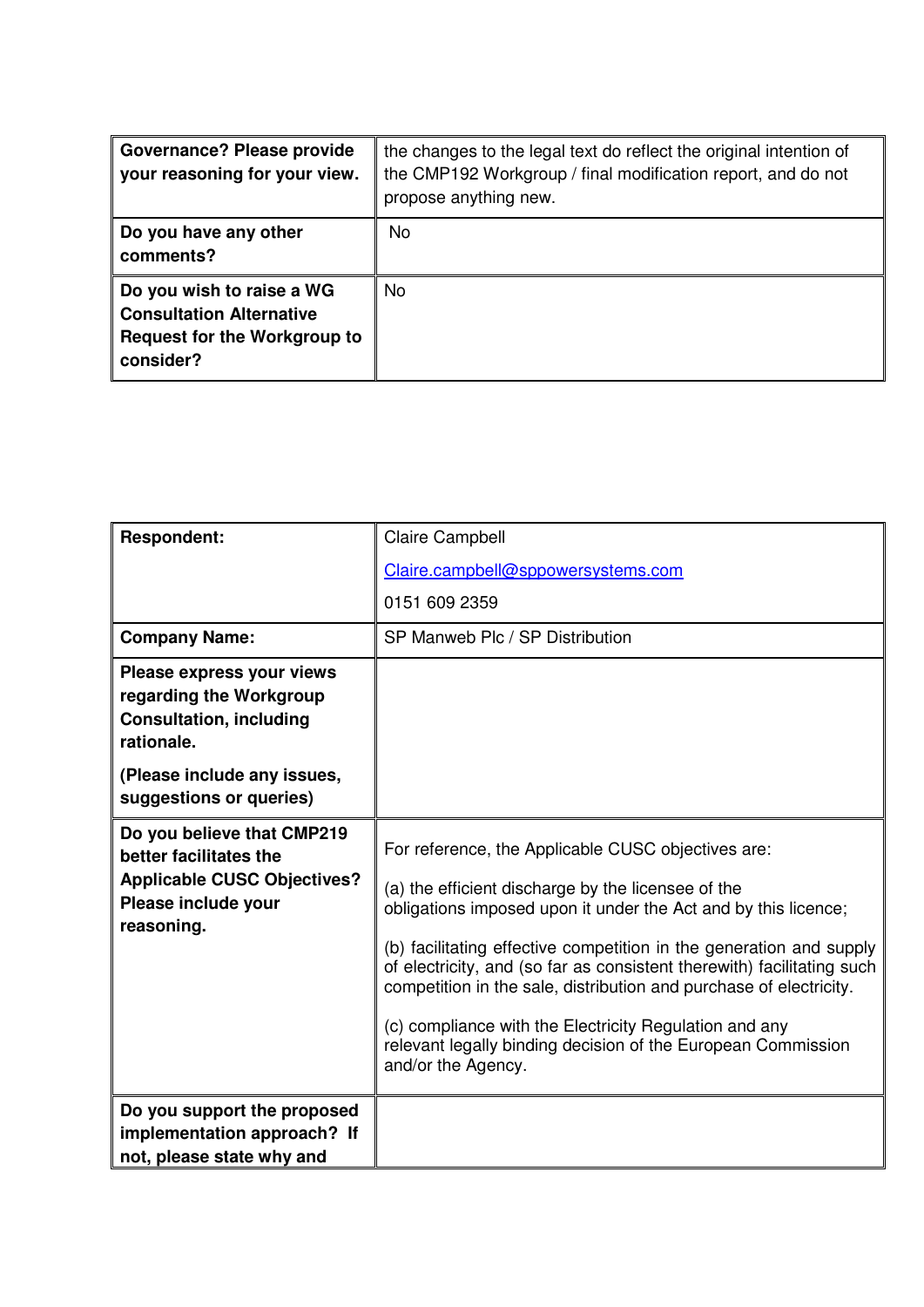| provide an alternative<br>suggestion where possible.                     |                                                                                                                                                                                                                                                                                                                                                                                                                                                                                                                                                                       |
|--------------------------------------------------------------------------|-----------------------------------------------------------------------------------------------------------------------------------------------------------------------------------------------------------------------------------------------------------------------------------------------------------------------------------------------------------------------------------------------------------------------------------------------------------------------------------------------------------------------------------------------------------------------|
| Do you believe that there are<br>any other errors as a result of         | The current defined CMP192 rules do not appear to have<br>been established with DNO connected generation in mind.                                                                                                                                                                                                                                                                                                                                                                                                                                                     |
| the implementation of<br><b>CMP192 that have not been</b><br>identified? | We believe through direct experience in Mid Wales that the<br>implications of CMP192 for Distribution Network Operators<br>(DNOs) and their customers have been overlooked in the<br>implementation of CMP192.                                                                                                                                                                                                                                                                                                                                                        |
|                                                                          | There is a disparity in the security arrangements for<br>customers connecting directly to the transmission network<br>compared to those that are considered to impact upon the<br>transmission system when connecting to the distribution<br>network.                                                                                                                                                                                                                                                                                                                 |
|                                                                          | Transmission connected generation benefits fully by only<br>having to provide security to NGET for the reduced security<br>amount (although they remain liable for 100% of the<br>liability).                                                                                                                                                                                                                                                                                                                                                                         |
|                                                                          | DNOs have a direct contractual relationship with NGET and<br>are liable to NGET for the full liability of the "attributable"<br>(and in some cases the "wider") transmission works<br>required for generators connecting to the distribution<br>network.                                                                                                                                                                                                                                                                                                              |
|                                                                          | DNOs do not benefit from the same safety net that is<br>written into the NGET price control arrangements. If a<br>distribution connected project fails to proceed and<br>terminates its contract with the DNO, the DNO will<br>terminate its agreement with NGET, who would in turn seek<br>to recover the full liability amount from the DNO rather than<br>from the embedded generator. In the absence of a suitable<br>recovery mechanism, our position is to mitigate risk by<br>seeking security from the embedded generator for the<br>entire CMP192 liability. |
|                                                                          | Furthermore CMP192 does not give consideration to the<br>complex arrangement that has emerged in Mid-Wales<br>(multiple contracted parties within one bilateral connection<br>and construction agreement between NGET and SP<br>Manweb (SPM)). The shortcomings of CMP192 leave SPM<br>with a potential liability that it has no way of covering off<br>through its existing funding arrangements established<br>under its current price control, under its proposed RIIO-ED1<br>arrangements or under its existing connection agreements                             |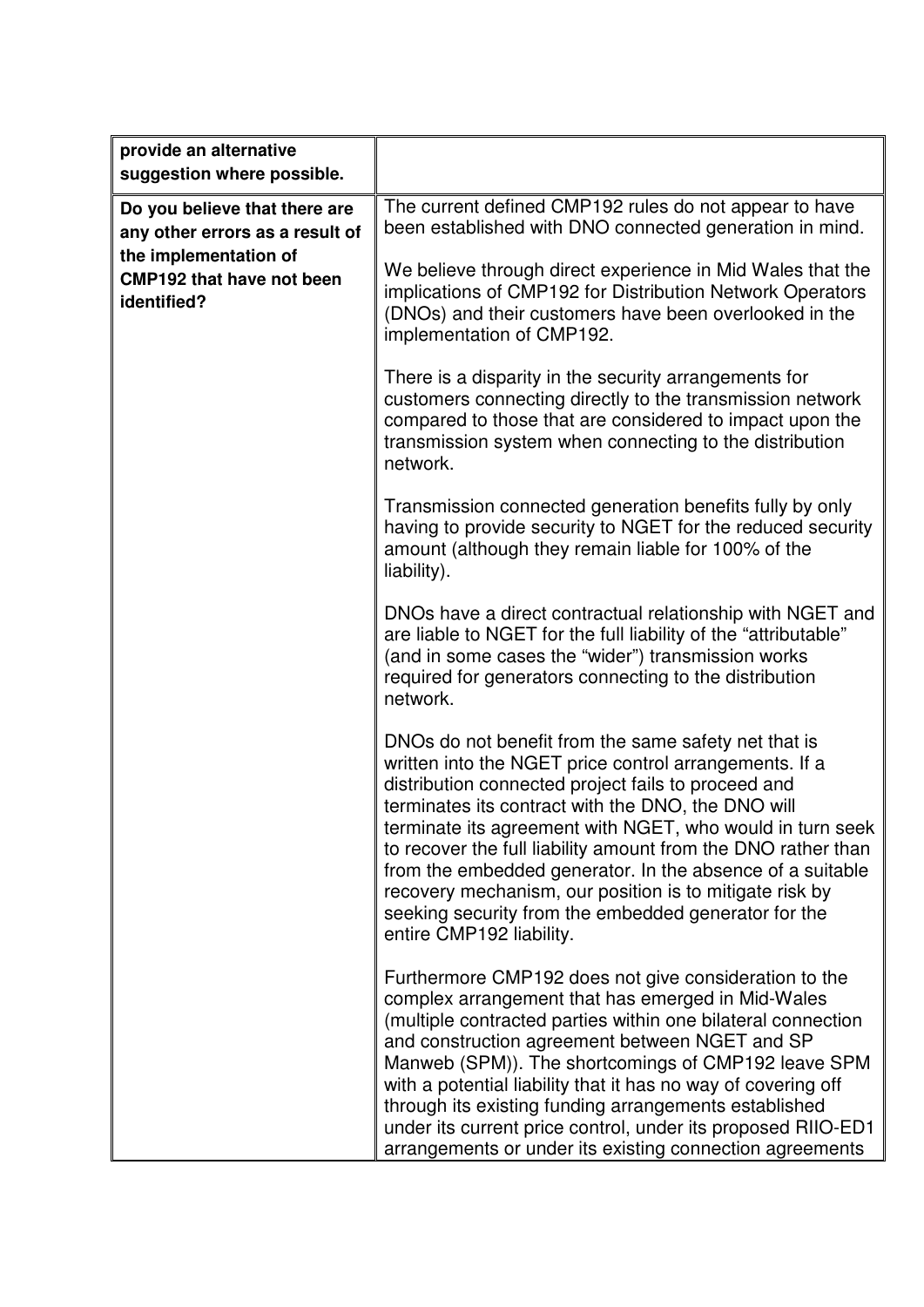|                                                                                                                                 | with NGET.                                                                                                                                                                                                                                                                                                                                                                                                                                                                                             |
|---------------------------------------------------------------------------------------------------------------------------------|--------------------------------------------------------------------------------------------------------------------------------------------------------------------------------------------------------------------------------------------------------------------------------------------------------------------------------------------------------------------------------------------------------------------------------------------------------------------------------------------------------|
|                                                                                                                                 | In the event of a partial termination (one or more contracted<br>party with SPM terminating) SPM may be faced with a<br>reconciliation process leaving an outstanding balance<br>which we have no means to recover unlike NGET. The only<br>means currently available to manage this risk is recover<br>any shortfall from the remaining contracted parties.<br>SP Manweb/SP Distribution believes that these shortfalls of<br>CMP192 need to be reviewed urgently and a remedial<br>solution derived. |
| Do you agree that CMP219<br>should be progressed as Self-<br><b>Governance? Please provide</b><br>your reasoning for your view. |                                                                                                                                                                                                                                                                                                                                                                                                                                                                                                        |
| Do you have any other<br>comments?                                                                                              |                                                                                                                                                                                                                                                                                                                                                                                                                                                                                                        |
| Do you wish to raise a WG<br><b>Consultation Alternative</b><br><b>Request for the Workgroup to</b><br>consider?                | If yes, please complete a WG Consultation Alternative Request<br>form, available on National Grid's website <sub>1</sub> , and return to the<br>above email address with your completed Workgroup<br>Consultation response proforma.                                                                                                                                                                                                                                                                   |

| <b>Respondent:</b>                                                                                                                                             | Allan Kelly                                                                                                                                                                                                                                                                                                                                                                                                                                                                                                                                                                                                            |
|----------------------------------------------------------------------------------------------------------------------------------------------------------------|------------------------------------------------------------------------------------------------------------------------------------------------------------------------------------------------------------------------------------------------------------------------------------------------------------------------------------------------------------------------------------------------------------------------------------------------------------------------------------------------------------------------------------------------------------------------------------------------------------------------|
|                                                                                                                                                                | T: 0141 614 3075 / 07734 396802                                                                                                                                                                                                                                                                                                                                                                                                                                                                                                                                                                                        |
|                                                                                                                                                                | E: allan.kelly@scottishpower.com                                                                                                                                                                                                                                                                                                                                                                                                                                                                                                                                                                                       |
| <b>Company Name:</b>                                                                                                                                           | <b>Scottish Power Renewables</b>                                                                                                                                                                                                                                                                                                                                                                                                                                                                                                                                                                                       |
| Please express your views<br>regarding the Workgroup<br><b>Consultation, including</b><br>rationale.<br>(Please include any issues,<br>suggestions or queries) | ScottishPower Renewables welcomes this workgroup<br>consultation which aims to clarify aspects of the recently<br>introduced CMP192 User Commitment arrangements.<br>We believe there are some areas where the proposed<br>amendments could be further improved, and we have<br>commented appropriately in our response below.<br>We also believe that there are further areas of clarification of<br>the arrangements that should be addressed soon, as well as<br>some more significant areas where the arrangements could be<br>developed further and we will be happy to contribute to this<br>work in due course. |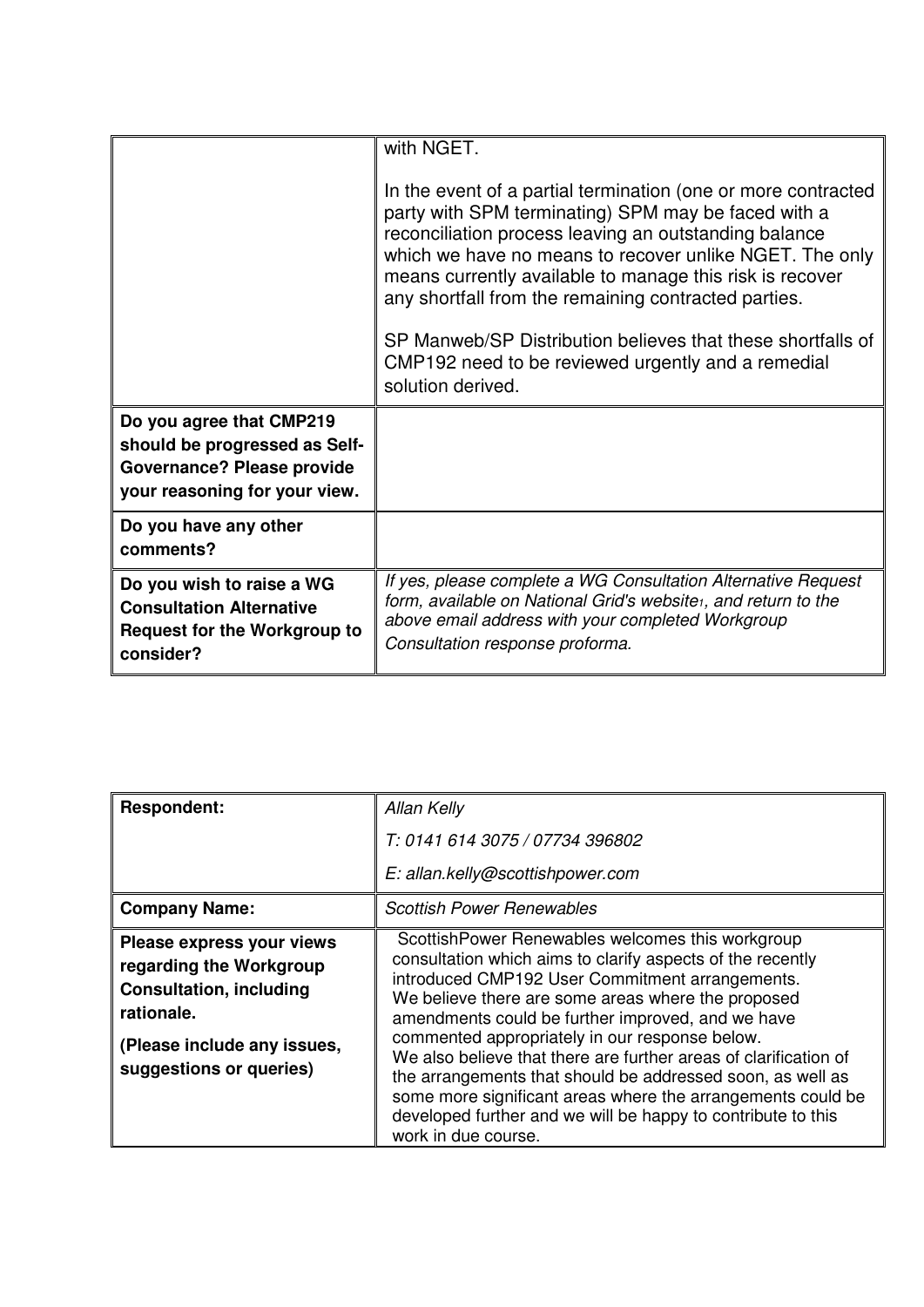| Do you believe that CMP219<br>better facilitates the<br><b>Applicable CUSC Objectives?</b><br>Please include your<br>reasoning.                 | Yes, as the proposed amendments seek to improve clarity<br>and remove uncertainty in the arrangements which will help in<br>facilitating effective competition in the generation of electricity.                                                                                                                                                                                                                                                                                                                                                                                                                                                                                                                                                                                                                                                                                                                                                                                                                                                               |
|-------------------------------------------------------------------------------------------------------------------------------------------------|----------------------------------------------------------------------------------------------------------------------------------------------------------------------------------------------------------------------------------------------------------------------------------------------------------------------------------------------------------------------------------------------------------------------------------------------------------------------------------------------------------------------------------------------------------------------------------------------------------------------------------------------------------------------------------------------------------------------------------------------------------------------------------------------------------------------------------------------------------------------------------------------------------------------------------------------------------------------------------------------------------------------------------------------------------------|
| Do you support the proposed<br>implementation approach? If<br>not, please state why and<br>provide an alternative<br>suggestion where possible. | Yes – the proposed changes should be implemented as soon as<br>possible.                                                                                                                                                                                                                                                                                                                                                                                                                                                                                                                                                                                                                                                                                                                                                                                                                                                                                                                                                                                       |
| Do you believe that there are<br>any other errors as a result of<br>the implementation of<br><b>CMP192 that have not been</b><br>identified?    | Yes. We believe there are still several areas of the codified<br>arrangements that require further development or clarity or<br>expansion.                                                                                                                                                                                                                                                                                                                                                                                                                                                                                                                                                                                                                                                                                                                                                                                                                                                                                                                     |
| Do you agree that CMP219<br>should be progressed as Self-<br><b>Governance? Please provide</b><br>your reasoning for your view.                 | Yes.                                                                                                                                                                                                                                                                                                                                                                                                                                                                                                                                                                                                                                                                                                                                                                                                                                                                                                                                                                                                                                                           |
| Do you have any other<br>comments?                                                                                                              | Yes. We believe there are some areas where the proposed<br>amendments could be further improved, and we have<br>commented on this below. The proposed WG amendments are<br>mainly clarifications and corrections in drafting and our<br>suggestions are made on this same basis and aim to help further<br>improve clarity.<br>Paragraph 2.3: We believe this could be clarified by stating that<br>"for the avoidance of doubt, prior to the Trigger date, the<br>Attributable Works Cancellation Charge and in the case of the<br>Fixed Cancellation Charge, the Pre-Trigger Amount, apply."<br>Para 2.4.2(ii): although this is not covered by the proposed<br>amendments, we suggest that the meaning of "revised by<br>reference " is not clear and nor is the reference to " and the<br>Cancellation Charge".<br>Paras 2.4.3(i) and (ii): similarly to the above commen, we<br>suggest that the meaning of "revised by reference " is not<br>clear and this should be clarified.<br>Para 3.7.1: at the end of line 10, "of" should be "or".<br>Para 3.9: |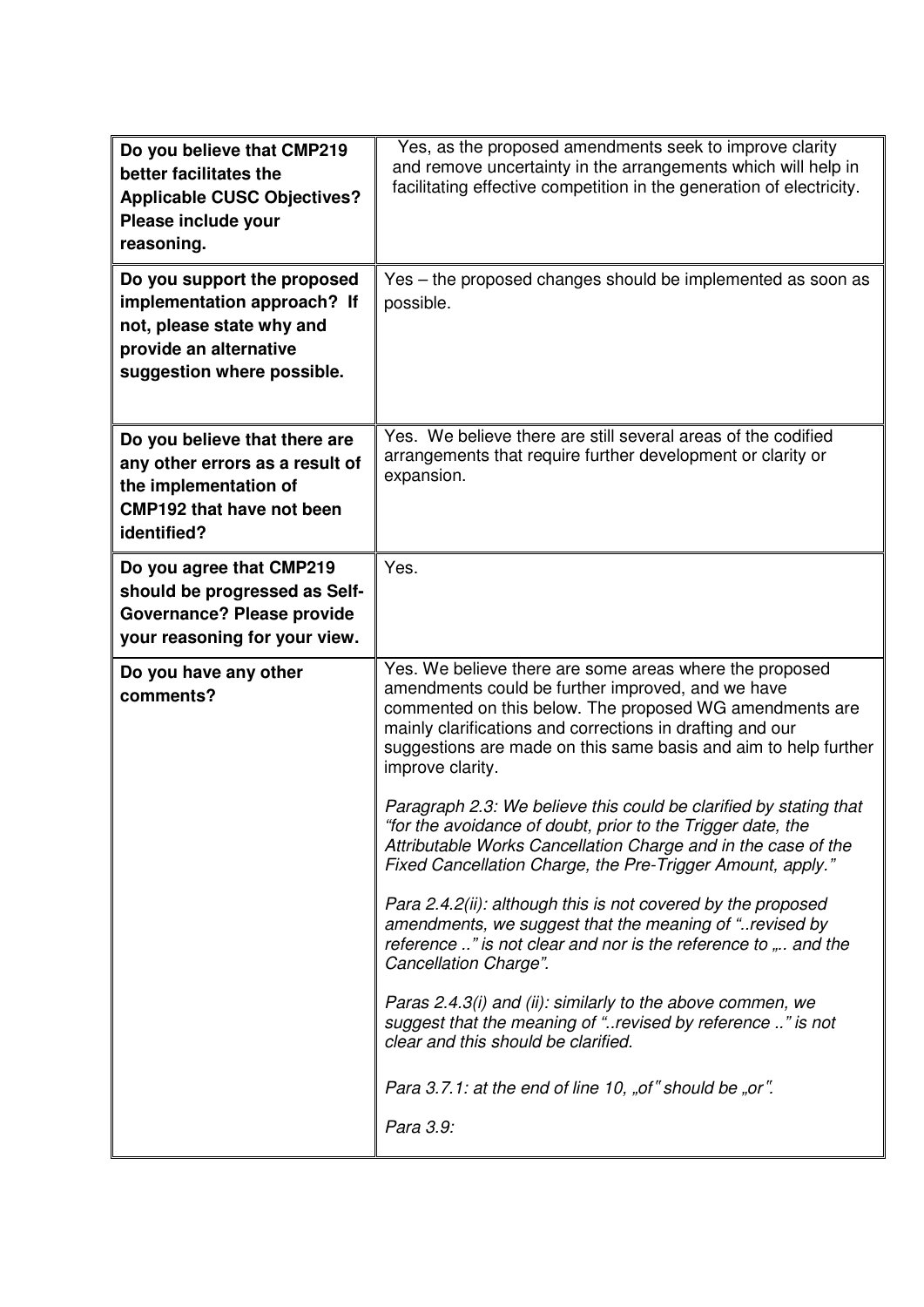|                                                                                                                  | We suggest that the calculation should be:                                                                                                                                                                                     |
|------------------------------------------------------------------------------------------------------------------|--------------------------------------------------------------------------------------------------------------------------------------------------------------------------------------------------------------------------------|
|                                                                                                                  | Reduction in Transmission capacity or Reduction in<br>Developer Capacity x Pre Trigger Amount;                                                                                                                                 |
|                                                                                                                  | The first bullet point should be amended to:                                                                                                                                                                                   |
|                                                                                                                  | Transmission Entry Capacity and Developer capacity<br>expressed in MW;                                                                                                                                                         |
|                                                                                                                  | In the three sub-bullet points of the third main bullet point, "or"                                                                                                                                                            |
|                                                                                                                  | should be replaced with "and";                                                                                                                                                                                                 |
|                                                                                                                  | Para 3.11:                                                                                                                                                                                                                     |
|                                                                                                                  | We suggest that "and/or" should be "or";                                                                                                                                                                                       |
|                                                                                                                  | In the third sub-bullet point of the third main bullet point "two"<br>should be replaced by "two or more".                                                                                                                     |
|                                                                                                                  | Para 5.2.1(ii): the last "or" should be replaced by "and".                                                                                                                                                                     |
|                                                                                                                  | Schedule 2 Exhibit 3, part 1, para 2.11: we are unsure of the<br>intention behind the use of "automatically" and suggest that it<br>should be deleted and "and issued to the User" inserted after ",,,<br>reflect the change." |
| Do you wish to raise a WG<br><b>Consultation Alternative</b><br><b>Request for the Workgroup to</b><br>consider? | No.                                                                                                                                                                                                                            |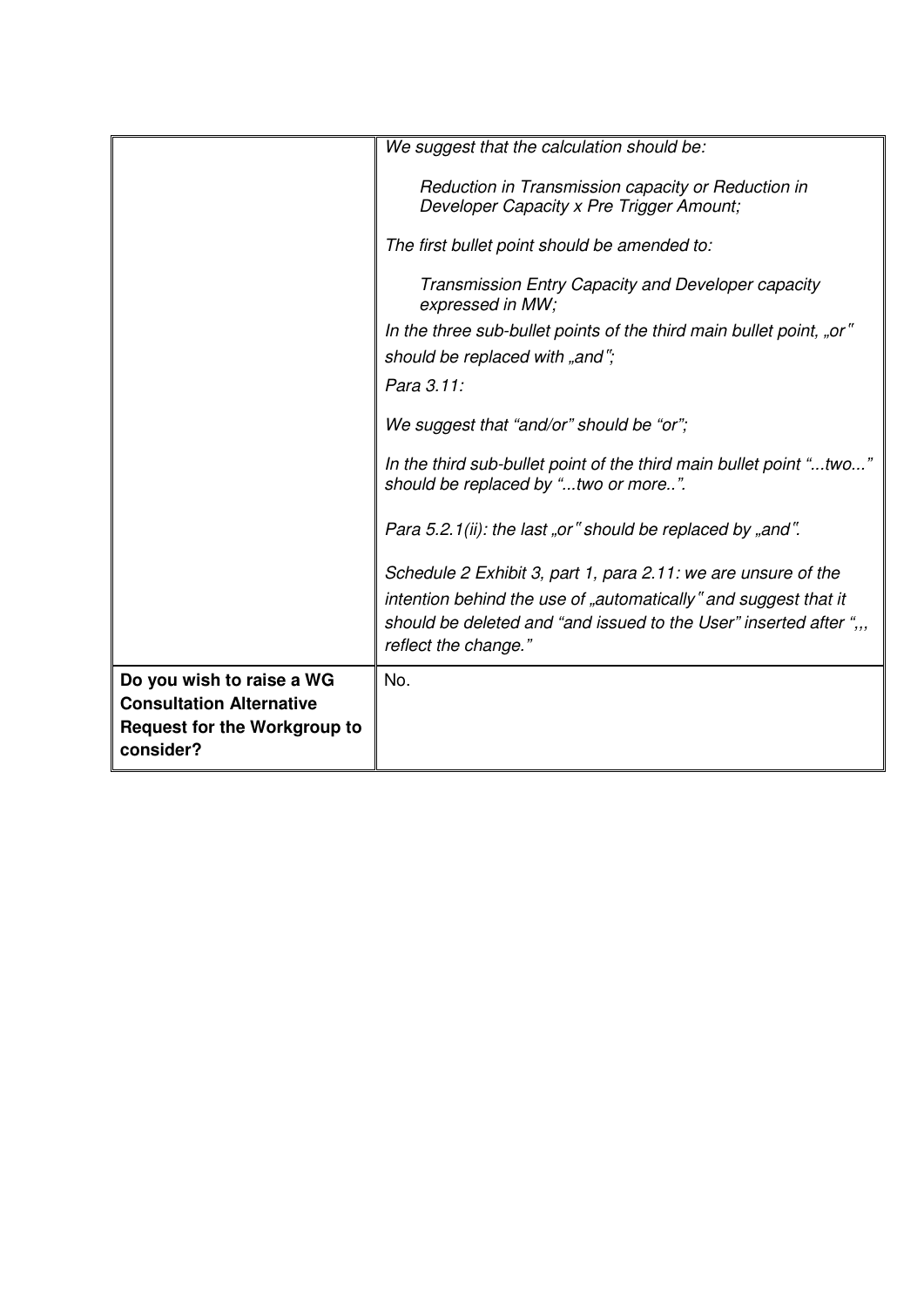#### **Annex 6 – Draft Legal Text**

Only the relevant paragraphs in each section is illustrated. Contents and re-numbering will be amended accordingly. For ease of reference, additional text is highlighted in blue and deleted text is shown in red strikethrough.

#### **Section 10 Transition Issues**

#### **CUSC - SECTION 10**

#### **NOT USED**

#### **TRANSITION ISSUES**

#### **CONTENTS**

#### Part 1 CUSC MODIFICATION PROPOSAL 192 TRANSITION

Part 1

#### 10.1 INTRODUCTION

10.1.1 This Section 10 deals with issues arising out of the transition associated with the approval and implementation of CUSC Modification Proposal 192 (Arrangements for Enduring Generation User Commitment) which introduces new arrangements for liability in the event of termination and/or reduction in Transmission Entry Capacity and Developer Capacity prior to the Charging Date and for the security associated with this and new arrangements for liability in the event of Disconnection or reduction in Transmission Entry Capacity on or after the Charging Date. For the purposes of this Section 10 the version of the CUSC as amended by CMP 192 shall be referred to as the "Post CMP 192 CUSC" and the version of the CUSC prior to amendment by CMP 192 shall be referred to as the "Pre CMP 192 CUSC.

10.1.2 CMP 192 affects User's in the categories of Power Stations directly connected (or to be directly connected) to the National Electricity Transmission System, Embedded Power Stations with a Bilateral Embedded Generation Agreement and a Distribution System directly connected to the National Electricity Transmission System where a Construction Agreement is associated with Distributed Generation.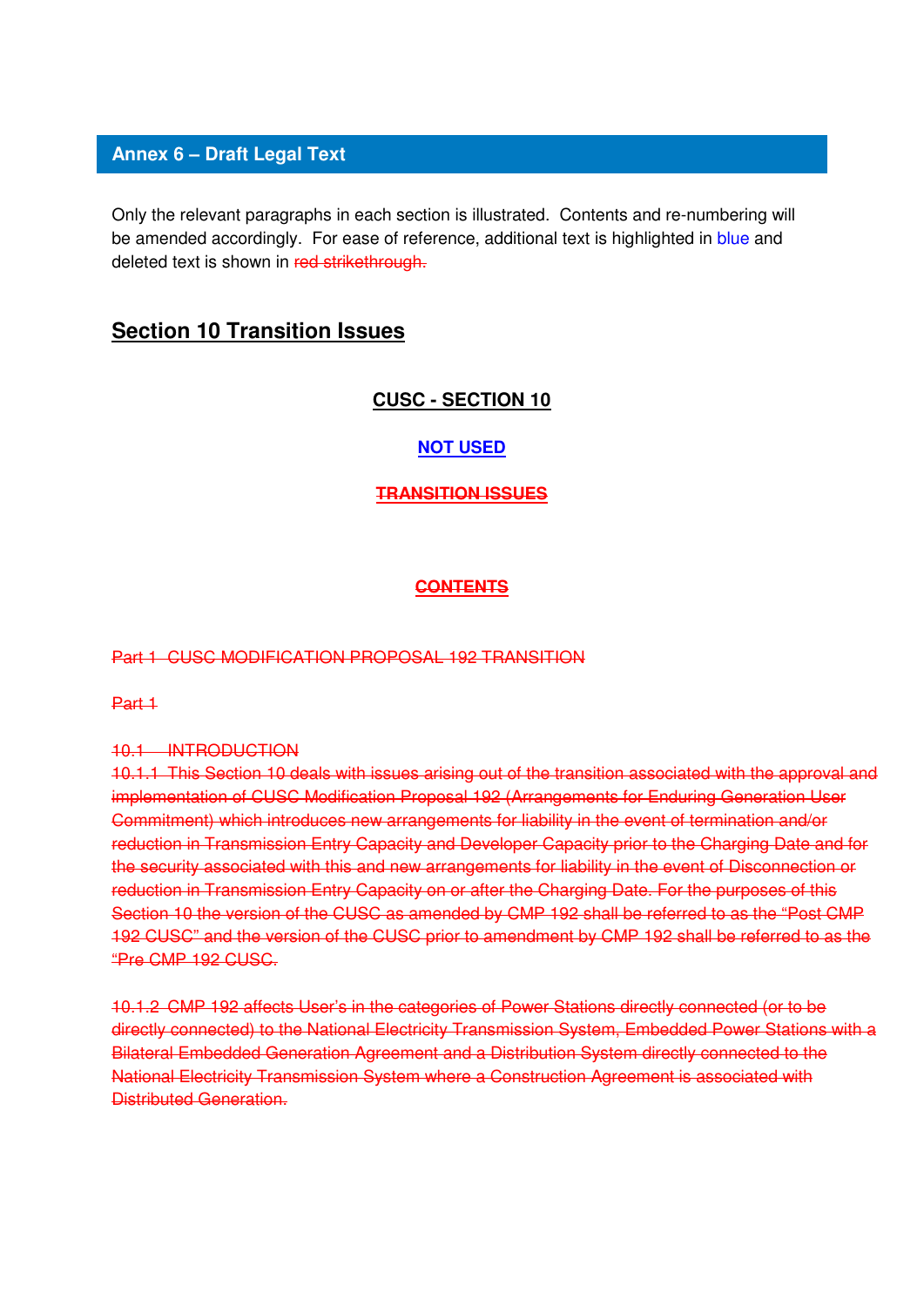10.1.3 The arrangements for transition of Users who are Transitional CMP 192 Commissioned User's is addressed through the calculation of the Cancellation Charge. This section 10 sets out the arrangements for transition of User's who are Transitional CMP 192 Non - Commissioned User's and references to User in this Section 10 shall be construed accordingly.

10.1.4 The Section sets out the arrangements such that by the CMP 192 Transition Period End Date:

The Company has provided each User with the necessary information in respect of the Cancellation Charge and the Cancellation Charge Secured Amount;

User's have Construction Agreements that provide for liability and security for the Cancellation Charge in accordance with CMP 192; and

the security arrangements in respect of the Cancellation Charge Secured Amount are in place as required under CUSC Section 15.

10.1.5 This Section 10 comprises: (a) this Introduction; and (b) CMP 192 transition issues.

10.1.6 The provisions of the Post CMP 192 CUSC introduced by CMP 192 shall be suspended (except as specifically provided for in this Section 10 and for enabling the doing of anything which may require to be done in relation to but in advance of the CMP 192 Transition Period End Date to achieve the objectives at 10.1.4) in respect of the Users until the CMP 192 Transition Period End Date. Any termination of an Existing Construction Agreement or reduction in Transmission Entry Capacity or Developer Capacity which takes effect prior to the CMP 192 Transition Period End Date shall therefore be dealt, and the rights and obligations of The Company and the User to each other, shall be as provided for in the Existing Construction Agreement.

10.1.7 In this Section 10:

(a) the term "Applicants"; shall mean Users (or prospective Users) who apply during the CMP 192 Transition Period for connection to and/or use of the National Electricity Transmission System;

(b) the terms "Cancellation Charge Statement" and "Cancellation Charge Secured Amount Statement" shall mean as defined in the Post CMP 192 CUSC:

(c) the term "CMP 192", shall mean CUSC Modification Proposal 192 (Arrangements for Enduring Generation User Commitment);

(d) the term "CMP 192 Implementation Date" shall mean the Implementation Date for CMP192;

(e) the term "CMP 192 Transition Period End Date" shall mean the 31 March which is not less than 12 months from the CMP 192 Implementation Date;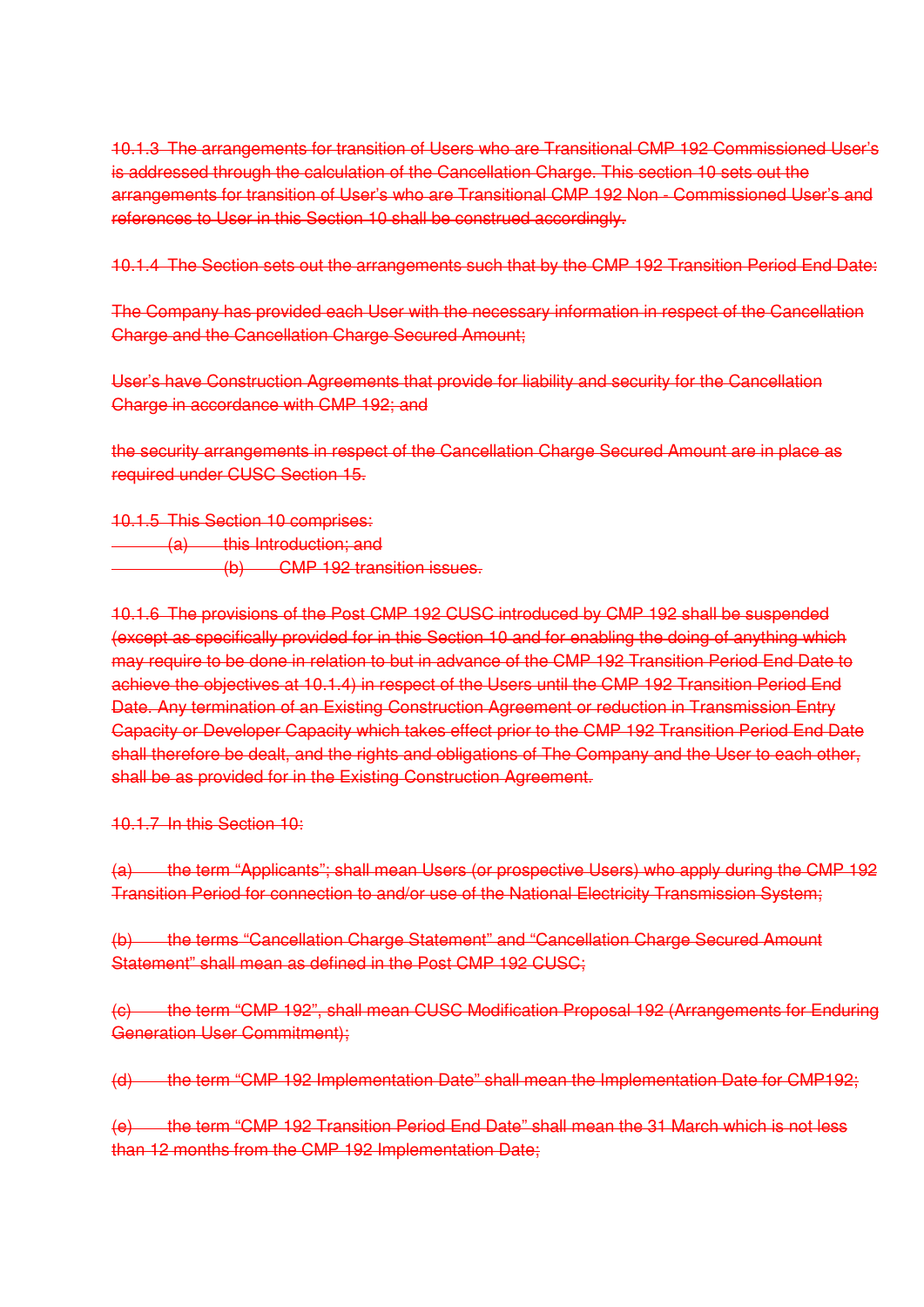(f) the term "CMP 192 Transition Period" means the period from the CMP 192 Implementation Date ending on and including the CMP 192 Transition Period End Date and is the period with which this Section 10 deals;

(g) the term "CMP 192 Transition Process Plan" shall mean the detailed process and plan to be published by The Company setting out the timeline and processes to prepare the necessary amendments to or preparation of new Construction Agreements such that these are agreed prior to prior to CMP 192 Transition Period End Date and such that any security arrangements in respect of the Cancellation Charge Secured Amount are in place not less than 45 days prior to the CMP 192 Transition Period End Date.

(h) the term "Existing Construction Agreement", shall mean a Construction Agreement associated with a Bilateral Connection Agreement or Bilateral Embedded Generation Agreement or any agreement to vary the same but pursuant to which the User is not yet connected to and/or using the National Electricity Transmission System at the CMP 192 Implementation Date or entered into between The Company and the User prior to the CMP 192 Implementation Date or following acceptance of an Outstanding Offer after the CMP 192 Implementation Date;

(i) the term "New Applications", shall mean a Connection Application or Use of System Application by a User or prospective User for connection to and/or use of the National Electricity Transmission System or a Modification Application to vary any agreements in respect of connection and/or use made during the CMP 192 Transition Period;

(i) the term "Outstanding Applications", shall mean an offer yet to be made to a User or prospective User of a Construction Agreement and the associated Bilateral Connection Agreement or Bilateral Embedded Generation Agreement or any agreement to vary the same at the CMP 192 Implementation Date but where the application was made prior to the CMP 192 Implementation Date;

(k) the term "Outstanding Offers", shall mean an offer to a User or prospective User of a Construction Agreement and the associated Bilateral Connection Agreement or Bilateral Embedded Generation Agreement or any agreement to vary the same which has not been accepted at the CMP 192 Implementation Date but is still capable of being accepted;

(l) the term "Transitional CMP 192 Non –Commissioned User" shall mean a User with an Existing Construction Agreement or User or a prospective User who has an Outstanding Application or makes a New Application.

10.1.8 Without prejudice to any specific provision under this Section 10 as to the time within which or the manner in which The Company or a User should perform its obligations under this Section 10, where The Company or a User is required to take any step or measure under this Section 10, such requirement shall be construed as including any obligation to:

(a) take such step or measure as quickly as reasonably practicable; and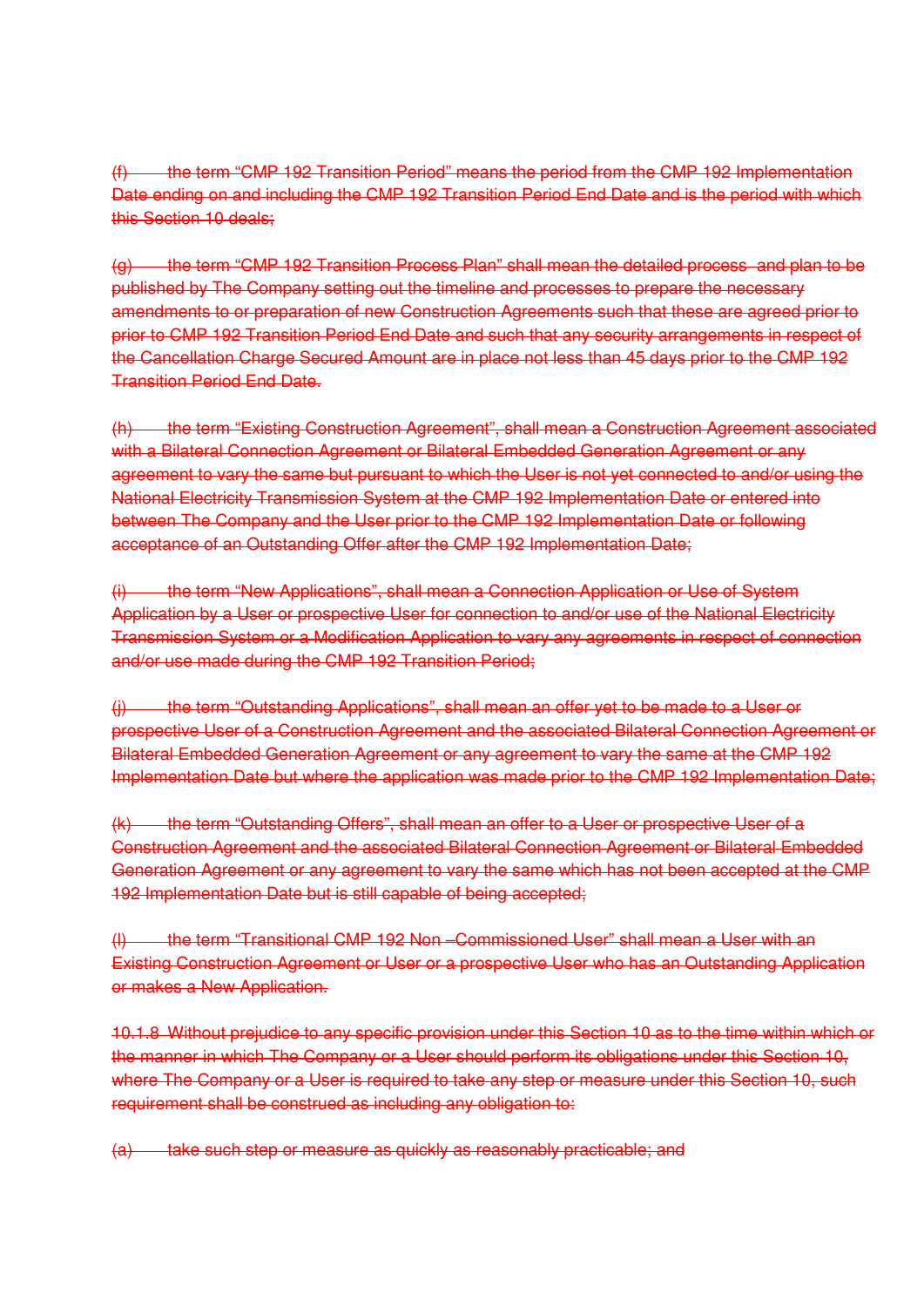(b) do such associated or ancillary things as may be necessary to complete such step or measure as quickly as reasonably practicable.

10.1.9 As soon as practicable after the CMP 192 Implementation Date and in any event (unless the Authority) agrees otherwise within 1 month of the same The Company shall publish the CMP 192 Transition Process Plan.

## CMP 192 TRANSITION Existing Construction Agreements

10.2.1 The Company shall offer to amend each Existing Construction Agreement such that it will be substantially in the form of that set out in, as appropriate, Schedule 2, Exhibit 3 Part 1 and Exhibit 3A and consistent at the CMP Transition Period End Date with the amendments introduced by CMP 192.

10.2.2 The Company shall make the offer to each User as soon as reasonably practicable after the CMP 192 Implementation Date and in accordance with the CMP 192 Transition Process Plan.

10.2.3 If The Company and a User fail to agree changes to each of their Existing Construction Agreements either such person may refer the matter to the Authority under Standard Condition C9 Paragraph 4 of the Transmission Licence. If the changes in dispute to be settled by the Authority have not been settled by the date 45 days prior to the CMP 192 Transition Period End Date, the User and The Company must enter into the agreement in respect of the changes offered by The Company to the User pursuant to Paragraph 10.2.1 with the obligation to make any variation required as a result of the Authority's determination.

10.2.4 The Company shall as soon as practicable and in any event by in accordance with the CMP 192 Transition Process Plan prepare and send to each User in respect of each Existing Construction Agreement a Cancellation Charge Statement in respect of the period from the day after the CMP 192 Transitional Period End Date to the next following 31 March or 30 September (whichever is the earlier).

10.2.5 In the case of the Cancellation Charge Secured Amount the User shall put security arrangements in place in respect of the Existing Agreements in accordance with CUSC Section 15 in accordance with the CMP 192 Transition Process Plan with such security arrangements to be effective from the day after the CMP 192 Transition Period End Date to the next following 31 March or 30 September (whichever is the earlier).

## Outstanding Applications and New Applications

10.2.6 The Company shall make Offers such that prior to the CMP 192 Transition Period End Date the arrangements for security and liability within the agreements are consistent with those under the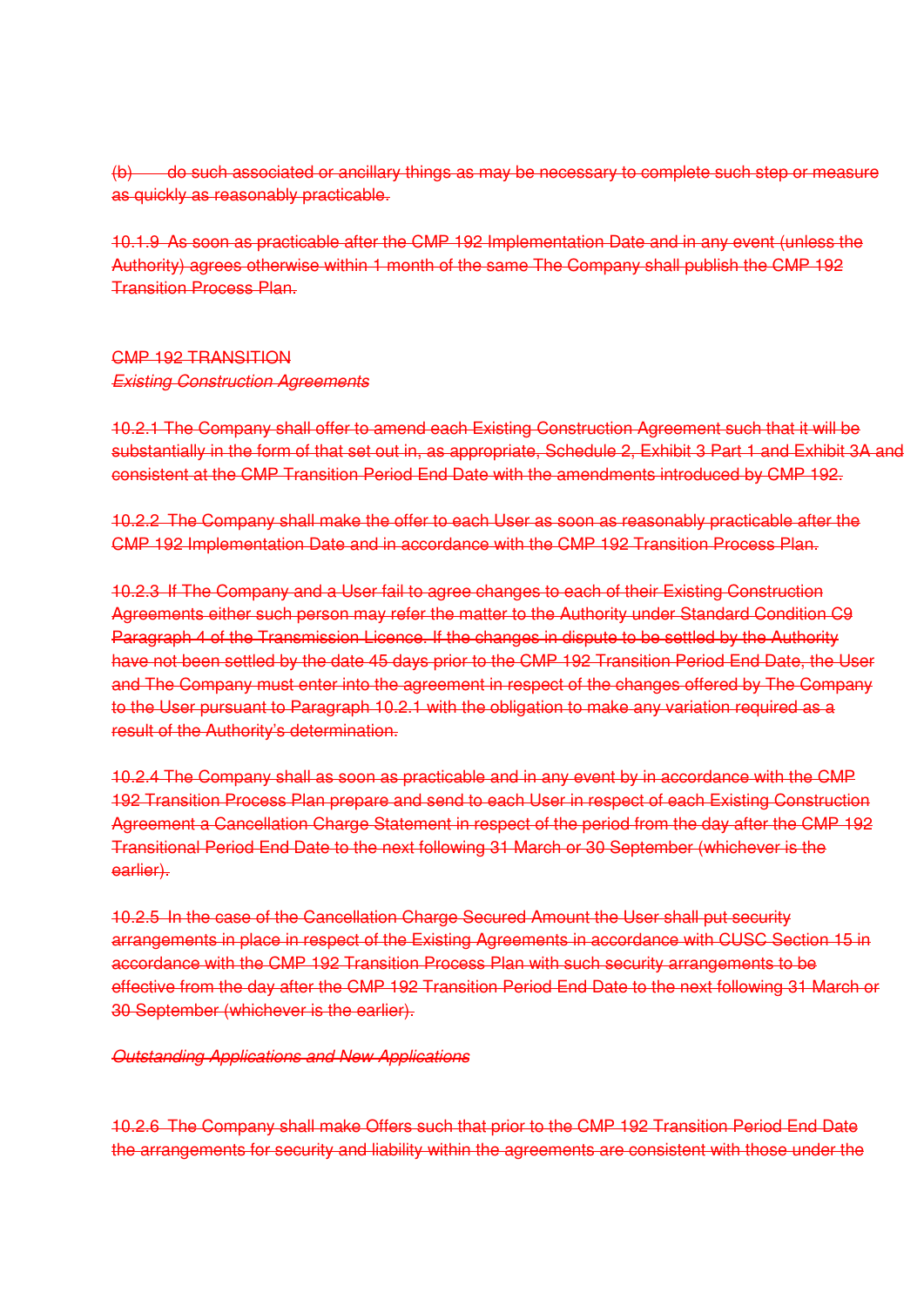Pre CMP 192 CUSC but such that on CMP 192 Transition Period End Date the arrangements for security and liability within the agreements are consistent with those under the Post CMP 192 CUSC and shall to the extent practicable make such Offers within the original or standard timescales.

END OF SECTION 10

# **Section 11 Interpretations and Definitions**

| "CMP192 Implementation Date"                          | means the Implementation Date for CUSC Modification<br>Proposal 192 (Arrangements for Enduring Generation User<br>Commitment); |
|-------------------------------------------------------|--------------------------------------------------------------------------------------------------------------------------------|
| <b>"Transitional CMP 192</b>                          | means User's whose Power Stations are Commissioned on or                                                                       |
| <b>Commissioned User's"</b>                           | prior to the CMP 192 Implementation Date;                                                                                      |
| <b>CMP</b><br><u> "Transitional</u><br><del>192</del> | the 31 March which is no more than 4 years after the CMP192                                                                    |
| <b>Commissioned User's Cut Off</b>                    | <b>Implementation Date:</b>                                                                                                    |
| <del>Date"</del>                                      |                                                                                                                                |
| <b>CMP</b><br><del>"Transitional</del><br>192         | the date which is 6 months after the CMP192 Implementation                                                                     |
| <b>Commissioned User's Notice</b>                     | Date:                                                                                                                          |
| Date"                                                 |                                                                                                                                |
| "Transitional CMP 192 Non -                           | User's or prospective User's as more specifically defined                                                                      |
| <b>Commissioned User's"</b>                           | within and the subject of CUSC Section 10 Part 1                                                                               |
|                                                       | (Transitional Arrangements in respect of <b>CMP 192</b> );                                                                     |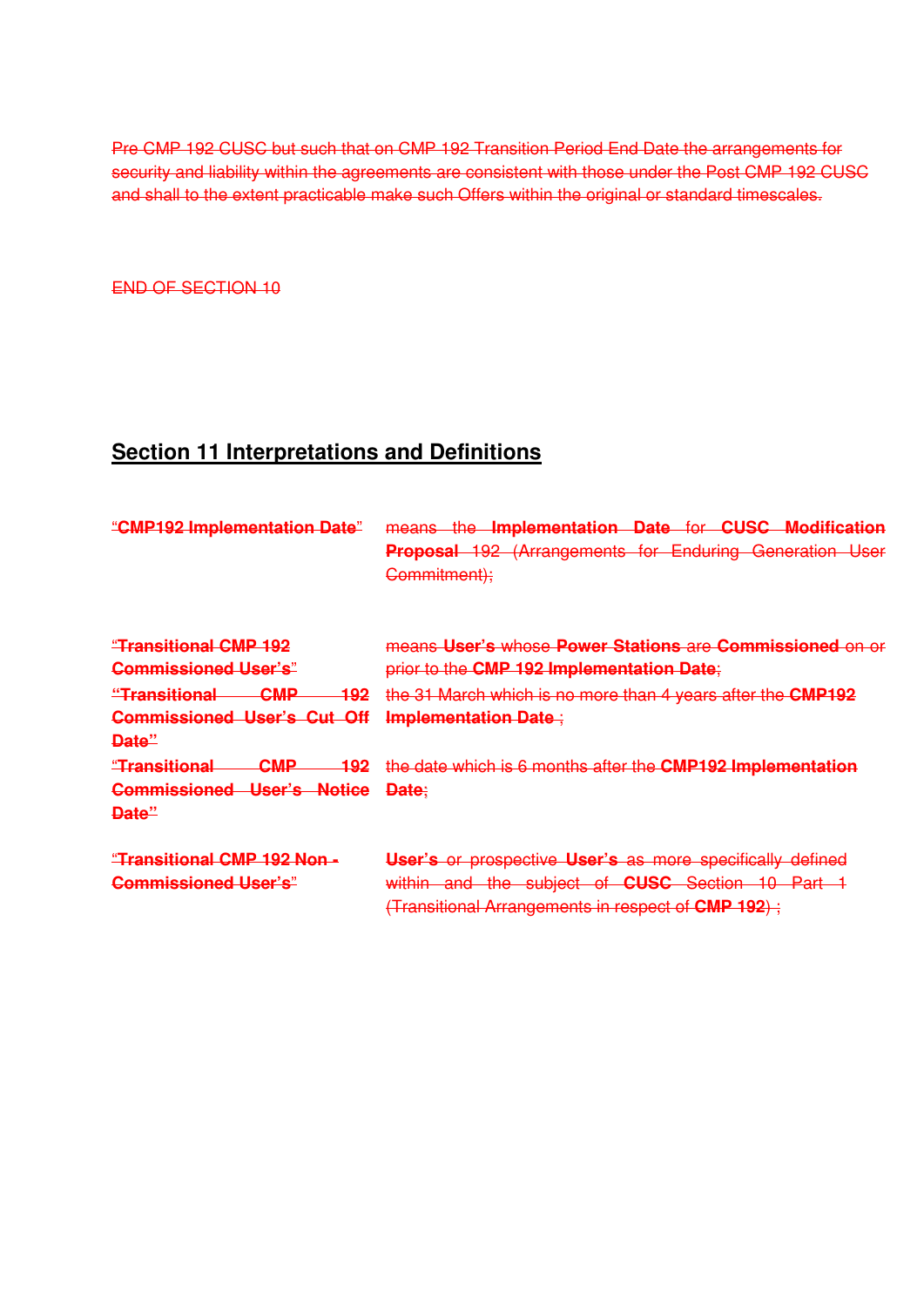# **Section 15 User Commitment Methodology**

## **PART TWO CALCULATION OF CANCELLATION CHARGE**

## **2 Completion Date and Trigger Date**

- **2.1** In making an **Offer** to a **User, The Company** will consider the **Construction Works** and **Construction Programme** associated with that **Offer** and taking into account the nature and programming of the **Construction Works** and the **Consents** associated with this will identify dates in the **Construction Agreement** as the **Completion Date**.
- **2.3** The **Trigger Date** is the date from which the **Attributable Works Cancellation Charge Wider Cancellation Charge** applies and the date from which, in the case of the **Fixed Cancellation Charge**, the **Fixed Attributable Works Cancellation Charge** rather than the **Pre Trigger Amount** applies. Prior to the **Trigger Date**, only the **Attributable Works Cancellation Charge** applies, or in case of the **Fixed Cancellation Charge**, the **Pre Trigger Amount** applies.
- **2.4.2** Where such change is as a result of the **The Company's** exercise of its rights under the **Construction Agreement** then:
	- **(i)** Where there is a delay to the **Completion Date** and the **Trigger Date**  has not passed, the **Trigger Date** will be revised by reference to the revised **Completion Date.** The period for which the **Pre Trigger Amount** applies, will be adjusted to reflect the new **Trigger Date**;
	- **(ii)** Where there is a delay to the **Completion Date** and the **Trigger Date** has passed, the **Trigger Date** will be revised by reference to the revised **Completion Date** and the **Cancellation Charge** (including the **Cancellation Charge Profile**) will be adjusted to reflect the revised date.
- **2.4.3** Where a change is as a result of the **User's** request then, in the case of a **Fixed Cancellation Charge**, notwithstanding any change in the **Construction Works** or **Completion Date** or **Attributable Works** the **Cancellation Charge Profile** will not be adjusted downwards but will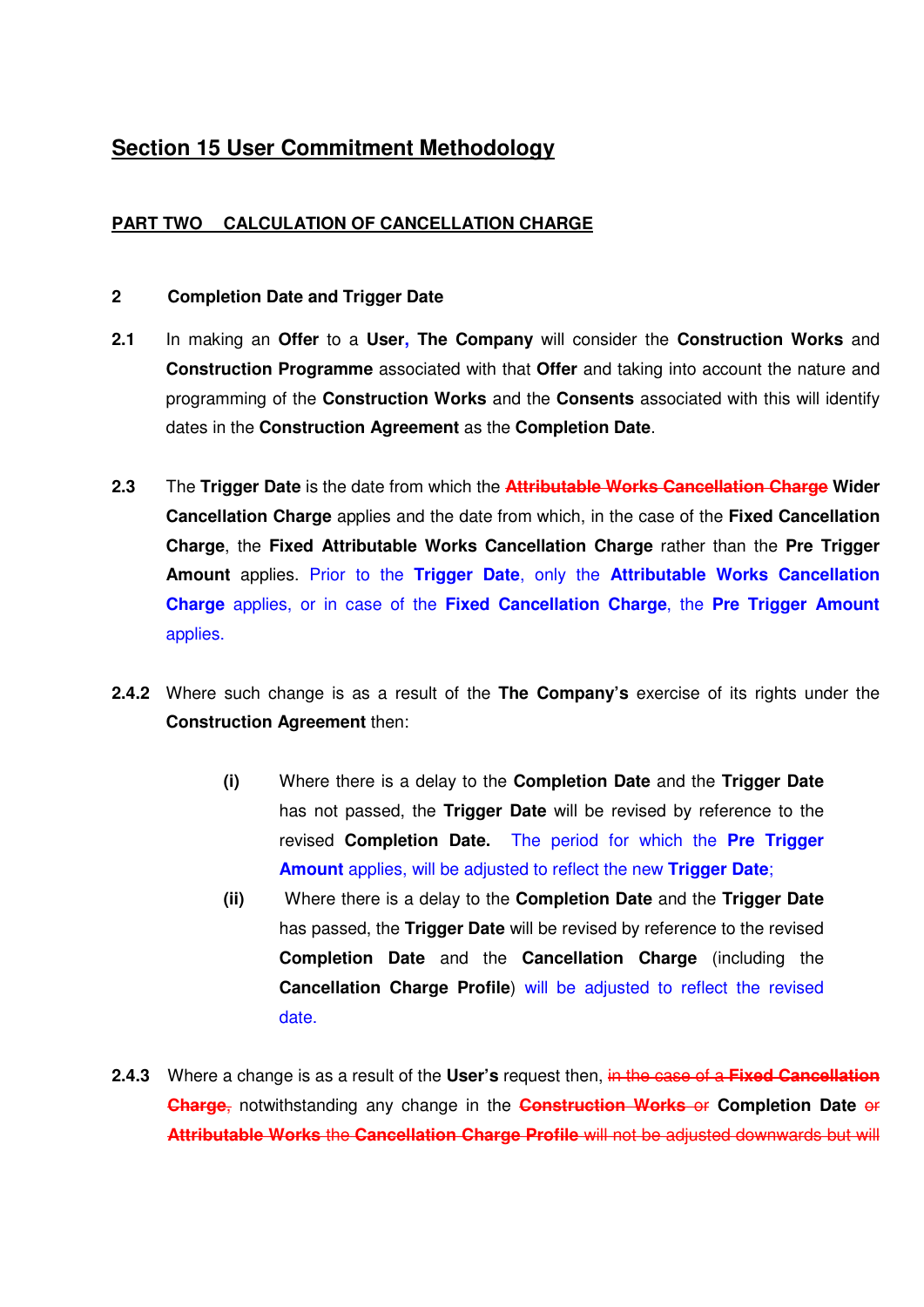be held at that level and will increase from that level in line with any new **Construction Programme**;

- **(i)** Where there is a delay to the **Completion Date** and the **Trigger Date** has not passed, the **Trigger Date** will be revised by reference to the revised **Completion Date**. The period for which the **Pre Trigger Amount** applies, will be adjusted to reflect the new **Trigger Date**;
- **(ii)** Where there is a delay to the **Completion Date** and the **Trigger Date**  has passed, the **Trigger Date** will not be revised by reference to the revised **Completion Date** and the **Cancellation Charge** will not be adjusted downwards but will be held at that level and will increase from that level in line with any new **Construction Programme.**

# **3.4 Where the Construction Agreement is terminated or Transmission Entry Capacity or Developer Capacity is reduced on or after the Trigger Date but prior to the Charging Date**

Where a **Construction Agreement** is terminated or **Transmission Entry Capacity** is reduced or **Developer Capacity** is reduced on or after the **Trigger Date** but prior to the **Charging Date** the **Cancellation Charge** shall be calculated as follows:

**Cancellation Charge = Attributable Works Cancellation Charge** and plus **Wider Cancellation Charge** 

## **3.6.2 Fixed Attributable Works Cancellation Charge**

Where a **Construction Agreement** is terminated or **Transmission Entry Capacity** is reduced or **Developer Capacity** is reduced on or after the **Trigger Date** but prior to the **Charging Date** the **Fixed Cancellation Charge** is the **Fixed Attributable Works Cancellation Charge** calculated as follows:

**Fixed Attributable Works Cancellation Charge =** (**Attributable Works Cancellation Amount x MW Reduction in Transmission Entry Capacity** or **Developer Capacity**) x **Cancellation Charge Profile**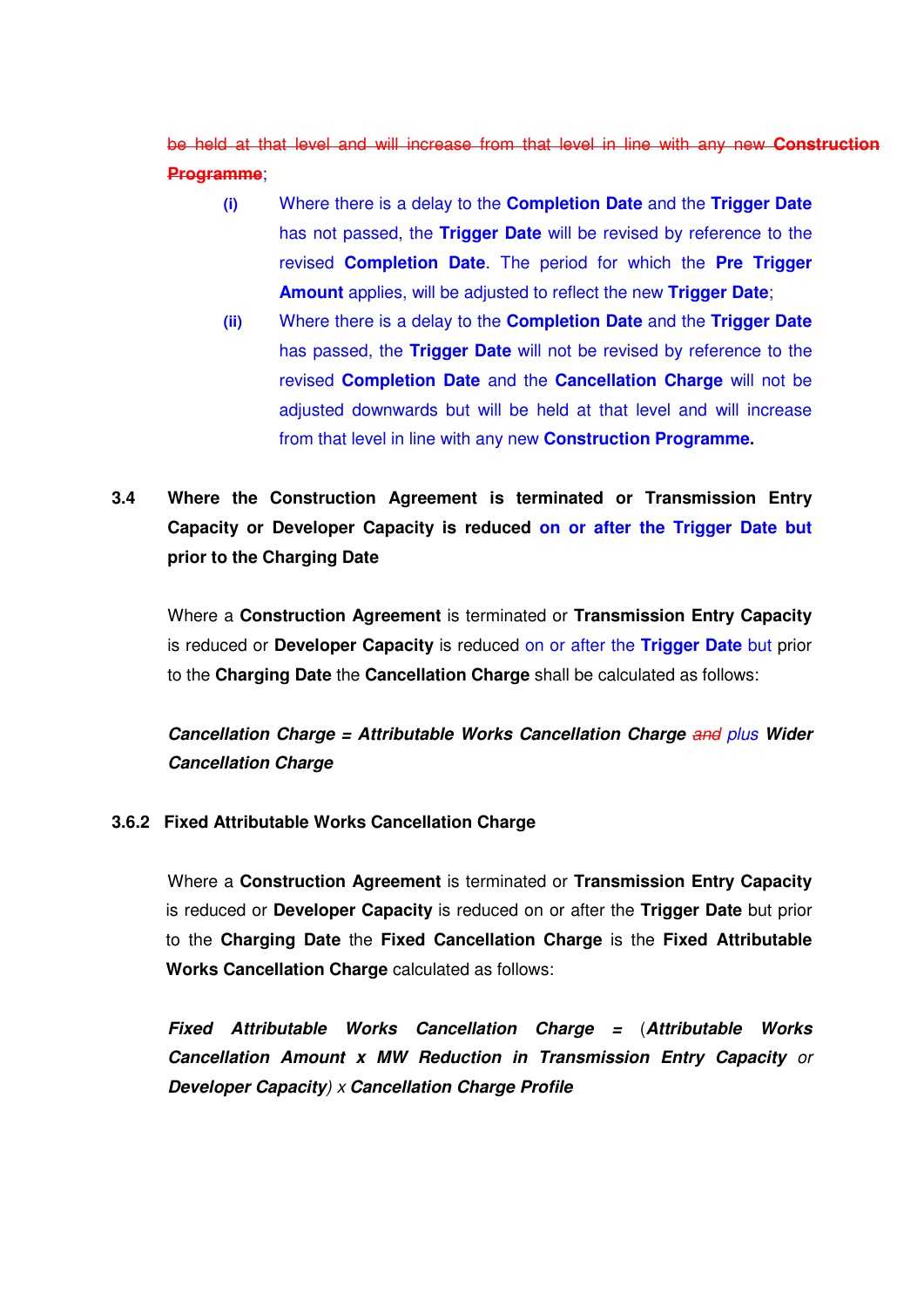Where the **Attributable Works Cancellation Amount** results in a £/MW figure calculated as follows:

(**Estimated Attributable Works Capital Cost** x (1 – **Local Asset Reuse Factor**) x **Strategic Investment Factor** x **Distance Factor**) **/ Transmission Entry Capacity or Developer Capacity** 

Where the **Estimated Attributable Works Capital Cost** is the fair and reasonable estimate of the **Attributable Works Capital Cost** for each component within the **Attributable Works** and which is as set out in the **Notification of Fixed Cancellation Charge** by reference to which an election is made in accordance with Paragraph 76.

Where the **Attributable Works** are as specified in Appendix MM of the **Construction Agreement** at the time of the **Notification of Fixed Cancellation Charge** by reference to which an election is made in accordance with Paragraph 76.

Where the **Local Asset Reuse Factor** is the factor representing the potential for reuse of each component within the **Attributable Works** as set out in the **Notification of Fixed Cancellation Charge** by reference to which an election is made in accordance with Paragraph  $\overline{76}$ .

Where the **Strategic Investment Factor** is a factor calculated for each component within the **Attributable Works** as a ratio of the **Transmission Entry Capacity**  and/or **Developer Capacity** sharing those **Attributable Works** against the secured capability of the **Transmission** assets and set out in the **Notification of Fixed Cancellation Charge** by reference to which an election is made in accordance with Paragraph 76.

Where the **Distance Factor** is a factor calculated for each component within the **Attributable Works** as a ratio of distance to the nearest suitable MITS substation and distance to the MITS substation where the **Attributable Works** connect as set out in the **Notification of Fixed Cancellation Charge** by reference to which an election is made in accordance with Paragraph 6. This factor is only valid for components where distance is relevant i.e. cables and overhead lines.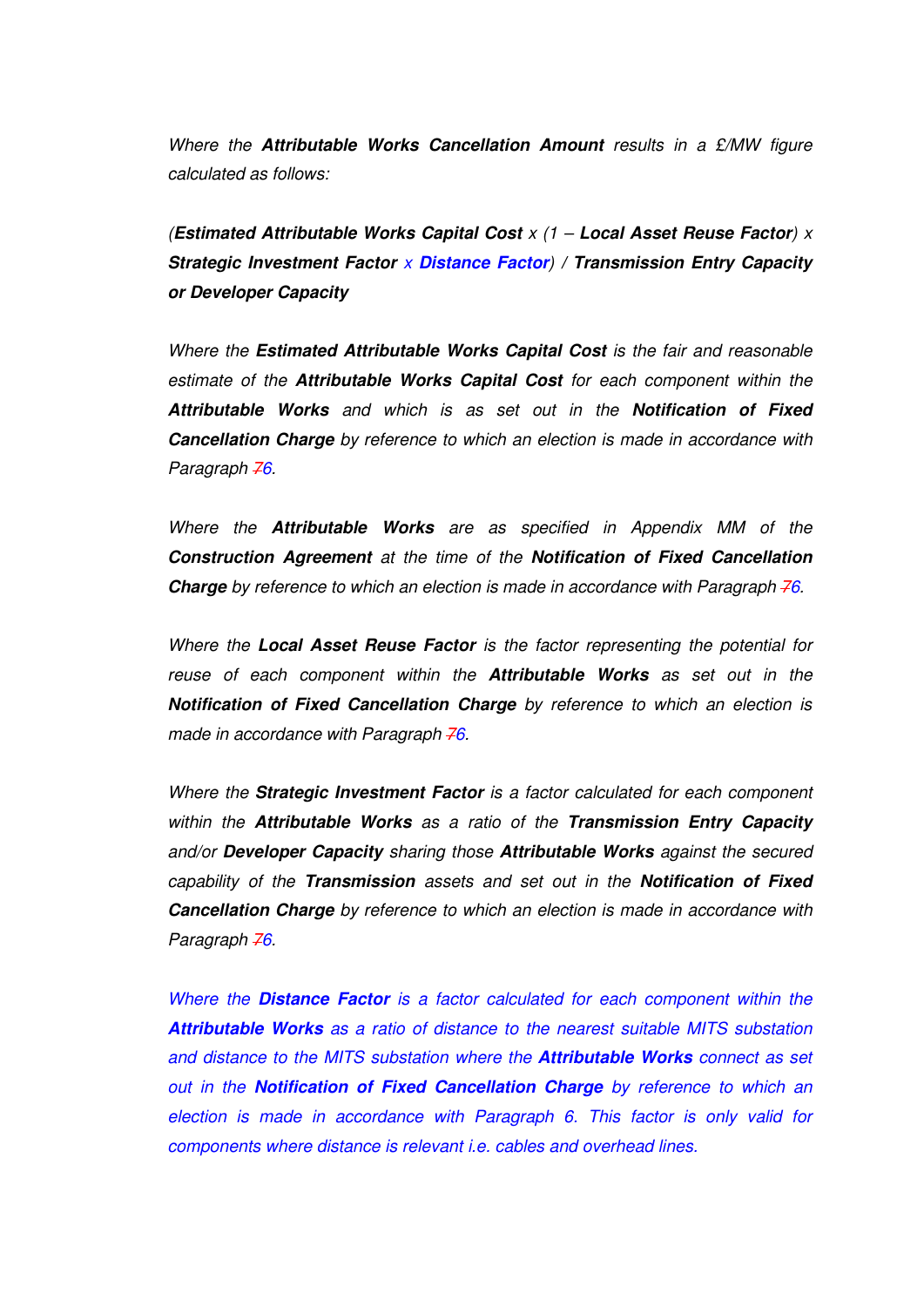Where the **Cancellation Charge Profile** is the profile derived in accordance with the formula at Paragraph 3.10 and set out in the **Notification of Fixed Cancellation Charge** by reference to which an election is made in accordance with Paragraph 76.

## **3.7 Actual Attributable Works Cancellation Charge**

**3.7.1** The **Actual Attributable Works Cancellation Charge** is the **Attributable Works Capital Cost** in respect of each component within the **Attributable Works** at the time at which the **Construction Agreement** is terminated or **Transmission Entry Capacity** or **Developer Capacity** is reduced including (a) fees, expenses and costs properly payable by **The Company** in respect of, or arising from the termination by **The Company** or any third party of any contract for or relating to the carrying out of any of the **Attributable Works** provided it is negotiated on an arms length basis (including any such arising under the **STC**) and (b) a sum equal to the reasonable costs of removing any **Transmission Connection Assets** and of making good the remaining **Plant** and **Apparatus** following such removal and (c) proper and reasonable expenses incurred and or paid or which **The Company** is legally bound to incur of pay in seeking **Consents** for the **Attributable Works** and (d) interest on any such amounts from the date they were paid by **The Company** to the date of **The Company's** invoice at 2% over **Base Rate** from time to time and for the time being provided that in each case **The Company** shall take into account the potential for reuse **Local Asset Reuse Factor**, and the **Strategic Investment Factor** and the **Distance Factor** as calculated in paragraph 3.6.2, any strategic benefits of the **Attributable Works** and any of the resulting **Transmission** assets.

# **3.9 Where the Construction Agreement is terminated or Transmission Entry Capacity or Developer Capacity is reduced before the Trigger Date**

Should a **Construction Agreement** be terminated, or **Transmission Entry Capacity** be reduced or **Developer Capacity** be reduced before the **Trigger Date** the **Cancellation Charge** shall be calculated as follows:

Cancellation Charge = Either the Actual Attributable Works Charge or, where on the Fixed Attributable Works Cancellation Charge, a charge calculated as follows: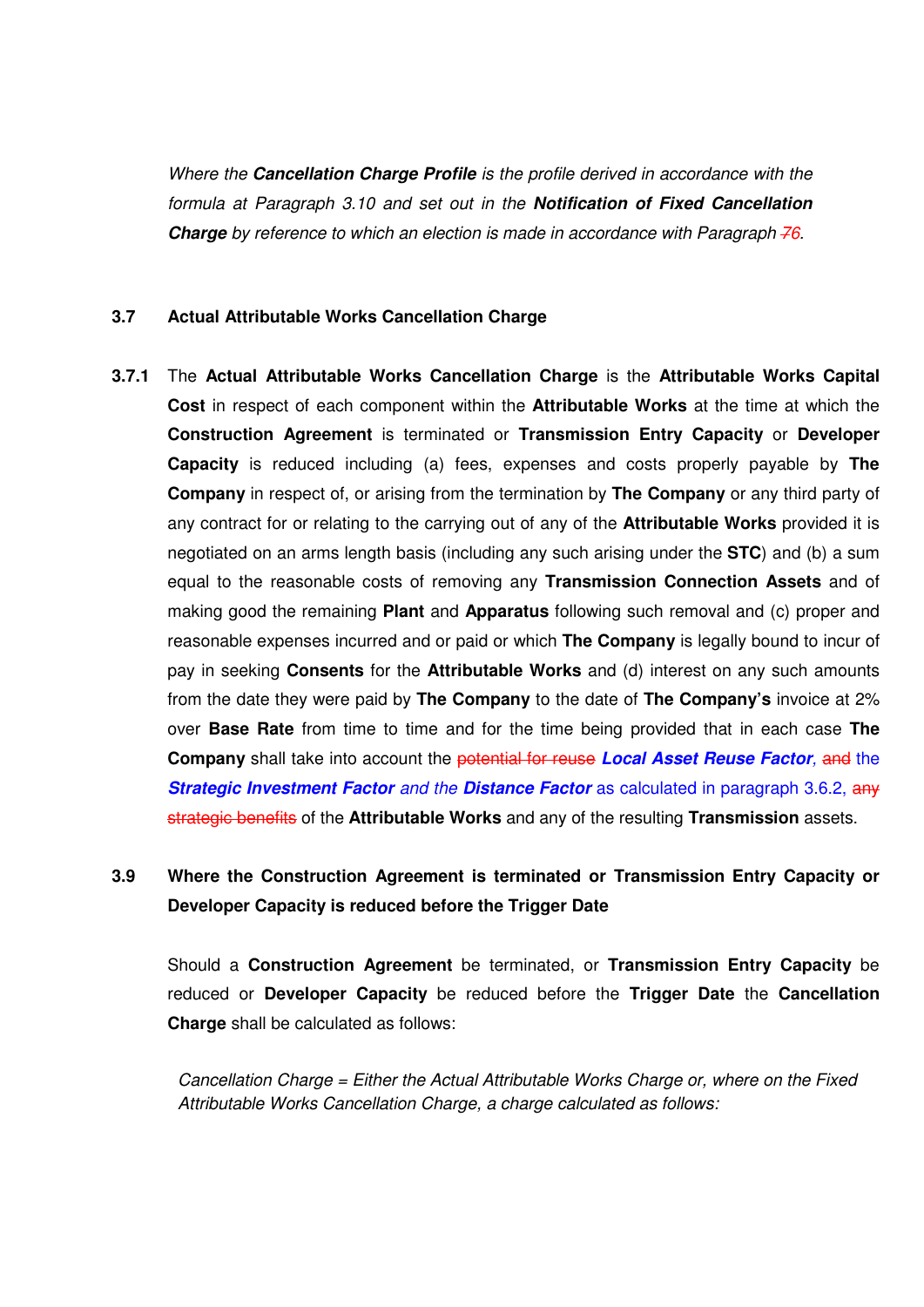Reduction in Transmission Entry Capacity or Reduction in Developer Capacity x Pre Trigger Amount,

Where:

- Transmission Entry Capacity /Developer Capacity expressed in MW.
- Termination of Construction Agreement equates to a reduction in Transmission Entry Capacity or Developer Capacity to zero
- Pre Trigger Amount, which varies according to the number of Financial Years from the date of the Construction Agreement to the Trigger Date:
	- $\circ$  up to the end of the first Financial Year (i.e. t = 1), the lower of either (a) Pre Trigger Amount<sub>t</sub> = (£1000/MW) or (b) a sum equivalent to the Cancellation Charge (and if not known an estimate of this) which would apply in the Financial Year which is 3 Financial Years prior to the Financial Year in which the Charging Date occurs.
	- $\circ$  Where t = 2, the lower of either (a) Pre Trigger Amount<sub>t</sub> = (£2000/MW) or (b) a sum equivalent to the Cancellation Charge (and if not known an estimate of this) which would apply in the Financial Year which is 3 Financial Years prior to the Financial Year in which the Charging Date occurs.
	- o Where  $t \geq 3$  up to Trigger Date, the lower of either (a) Pre Trigger Amount<sub>t</sub> = (£3000/MW) or (b) a sum equivalent to the Cancellation Charge (and if not known an estimate of this) which would apply in the Financial Year which is 3 Financial Years prior to the Financial Year in which the Charging Date occurs.

## **3.11 Where the Transmission Entry Capacity is reduced or Notice of Disconnection is given on or after the Charging Date**

Except as provided for in Paragraph 3.12, t The **Cancellation Charge** payable on notice of **Disconnection** and/or a reduction in **Transmission Entry Capacity** on or after the **Charging Date** is calculated on a £/MW basis as follows by reference to the **Zonal Unit Amount** for the **Financial Year** in which the notice is given:

Cancellation Charge = Wider Cancellation Charge

Where:

- Disconnection equates to reduction in Transmission Entry Capacity to zero
- Wider Cancellation Charge = Zonal Unit Amount for year in which notice of disconnection or reduction is given x reduction in Transmission Entry Capacity x Cancellation Charge Profile  $<sub>t</sub>$ .</sub>
- Cancellation Charge Profile<sub>t</sub> which varies according to the number of Financial Years notice given from the Charging Date date of notification to Disconnection or reduction in Transmission Entry Capacity: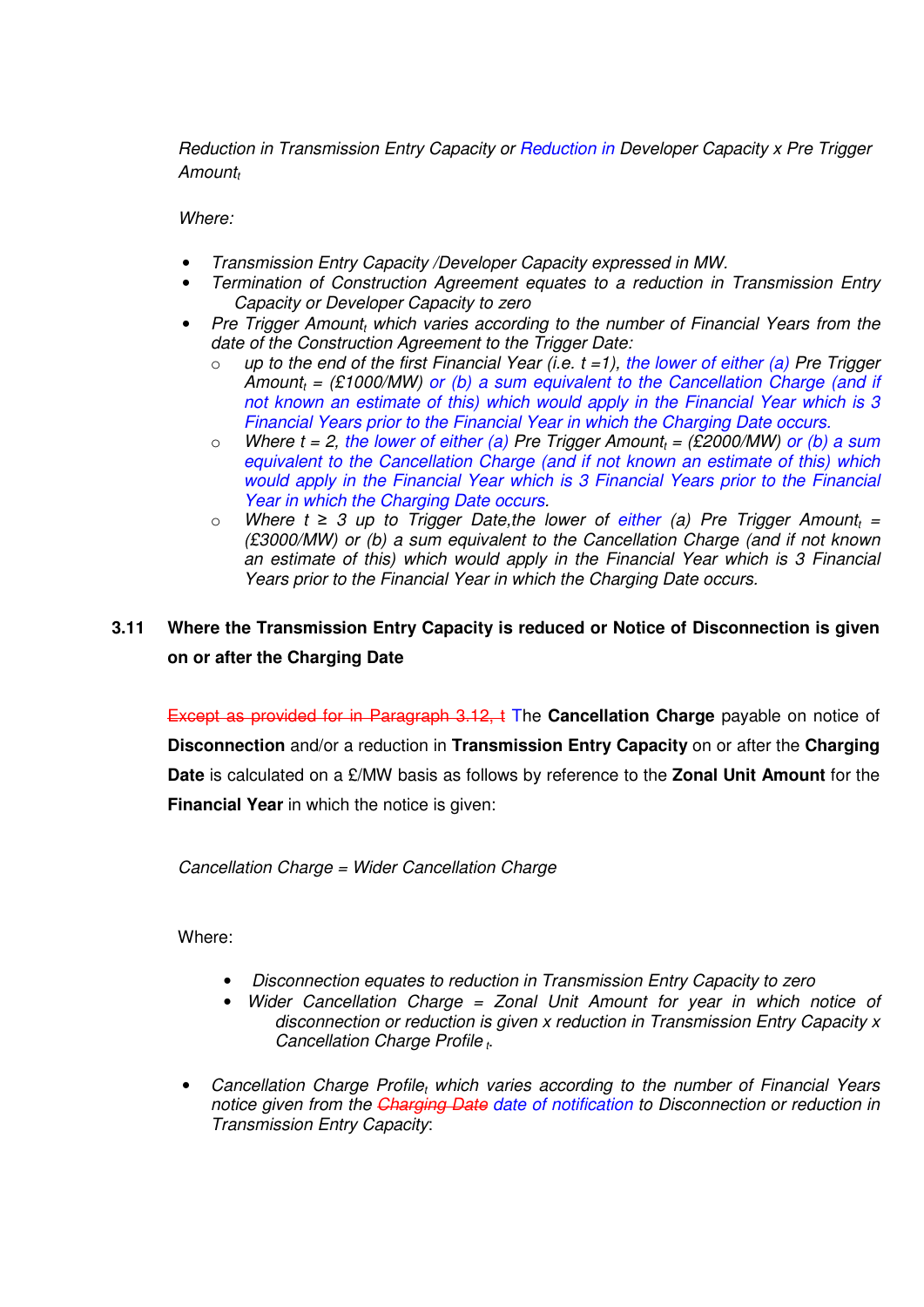- o where notice is given in the Financial Year in which such notice is to take effect  $(t=0)$  Cancellation Charge Profile = 1.
- o where notice is given in the Financial Year prior to the Financial Year in which such notice is to take effect  $(t=1)$ . Cancellation Charge Profile = 0.75,
- $\circ$  where notice is given in the Financial Year which is two or more Financial Years prior to the Financial Year in which such notice is to take effect  $(t=\geq 2)$ , Wider Cancellation Charge = zero.

#### **3.12 Transitional CMP 192 Commissioned Users**

In the case of **Transitional CMP 192 Commissioned Users** who give notice of **Disconnection** and/or a reduction in **Transmission Entry Capacity** on or after the **CMP 192 Implementation Date** but prior to the **Transitional CMP 192 Commissioned User's Notice Date** and such notice of **Disconnection** and/or a reduction in **Transmission Entry Capacity** is to take effect no later than the **Transitional CMP 192 Commissioned User's Cut Off Date, the Cancellation Charge** payable on notice of **Disconnection** and/or a reduction in **Transmission Entry Capacity** on or after the **Charging Date** is calculated as follows:

#### Cancellation Charge =

(a) where the notice period is less than the **Full TEC Reduction Notice Period** 

(i) in relation to positive zones, a sum equal to the difference between the **Transmission Network Use of System Charges** due for the **Financial Year** in which reduction in **Transmission Entry Capacity** takes effect or termination occurs (as appropriate) and the **Transmission Network Use of System Charges** due for the **Financial Year** preceding the **Financial Year** in which the reduction in **Transmission Entry Capacity** takes effect or termination occurs (as appropriate); and

(ii) in relation to negative zones, zero; or

(b) where the notice period is equal to or greater than the **Full TEC Reduction Period**, zero.

For the avoidance of doubt, the provisions of **CUSC**, as applied prior to the **CMP 192 Implementation Date**, shall apply in respect of any **Users** who give notice of **Disconnection** and/or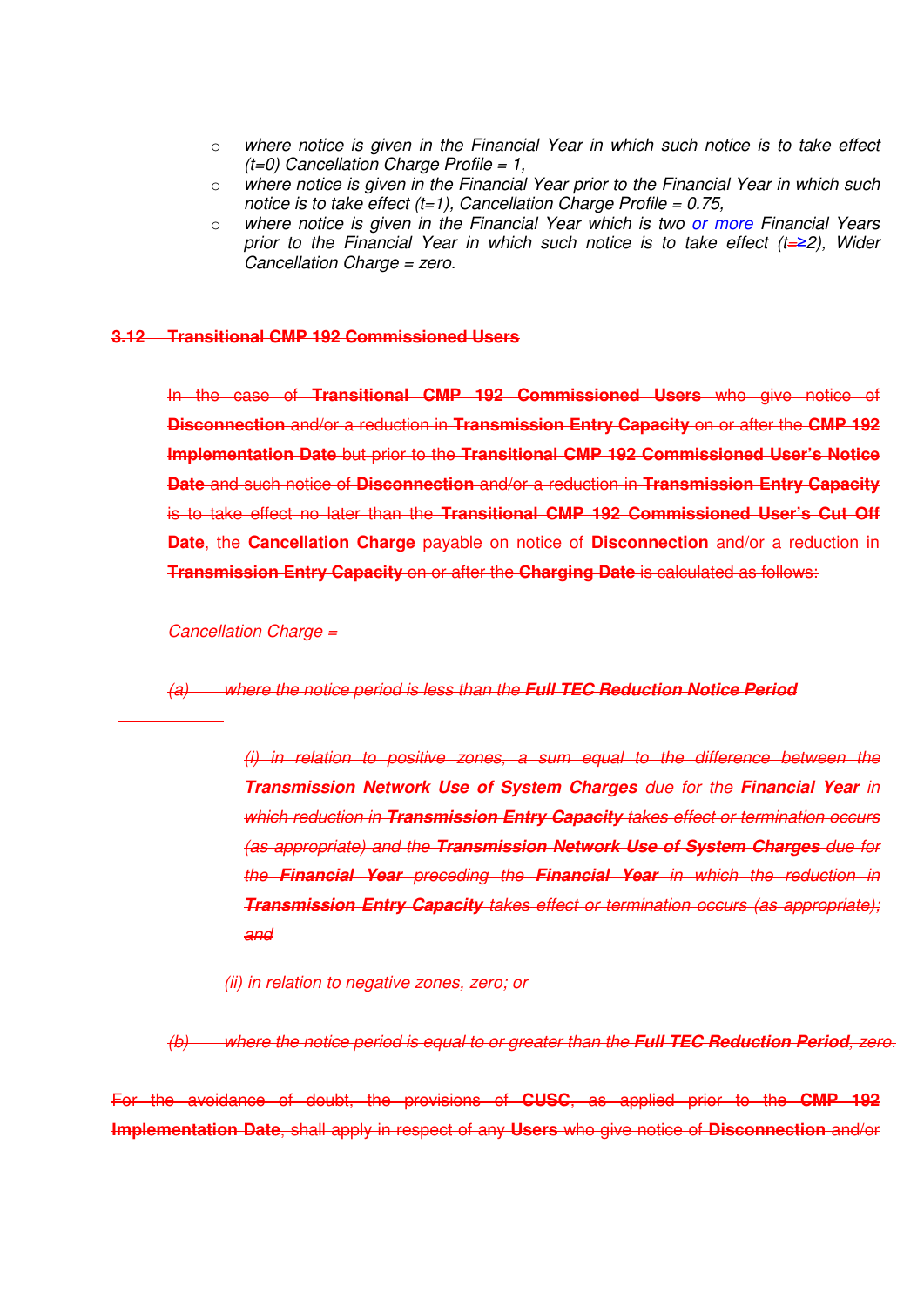a reduction in **Transmission Entry Capacity** in respect of **Commissioned Power Stations** prior to the **CMP 192 Implementation Date**.

## **56 Statement of Cancellation Charge**

**56.1** With an **Offer The Company** shall provide each **User** with an indicative profile of the estimated spend in respect of the **Attributable Works** and a **Notification of Fixed Cancellation Charge**.

## **56.2 Cancellation Charge Statement**

- **56.2.1 The Company** shall issue a **Cancellation Charge Statement** to a **User** showing the amount of the payment required or which may be required to be made by the **User** to **The Company**  in respect of the **Cancellation Charge** prior to the **Charging Date** at the following times and in respect of the following periods:-
	- **(i)** Forthwith on and with effect from the signing of the **Construction Agreement**, in respect of the period from and including the day of signing of the **Construction Agreement** until the next following 30 September or 31 March, whichever is the earlier; and thereafter
	- **(ii)** not less than 75 (seventy five) days (or if such day is not a **Business Day** the next following **Business Day**) prior to each 30 September and 31 March thereafter in respect of the period of six calendar months commencing on the immediately following 1 October or 1 April (as the case may be), until the earlier of either the termination of the relevant **Construction Agreement** or the **Charging Date**.
- **56.3** If a **User** does not elect for the **Fixed Cancellation Charge** (unless and until a **User** subsequently elects for a **Fixed Cancellation Charge** as provided for at Paragraph 7 or advises **The Company** that it does not wish to receive this) **The Company** shall provide a **Notification of Fixed Cancellation Charge** and an estimate of the **Actual Attributable Works Cancellation Charge** with each **Cancellation Charge Statement**.
- **56.4** The **Actual Attributable Works Cancellation Charge** shall apply unless and until a **User** elects for a **Fixed Cancellation Charge** in accordance with Paragraph 7.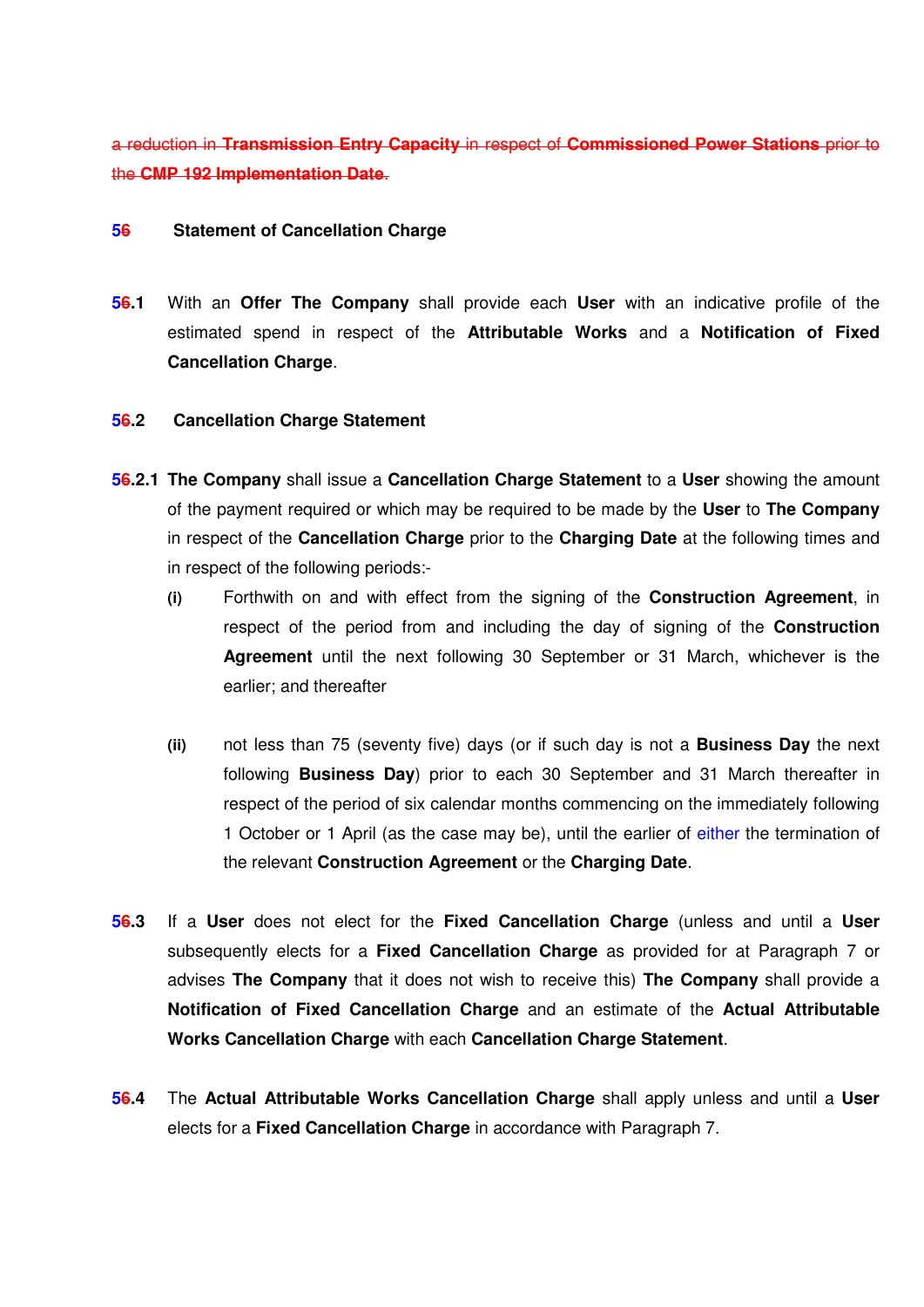## **56.5 Estimating the Actual Attributable Works Cancellation Charge**

In the case of the **Actual Attributable Works Cancellation Charge**, the **Cancellation Charge Statement** shall set out a fair and reasonable estimate of the **Actual Attributable Works Cancellation Charge** for the 6 month period and, for the project generally. In addition the 6 month estimate of the **Actual Attributable Works Cancellation Charge** shall, for the purposes of assessing the **Cancellation Charge Secured Amount**, be prorated on a MW basis between those **Users** who share a component within the **Attributable Works**.

## **67 Electing for the Fixed Cancellation Charge**

- **67.1** To elect for a the **Fixed Cancellation Charge**, a **User** must notify **The Company** to this effect by (a) returning a signed copy of the **Notification of Fixed Cancellation Charge** with its acceptance of the **Construction Agreement** or (b) , where a **User** does not elect at that time, it can elect 45 days (or if such day is not a **Business Day** the next following **Business Day**) prior to each 30 September or 31 March thereafter by returning a signed copy of the **Notification of Fixed Cancellation Charge** as provided with the relevant **Cancellation Charge Statement**.
- **67.2** Once a **User** has elected for the **Fixed Cancellation Charge**, the **Pre Trigger Amount**, **Attributable Works Amount** and **Cancellation Charge Profile** will then be fixed as that set out in the **Notification of Fixed Cancellation Charge** by reference to which such election was made and a **User** cannot revert to the **Actual Attributable Works Cancellation Charge**.

## **78 Cancellation Charge Secured Amount Statement**

**78.1** Where a **User** has to provide security in accordance with Part Three of this Section 15 the **Cancellation Charge Statement** shall be accompanied by the **Cancellation Charge Secured Amount Statement**.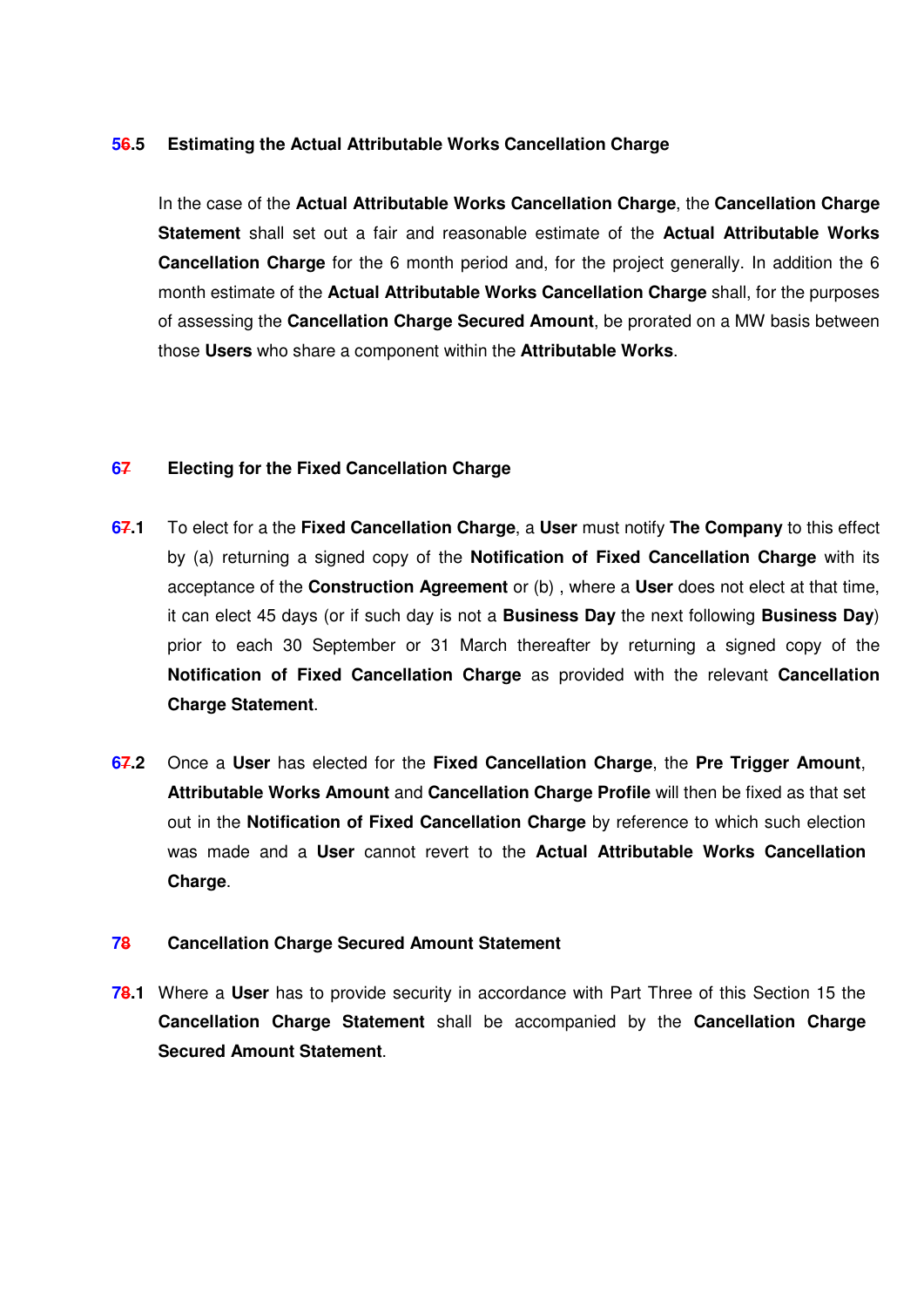**78.2** The **Cancellation Charge Secured Amount** shall be based on the highest level of **Cancellation Charge** due within the period covered by the **Cancellation Charge Secured Amount Statement**.

## **SCHEDULE 2 EXHIBIT 3**

PART 1

**2.11** If at any time prior to the **Completion Date** it is necessary for **The Company** or **The Company** in its reasonable discretion wishes to make any addition to or omission from or amendment to the **Transmission Connection Asset Works** and/or **Transmission Reinforcement Works** and/or the **One Off Works** and/or the **Third Party Works The Company** shall notify the **User** in writing of such addition, omission or amendment and Appendices [B1 (**One Off Works**), G (**Transmission Connection Asset Works**) H (**Transmission Reinforcement Works**), MM (**Attributable Works**) and N (**Third Party Works**)] to this **Construction Agreement** and consequently Appendices [A (**Transmission Connection Assets**) and B (**Connection Charges** and **One Off Charges**)] to the associated **Bilateral Connection Agreement** shall be automatically amended to reflect the change. Provided that where a **User** has elected for the **Local Cancellation Amount Actual Attributable Works Cancellation Charge** to be based on the **Fixed Local Cancellation Charge Methodology Fixed Attributable Works Cancellation Charge** the **Attributable Works** can only be changed after the **Trigger Date** as provided for in **CUSC** Section 15.

## **SCHEDULE 2 EXHIBIT 3**

PART 2

For use with User's Users other than in the categories referred to at in Part 1

**INDICATIVE** 

**DATED [ ] 200[1]**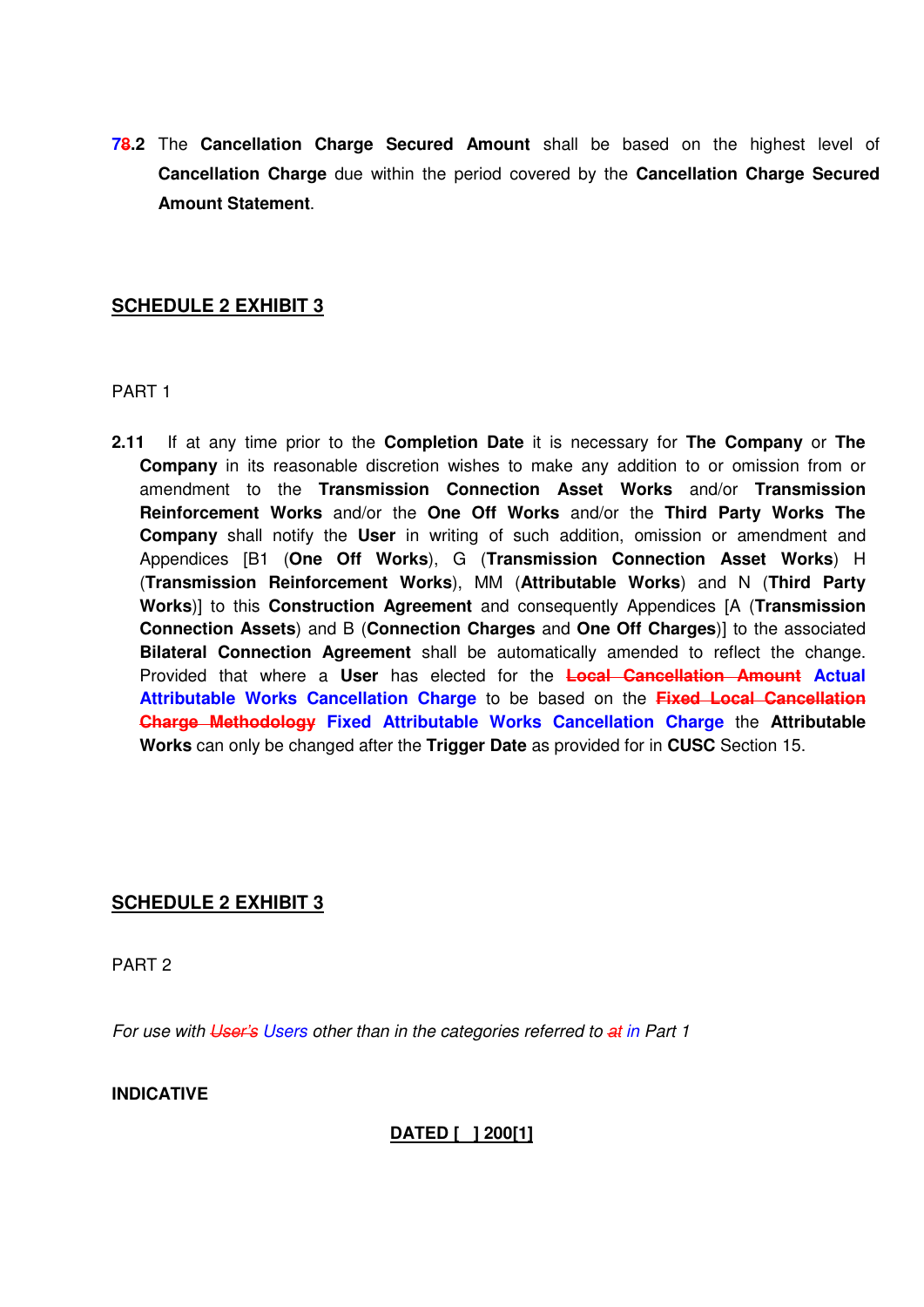## **NATIONAL GRID ELECTRICITY TRANSMISSION PLC (1)**

**and** 

 **[ ] (2)** 

## **THE CONNECTION AND USE OF SYSTEM CODE**

## **CONSTRUCTION AGREEMENT**

## **Current onshore construction agreement inserted here nb will need editing to take out all generation refs**

## **CONTENTS**

| <b>Clause</b>  | <b>Title</b>                                              |
|----------------|-----------------------------------------------------------|
| 1              | Definitions, Interpretation and Construction              |
| 2              | Carrying out of the Works                                 |
| 3              | <b>Delays</b>                                             |
| 4              | <b>Commissioning Programme and Liquidated Damages</b>     |
| 5              | Approval to Connect/Energise/Become Operational           |
| 6              | <b>Independent Engineer</b>                               |
| $\overline{7}$ | <b>Becoming Operational</b>                               |
| 8              | <b>Compliance with Site Specific Technical Conditions</b> |
| 9              | <b>Credit Requirements</b>                                |
| 10             | <b>Event of Default</b>                                   |
| 11             | <b>Termination on Event of Default</b>                    |
| 12             | <b>Term</b>                                               |
| 13             | <b>CUSC</b>                                               |
| 14             | <b>Disputes</b>                                           |
| 15             | <b>Variations</b>                                         |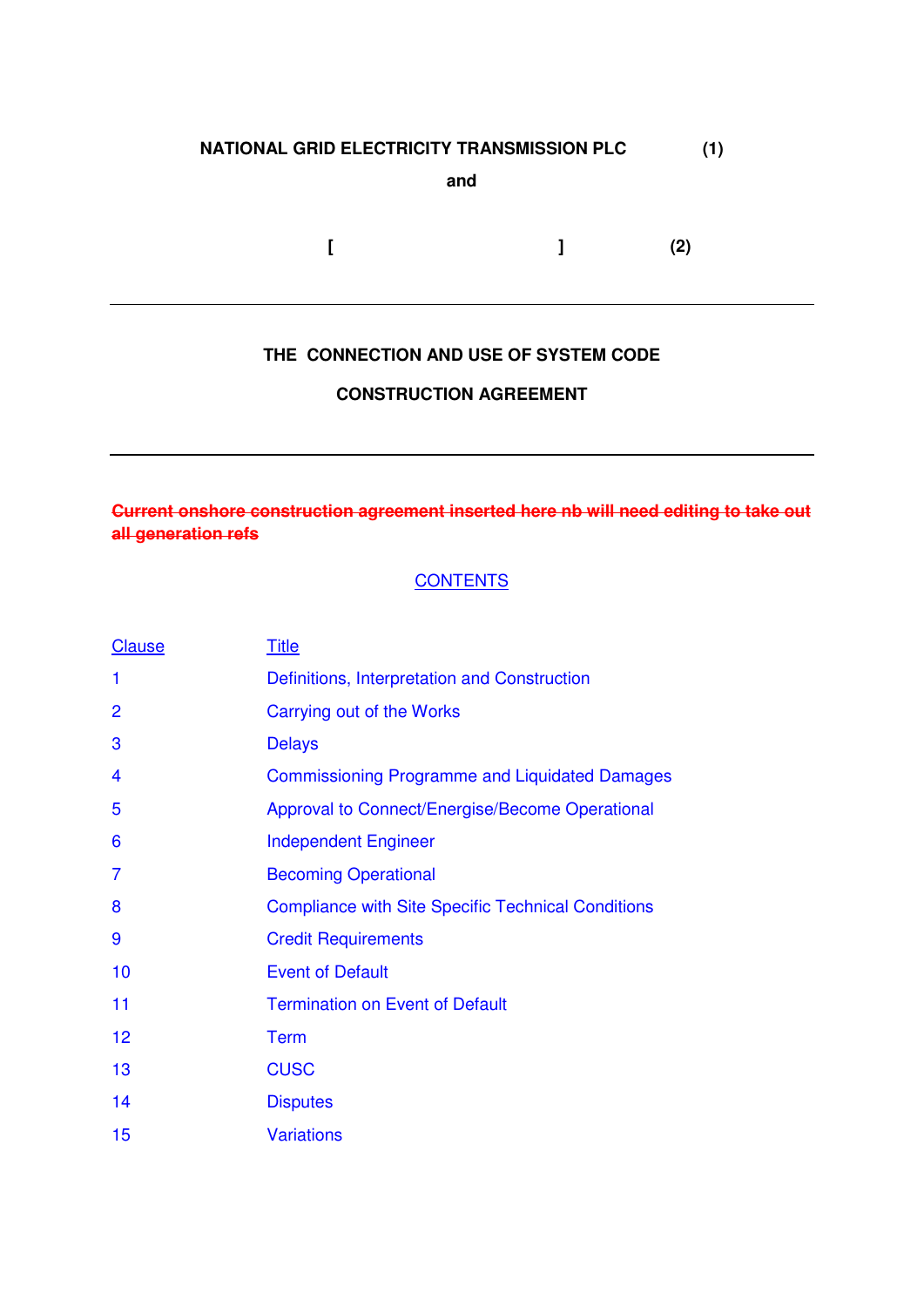| <b>Appendix B</b> | <b>One Off Works</b>                       |
|-------------------|--------------------------------------------|
| <b>Appendix G</b> | <b>Transmission Connection Asset Works</b> |
| <b>Appendix H</b> | <b>Transmission Reinforcement Works</b>    |
| <b>Appendix I</b> | <b>User's Works</b>                        |
| Appendix J        | <b>Construction Programme</b>              |
| <b>Appendix K</b> | <b>Liquidated Damages</b>                  |
| <b>Appendix L</b> | <b>Independent Engineer</b>                |
| <b>Appendix M</b> | <b>Security Arrangements</b>               |
| <b>Appendix N</b> | <b>Third Party Works</b>                   |
|                   |                                            |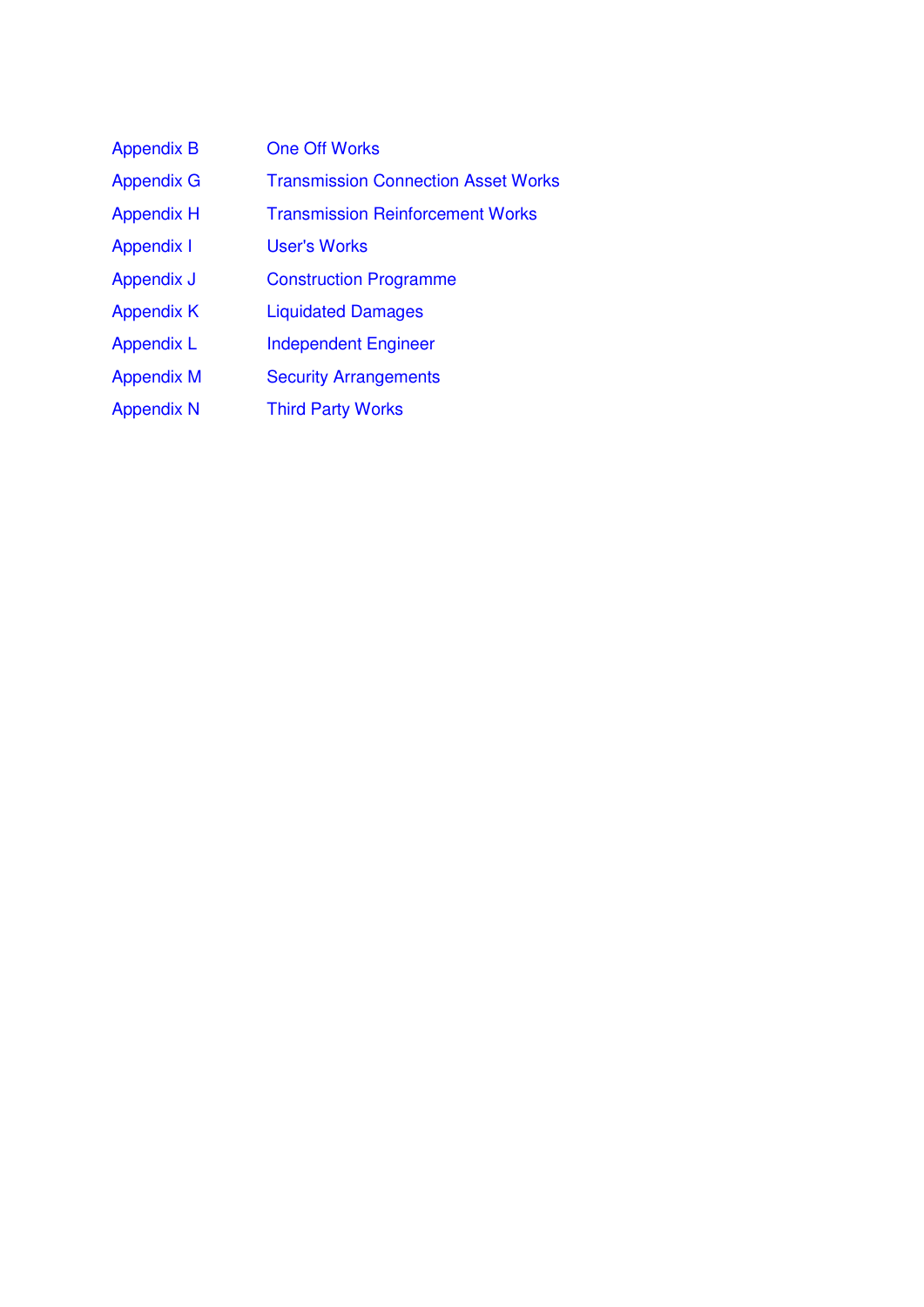#### CUSC v1.4

## **THIS CONSTRUCTION AGREEMENT** is made on the [ ] day of [ ] 200[1]

#### **BETWEEN**

- (1) National Grid Electricity Transmission plc a company registered in England with number 2366977 whose registered office is at 1-3 Strand, London, WC2N 5EH ("**The Company**", which expression shall include its successors and/or permitted assigns); and
- (2) [ ] a company registered in [ ] with number [ ] whose registered office is at [ ] ("**User**", which expression shall include its successors and/or permitted assigns)

#### **WHEREAS**

- (A) Pursuant to the **Transmission Licence**, **The Company** has prepared a Connection and Use of System Code **(CUSC)** setting out the terms of the arrangements for connection to and use of the **National Electricity Transmission System** and the provision of certain **Balancing Services**.
- (B) The **User** has applied for [connection to] [and use of] [modification to its connection to] [or use of] the **National Electricity Transmission System** and pursuant to Standard Condition C8 of the **Transmission Licence**, **The Company** is required to offer terms in accordance with the **CUSC** in this respect **or** [specific recital to reflect that the **Construction Agreement** is an amendment of an existing signed offer pursuant to the **CUSC** amending documents]
- (C) **The Company** and the **User** are parties to the **CUSC Framework Agreement** (being an agreement by which the **CUSC** is made contractually binding between the parties).
- (D) Certain works are required as part of this offer as set out in this **Construction Agreement.**
- (E) This **Construction Agreement** is entered into pursuant to the terms of the **CUSC**.

#### **NOW IT IS HEREBY AGREED** as follows:

1. DEFINITIONS, INTERPRETATION AND CONSTRUCTION

Unless the subject matter or context otherwise requires or is inconsistent therewith, terms and expressions defined in Section 11 of the **CUSC** and in the Bilateral Connection Agreement have the same meanings, interpretations or constructions in this **Construction Agreement**.

| "Authority" | as defined in the <b>CUSC</b> . |
|-------------|---------------------------------|
|-------------|---------------------------------|

"Bilateral Connection Agreement" the **Bilateral Connection Agreement**  entered into between the parties on even date herewith.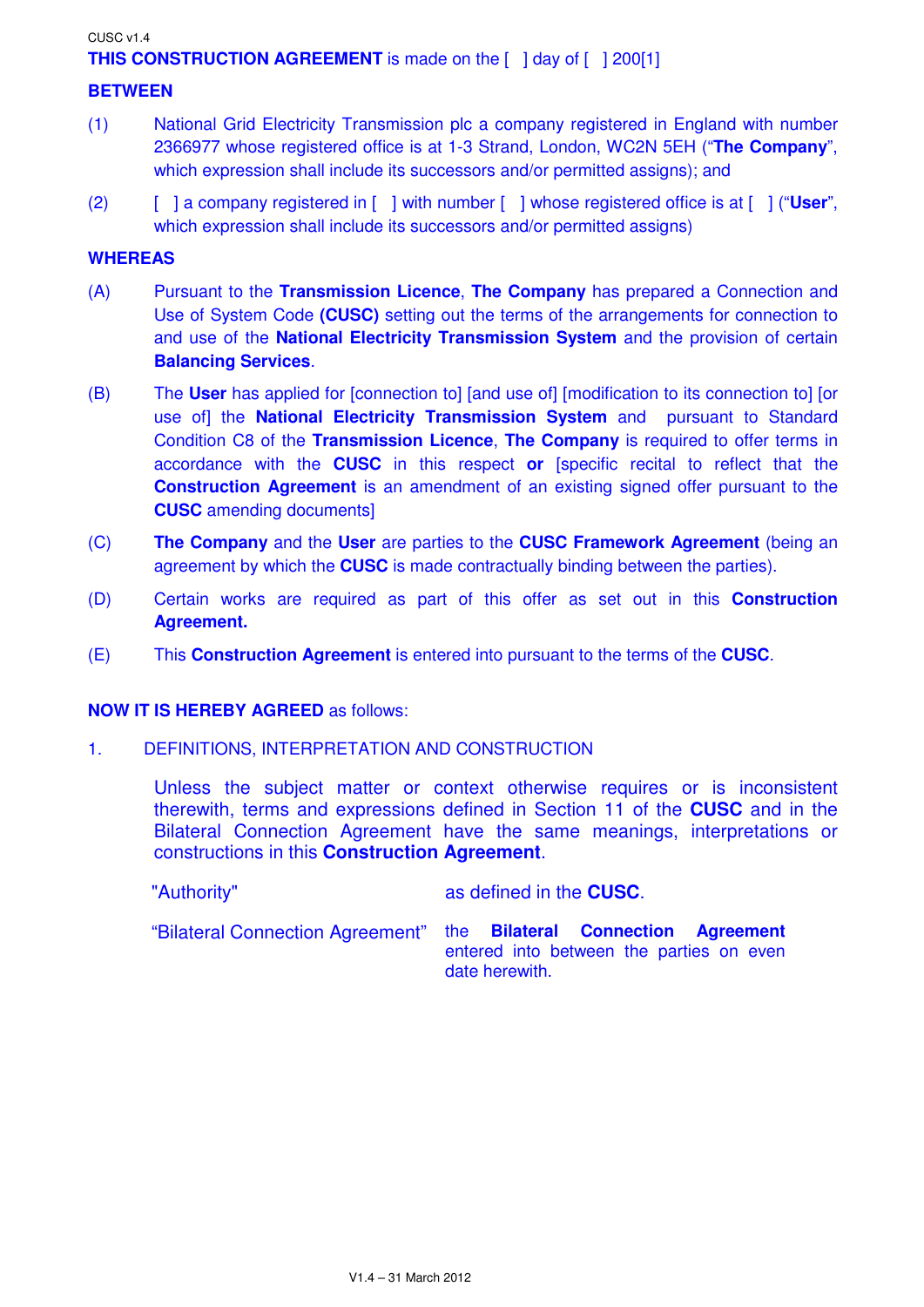"Commissioning Programme Commencement Date"

"Charging Date" the date upon which the **Construction Works** are first **Commissioned** and available for use by the User or if the **Independent Engineer** before, on or after the **Commissioning Programme Commencement Date** shall have certified in writing that the **Transmission Connection Assets**, are completed to a stage where The Company could commence commissioning and by such date the **User's Works** shall not have been so certified then the date falling **[ ]** days after the date of such certification, provided that the **Transmission Reinforcement Works** are **Commissioned** and **Seven Year Statement Works** are completed as at that date. In the event that the **Transmission Reinforcement Works** are not so **Commissioned** and/or the **Seven Year Statement Works** are not so completed the **Charging Date** shall be the date on which they are **Commissioned** and/or completed as appropriate.

> the date specified in the **Construction Programme** for the commencement of the **Commissioning Programme** or any substituted date fixed under the terms of this **Construction Agreement**

"Commissioning Programme" the sequence of operations/tests necessary to connect the **User's Works** and the **Transmission Connection Asset Works** to the **National Electricity Transmission System** for the purpose of making the **User's Works** available for operation to be determined pursuant to Clause 2.10 of this **Construction Agreement**.

"Connected Planning Data" data required pursuant to the **Planning Code** which replaces data containing estimated values assumed for planning purposes by validated actual values and updated estimates for the future and by updated forecasts for forecast data items.

"Consents" in relation to any **Works**:-

<sup>&</sup>quot;Completion Date" [ ] or such other date as may be agreed in terms of this **Construction Agreement** for completion of the **Construction Works**.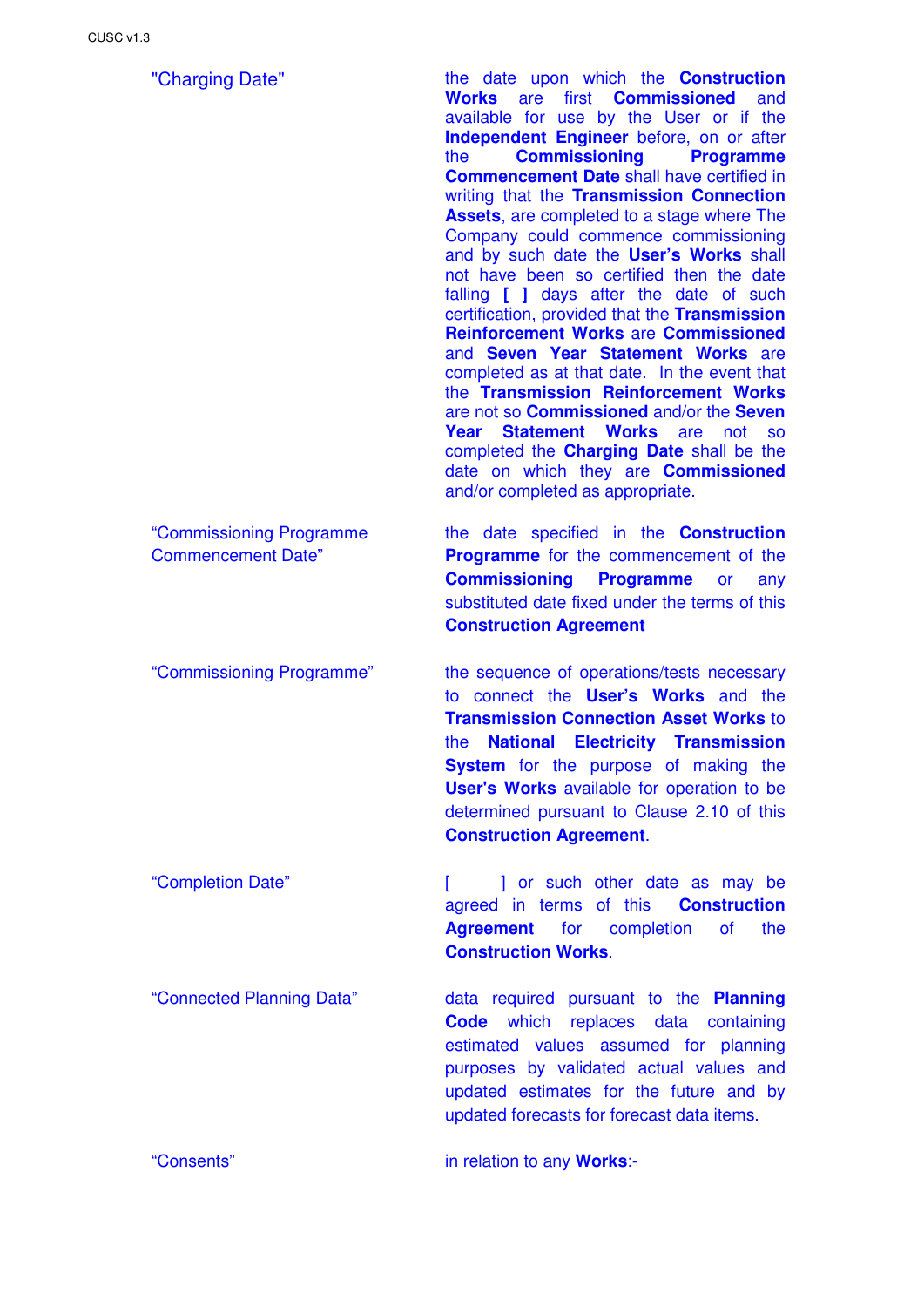(a) all such planning and other statutory consents; and (b) all wayleaves, easements, rights over or interests in land or any other consent; or (c) permission of any kind as shall be necessary for the construction of the **Works** and for commencement and carrying on of any activity proposed to be undertaken at or from such **Works** when completed. "Construction Programme" the agreed programme for the **Works** to be carried out by **The Company** and the **User** set out in detail in Appendix [J] to this **Construction Agreement** or as amended from time to time pursuant to Clauses 2.3 and 3.2 of this **Construction Agreement**. "Construction Site" the site where the **Transmission Connection Asset Works** are being undertaken by or on behalf of **The Company**; "Construction Works" the **Transmission Connection Asset Works, Transmission Reinforcement Works, Seven Year Statement Works** and **One Off Works** and such additional works as are required in order to comply with any relevant **Consents** relating to any such works but excluding for the avoidance of doubt any **Third Party Works**. "Dispute Resolution Procedure" the procedure for referral to arbitration set out in Paragraph 7.4 of the **CUSC**. "Event of Default" any of the events set out in Clause 10 of this **Construction Agreement** as constituting an event of default. "Final Sums" the amount payable by the **User** on termination of this **Construction Agreement** being the aggregate from time to time and for the time being of:- (1) all **The Company Engineering Charges** arisen prior to the date of

termination;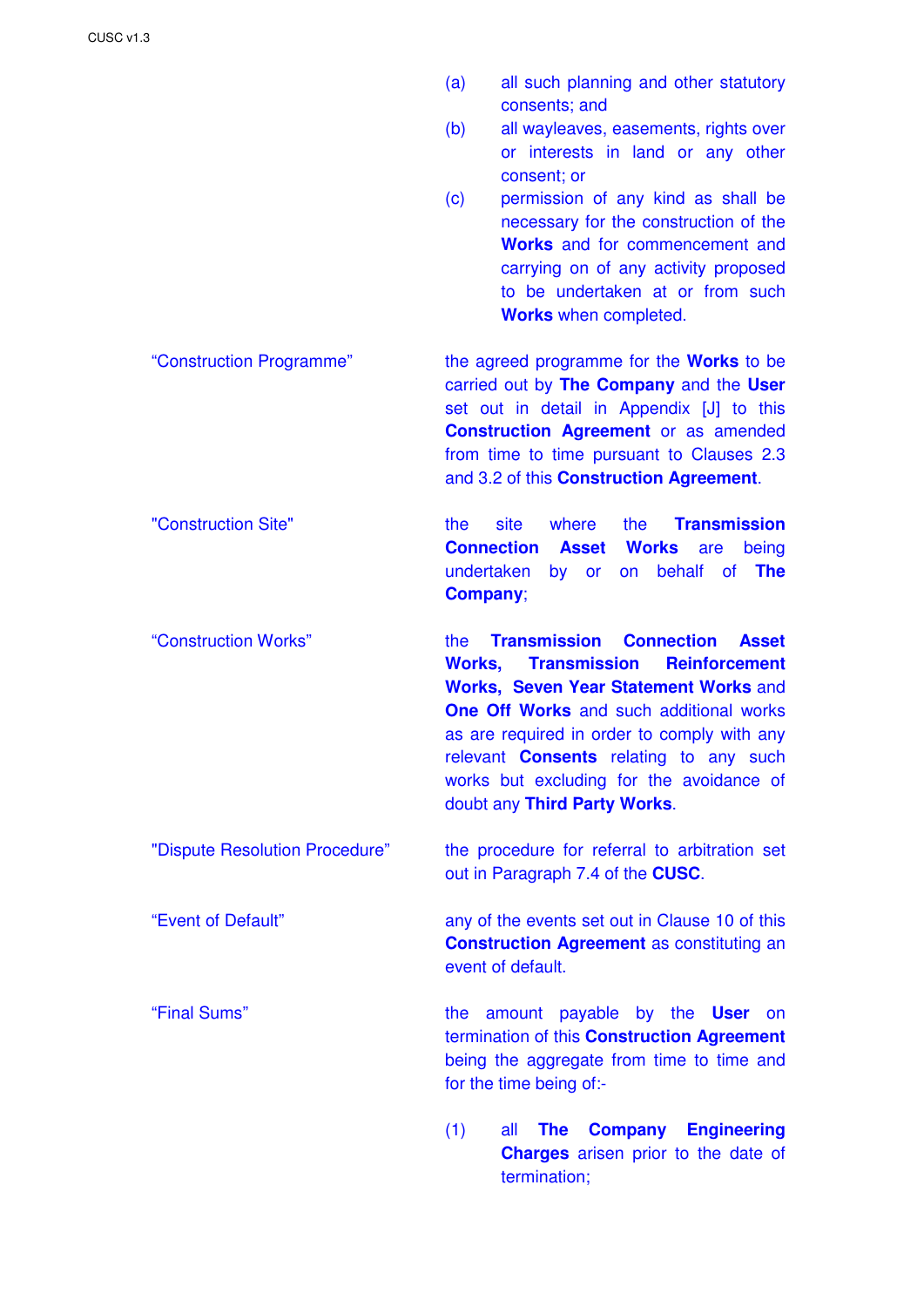- (2) fees, expenses and costs (excluding costs on account of interest charges incurred by The Company) of whatever nature reasonably and properly incurred or due by **The Company** in respect of any part of the **Construction Works** carried out prior to the date of termination of this **Construction Agreement**;
- (3) fees, expenses and costs properly payable by **The Company** in respect of, or arising from the termination by it or any third party of any contract for or relating to the carrying out of any **Construction Works** provided it is negotiated on an arms length basis (including any such arising under the **STC**);
- (4) a sum equal to the reasonable costs of removing any **Transmission Connection Assets** and of making good the remaining **Plant** and **Apparatus** following such removal; and
- (5) interest on any such amounts from the date they were paid by The Company to the date of The Company's invoice at 2% over **Base Rate** from time to time and for the time being.

Provided that no sum shall be due in respect of **Final Sums** in respect of fees, expenses and costs associated with (a) the **Seven Year Statement Works** and/or (b) **Transmission Reinforcement Works** and specified in Part 2 of Appendix H.

Any dispute as to the amount of **Final Sums** shall be referred to arbitration in accordance with the **Dispute Resolution Procedure**.

"Independent Engineer" the engineer specified in Appendix L to this **Construction Agreement.** Provided that:-

> (a) where the parties fail to agree on a suitable engineer within 120 days of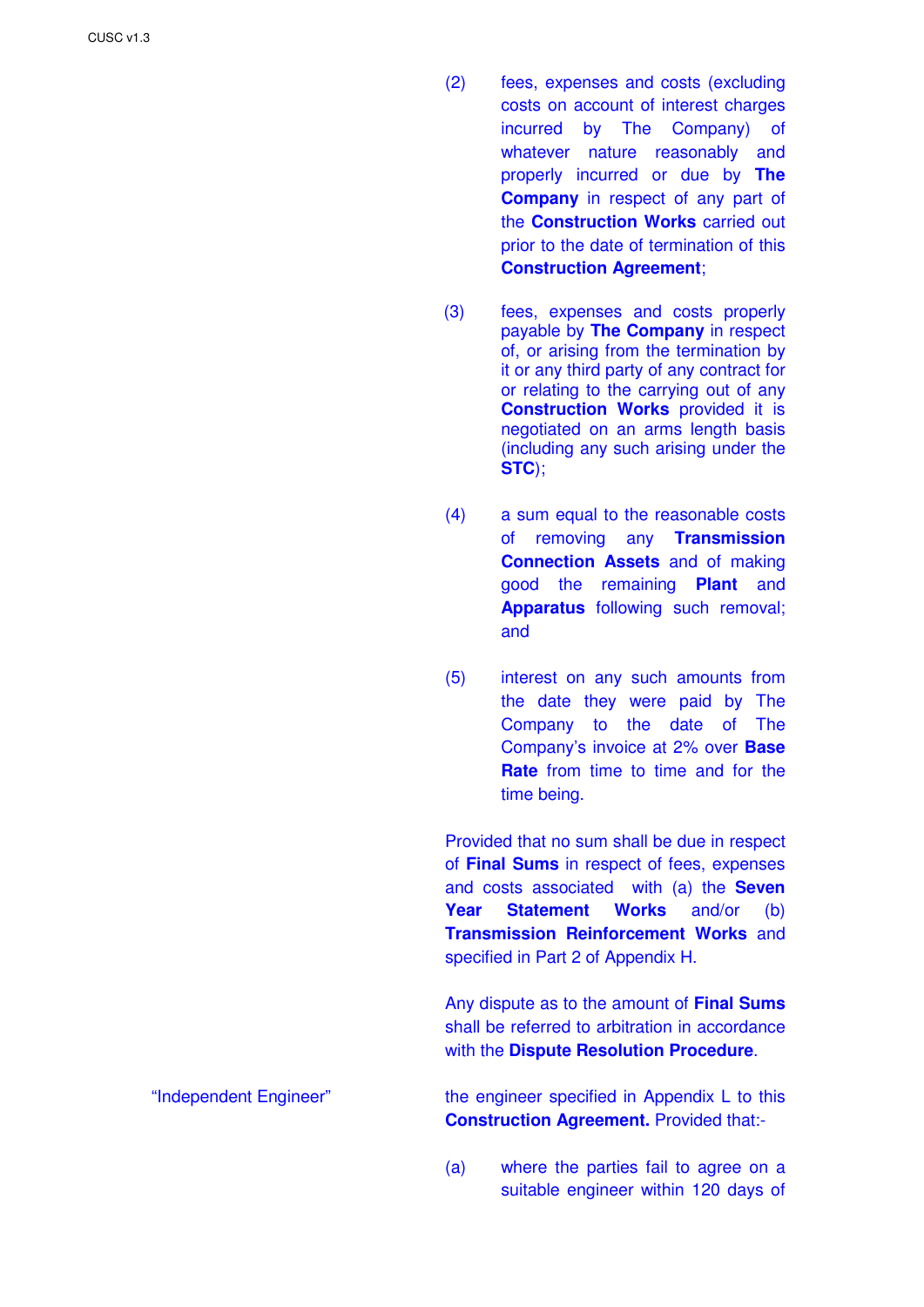the date of this **Construction Agreement**; or

(b) where any **Independent Engineer** appointed from time to time shall fail, refuse or cease to act in the capacity set out herein and no substitute engineer of suitable standing and qualification can be agreed by the parties within 30 days;

then such engineer as the President of the Institution of Electrical Engineers shall, on the application of either party, nominate shall be the **Independent Engineer**.

## "Liquidated Damages" the sums specified in or calculated pursuant to Appendix K to this **Construction Agreement.**

"One Off Works" the works described in Appendix B1 to this **Construction Agreement**.

"Seven Year Statement Works" the works set out in Table B7 of the statement prepared by **The Company** pursuant to Standard Condition C11 of the **Transmission Licence** and issued by **The Company** in [ ] which in **The Company's** reasonable opinion are required to be completed before the **Completion Date** to ensure that the **National Electricity Transmission System** complies with the requirements of Standard Condition C17 of the **Transmission Licence** and Standard Condition D3 of any **Relevant Transmission Licensee's** transmission licence prior to the **Connection** of the **User's Equipment** in terms of Clause 7.1 [or 7.2] of this **Construction Agreement**.

"Term" the term of this **Construction Agreement**  commencing on the date hereof and ending in accordance with Clause 12.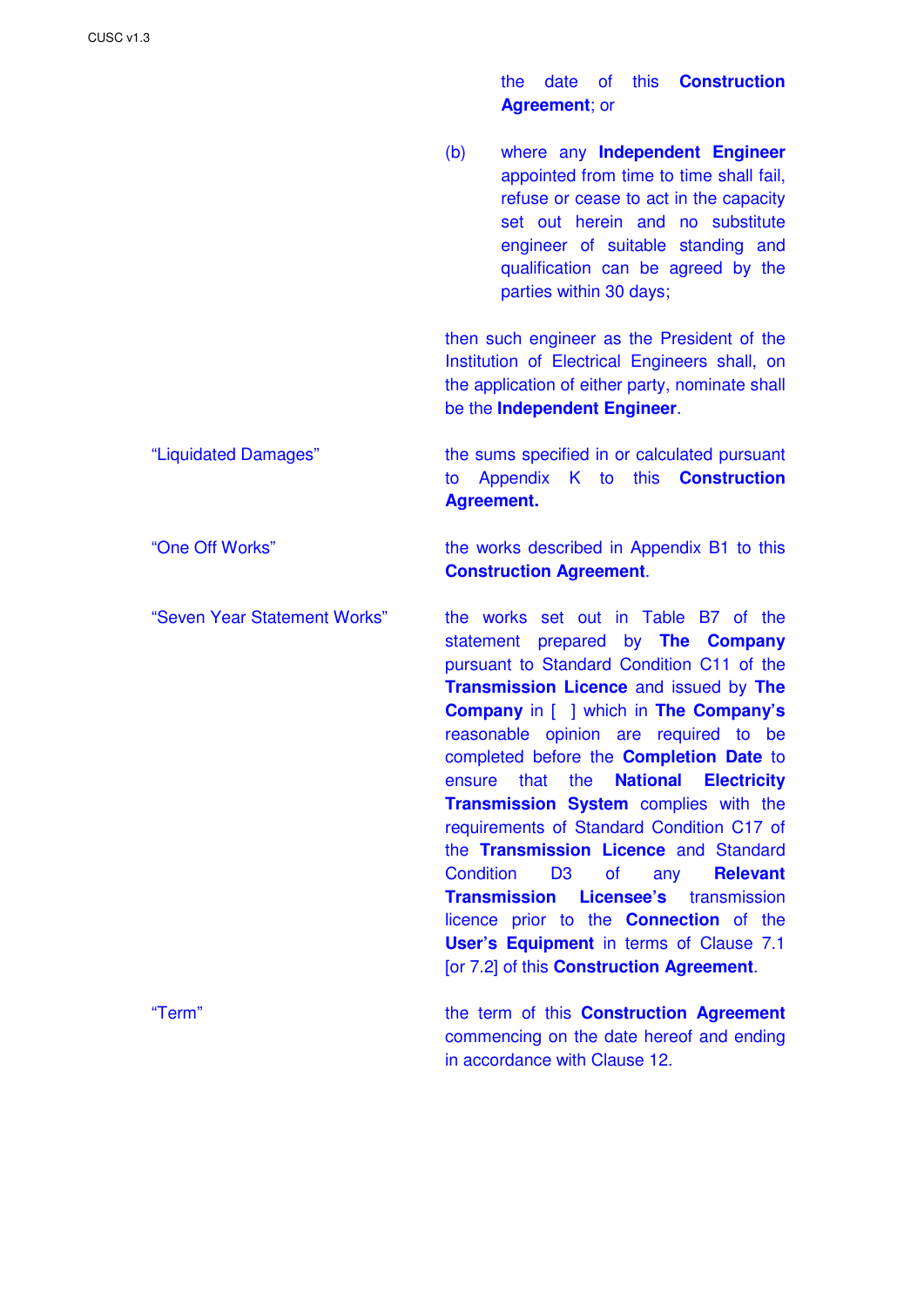| "Third Party Works"                                     | the works to be undertaken on assets<br>belonging to a party other than The<br><b>Company</b> and the User to enable it to<br>provide or as a consequence of the<br>connection to and\or use of the National<br><b>Electricity Transmission System by the</b><br><b>User</b> as specified in Appendix N;                                                                                                                                                                                                                                                                                                                                                                                                                                                                                                                                                                                                                                                                                                                                                  |
|---------------------------------------------------------|-----------------------------------------------------------------------------------------------------------------------------------------------------------------------------------------------------------------------------------------------------------------------------------------------------------------------------------------------------------------------------------------------------------------------------------------------------------------------------------------------------------------------------------------------------------------------------------------------------------------------------------------------------------------------------------------------------------------------------------------------------------------------------------------------------------------------------------------------------------------------------------------------------------------------------------------------------------------------------------------------------------------------------------------------------------|
| "Transmission Connection Assets"                        | the assets specified in Appendix A to the<br><b>Bilateral Connection Agreement.</b>                                                                                                                                                                                                                                                                                                                                                                                                                                                                                                                                                                                                                                                                                                                                                                                                                                                                                                                                                                       |
| "Transmission Connection Asset<br>Works"                | the works necessary for construction and<br>installation<br>οf<br>the<br><b>Transmission</b><br><b>Connection Assets at the Connection Site</b><br>specified<br>$\mathsf{in}$<br>Appendix<br>G<br>this<br>to<br><b>Construction Agreement.</b>                                                                                                                                                                                                                                                                                                                                                                                                                                                                                                                                                                                                                                                                                                                                                                                                            |
| "Transmission Reinforcement<br>Works"<br>"User's Works" | those works other than the <b>Transmission</b><br><b>Connection Asset Works, Seven Year</b><br><b>Statement Works and One Off Works,</b><br>which in the reasonable opinion of The<br><b>Company</b><br>are all necessary to extend or reinforce the<br><b>National Electricity Transmission System</b><br>to ensure that the National Electricity<br>Transmission System complies with the<br>requirements of Standard Condition C17 of<br>the Transmission Licence and Standard<br><b>Condition</b><br><b>Relevant</b><br>D <sub>3</sub><br><b>of</b><br>any<br><b>Transmission Licensee's</b> transmission<br>in relation to and prior to the<br>system<br>connection of the User's Equipment at the<br><b>Connection Site and which are specified in</b><br>this<br><b>Construction</b><br>$\overline{H}$<br>Appendix<br>to<br><b>Agreement, where Part 1 is works required</b><br>for the User and Part 2 is works required for<br>wider system reasons.<br>those works necessary for installation of the<br>User's Equipment which are specified in |
|                                                         | <b>Construction</b><br>Appendix  <br>this<br>to<br><b>Agreement.</b>                                                                                                                                                                                                                                                                                                                                                                                                                                                                                                                                                                                                                                                                                                                                                                                                                                                                                                                                                                                      |
| "Works"                                                 | the Construction Works and the User's<br><b>Works.</b>                                                                                                                                                                                                                                                                                                                                                                                                                                                                                                                                                                                                                                                                                                                                                                                                                                                                                                                                                                                                    |

## **2 CARRYING OUT OF THE WORKS**

2.1 Forthwith following the date of this **Construction Agreement** (i) in respect of **Connection Sites** in England and Wales **The Company** and the **User** shall agree the **Safety Rules** and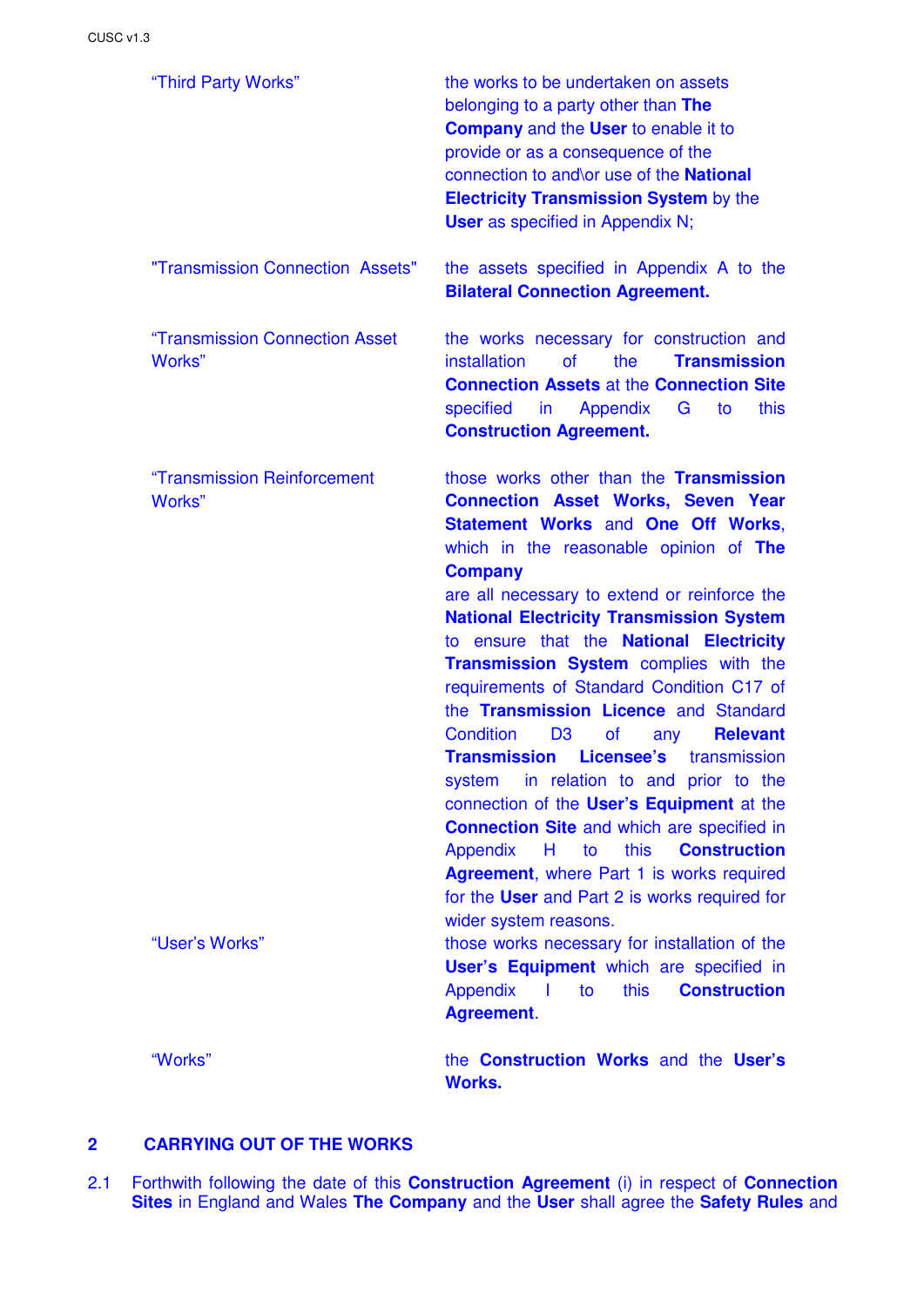**Local Safety Instructions** to apply during the **Construction Programme** and **Commissioning Programme**; and (ii) in respect of **Connection Sites** in Scotland the **User** shall agree with the **Relevant Transmission Licensee** the **Safety Rules** and **Local Safety Instructions** to apply during the **Construction Programme** and **Commissioning Programme**. Failing agreement within three months of the date of this **Construction Agreement** the matter shall be referred to the **Independent Engineer** for determination in accordance with Clause 6 of the **Construction Agreement**.

- 2.2 Subject to Clauses 2.3 and 2.4 of this **Construction Agreement** forthwith following the date of this **Construction Agreement The Company** shall use its best endeavours to obtain in relation to the **Construction Works**, and the **User** shall use its best endeavours to obtain in relation to the **User's Works**, all **Consents**. Each shall give advice and assistance to the other to the extent reasonably required by the other in the furtherance of these obligations. Further, each party shall, so far as it is legally able to do so, grant to, in relation to **Connection Sites** in England and Wales, the other, or in relation to **Connection Sites** in Scotland, the **Relevant Transmission Licensee,** all such wayleaves, easements, servitude rights, rights over or interests (but not estates as regards land in England and Wales and not heritable or leasehold interests as regards land in Scotland) in land or any other consents reasonably required by the other or the **Relevant Transmission Licensee** in order to enable the **Works** to be expeditiously completed and to enable that other to carry out its obligations to the other under this **Construction Agreement** and in all cases subject to such terms and conditions as are reasonable.
- 2.3 The following additional provisions shall apply in respect of the **Consents** and **Construction Works**:-

2.3.1 All dates specified in this **Construction Agreement** are subject to **The Company** obtaining **Consents** for the **Construction Works** in a form acceptable to it within the time required to carry out the **Construction Works** in accordance with the **Construction Programme**.

- 2.3.2 In the event of:-
	- (a) the **Consents** not being obtained by the required date; or
	- (b) the **Consents** being subject to conditions which affect the dates; or
	- (c) **The Company** wishing to amend the **Construction Works** to facilitate the granting of the **Consents**,

**The Company** shall be entitled to revise the **Construction Works** (and as a consequence Appendix A to the **Bilateral Connection Agreement**) and all dates specified in this **Construction Agreement** and the charges specified in Appendix B to the **Bilateral Connection Agreement**. For the avoidance of doubt such revisions shall be at **The Company 's** absolute discretion and the consent of the **User** is not required.

2.3.3 The **User** shall be regularly updated by **The Company** in writing or by such other means as the parties may agree as to progress made by **The Company** from time to time in the obtaining of relevant **Consents** pursuant to its obligations under Clause 2.2 or 2.3 of this **Construction Agreement**.

- 2.4.1 The **User** shall be liable to pay to **The Company** as part of Final Sums:-
	- (a) all **The Company 's Engineering Charges** accrued; and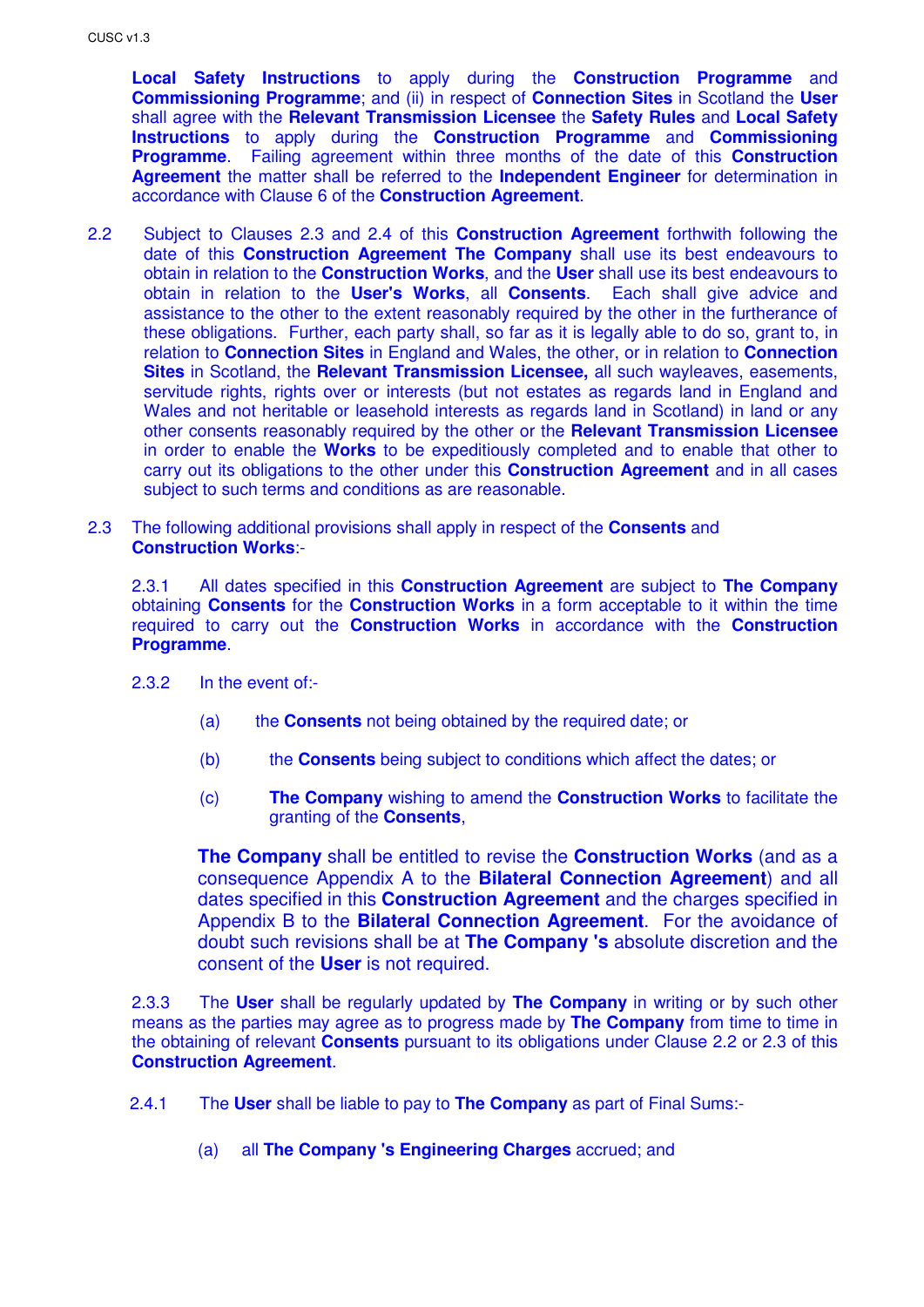(b) proper and reasonable out-of-pocket expenses incurred and/or paid or which **The Company** is legally bound to incur or pay

in seeking and obtaining the **Consents** the subject of Clause 2.2 of this **Construction** excluding any costs associated with the **Seven Year Statement Works** and the works specified in Part 2 of Appendix H.

The **User** acknowledges these out of pocket ancillary expenses may include planning inquiries or appeals and the capital costs together with reasonable legal and surveyors costs of landowners or occupiers in acquiring permanent easements or other rights in respect of any electric line or underground cable forming part of the **Transmission Connection Asset Works**. This sum shall not include any capital costs incurred by **The Company**, in relation to **Connection Sites** in England and Wales, in the acquisition by it of the freehold of any land or any **Relevant Transmission Licensee**, in relation to **Connection Sites** in Scotland, in the acquisition by it of the feuhold of any land. **The Company** shall keep the **User** informed of the level of such charges and expenses being incurred. The **User** shall pay such sums within 28 (twenty eight) days of the date of **The Company 's** invoice therefor.

- 2.4.2 Paragraphs 11.2.3 to 11.2.5 of the **CUSC** relating to **Consents** shall apply to the **Construction Agreement** as if set out here in full.
- 2.5 Prior to the commencement of the **Transmission Connection Asset Works** the **User** shall have the right to terminate this **Construction Agreement** upon giving not less than 7 (seven) days notice in writing to **The Company**. In the event of the **User** terminating this **Construction Agreement** in terms of this Clause 2.5 the **User** shall in addition to the payments for which it is liable under Clause 2.4 hereof be liable to pay to **The Company** a sum equal to **The Company 's** estimate or if applicable revised estimate of **Final Sums**. The **User** shall pay such sums within 14 (fourteen) days of the date of **The Company's**  invoice(s) therefore and (where applicable) on termination where applicable **The Company** shall disconnect the **User's Equipment** at the **Connection Site** and:
	- (a) the **User** shall remove any of the **User's Equipment** on, in relation to **Connection Sites** in England and Wales, **The Company's** or, in relation to **Connection Sites** in Scotland, **Relevant Transmission Licensee's** land within 6 months of the date of termination or such longer period as may be agreed between **The Company** or the **Relevant Transmission Licensee** (as appropriate) and the **User**; and
	- (b) in the case of **Connection Sites** in England and Wales, **The Company** shall remove and, in the case of **Connection Sites** in Scotland, **The Company** shall procure that the **Relevant Transmission Licensee** removes, any of the **Transmission Connection Assets** on the **User's** land within 6 months of the date of termination or such longer period as may be agreed between **The Company** or the **Relevant Transmission Licensee** (as appropriate) and the **User**.
- 2.6 If the **User** fails to obtain all **Consents** for the **User's Works** having complied with the obligations in Clause 2.2 of this **Construction Agreement** the obligation on the **User** to complete the **User's Works** shall cease and the **User** may by written notice to **The Company** terminate this **Construction Agreement** whereupon the **User** shall in addition to the sums for which it is liable under Clause 2.4 hereof be liable to pay to **The Company** a sum equal to **The Company 's** estimate or if applicable revised estimate of **Final Sums**. The **User** shall pay such sums within 14 (fourteen) days of the date of **The Company 's**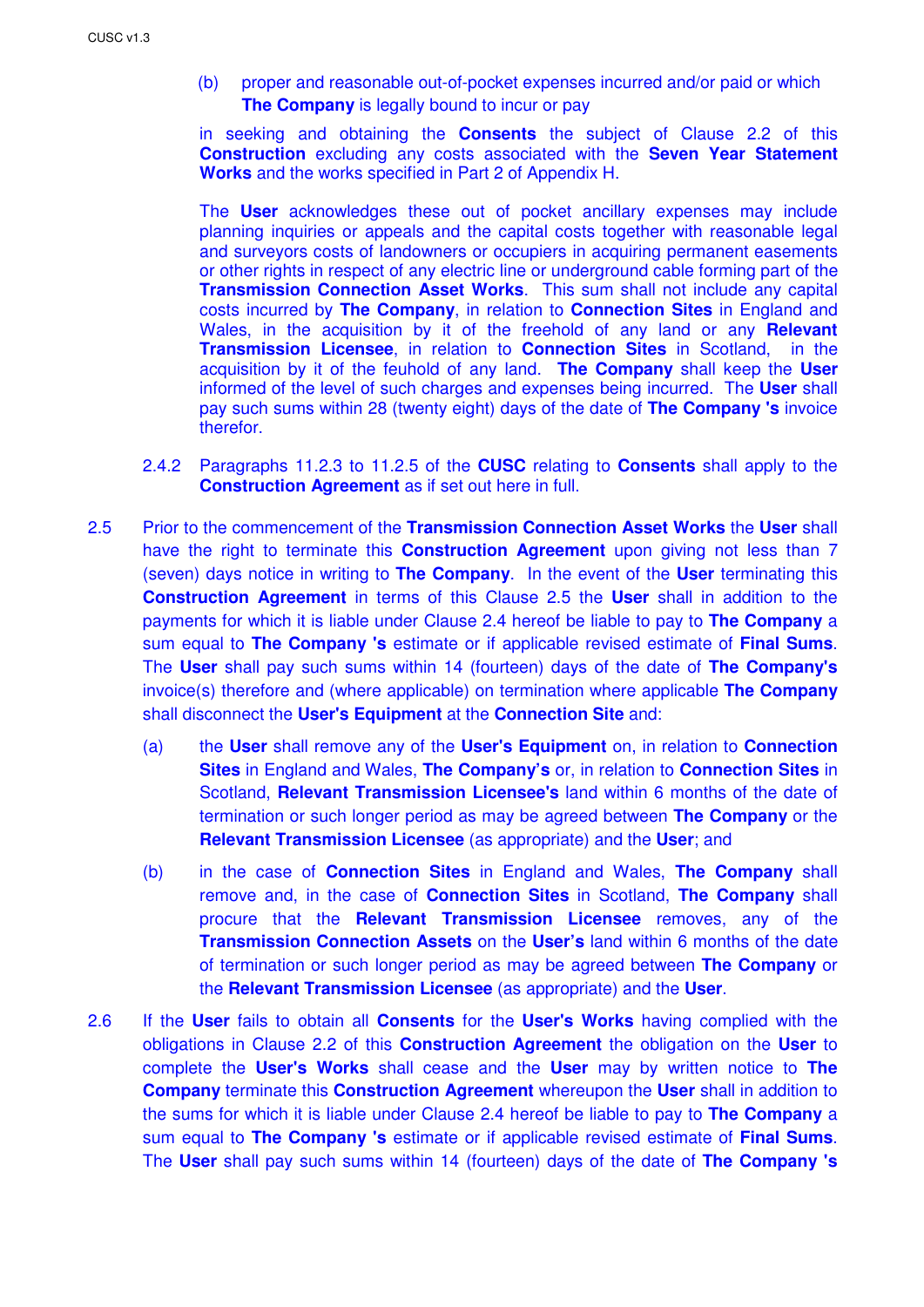invoice(s) therefore and (where applicable) on termination **The Company** shall disconnect the **User's Equipment** at the **Connection Site** and;

- (a) the **User** shall remove any of the **User's Equipment** on, in relation to **Connection Sites** in England and Wales, **The Company's** or, in relation to **Connection Sites** in Scotland, **Relevant Transmission Licensee's** land within 6 months of the date of termination or such longer period as may be agreed between **The Company** or the **Relevant Transmission Licensee** (as appropriate) and the **User**; and
- (b) in the case of **Connection Sites** in England and Wales, **The Company** shall remove and, in the case of **Connection Sites** in Scotland, **The Company** shall procure that the **Relevant Transmission Licensee** removes, any of the **Transmission Connection Assets** on the **User's** land within 6 months of the date of termination or such longer period as may be agreed between **The Company** or the **Relevant Transmission Licensee** (as appropriate) and the **User**.
- 2.7 Both parties shall be entitled to contract or sub-contract for the carrying out of their respective parts of the **Works** (which in the case of **The Company** shall include work carried out by a **Relevant Transmission Licensee** or its contractors or sub-contractors). The **User** or any contractor on its behalf shall be responsible for commencing and for carrying out the **User's Works** to such stage of completion as shall render them capable of being **Commissioned** in accordance with the **Construction Programme** and **The Company** or any contractor on its behalf shall be responsible for commencing and carrying out the **Construction Works** to such stage of completion as shall render them capable of being **Commissioned** in accordance with the **Construction Programme**.
- 2.8 The parties shall continuously liaise throughout the **Construction Programme** and **Commissioning Programme** and each shall provide to the other all information relating to its own **Works** reasonably necessary to assist the other in performance of that other's part of the **Works**, and shall use all reasonable endeavours to coordinate and integrate their respective part of the **Works**. There shall be on-site meetings between representatives of the parties at intervals to be agreed between the parties. Each party shall deliver to the other party a written report of progress during each calendar quarter within 7 days of the end of that quarter.
- 2.9 During the period of and at the times and otherwise as provided in the **Construction Programme** and the **Commissioning Programme The Company** shall allow the **User**, its employees, agents, suppliers, contractors and sub-contractors necessary access to the **Construction Site** and the **User** shall allow **The Company** or, in the case of **Connection Sites** in Scotland, the **Relevant Transmission Licensee** and in either case their employees, agents, suppliers, contractors and sub-contractors necessary access to its site to enable each to carry out the **Transmission Connection Asset Works** and **One Off Works** or **User's Works** but not so as to disrupt or delay the construction and completion of the other's **Works** on the said sites or the operation of the other's **Plant** and **Apparatus** located thereon, such access to be in accordance with any reasonable regulations relating thereto made by the site owner or occupier.
- 2.10 Not later than six months prior to the **Commissioning Programme Commencement Date The Company** shall provide the **User** with a draft **Commissioning Programme** for the **Commissioning** of the **Transmission Connection Assets**, and the **User's Equipment**. The **User** shall, as quickly as practicable and in any event within three months of receipt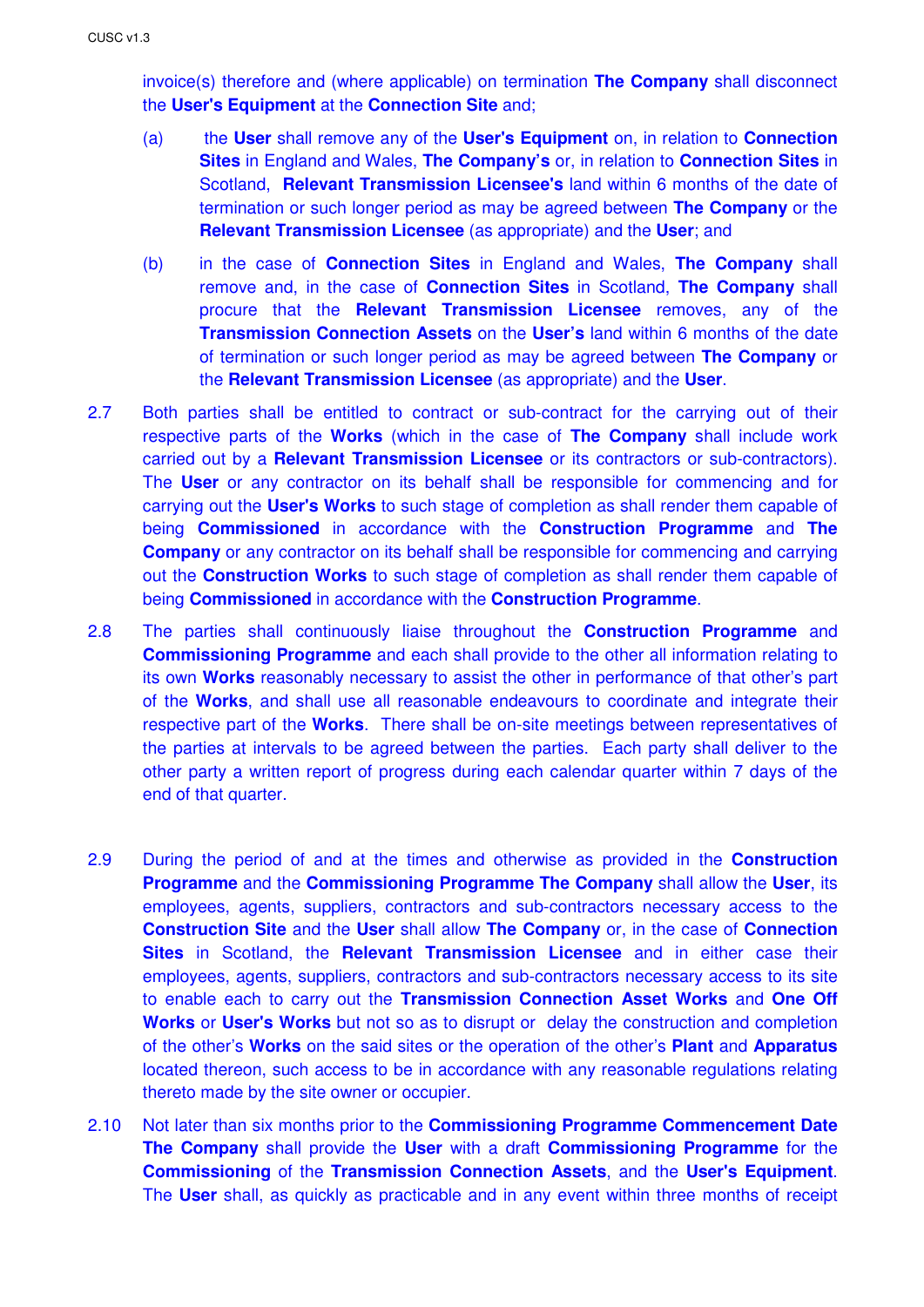thereof, determine whether or not to approve the proposed **Commissioning Programme** (which approval shall not be unreasonably withheld or delayed) and shall within such three month period either notify **The Company** of its approval or, in the event that the **User** reasonably withholds its approval, notify **The Company** of any changes or variations to the proposed commissioning programme recommended by the **User**. If **The Company** does not accept such changes or variations submitted by the **User** any dispute shall be referred to the **Independent Engineer** for determination. The **Commissioning Programme** agreed between the parties or determined by the **Independent Engineer** as the case may be shall be implemented by the parties and their sub-contractors in accordance with its terms.

- 2.11 If at any time prior to the **Completion Date** it is necessary for **The Company** or **The Company** in its reasonable discretion wishes to make any addition to or omission from or amendment to the **Transmission Connection Asset Works** and/or **Transmission Reinforcement Works** and/or the **One Off Works** and/or the **Third Party Works The Company** shall notify the **User** in writing of such addition, omission or amendment and Appendices [B1 (One Off Works), G (**Transmission Connection Asset Works**) H (**Transmission Reinforcement Works**) and N (**Third Party Works**)] to this **Construction Agreement** and consequently Appendices [A (**Transmission Connection Assets**) and B (**Connection Charges** and **One Off Charges**)] to the associated **Bilateral Connection Agreement** shall be automatically amended to reflect the change.
- 2.12 [The **User** shall apply to the Secretary of State for Trade and Industry as part of its application under Section 36 of the Act for its generating station, for deemed planning permission in relation to the substation forming part of the **Transmission Connection Asset Works**. The **User** shall use its best endeavours to procure that the said deemed planning permission is so obtained. **The Company's** obligations under Clause 2.2 of this **Construction Agreement** shall not require it to obtain planning consent for the said substation unless and until the Secretary of State for Trade and Industry shall for whatever reason refuse to deem the grant of planning permission in respect of the same. The **User** shall liaise with **The Company** as to its construction and operational requirements and shall ensure that the said application meets **The Company's** requirements. **The Company** shall provide the **User** with all information reasonably required by it in relation to the application and the **User** shall ensure that all requirements of **The Company** are incorporated in the application for deemed planning consent.]
- 2.13 [The **Transmission Reinforcement Works** are conditional on British Energy Generation Limited and/or Magnox Electric plc (as the case may be)granting approval to the carrying out of the **Construction Works** in terms of the Nuclear Site Licence Provisions Agreement being an agreement dated 30 March 1990 between The Company and Nuclear Electric plc (now called Magnox Electric plc) and an agreement dated 31 March 1996 between The Company and British Energy Generation Limited (and described as such). In the event of British Energy Generation Limited and/or Magnox Electric plc (as the case may be) not granting approval **The Company** shall be entitled to change the **Construction Works**, the **Construction Programme** and all dates specified in this **Construction Agreement**.]
- 2.14 [It is hereby agreed and declared for the purposes of the Construction (Design and Management) Regulations 1994 that the **User** is the only client in respect of the **User's Works** and **The Company** is the only client in respect of the **Construction Works** and each of the **User** and **The Company** shall accordingly discharge all the duties of clients under the said **Regulations**.]
- 2.15 [**The Company** and the **User** hereby agree and acknowledge that this **Construction Agreement** is not to be treated as a construction contract within the meaning of section 104 of the Housing Grants, Construction and Re-generation Act 1996 and sections 104 to 113 of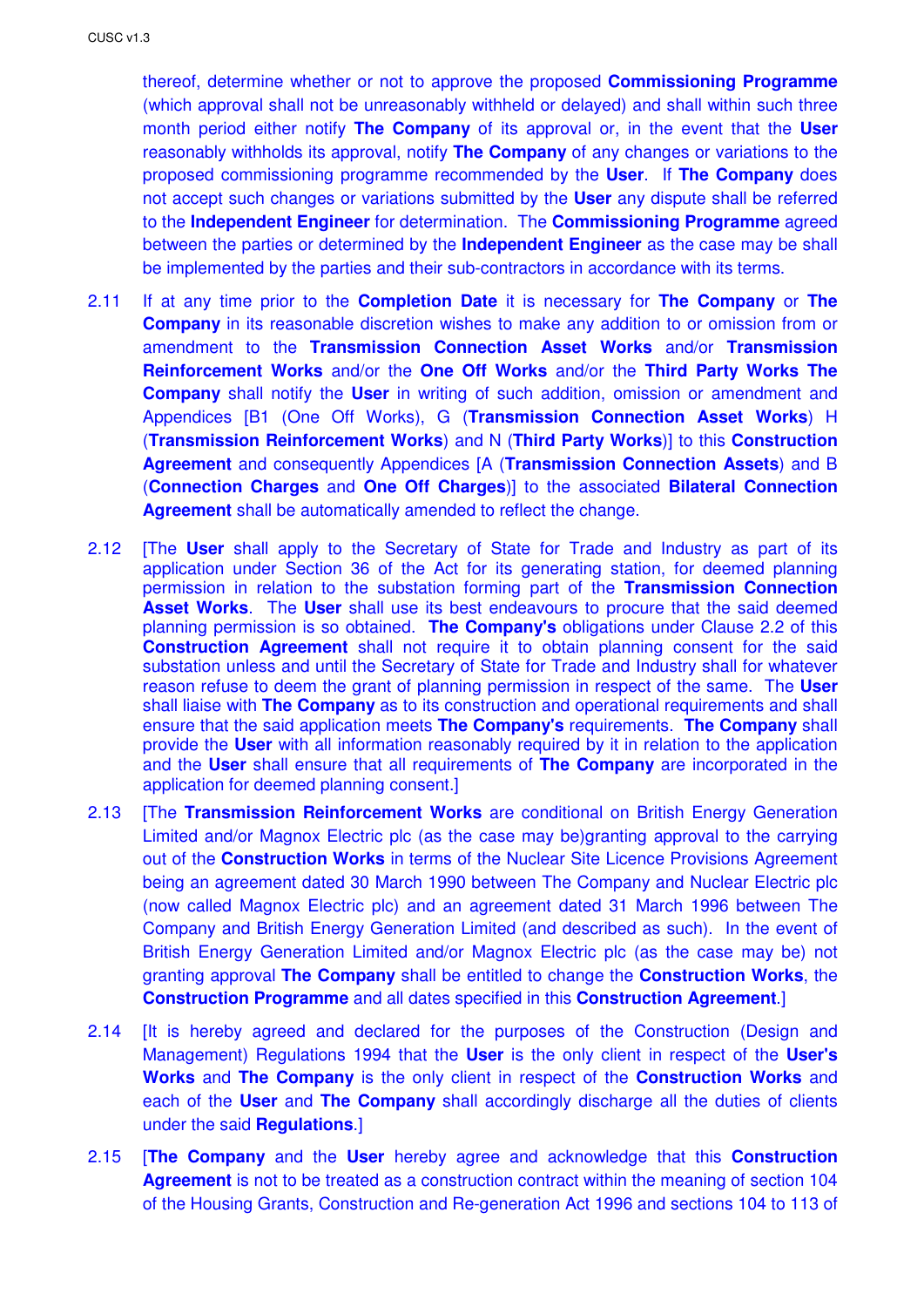the said Act shall have no application either to the **Construction** Works or the **User's Works** and the parties' rights and obligations with regard to matters of dispute resolution and payment procedures are as expressly set out herein.

## 2.16 **Third Party Works**

- 2.16.1 The **User** shall be responsible for carrying out or procuring that the **Third Party Works** are carried out and shall carry them out or procure that they are carried out in accordance with the timescales specified in the **Construction Programme**. The **User** shall confirm to **The Company** or, where requested to do so by **The Company**, provide confirmation from the third party that the **Third Party Works** have been completed.
- 2.16.2 Given the nature of these works it may not be possible to fully identify the works required or the third parties they relate to at the date hereof. Where this is the case **The Company** shall, subject to 2.x.3 below, advise the **User** as soon as practicable and in any event by [ ] of the **Third Party Works** and shall be entitled to revise Appendix N and as a consequence the **Construction Programme** as necessary to reflect this.
- 2.16.3 Where **Third Party Works** are likely to be **Modifications** required to be made by another user(s) ("the "**First User(s)**") as a consequence of **Modifications** to the **National Electricity Transmission System** to be undertaken by **The Company** under this **Construction Agreement The Company** shall as soon as practicable after the date hereof issue the notification to such **First User's** in accordance with **CUSC** Paragraph 6.9.3.1. The **User** should note its obligations under **CUSC** Paragraph 6.10.3 in respect of the costs of any **Modifications** required by the **First User(s**).
- 2.16.4 In the event that the **Third Party Works** have not been completed by the date specified in the **Construction Programme** or, in **The Company's** reasonable opinion are unlikely to be completed by such date, **The Company** shall be entitled to revise the **Construction Programme** as necessary to reflect such delay and also, where **The Company** considers it necessary to do so, shall be entitled to revise the **Construction Works** (and as a consequence Appendices A and B to the **Bilateral Connection Agreement**). For the avoidance of doubt such revisions shall be at **The Company's** absolute discretion and the consent of the **User** is not required. Further, in the event that the **Third Party Works** have not been completed by [ ] **The Company** shall have the right to terminate this **Construction Agreement** upon giving notice in writing to the **User** and in this event the provisions of Clause 11 of this **Construction Agreement** shall apply.

## **3 DELAYS**

- 3.1 If either party shall have reason to believe that it is being delayed or will be delayed in carrying out that party's **Works** for any reason (whether it is one entitling it to the fixing of a new date under Clause 3.2 of this **Construction Agreement** or not) it shall forthwith notify the other party in writing of the circumstances giving rise to the delay and of the extent of the actual and/or anticipated delay.
- 3.2 If prior to the **Completion Date** a party (in this Clause 3.2 "the **Affected Party**") shall be delayed in carrying out any of the **Affected Party's Works** (including their commissioning) by reason of any act, default or omission on the part of the other Party (in this Clause the "**Defaulting Party**") or the **Defaulting Party's** employees, agents, contractors or sub-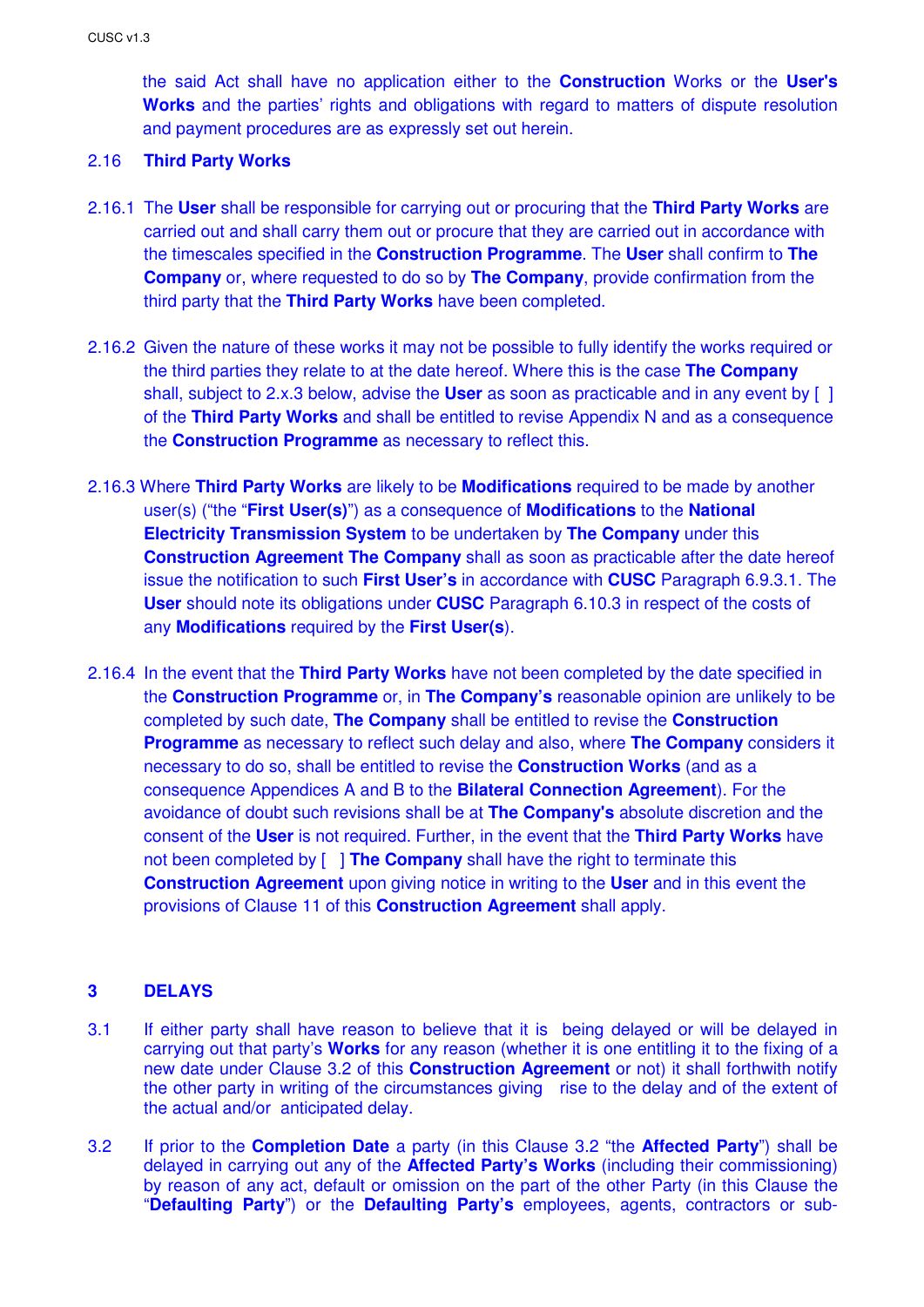contractors or by reason of an event of **Force Majeure**, the **Affected Party** shall be entitled to have such later date or dates fixed as the **Commissioning Programme Commencement Date** and/or (as the case may be) the **Completion Date** as may be fair and reasonable in the circumstances provided that it shall have notified the **Defaulting Party** in writing of such act, default or omission or event of **Force Majeure** within 28 days of it becoming aware of the occurrence giving rise to the delay together with an estimate of the proposed delay which it will cause the **Affected Party**. In the event of a dispute between the parties over what is or are any fair and reasonable new date or dates to be fixed in the circumstances this shall be promptly referred to and determined by the **Independent Engineer**. Once the new date or dates are fixed the **Construction Programme** and/or **Commissioning Programme** shall be deemed automatically amended as appropriate.

- 4 COMMISSIONING PROGRAMME AND LIQUIDATED DAMAGES
- 4.1 Each party shall give written notice to the other declaring its readiness to commence the **Commissioning Programme** when this is the case.
- 4.2 The **Commissioning Programme** shall commence forthwith once both parties have given written notice to the other under Clause 4.1.
- 4.3 The **Works** shall be deemed to have been **Commissioned** on the date that the **Independent Engineer** certifies in writing to that effect.
- 4.4 In the event that the actual date of commencement of the **Commissioning Programme** is later than the **Commissioning Programme Commencement Date The Company** (if and to the extent that it is responsible for delayed commissioning beyond the **Commissioning Programme Commencement Date**, such responsibility and/or its extent to be determined by the **Independent Engineer** failing agreement between the parties) shall be liable to pay to the **User Liquidated Damages** for each day that the actual date of commencement of the **Commissioning Programme** is later than the **Commissioning Programme Commencement Date**. It is declared and agreed that such **Liquidated Damages** shall cease to be payable in respect of any period after the date of actual commencement of the **Commissioning Programme**.
- 4.5 In the event that the actual date on which the **Construction Works** are **Commissioned** is later than the **Completion Date The Company** (if and to the extent that it is responsible for delayed completion beyond the **Completion Date**, such responsibility and/or its extent to be determined by the **Independent Engineer** failing agreement between the parties) shall be liable to pay to the **User Liquidated Damages** for each day that the actual date on which the **Construction Works** are **Commissioned** is later than the **Completion Date**. It is hereby agreed and declared that such **Liquidated Damages** shall cease to be payable in respect of any period after completion of the **Construction Works**.
- 4.6 **Liquidated Damages** payable under Clauses 4.4 and 4.5 of this **Construction Agreement** shall accumulate on a daily basis but shall be payable calendar monthly. On or before the 15th day of each month the party entitled to receive the payment of **Liquidated Damages** shall send to the other party a statement of the **Liquidated Damages** which have accrued due in the previous calendar month. The party receiving such statement shall in the absence of manifest error pay the **Liquidated Damages** shown on the statement within 28 days of the date upon which the statement is received.
- 4.7 Without prejudice to and in addition to the obligation of the **User** pursuant to Clause 2.4 of this **Construction Agreement**, the payment or allowance of **Liquidated Damages** pursuant to this Clause 4 shall be in full satisfaction of **The Company's** liability for failure to perform its obligations by the **Commissioning Programme Commencement Date** and/or the **Completion Date** as appropriate.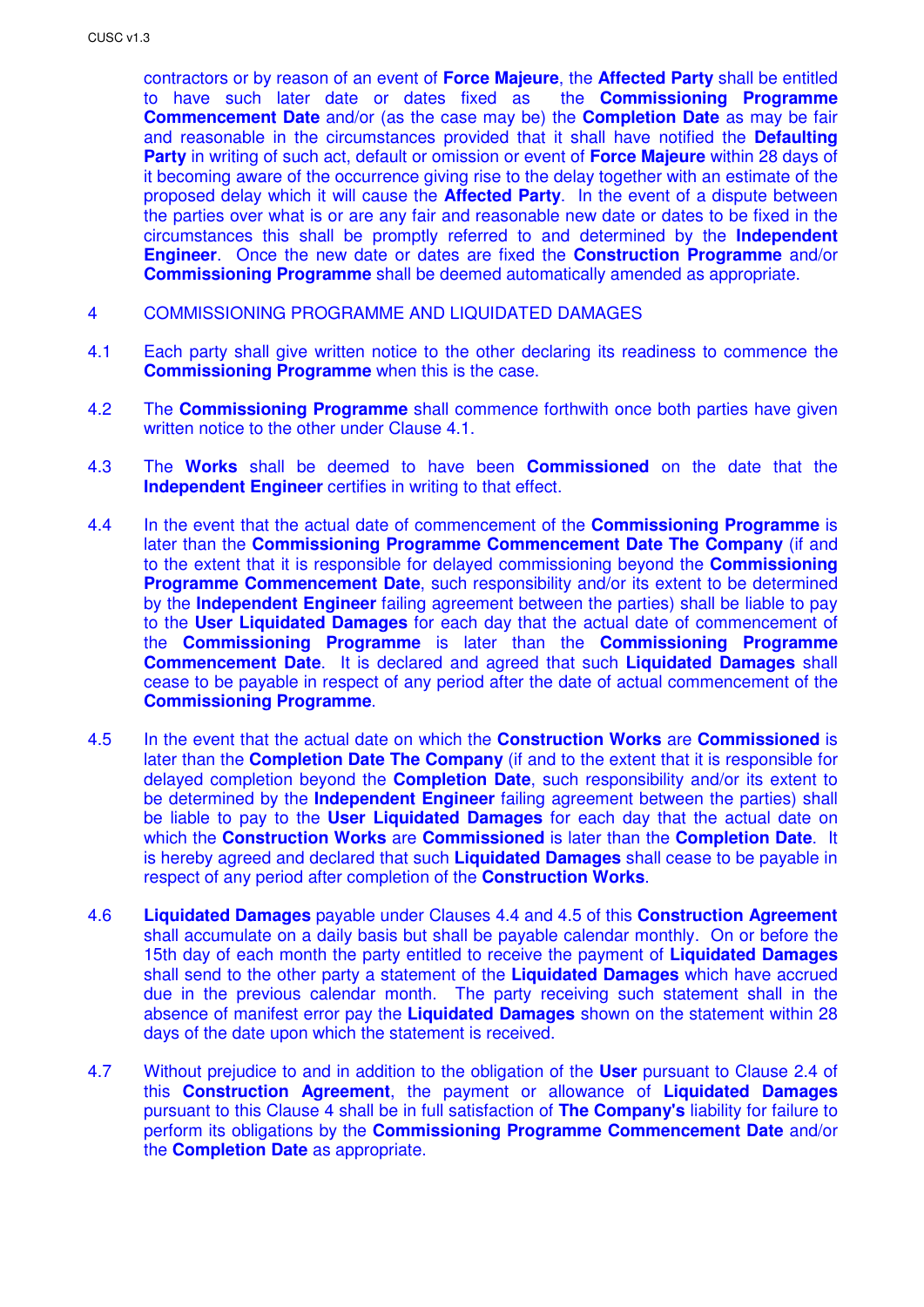- 4.8 In the event that the **User** shall have failed, in circumstances not entitling it to the fixing of a new date as the **Commissioning Programme Commencement Date** pursuant to Clause 3.2, to complete the **User's Works** by [ ] to a stage where the **User** is ready to commence the **Commissioning Programme**, **The Company** shall have the right to terminate this **Construction Agreement** upon giving notice in writing to the **User**. In the event of such termination the **User** shall in addition to the amounts for which it is liable under Clause 2.4 to this **Construction Agreement** be liable to **The Company** to pay to **The Company** a sum equal to **The Company's** estimate or revised estimate of **Final Sums**. The **User** shall pay such sums within 14 (fourteen) days of the date of **The Company 's** invoice(s) therefor and on termination (where applicable) **The Company** shall disconnect the **User's Equipment** at the **Connection Site** and:
	- (a) the **User** shall remove any of the **User's Equipment** on, in relation to **Connection Sites** in England and Wales, **The Company's** or, in relation to **Connection Sites** in Scotland, **Relevant Transmission Licensee's** land within 6 months of the date of termination or such longer period as may be agreed between **The Company** or the **Relevant Transmission Licensee** (as appropriate) and the **User;** and
	- (b) in the case of **Connection Sites** in England and Wales, **The Company** shall remove and, in the case of **Connection Sites** in Scotland, **The Company** shall procure that the **Relevant Transmission Licensee** removes, any **Transmission Connection Assets** on the **User's** land within 6 months of the date of termination or such longer period as may be agreed between **The Company** or the **Relevant Transmission Licensee** (as appropriate) and the **User**.

## **5 APPROVAL TO CONNECT/ENERGISE/BECOME OPERATIONAL**

- 5.1 Not later than 4 months prior to the expected **Commissioning Programme Commencement Date** or by such other time as may be agreed between the parties the parties shall prepare and submit the **Operation Diagrams** required to be prepared and submitted by each of them respectively under CC 7.4.7 and 7.4.10 and likewise the **Site Common Drawings** required under CC 7.5.2 and 7.5.4 and, if necessary, **Gas Zone Diagrams** referred to in CC 7.4.9 and 7.4.12.
- 5.2 Not later than 3 months prior to the expected **Commissioning Programme Commencement Date** or by such other time as may be agreed between the parties the parties shall prepare and submit the **Operation Diagrams** required to be prepared and submitted by each of them respectively under CC 7.4.8 and 7.4.11 and likewise the S**i**te **Common Drawings** required under CC 7.5.3 and 7.5.5.
- 5.3 Not later than 3 months prior to the expected **Commissioning Programme Commencement Date** or by such other time as may be agreed between the parties:-
	- 5.3.1 each party shall submit to the other data within its possession needed to enable the completion of Appendices F3 and F4 to the **Bilateral Connection Agreement**; and
	- 5.3.2 the **User** shall submit to **The Company** evidence satisfactory to **The Company** that the **User's Equipment** complies or will on completion of the **User's Works** comply with Clause 8 of this **Construction Agreement** and Paragraphs [2.9 and 6.7] of the **CUSC**.
- 5.4 Not later than 8 weeks prior to the expected **Commissioning Programme Commencement Date** or by such other time as may be agreed between the parties each party shall submit to the other:
	- 5.4.1 for the **Connection Site** information to enable preparation of **Site Responsibility Schedules** complying with the provisions of Appendix 1 to the **Connection**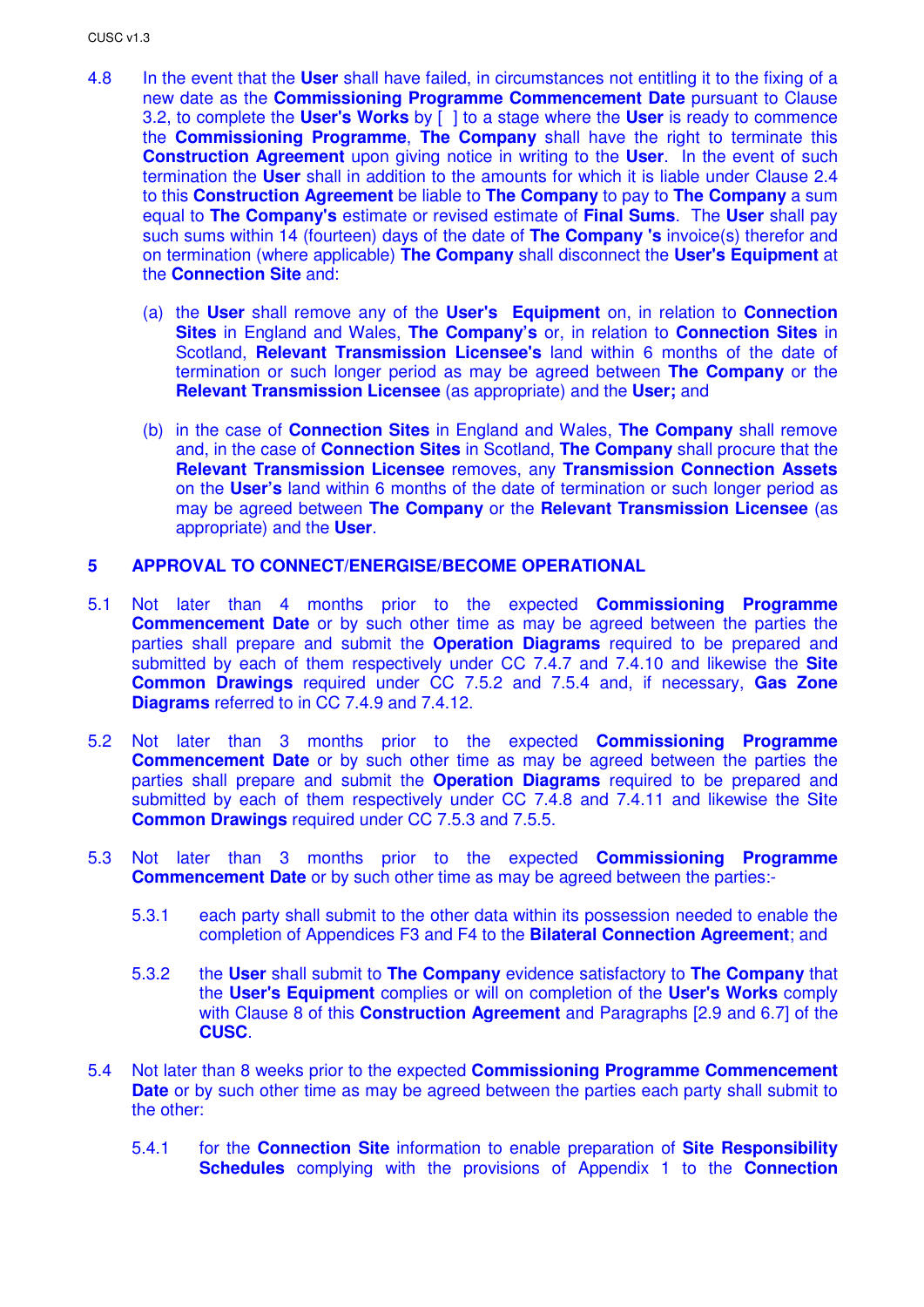**Conditions** together with a list of managers who have been duly authorised by the **User** to sign such **Site Responsibility Schedules** on the **User's** behalf;

- 5.4.2 written confirmation as required under CC.5.2(g) that the list of **Safety Coordinators** are authorised and competent [and a list of persons appointed pursuant to **Grid Code** CC5.2(m)];
- 5.4.3 a list of the telephone numbers for the facsimile machines referred to in CC6.5.9.
- 5.5 Not later than 3 months prior to the expected **Commissioning Programme Commencement Date** each party shall submit to the other a statement of readiness to complete the **Commissioning Programme** in respect of the **Works** and the statement submitted by the **User** shall in addition contain relevant **Connected Planning Data** and a report certifying to **The Company** that, to the best of the information, knowledge and belief of the **User**, all relevant **Connection Conditions** applicable to the **User** have been considered and complied with. If **The Company** considers that it is necessary, it will require this latter report to be prepared by the **Independent Engineer**. The report shall incorporate if requested by **The Company** type test reports and test certificates produced by the manufacturer showing that the **User's Equipment** meets the criteria specified in CC6.

## **6 INDEPENDENT ENGINEER**

The parties agree and shall procure that the **Independent Engineer** shall act as an expert and not as an arbitrator and shall decide those matters referred or reserved to him under this **Construction Agreement** by reference to **Good Industry Practice** using his skill, experience and knowledge and with regard to such other matters as the **Independent Engineer** in his sole discretion considers appropriate. All references to the **Independent Engineer** shall be made in writing by either party with notice to the other being given contemporaneously as soon as reasonably practicable and in any event within 14 days of the occurrence of the dispute to be referred to the **Independent Engineer**. The parties shall promptly supply the **Independent Engineer** with such documents and information as he may request when considering such question. The **Independent Engineer** shall use his best endeavours to give his decision upon the question before him as soon as possible following its referral to him. The parties shall share equally the fees and expenses of the **Independent Engineer**. The parties expressly acknowledge that submission of disputes for resolution by the **Independent Engineer** does not preclude subsequent submission of disputes for resolution by arbitration as provided for in the **Dispute Resolution Procedure**. Pending any such submission the parties shall treat the **Independent Engineer's** decision as final and binding.

## **7**. **BECOMING OPERATIONAL**

7.1 **The Company** shall connect and **Energise** the **User's Equipment** at the **Connection Site** during the course of and in accordance with the **Commissioning Programme** and thereafter upon compliance by the **User** with the provisions of Clause 5 and provided (1) the **Construction Works** excluding the **Seven Year Statement Works** shall be **Commissioned** and (2) [the **Seven Year Statement Works** and **Third Party Works** shall be completed **The Company** shall forthwith notify the **User** in writing that the **Connection Site** shall become **Operational**.

#### **8. COMPLIANCE WITH SITE SPECIFIC TECHNICAL CONDITIONS**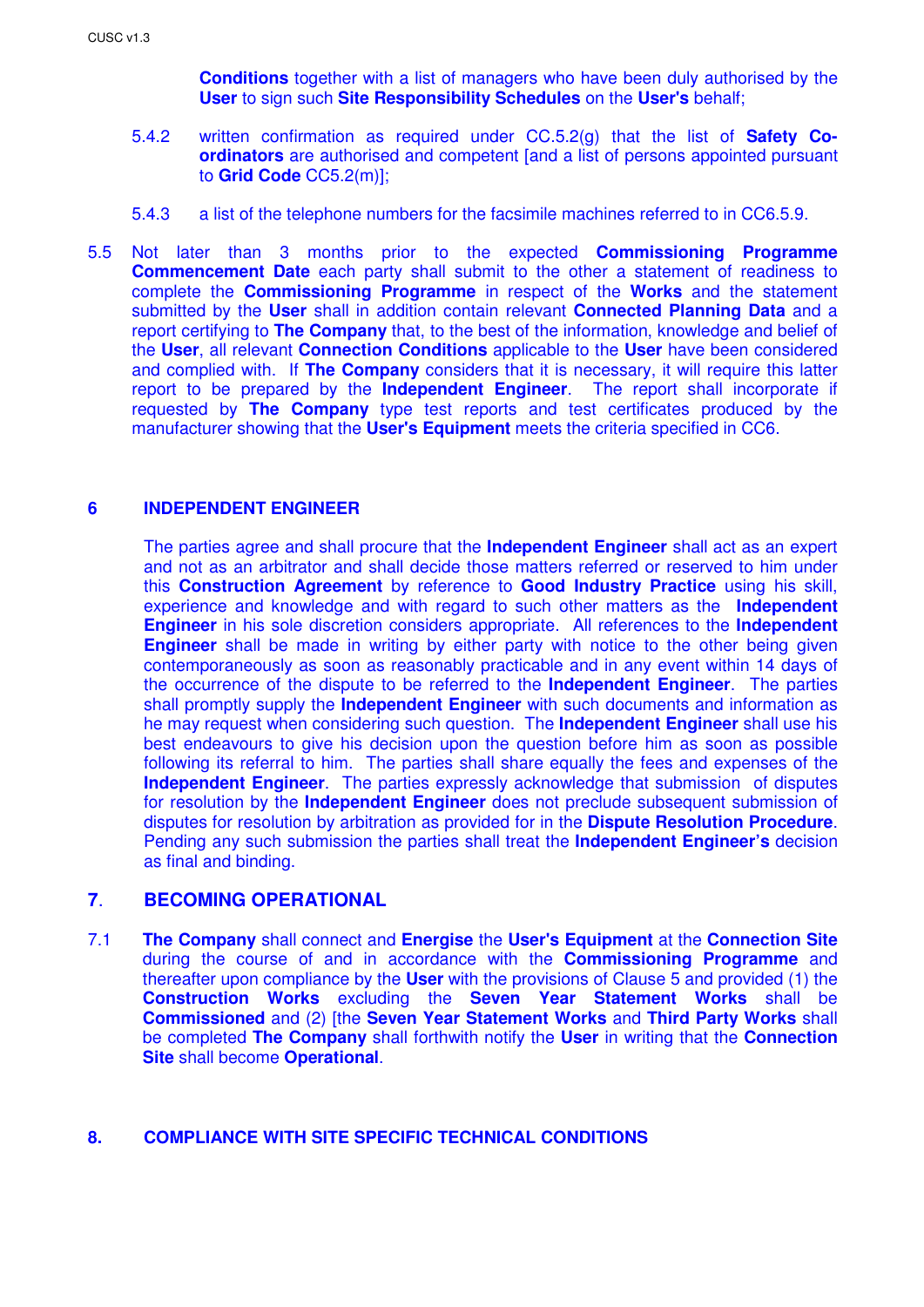The **User** shall ensure that on the **Completion Date** the **User's Equipment** complies with the site specific technical conditions set out in Appendix F 1-5 to the **Bilateral Connection Agreement** .

## **9. CREDIT REQUIREMENTS**

Alternate provisions apply depending whether or not the **User** does (9A) or does not (9B) meet **The Company's** required credit rating on signing the **Construction Agreement.**  Details of the credit requirements are set out in the **CUSC**.

## 9A1 **PROVISION OF SECURITY**

- 9A.1.1 The User shall as soon as possible after execution of this **Construction Agreement** and in any event no later than one (1) month after the date of such execution confirm to **The Company** whether it meets **The Company Credit Rating**. Thereafter not less than 75 days before 1 April and 1 October in each year until (subject to Clause 9A.4) 28 days after the **Charging Date** the User shall confirm its **The Company Credit Rating** to **The Company** (which in the case of a long term private credit rating shall be confirmed by Standard and Poor's or Moody's within a period of 45 days prior to the date of confirmation). The **User** shall inform **The Company** in writing forthwith if it becomes aware of losing its **The Company Credit Rating** or if it is or is likely to be put on credit watch or any similar credit surveillance procedure which may give **The Company** reasonable cause to believe that the **User** may not be able to sustain its **The Company Credit Rating** for at least 6 months.
- 9A.1.2In the event that the **User** has elected to provide **The Company** with an indicative credit rating and **The Company** is of the reasonable opinion that the **User** has ceased to comply with the requirements of Clause 9A.1.1 then **The Company** may require the User forthwith:-
- (i) to apply to Standard and Poor's and/or Moody's for a further indicative long term private

credit rating; or

(ii) to confirm to **The Company** that it shall provide the security referred to in Clause 9A.1.4

hereof.

9A.1.3 In the event of the **User**:-

- (i) not having an **The Company Credit Rating**; or
- (ii) having a credit rating below **The Company Credit Rating**; or
- (iii) not having obtained from Standard and Poor's or Moody's within 30 days of the written

notification under Clause 9A.1.2 above an indicative long term private credit rating,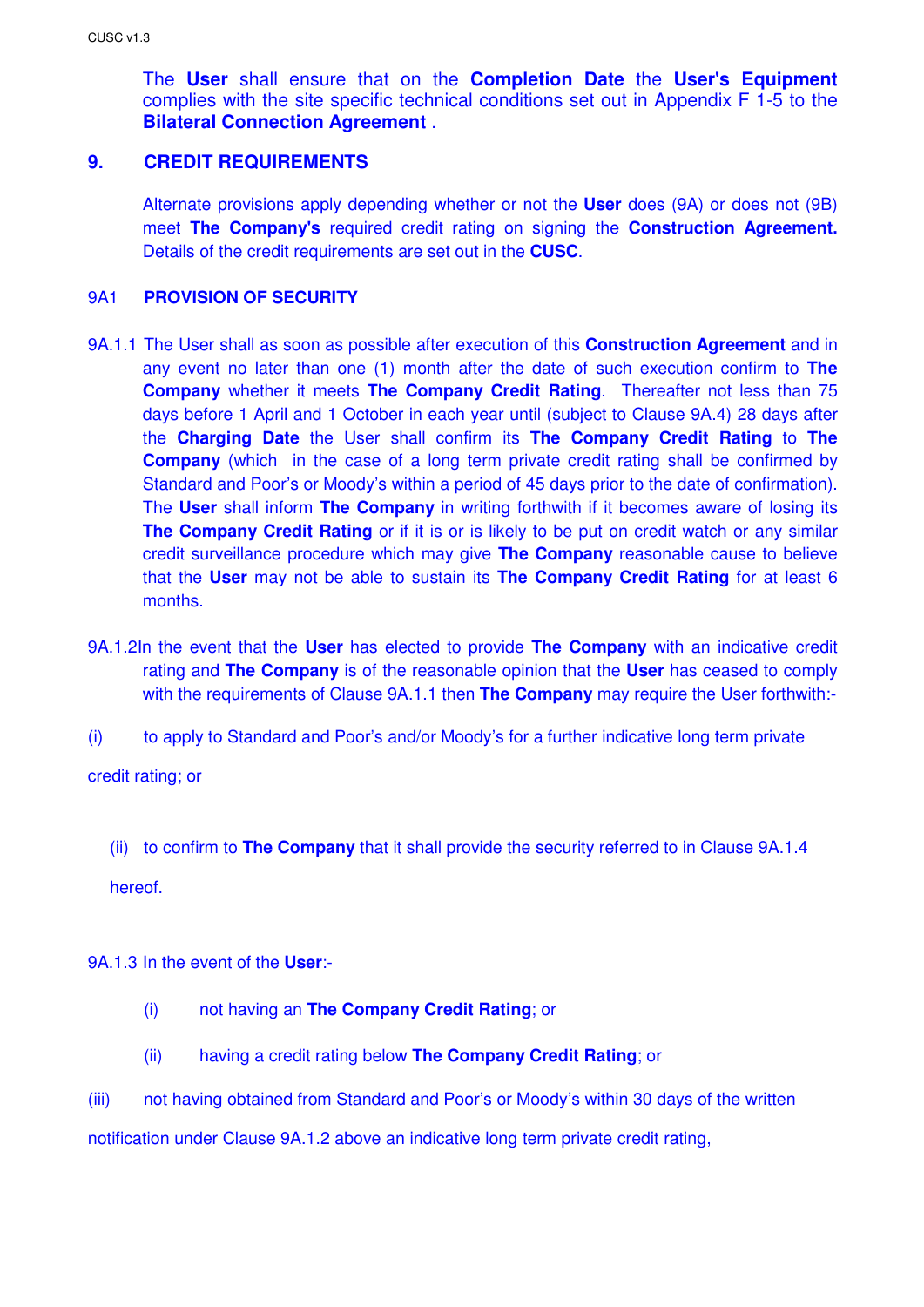or if **The Company** becomes aware that:

- (iv) the **User** ceases to have an **The Company Credit Rating**; or
- (v) the **User** is put on credit watch or other similar credit surveillance procedure as specified above which may give **The Company** reasonable cause to believe that the User may not be able to maintain an **The Company Credit Rating** for at least 6 months; or
- (vi) the **User** has not obtained from Standard and Poor's within 30 days of the written notification by **The Company** under Clause 9A.1.2(i) above a further indicative long term private credit rating,

 the **User** shall (where appropriate on receipt of written notification from **The Company**) comply with the terms of Clause 9A.1.4.

- 9A.1.4 The **User** shall within 21 days of the giving of a notice under Clause 9A.1.3 or within 30 days of the **User** confirming to **The Company** under Clause 9A.1.2(ii) that it will provide the security specified below (whichever is the earlier), provide **The Company** with the security specified below to cover the **User's** payment obligations to **The Company** arising in the event of, or which have arisen prior to, termination of this **Construction Agreement**. The security to be provided shall be in an amount not greater than such sums payable on termination and specified in writing by **The Company** to the **User** from time to time as appropriate. Such security shall be provided by way of:-
	- (i) an irrevocable on demand standby **Letter of Credit** or guarantee; or
	- (ii) cash held in escrow [**Escrow Account/ Bank Account**]; or
	- (iii) any other form included in **The Company's** then current policy and procedure

such letter of credit or guarantee or security to be in a form agreed in writing by **The Company** and to be given by a **Qualifying Bank**, or **Qualifying Company**. Cash deposited in [escrow] shall be deposited with a **Qualifying Bank**. The choice of such security shall be at the discretion of the **User**.

- 9A.1.5 The **User** shall in addition to providing the requisite security enter into an agreement with **The Company**, which shall be supplemental to this **Construction Agreement** (the "Amending Agreement"). The **Amending Agreement** shall be in such form as **The Company** shall reasonably require and shall contain such provisions in relation to the **User's** obligations to provide and maintain security as shall be consequential upon the requirement for security having arisen, in line with **The Company's** then current provisions to the like effect in its agreements with other parties. The **Amending Agreement** shall relate to the procedures required in obtaining and maintaining the security and shall not alter or amend the amount of security required in terms of this **Construction Agreement**.
- 9A.1.6 In the event of **The Company's** credit requirements being reviewed at any time **The Company** shall advise the **User** in writing of the new credit requirements and the **User** shall within 30 days of such notification confirm in writing to **The Company**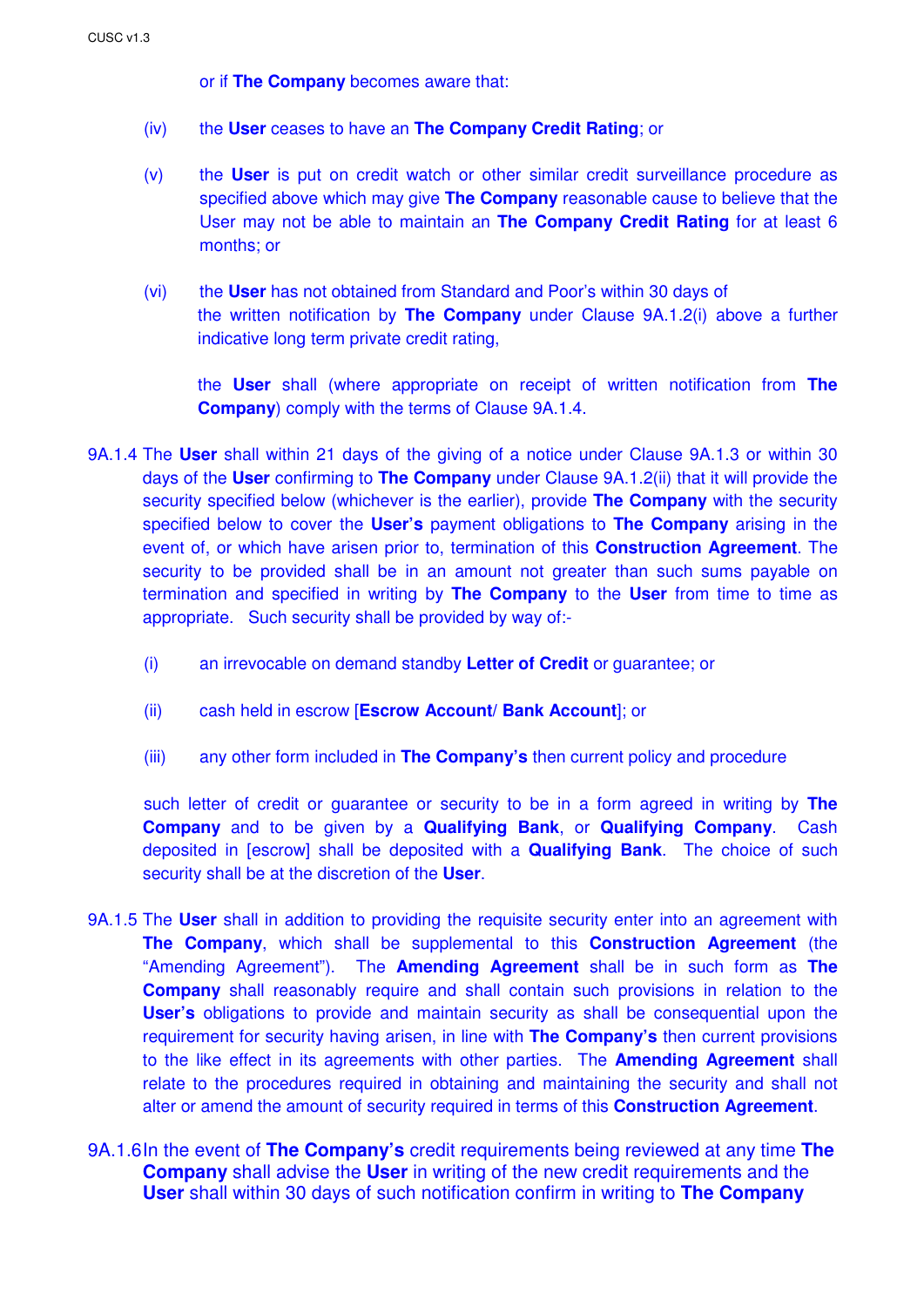whether it wishes to enter into an **Amending Agreement** to reflect the new credit requirements. Thereafter if the **User** has confirmed it wishes to accept the new credit requirements **The Company** and the **User** shall within 30 days of such notification enter into an **Amending Agreement**.

9A.1.7 In the event that the facts or circumstances giving rise to the obligations of the **User** to provide the security have ceased, then **The Company** shall release the security and provisions to that effect shall be included in the **Amending Agreement**.

#### **Final Sums**

- 9A.2 Within 60 days of the date of termination of this **Construction Agreement The Company** shall:
	- (a) furnish the **User** with a further statement showing a revised estimate of **Final Sums** and will provide as soon as practicable evidence of such costs having been incurred; and
	- (b) by written notice to the **User** inform the **User** of all capital items which cost **The Company** in excess of £10,000 and in relation to which an amount on account of **Final Sums** shall have been paid and whether **The Company** (1) wishes to retain the said capital items or (2) dispose of them.
- 9A.3.1 In respect of all capital items which The Company wishes to retain (other than those which have been, or are proposed to be installed as a replacement for **Transmission Plant** and **Transmission Apparatus**) **The Company** shall forthwith reimburse to the **User** the amount paid by the **User** on account of **Final Sums** in respect of the said capital items (including without limitation the amount paid on account of the design, purchase, installation and testing of the said capital item and also associated construction works and interest charges) together with interest calculated thereon on a daily basis from the date of termination of this **Construction Agreement** to the date of payment at **Base Rate** for the time being and from time to time provided that in the event that **The Company** wishes to retain any capital item which has been installed but wishes to remove it to storage or to another site then it shall only reimburse to the **User** the cost of the capital item and not the costs of such installation and shall deduct from any reimbursement due to the **User** the costs of removal and/or storage.
- 9A.3.2 In respect of all capital items which **The Company** wishes to dispose (other than those which have been, or are proposed to be installed as a replacement for **Transmission Plant and Transmission Apparatus**) it shall forthwith (and subject to **The Company** obtaining the consent of the **Authority** under Standard Condition B3 of the **Transmission Licence** if required and\or subject to any **Relevant Transmission Licensee** obtaining the consent of the **Authority** under Standard Condition B3 of its transmission licence) sell or procure the sale of the said capital item on an arms-length basis as soon as reasonably practicable. Forthwith upon receipt of the sale proceeds **The Company** shall pay to the **User** the proceeds received from any such sale together with interest thereon calculated on a daily basis from the date of termination to the date of payment at **Base Rate** for the time being and from time to time less any reasonable costs associated with the sale including the costs and expenses reasonably incurred and/or paid and/or which **The Company** is legally bound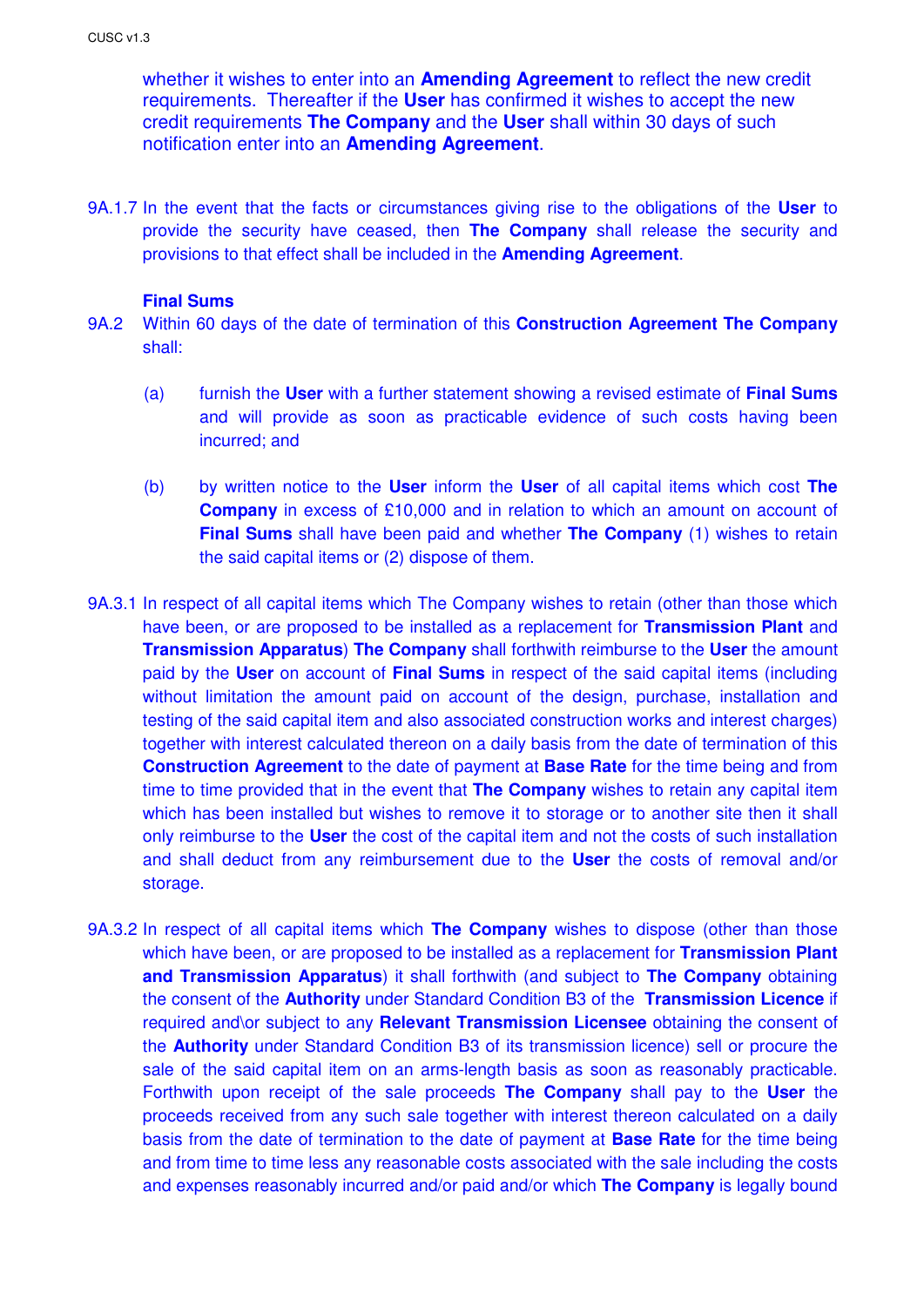to pay on removing the capital item, any storage charges and any costs reasonably incurred by **The Company** in respect of reinstatement associated with removal of the capital item. **The Company** shall provide the **User** with reasonably sufficient evidence of all such costs and expenses having been incurred. If the **Authority** does not agree to the disposal of the capital item the capital item shall be retained by **The Company** and **The Company** shall reimburse the **User** the notional current market value in situ of the said capital item as between a willing buyer and a willing seller as agreed between the parties and failing agreement as determined by reference to arbitration in accordance with the **Dispute Resolution Procedure** together with interest thereon calculated on a daily basis from the date of termination of this **Construction Agreement** to the date of payment at **Base Rate** for the time being and from time to time.

- 9A.3.3 As soon as reasonably practicable after termination of this **Construction Agreement The Company** shall provide the **User** with a statement of and invoice for **Final Sums** together with evidence of such costs having been incurred and/or paid and/or having been committed to be incurred. If the **Final Sums** are greater than the payments made by the **User** in respect of **The Company's** estimate(s) of **Final Sums** the **User** shall within 28 days of the said statement and invoice prepared by **The Company** pay to **The Company**  the additional payments due by the **User** together with interest calculated thereon on a daily basis at **Base Rate** for the time being and from time to time from the date of previous payment(s) sums equal to **The Company's** estimate of **Final Sums** to the date of the statement of and invoice for **Final Sums**. If the **Final Sums** is less than the payments made by the **User** in respect of **The Company's** estimate of **Final Sums** paid by the **User** following termination of this **Construction Agreement The Company** shall forthwith pay to the **User** the excess paid together with interest on a daily basis at **Base Rate** for the time being and from time to time from the date of payment of the fair and reasonable estimate of **Final Sums** to the date of reimbursement by **The Company** of the said excess paid.
- 9A.4 The obligations to provide security under this Clause 9A shall continue until either all sums due under this **Construction Agreement** have been paid in full or security arrangements have been put in place by the **User** under the **Bilateral Connection Agreement** in accordance with Section 2 Part III of the **CUSC**. Until such time as the security arrangements are put in place in accordance with Section 2 Part III of the **CUSC The Company** shall be entitled to call upon the security put in place under the terms of this **Construction Agreement** for payment of **Termination Amounts** when due under the provisions of the **CUSC**.

#### **Or**

- 9B.1 Provision of Security
- 9B.1.1 The **User** hereby agrees that it shall forthwith upon the signing of this **Construction Agreement** provide to **The Company** or procure the provision to **The Company** of, and the **User** shall until (subject to Clause 9B.8) 28 days after the **Charging Date** (unless and until this **Construction Agreement** shall be terminated and all sums due or which will or might fall due in respect of which security is to be provided shall have been paid) maintain or procure that there is maintained in full force and effect (including by renewal or replacement), a security arrangement from time to time and for the time being as set out in Appendix M hereto to provide security for the **User**'s obligation to pay **The Company** any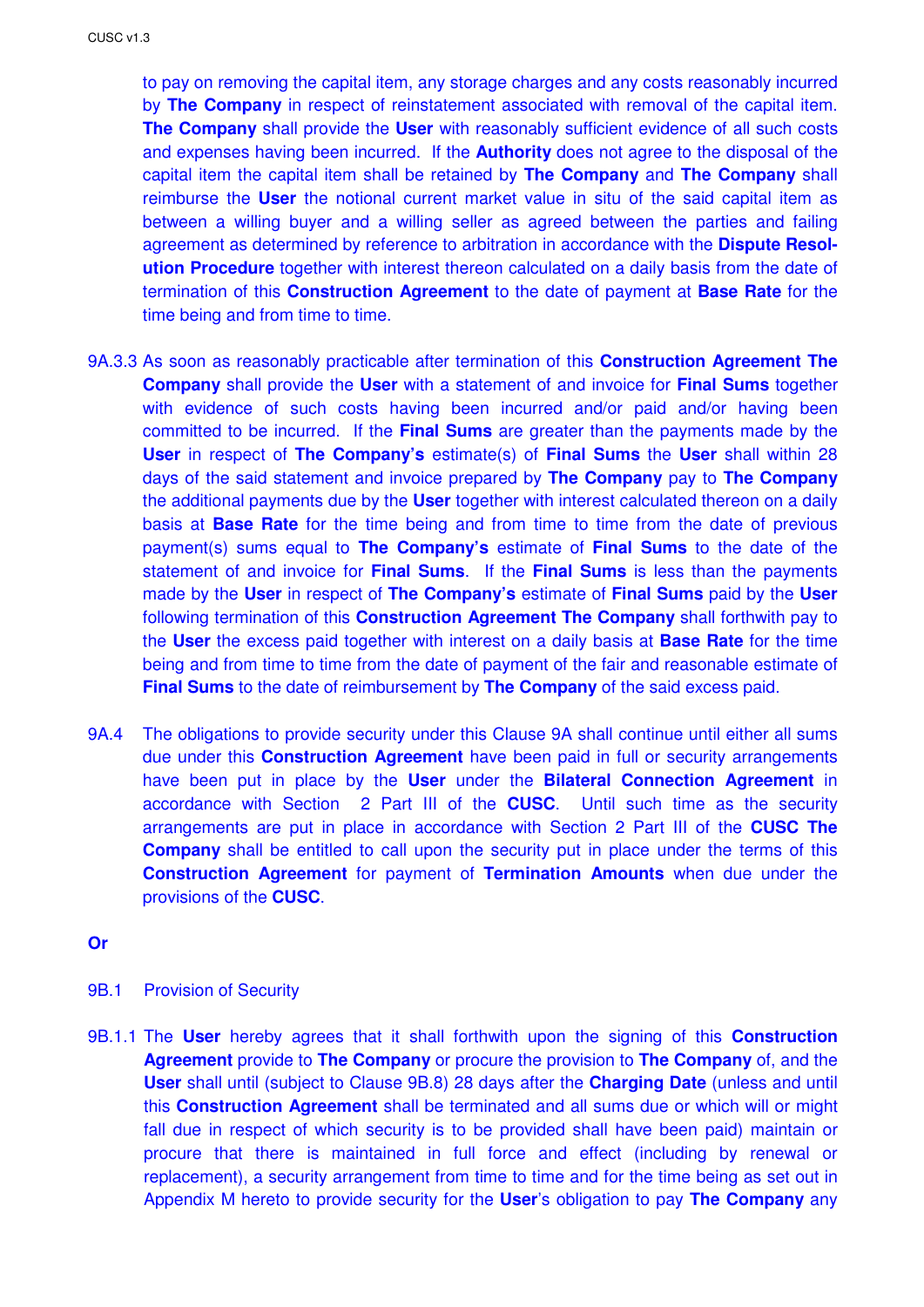and all sums specified by **The Company** in accordance with Clause 9B.2 of this **Construction Agreement** as requiring to be secured in respect of:-

- (a) the **User**'s liability to pay **The Company** amounts from time to time due under Clause 2.4 of this **Construction Agreement**; and
- (b) **Final Sums**.

## 9B.2 Provision of **Bi-annual Estimate** and **Secured Amount Statement**

- 9B.2.1 **The Company** shall provide to the **User** an estimate ("the **Bi-annual Estimate**") in substantially the form set out in Part 2 of Appendix M to this **Construction Agreement** and showing the amounts of all payments required or which may be required to be made by the **User** to **The Company** in respect of **Final Sums** and **The Company Engineering Charges** and other expenses in relation to seeking **Consents** referred to in Clause 2.4 of this **Construction Agreement** at the following times and in respect of the following periods:-
	- (a) forthwith on and with effect from the signing of this **Construction Agreement**, in respect of the period from and including the day of signing of this **Construction Agreement** until the next following 31st March or 30th September (whichever shall first occur); and
	- (b) not less than 75 (seventy five) days (or if such day is not a Business Day the next following **Business Day**) prior to each 31st March and 30th September thereafter in respect of the period of six calendar months commencing on the immediately following a contract that the state of the April and April and Oriental Corp. April and Oriental April and Ori 1st October (as the case may be), until this **Construction Agreement** shall be terminated and all sums due or which will or might fall due in respect of which security is to be provided shall have been paid.
- 9B.2.2 Such **Bi-annual Estimate** shall be accompanied by a statement (in the form of the **Secured Amount Statement** set out in Part 3 of Appendix M to this **Construction Agreement**) ("**Secured Amount Statement**") specifying the aggregate amount to be secured at the beginning of and throughout each such period.
- 9B.2.3 If **The Company** shall not provide any subsequent **Bi-annual Estimate** and **Secured Amount Statement** by the requisite date, then the **User** shall at the date it is next required to have in full force and effect security and whether by renewal or replacement or otherwise in respect of the following six calendar month period nonetheless provide security in accordance with the provisions of this **Construction Agreement** in the same amount as the amount then in force in respect of the then current six calendar month period. Notwithstanding the foregoing, if **The Company** shall provide the **User** with any **Bi-annual Estimate** and **Secured Amount Statement** later than the date specified in Clause 9B.2.1 of this **Construction Agreement**, then the following shall apply. The **User** shall within 30 (thirty) days of receipt of the said **Secured Amount Statement** procure that to the extent that the amount in respect of which security has been or is to be provided pursuant to this Clause 9B.2.3 in respect of the relevant period ("**the Secured Amount**") falls short of the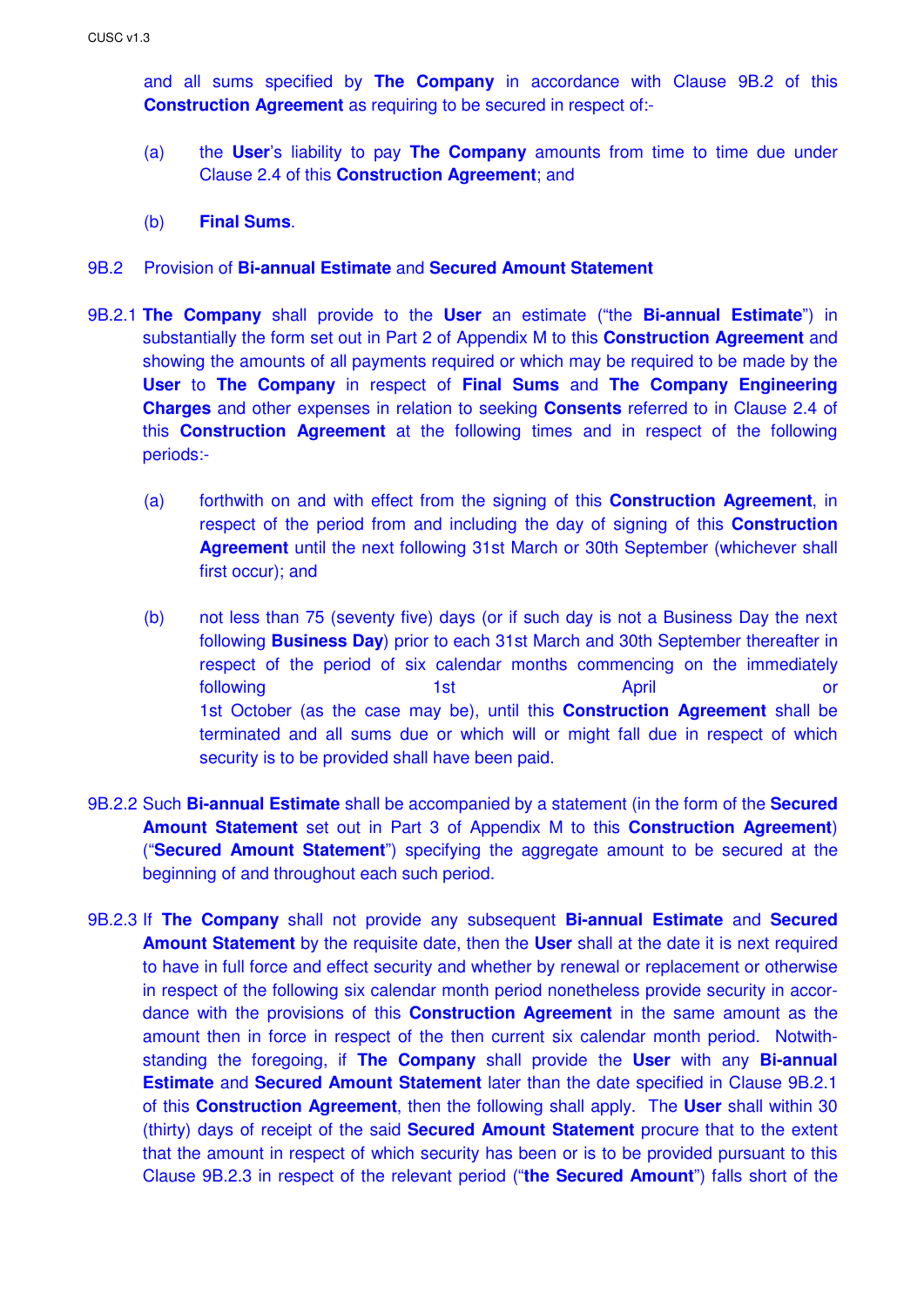amount stated in the **Secured Amount Statement** ("the **Required Amount**") the Secured Amount shall be adjusted to the **Required Amount.** 

#### 9B.3 Entitlement to Estimate

If **The Company** is (for whatever reason) unable on any relevant date to calculate precisely any sum due or which has accrued due or in respect of which the **User** has a liability to **The Company** for payment under any of the provisions of this **Construction Agreement, The Company** shall be entitled to invoice the **User** for a sum equal to **The Company's** fair and reasonable estimate of the sums due or which may become due or in respect of which the **User** has a liability to **The Company** for payment. **The Company** shall also be entitled to send the **User** further invoices for such sums not covered in previous invoices. The **User** shall pay **The Company** all sums so invoiced by **The Company**.

9B.4 Demands not Affected by Disputes

It is hereby agreed between **The Company** and the **User** that if there shall be any dispute between the **User** and **The Company** as to:-

- 9B.4.1 any amount certified by **The Company** in any **Secured Amount Statement** as requiring at any time and from time to time to be secured; or
- 9B.4.2 the fairness and reasonableness of **The Company's** estimate; or
- 9B.4.3 whether there has been an **Event of Default** (under the **Construction Agreement** or the **CUSC**), or
- 9B.4.4 the lawfulness or otherwise of any termination or purported termination of this **Construction Agreement**

 such dispute shall not affect the ability of **The Company** to make demands pursuant to the security arrangement to be provided pursuant to Clause 9B.1 of and Appendix M to this **Construction Agreement** and to recover the amount or amounts payable thereunder, it being acknowledged by the **User** that but for such being the case **The Company's** security would be illusory by reason of the period of validity of the relevant security being likely to expire or capable of expiring before the final resolution of such dispute. The **User** accordingly covenants with **The Company** that it will not take any action, whether by way of proceedings or otherwise, designed or calculated to prevent, restrict or interfere with the payment to **The Company** of any amount secured under the security arrangement nor seek nor permit nor assist others to do so.

9B.5 If there shall be any dispute as mentioned in Clause 9B.4 of this **Construction Agreement** the same shall, whether **The Company** shall have terminated this **Construction Agreement** and recovered or sought to recover payment under the security arrangement or not, and without prejudice to **The Company's** right to recover or seek to recover such payment, be referred in the case of Clauses 9B.4.1 and 9B.4.2 to the **Independent Engineer** (and, for the avoidance of doubt the provisions of this **Construction Agreement**  relating to the **Independent Engineer** for the purposes of this Clause 9B.5 shall survive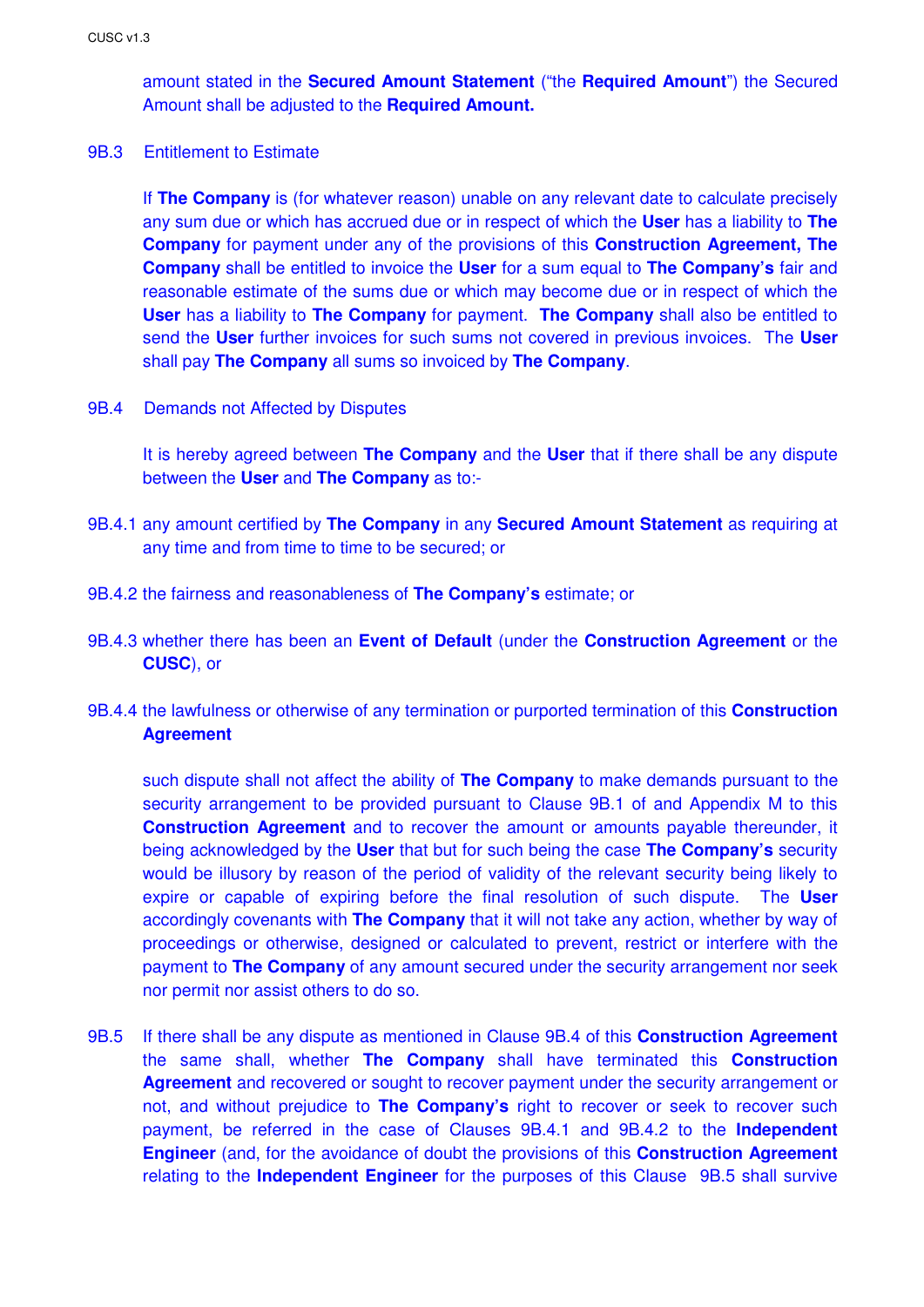termination) and, in the case of Clauses 9B.4.3 and 9B.4.4 be dealt with by referral to arbitration in accordance with the **Dispute Resolution Procedure**.

## **Final Sums**

- 9B.6 Within 60 days of the date of termination of this **Construction Agreement The Company** shall:
	- (a) furnish **the User** with a further statement showing a revised estimate of **Final Sums** and will provide as soon as practicable evidence of such costs having been incurred; and
	- (b) by written notice to **the User** inform **the User** of all capital items which cost **The Company** in excess of £10,000 and in relation to which an amount on account of **Final Sums** shall have been paid and whether **The Company** (1) wishes to retain the said capital items or (2) dispose of them.
- 9B.7.1 In respect of all capital items which **The Company** wishes to retain (other than those which have been, or are proposed to be installed as a replacement for **Transmission Plant** and **Transmission Apparatus**) **The Company** shall forthwith reimburse to the **User** the amount paid by the **User** on account of **Final Sums** in respect of the said capital items (including without limitation the amount paid on account of the design, purchase, installation and testing of the said capital item and also associated construction works and interest charges) together with interest calculated thereon on a daily basis from the date of termination of this **Construction Agreement** to the date of payment at **Base Rate** for the time being and from time to time provided that in the event that **The Company** wishes to retain any capital item which has been installed but wishes to remove it to storage or to another site then it shall only reimburse to the **User** the cost of the capital item and not the costs of such installation and shall deduct from any reimbursement due to the **User** the costs of removal and/or storage.
- 9B.7.2 In respect of all capital items which **The Company** wishes to dispose (other than those which have been, or are proposed to be installed as a replacement for **Transmission Plant**  and **Transmission Apparatus**) it shall forthwith (and subject to **The Company** obtaining the consent of the **Authority** under Standard Condition B3 of the **Transmission Licence** if required and\or subject to any **Relevant Transmission Licensee** obtaining the consent of the **Authority** under Standard Condition B3 of its transmission licence) sell or procure the sale of the said capital item on an arms-length basis as soon as reasonably practicable. Forthwith upon receipt of the sale proceeds **The Company** shall pay to the **User** the proceeds received from any such sale together with interest thereon calculated on a daily basis from the date of termination to the date of payment at **Base Rate** for the time being and from time to time less any reasonable costs associated with the sale including the costs and expenses reasonably incurred and/or paid and/or which **The Company** is legally bound to pay on removing the capital item, any storage charges and any costs reasonably incurred by **The Company** in respect of reinstatement associated with removal of the capital item. **The Company** shall provide the **User** with reasonably sufficient evidence of all such costs and expenses having been incurred. If the **Authority** does not agree to the disposal of the capital item the capital item shall be retained by **The Company** and **The Company** shall reimburse the **User** the notional current market value in situ of the said capital item as between a willing buyer and a willing seller as agreed between the parties and failing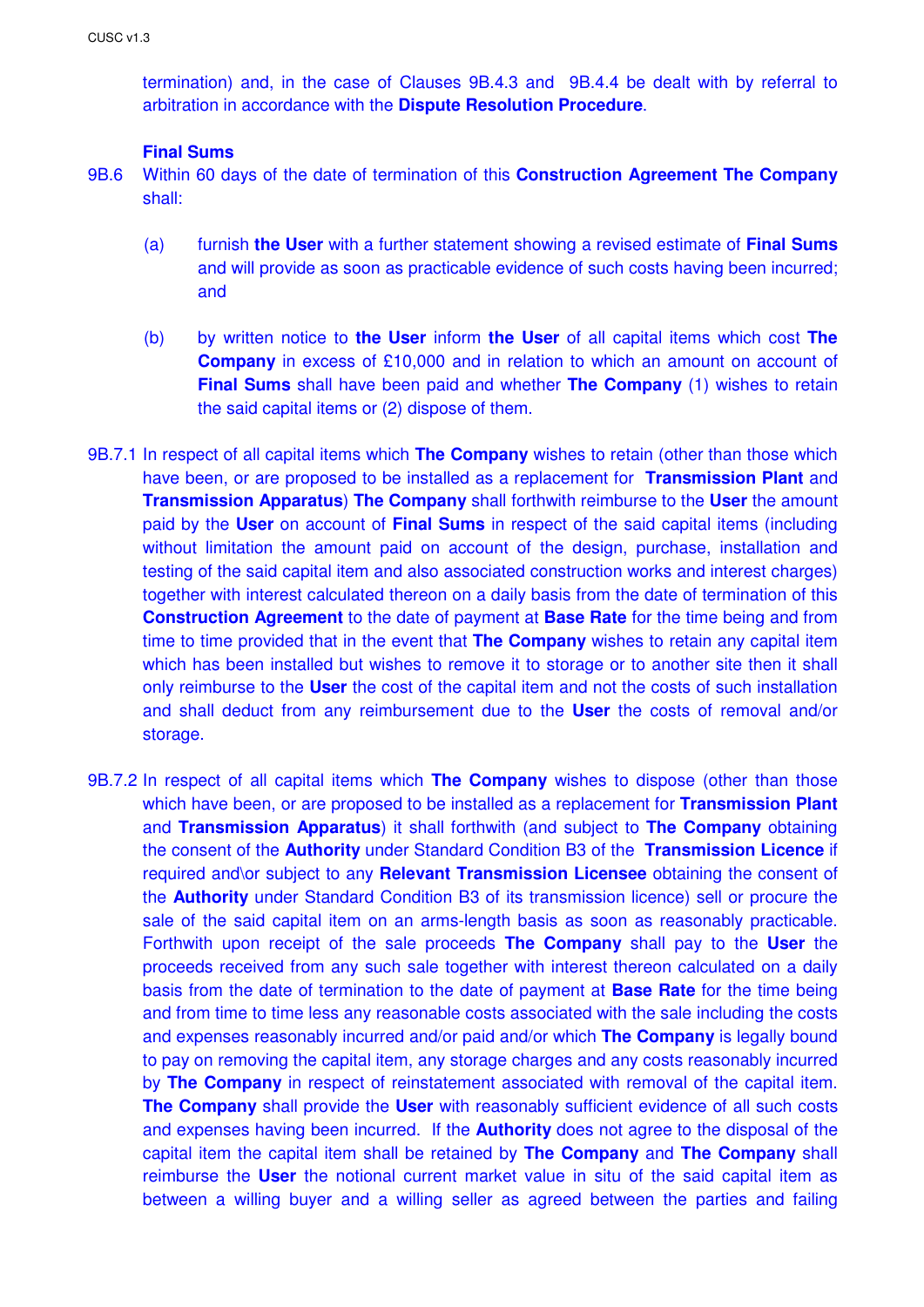agreement as determined by reference to arbitration in accordance with the **Dispute Resolution Procedure** together with interest thereon calculated on a daily basis from the date of termination of this **Construction Agreement** to the date of payment at **Base Rate** for the time being and from time to time.

9B.7.3 As soon as reasonably practicable after termination of this **Construction Agreement The Company** shall provide the **User** with a statement of and invoice for **Final Sums** together with evidence of such costs having been incurred and/or paid and/or having been committed to be incurred. If the **Final Sums** are greater than the payments made by the **User** in respect of **The Company's** estimate(s) of **Final Sums** the **User** shall within 28 days of the said statement and invoice prepared by **The Company** pay to **The Company** the additional payments due by the **User** together with interest calculated thereon on a daily basis at **Base Rate** for the time being and from time to time from the date of previous payment(s) sums equal to **The Company's** estimate of **Final Sums** to the date of the statement of and invoice for **Final Sums**.

If the **Final Sums** is less than the payments made by the **User** in respect of **The Company's** estimate of **Final Sums** paid by the **User** following termination of this **Construction Agreement The Company** shall forthwith pay to the **User** the excess paid together with interest on a daily basis at **Base Rate** for the time being and from time to time from the date of payment of the fair and reasonable estimate of **Final Sums** to the date of reimbursement by **The Company** of the said excess paid.

**9B.8** The obligations to provide security under this Clause 9 B shall continue until either all sums due under this **Construction Agreement** have been paid in full or security arrangements have been put in place by the **User** under the **Bilateral Connection Agreement** in accordance with Section 2 Part III of the **CUSC**. Until such time as the security arrangements are put in place in accordance with Section 2 Part III of the **CUSC The Company** shall be entitled to call upon the security put in place under the terms of this **Construction Agreement** for payment of **Termination Amounts** where due under the provisions of the **CUSC**.

## **10. EVENT OF DEFAULT**

As before alternate provisions apply depending whether or not the User does (10A) or does not (10B) meet The Company's required credit rating on signing this **Construction Agreement** 

## 10A. **Event of Default**

Any of the following events shall constitute an **Event of Default**:-

- 10A.1 If the **User** fails to provide or procure that there is provided to **The Company** within the requisite time any relevant security satisfactory to **The Company**, or to enter into the **Amending Agreement** pursuant to Clauses 9A.1 or 10A.3 of this **Construction Agreement**.
- 10A.2 If having entered into the **Amending Agreement** and having provided security satisfactory to **The Company** pursuant to Clauses 9A.1 and 10A.3 of this **Construction Agreement**.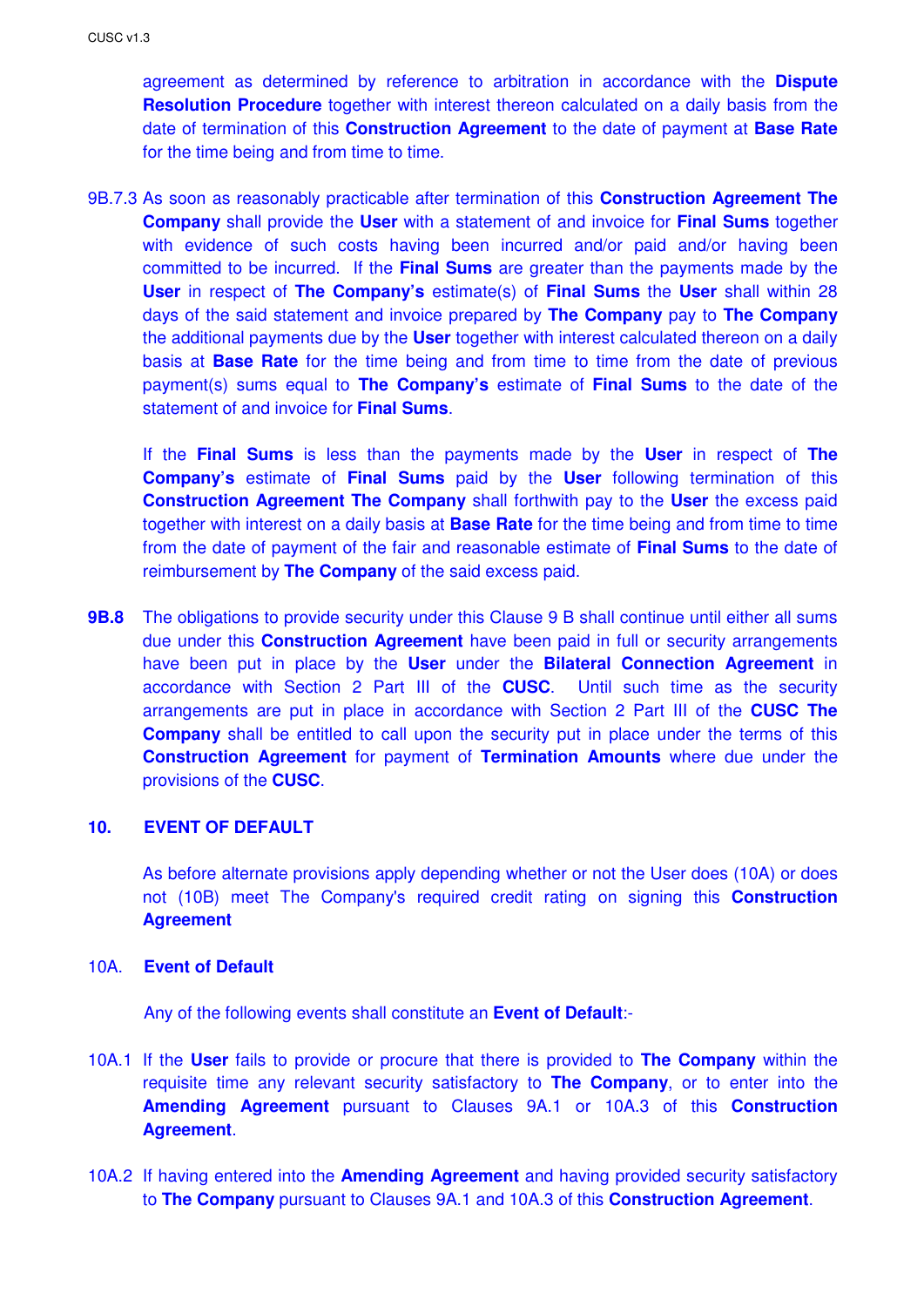- (a) The **User** thereafter fails to provide or procure that there is provided to **The Company** or at any time fails to maintain or procure that there is maintained in full force and effect the relevant security arrangement required by this **Construction Agreement** as varied by the **Amending Agreement** or to revise or renew such security with the required replacement security or to maintain or procure that there is maintained in full force and effect any such renewed, revised or substituted security as so required, or if the User shall otherwise be in breach of any of its obligations in respect of security under this **Construction Agreement** as varied by the **Amending Agreement;**
- (b) The **User** or any shareholder (whether direct or indirect) of the **User** or any other party who may at any time be providing security to **The Company** pursuant to the requirements of this **Construction Agreement** as varied by the **Amending Agreement** takes any action whether by way of proceedings or otherwise designed or calculated to prevent, restrict or interfere with the payment to **The Company** of any amount so secured whether or not there shall be a dispute between the parties;
- (c) Any party who may at any time be providing security to **The Company** pursuant to the provisions of this **Construction Agreement** as varied by the **Amending Agreement** fails to pay to **The Company** any sum demanded pursuant thereto.

#### 10A.3 If

- (i) There is a material adverse change in the financial condition of the **User** such as to give **The Company** reasonable grounds for concluding that there is a substantial probability that the **User** will default in the payment of any sums due or to become due to **The Company** within the next following period of twelve (12) months in terms of or on termination of this **Construction Agreement**; or
- (ii) an event of default has occurred under any banking arrangements (as such may be more particularly described in the **Bilateral Connection Agreement**) (an event of default being any event described as such in the banking arrangements)] put in place by the **User** in connection with a project for which security under this Clause 10A is required by **The Company** and as a result the banks who are party to such banking arrangement have taken steps to declare the principle of the advances under such arrangement immediately due and payable; or
- (iii) any other indebtedness of the **User** for the repayment of borrowed money (in a principal outstanding amount of not less than £1,000,000 pounds sterling or such greater amount specified in the **Bilateral Connection Agreemen**t) has become due and payable prior to the stated date of maturity thereof by reason of any default or breach on the part of the **User** and the amount in question has not been paid by the **User** or refinanced within a period of 28 days following the date upon which it was so declared due and payable

and in (i) or (ii) or (iii) the **User** fails, within a period of 7 (seven) days following the date on which **The Company** gives the **User** notice in writing of one or other of the above events occurring to provide **The Company** with such security as **The Company** shall require to cover the **User's** payment obligations to **The Company** arising in the event of or which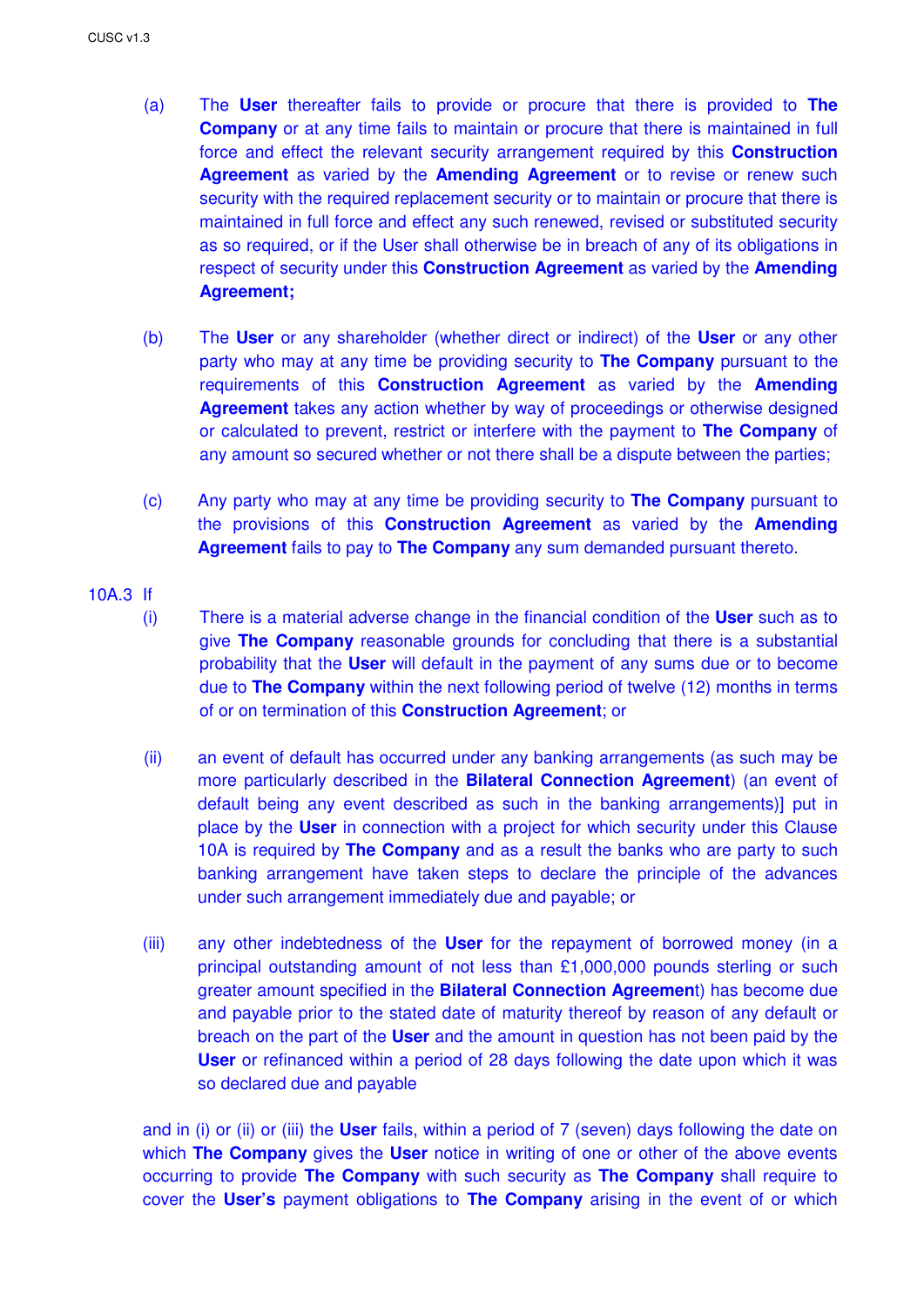have arisen prior to termination of this **Construction Agreement** and which arise under this **Construction Agreement**. The security to be provided shall be in a form satisfactory to **The Company** in accordance with its then current policy and procedures and in such amount as **The Company** shall specify to the **User** in the aforesaid notice. The **User** shall if required by **The Company,** in addition to providing the requisite security, within a period of 30 days following the date on which **The Company** gives the **User** such notice enter into an **Amending Agreement**. Such **Amending Agreement** shall contain such provisions in relation to the **User**'s obligations to provide and maintain security as shall be consequential upon the requirement for security having arisen and shall be in such form as **The Company** shall reasonably require in line with **The Company's** then current provisions to the like effect in its connection agreements with other parties.

Provided that (in relation to paragraphs (i) or (ii) or (iii) above) if at anytime after the putting in place of security under Clause 10A.3 the **User** shall produce to **The Company** evidence to **The Company's** reasonable satisfaction that there is not a substantial probability of the **User** not being able to make payment to **The Company** of such sums within the next following period of twelve (12) months, **The Company** shall not require the **User** to provide the aforesaid security and shall release any such security then in place. This waiver is without prejudice to **The Company's** right to require security at any time thereafter in the event of any of the circumstances set out in paragraph (i) and/or (ii), and/or (iii) subsequently occurring.

- 10A.4 Any of the **Events of Default** in Paragraph 5.3.1 of the **CUSC** have occurred and are occurring.
- **Or**

#### 10B **Event of Default**

Any of the following events shall constitute an **Event of Default**:-

#### 10B.1 If

- (i) an event of default has occurred under any banking arrangements (as such may be more particularly described in the **Bilateral Connection Agreement**) (an event of default being any event described as such in the banking arrangements) put in place by the **User** in connection with a project for which security under this Clause 10B is required by **The Company** and as a result the banks who are party to such banking arrangement have taken steps to declare the principle of the advances under such arrangement immediately due and payable; or
- (ii) there is a material adverse change in the financial condition of the **User** such as to give **The Company** reasonable grounds for concluding that there is a substantial probability that the **User** will default in the payment of any unsecured sum due or to become due to **The Company** within the next following period of 12 (twelve) months in terms of or on termination of this **Construction Agreement**;
- (iii) any other indebtedness of the **User** for the repayment of borrowed money (in

a principal amount of not less than £1,000,000 pounds sterling or such greater amount specified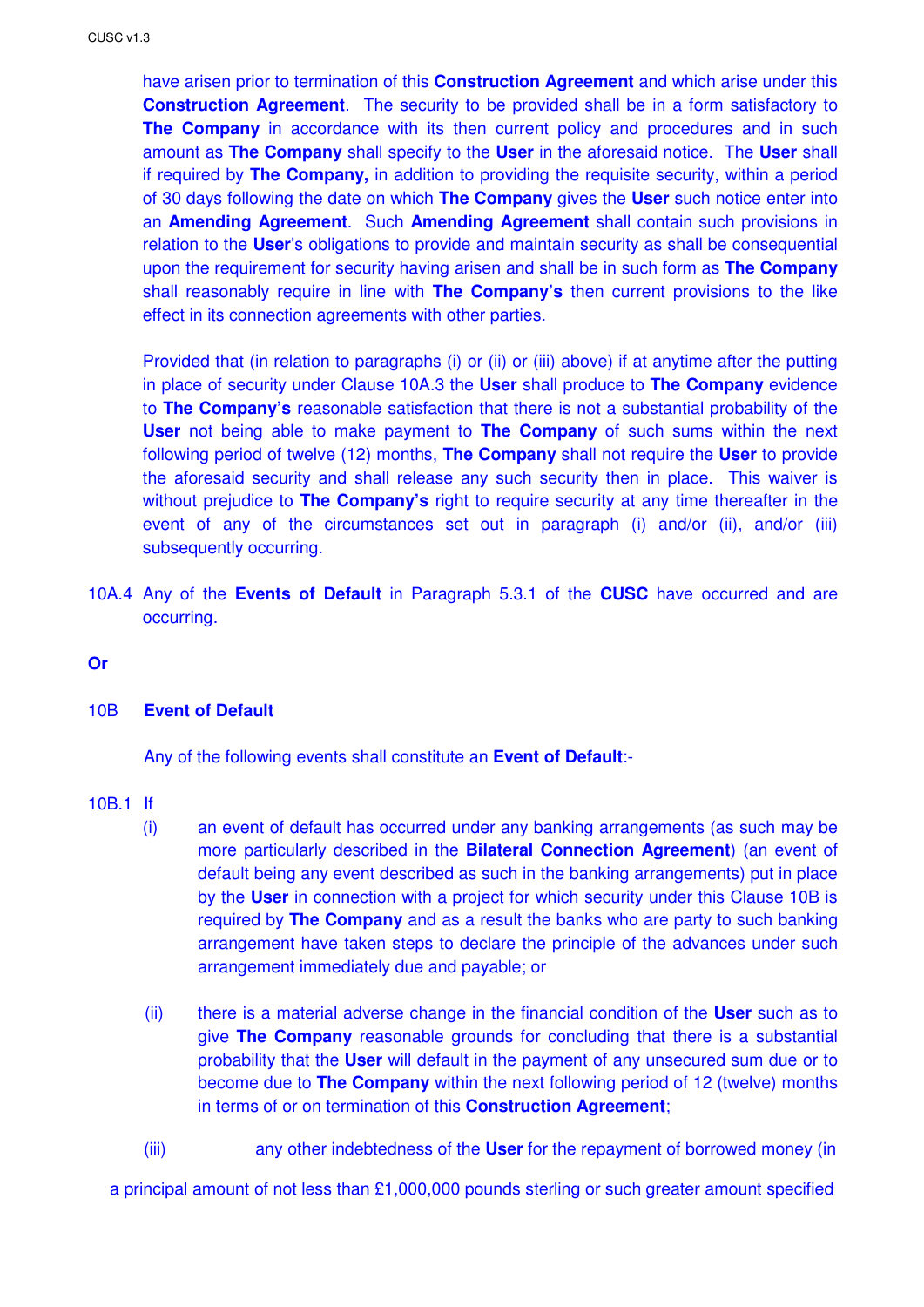in the **Bilateral Connection Agreement**) has become due and payable prior to the stated date of maturity thereof by reason of any default or breach on the part of the **User** and the amount in question has not been paid by the **User** or refinanced within a period of 28 days following the date upon which it was so declared due and payable

and in either (i) or (ii) or (iii) the **User** fails:-

- (1) within a period of 14 (fourteen) days following the date on which **The Company** gives notice of such circumstances to provide to **The Company** a cash deposit in a **Bank Account**, a **Performance Bond** or **Letter of Credit** (as defined in Appendix M) in favour of **The Company** and **Valid** (as defined in Appendix M) at least up to the last day of the **Financial Year** in which the event occurs for such amount representing **The Company's** reasonable estimate of all unsecured sums to become due to **The Company** in the period up to the end of the **Financial Year** in which the event occurs such sum to be specified in the said notice; or
- (2) to subsequently provide such cash deposit or renew such **Performance Bond** or **Letter of Credit** (or such renewed **Performance Bond** or **Letter of Credit** provided under this paragraph) not less than 45 days prior to its stated expiry date for such amount representing **The Company's** reasonable estimate of the unsecured sums to become due to **The Company** in the next following **Financial Year** valid at least up to the last day of the next following **Financial Year** and to continue the provision of cash deposit a **Performance Bond** or **Letter of Credit** in a similar manner, to such estimate of unsecured sums.

Provided that regarding (i) or (ii) or (iii) if at any time after the putting in place of security under this Clause 10B.1 the **User** shall provide to **The Company** evidence to **The Company's** reasonable satisfaction that there is not a substantial probability of the **User** being unable to make payment to **The Company** of any unsecured sums within the next following period of twelve (12) months, **The Company** shall not require the **User** to provide the aforesaid security and shall release any such security then in place. This waiver is without prejudice to **The Company's** right to return security at any time thereafter in the event of any of the circumstances set out in paragraph (i) and/or (ii) and/or (iii) in this Clause 10B.1 subsequently occurring.

- 10B.2 If the **User** fails to provide or procure that there is provided to **The Company** or at any time fails to maintain or procure that there is maintained in full force and effect the relevant security arrangement required under Clauses 9B.1 or 10B.1 of and Appendix M to this **Construction Agreement** or to renew or revise such security or to substitute any security with the required replacement security or to maintain or procure that there is maintained in full force and effect any such renewed, revised or substituted security as so required or if the **User** is otherwise in breach of any of its obligations under Appendix M to this **Construction Agreement.**
- 10B.3 If the **User** or any shareholder (whether direct of indirect) of the **User** takes any action whether by way of proceedings or otherwise designed or calculated to prevent restrict or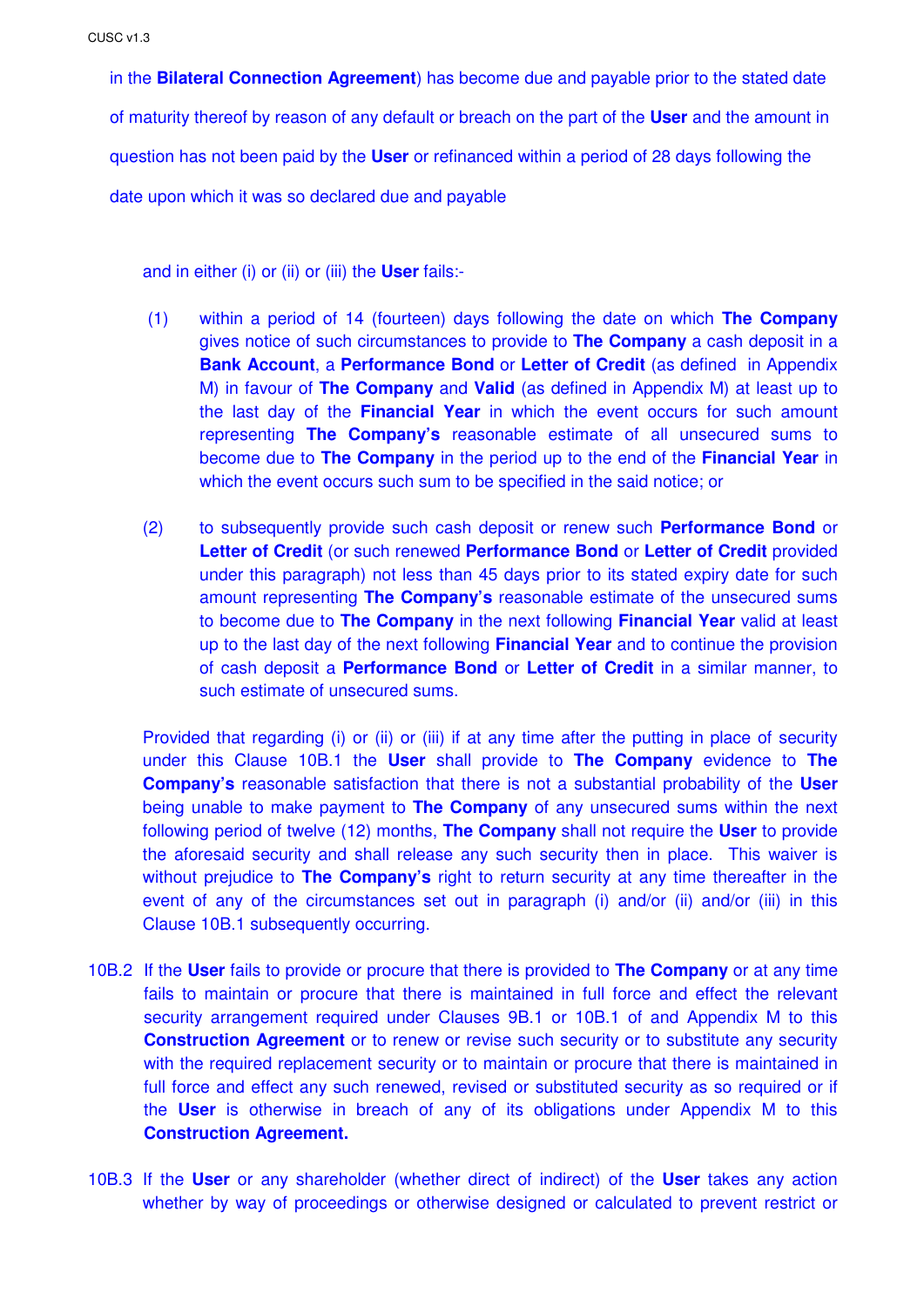interfere with the payment to **The Company** of any amount so secured or seeks or permits or assists others to do so, whether or not there shall be a dispute between the parties.

- 10B.4 If any party who may at any time be providing or holding security in favour of **The Company** pursuant to Clauses 9B.1 or 10B.1 of and Appendix M to this **Construction Agreement** fails to pay **The Company** any sum demanded in any Notice of Drawing (as defined in Appendix M) pursuant thereto.
- 10B.5 Any of the **Events of Default** in Paragraph 5.3.1 of the **CUSC** have occurred and are occurring.

### **11. TERMINATION ON EVENT OF DEFAULT**

11.1 Once an **Event of Default** pursuant to Clause 10 has occurred and is continuing **The Company** may give notice of termination to the **User** whereupon this **Construction Agreement** shall forthwith terminate and **The Company** shall disconnect all the **User's Equipment** at the **Connection Site** and:

 (a) the **User** shall remove any of the **User's Equipment** on, in relation to **Connection Sites** in England and Wales, **The Company's** or, in relation to **Connection Sites** in Scotland, **Relevant Transmission Licensee's** land within 6 months of the date of termination or such longer period as may be agreed between **The Company** or the **Relevant Transmission Licensee** (as appropriate) and the **User**; and

(b) in the case of **Connection Sites** in England and Wales, **The Company** shall remove and, in the case of **Connection Sites** in Scotland, **The Company** shall procure that the **Relevant Transmission Licensee** removes, any **Transmission Connection Assets** on the **User's** land within 6 months of the date of termination or such longer period as may be agreed between **The Company** or the **Relevant Transmission Licensee** (as appropriate) and the **User**.

- 11.2 The **User** shall (notwithstanding any longer time for payment which but for such termination the **User** may have for payment pursuant to this **Construction Agreement**) within 14 days from the date of termination pay to **The Company** all amounts already due and owing on the date this **Construction Agreement** so terminates and if this **Construction Agreement** terminates prior to the **Charging Date** the **User** shall be liable forthwith on the date this **Construction Agreement** so terminates to pay to **The Company**:-
	- (1) a sum equal to all liabilities arising under Clause 2.4 of this **Construction Agreement** which have not yet been invoiced by **The Company** to the **User**; and
	- (2) a sum equal to **The Company**'s fair and reasonable estimate of **Final Sums,**

such payments in each case to be made within 14 days of the date of **The Company**'s invoice(s) in respect thereof subject to adjustment in respect of **The Company's** estimate of **Final Sums** in accordance with Clause 9A.3.3. or 9B.7.3.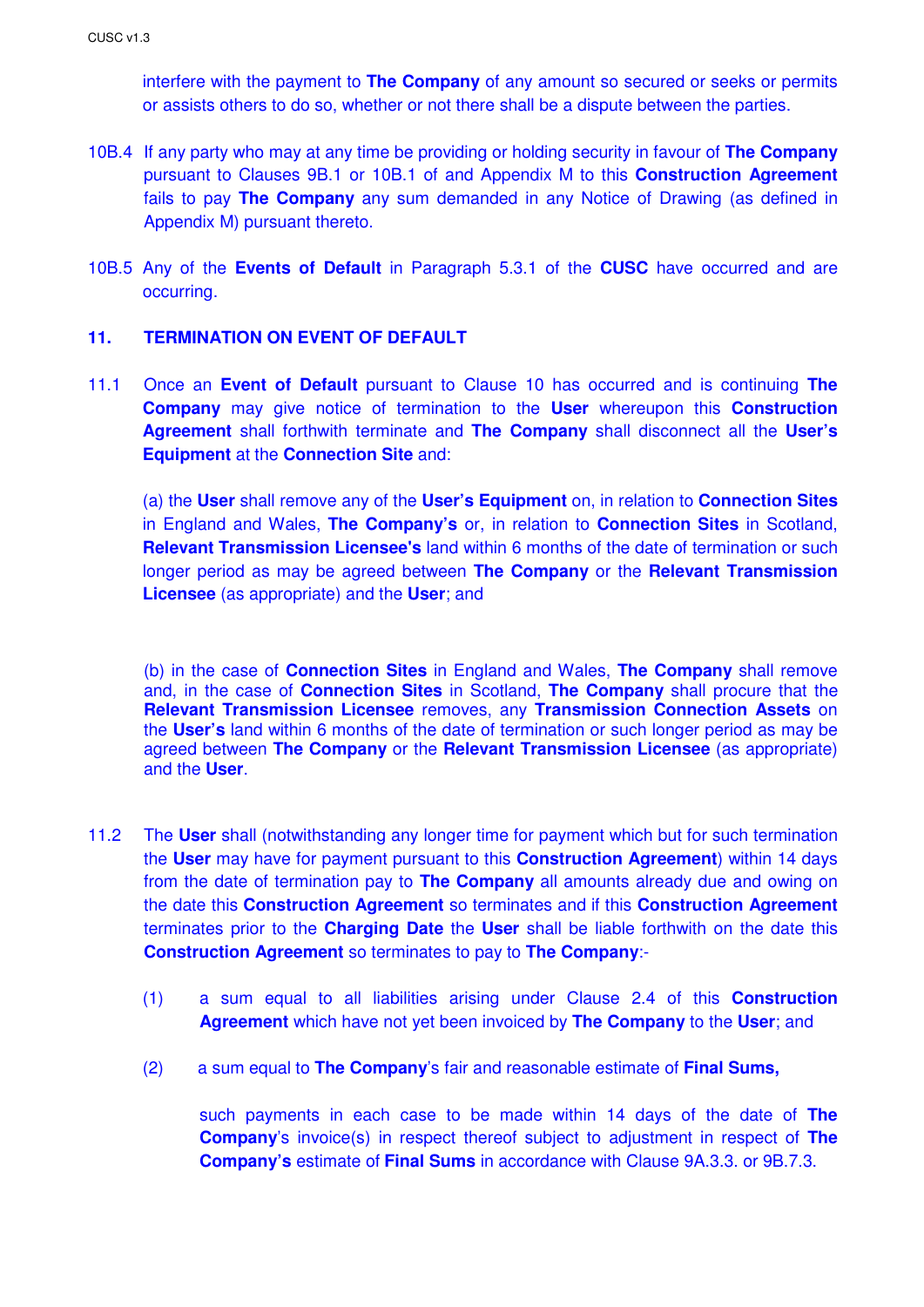## **12. TERM**

- 12.1 Subject to the provisions for earlier termination set out in the **CUSC** this **Construction Agreement** shall continue until terminated in accordance with Clause 2.5, 2.6, 4.8 or 11 hereof.
- 12.2 In addition this **Construction Agreement** shall terminate upon termination of the associated **Bilateral Connection Agreement** and in the event that this is prior to the **Charging Date** the **User** shall in addition to the amounts for which it is liable under Clause 2.4 hereof be liable to pay to **The Company Final Sums** and the provisions of Clause 11 shall apply.
- 12.3 The associated [**Bilateral Connection Agreements** or **Agreement to Vary** the **Bilateral Connection Agreement**] will automatically terminate upon termination of this **Construction Agreement** prior to the **Charging Date**.
- 12.4 Any provisions for payment shall survive termination of this Construction Agreement.

### **13. CUSC**

The provisions of Sections 6.6 (Payment), 6.14 (Transfer and Subcontracting), 6.15 (Confidentiality), 6.18 (Intellectual Property), 6.19 (Force Majeure), 6.20 (Waiver), 6.21 (Notices), 6.22 (Third party Rights), 6.23 (Jurisdiction), 6.24 (Counterparts), 6.25 (Governing Law), 6.26 (Severance of Terms), 6.27 (Language) inclusive of the **CUSC** shall apply to this **Construction Agreement** as if set out in this **Construction Agreement**.

## **14. DISPUTES**

Except as specifically provided for in this **Construction Agreement** any dispute arising under the terms of this **Construction Agreement** shall be referred to arbitration in accordance with the **Dispute Resolution Procedure**.

### **15. VARIATIONS**

- 15.1 Subject to Clause 15.2 and 15.3 below, no variation to this **Construction Agreement** shall be effective unless made in writing and signed by or on behalf of both **The Company** and the **User**.
- 15.2 **The Company** and the **User** shall effect any amendment required to be made to this **Construction Agreement** by the **Authority** as a result of a change in the **CUSC** or the **Transmission Licence**, an order or direction made pursuant to the **Act** or a **Licence**, or as a result of settling any of the terms hereof. The **User** hereby authorises and instructs **The Company** to make any such amendment on its behalf and undertakes not to withdraw, qualify or revoke such authority or instruction at any time.
- 15.3 **The Company** has the right to vary Appendices in accordance with Clauses 2.3, 2.11 and 7.4 and Paragraph 6.9 of the **CUSC**.

**IN WITNESS WHEREOF** the hands of the duly authorised representatives of the parties hereto at the date first above written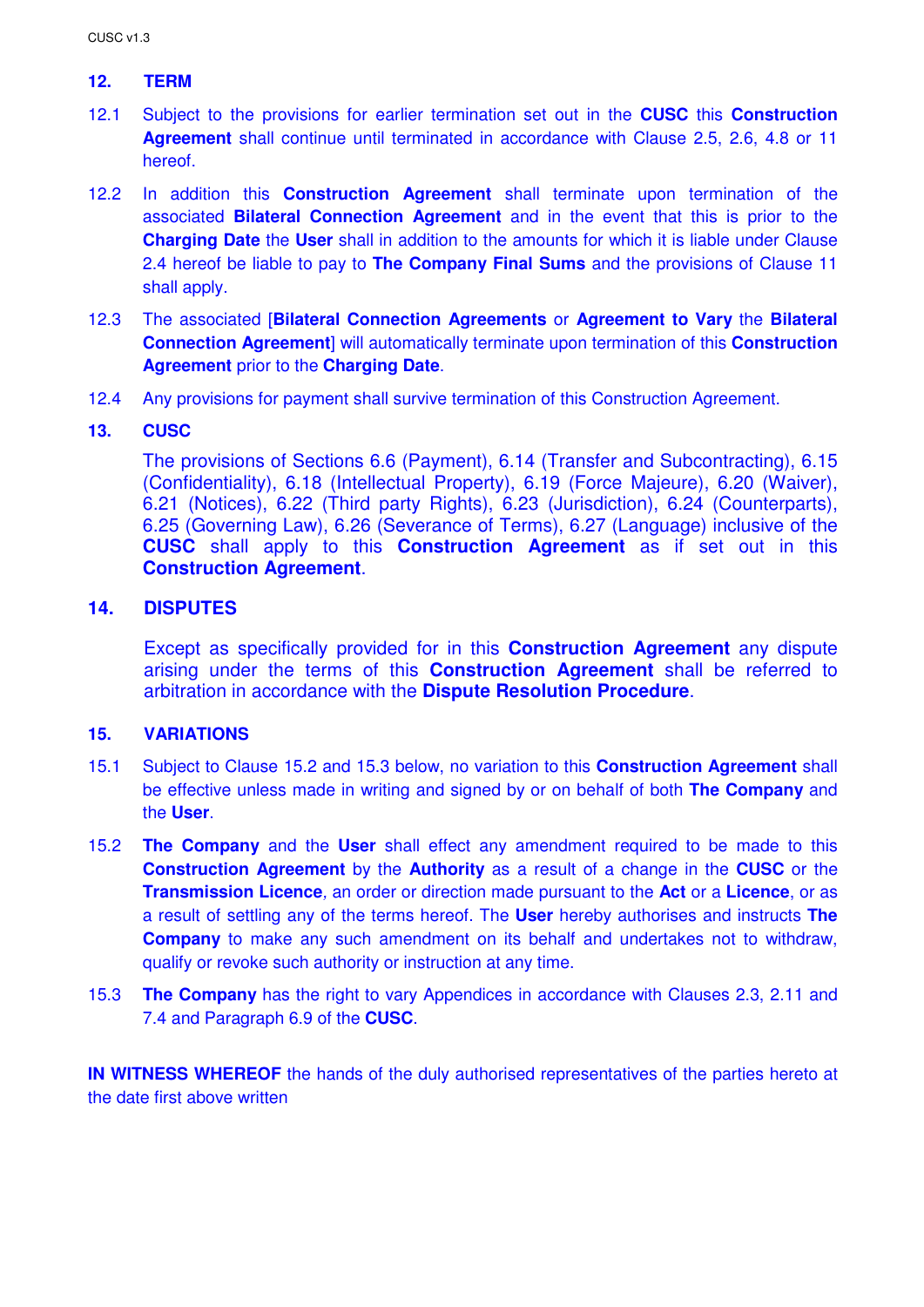| <b>SIGNED BY</b>                                  |  |
|---------------------------------------------------|--|
| [name]                                            |  |
| for and on behalf of                              |  |
| <b>National Grid Electricity Transmission plc</b> |  |
|                                                   |  |
| <b>SIGNED BY</b>                                  |  |
| [name]                                            |  |
| for and on behalf of                              |  |
| [User]                                            |  |
|                                                   |  |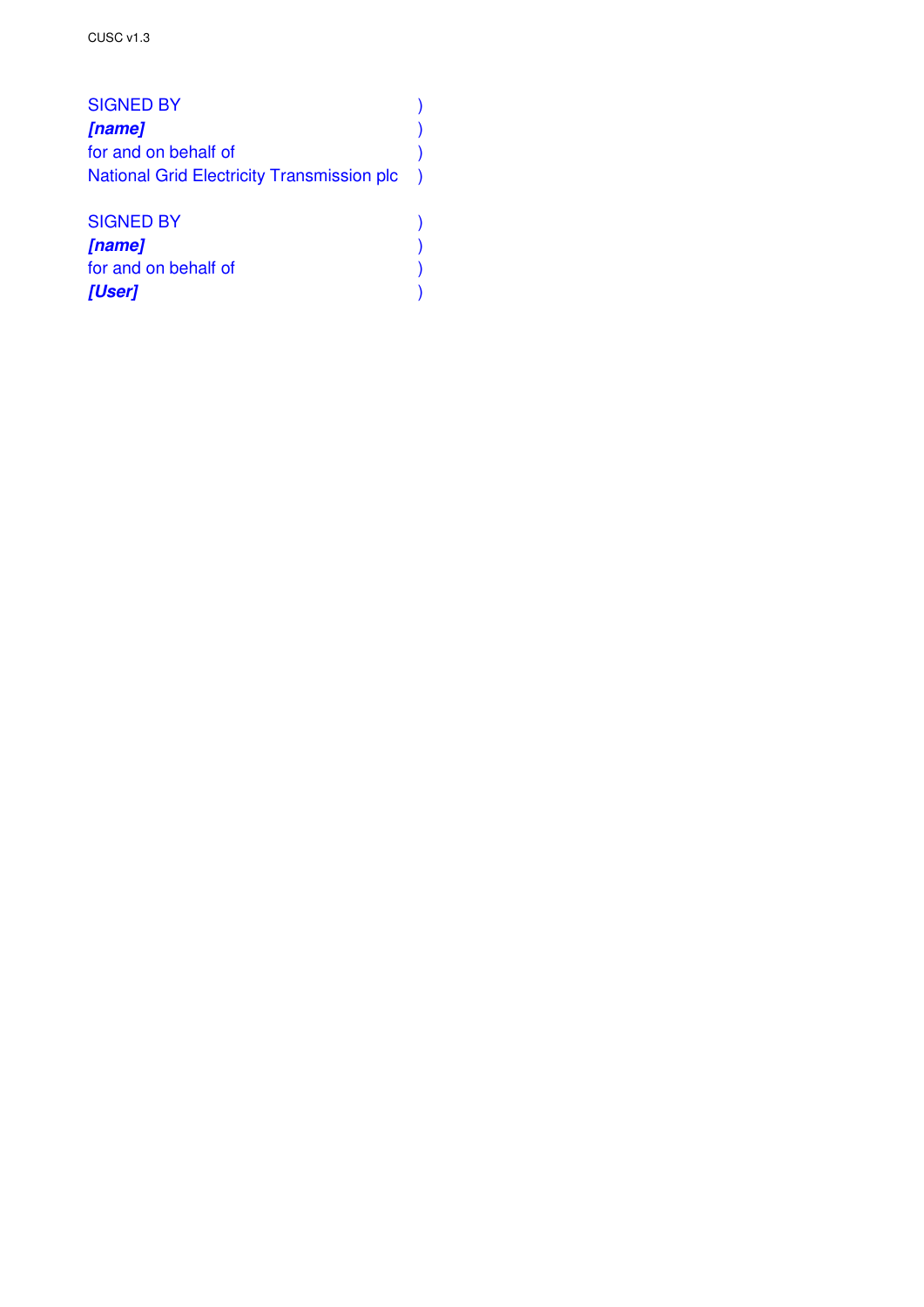# **APPENDIX [B]**

**ONE OFF WORKS**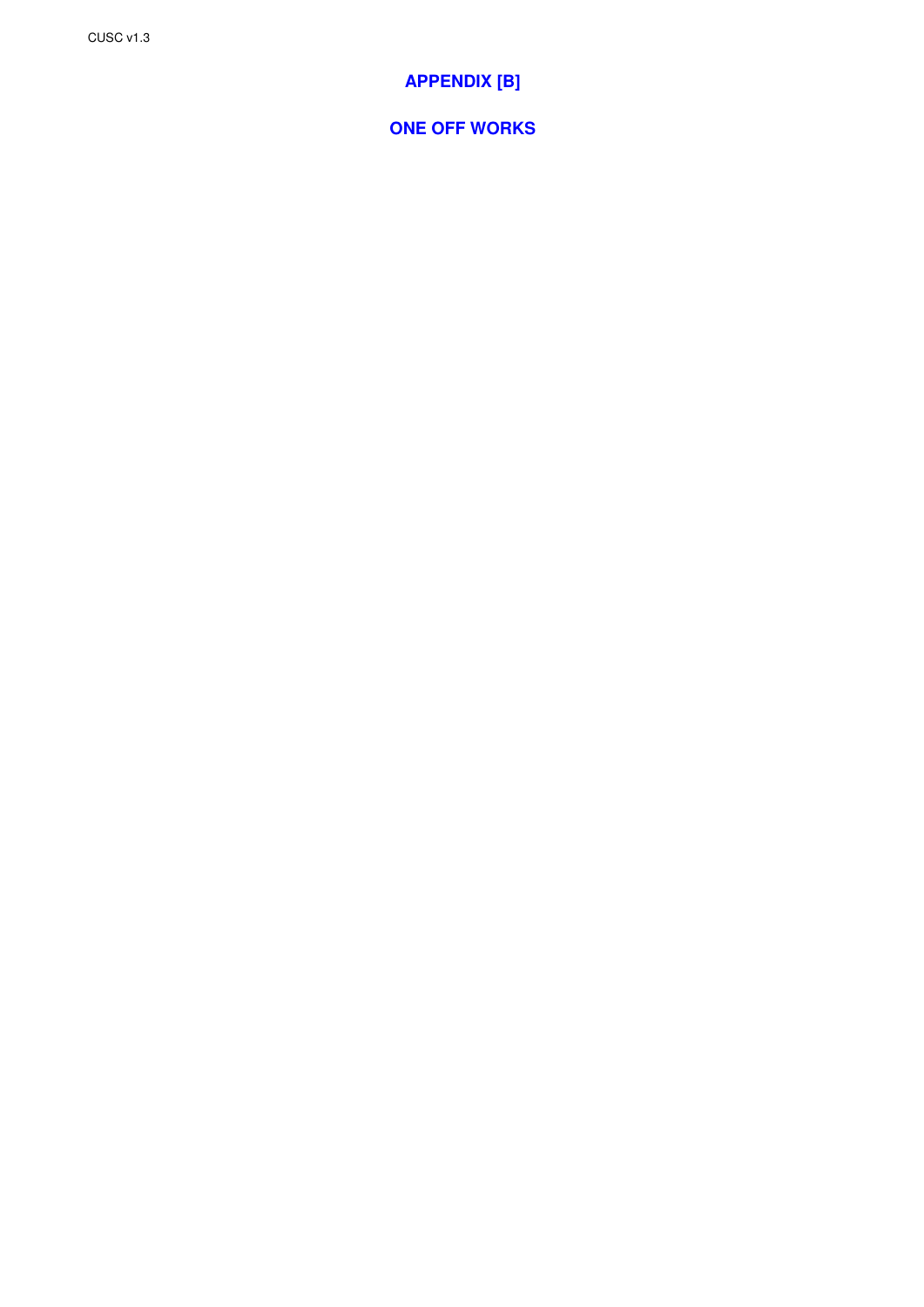# **APPENDIX [G]**

**TRANSMISSION CONNECTION ASSET WORKS**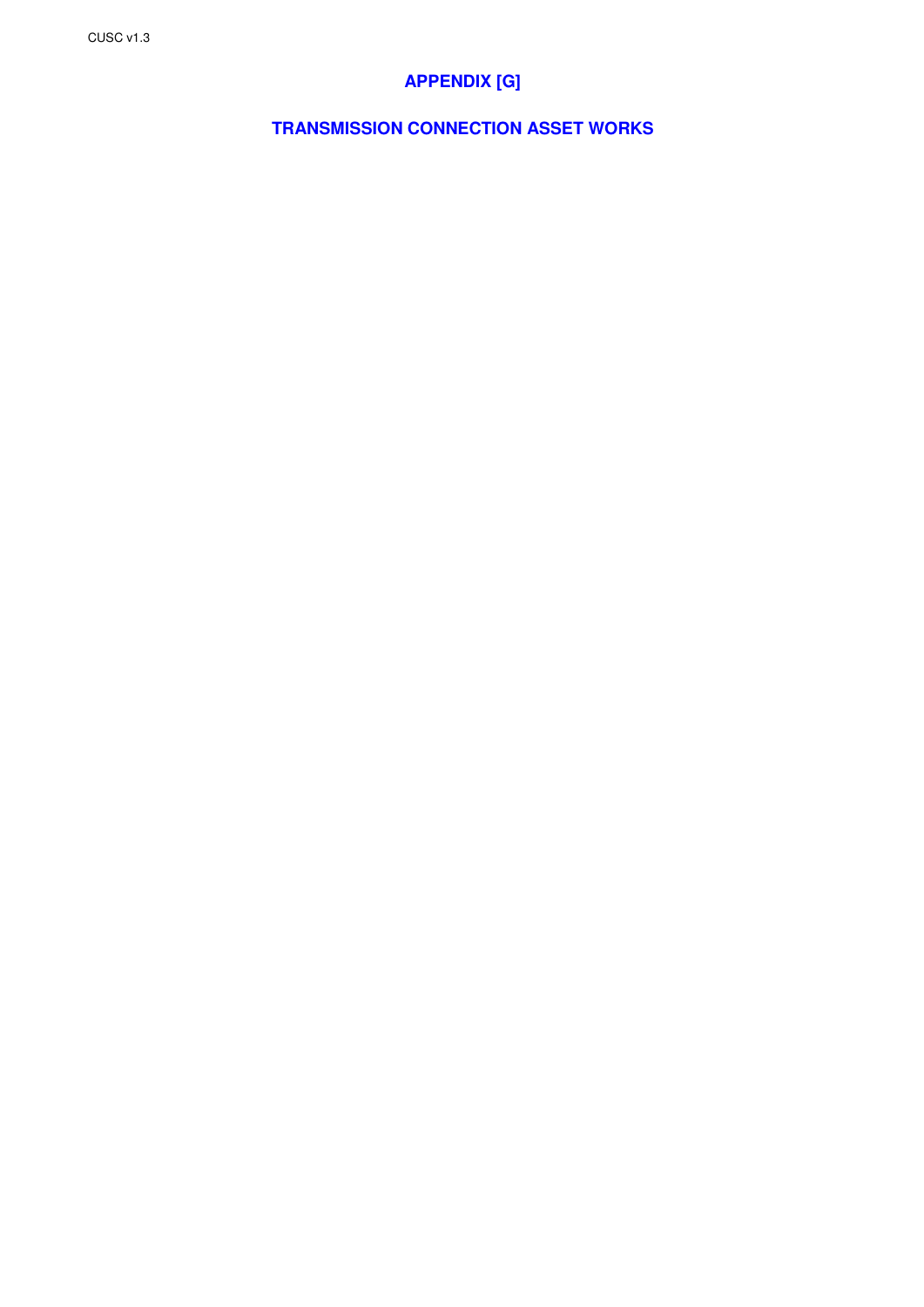# **APPENDIX [H]**

**TRANSMISSION REINFORCEMENT WORKS**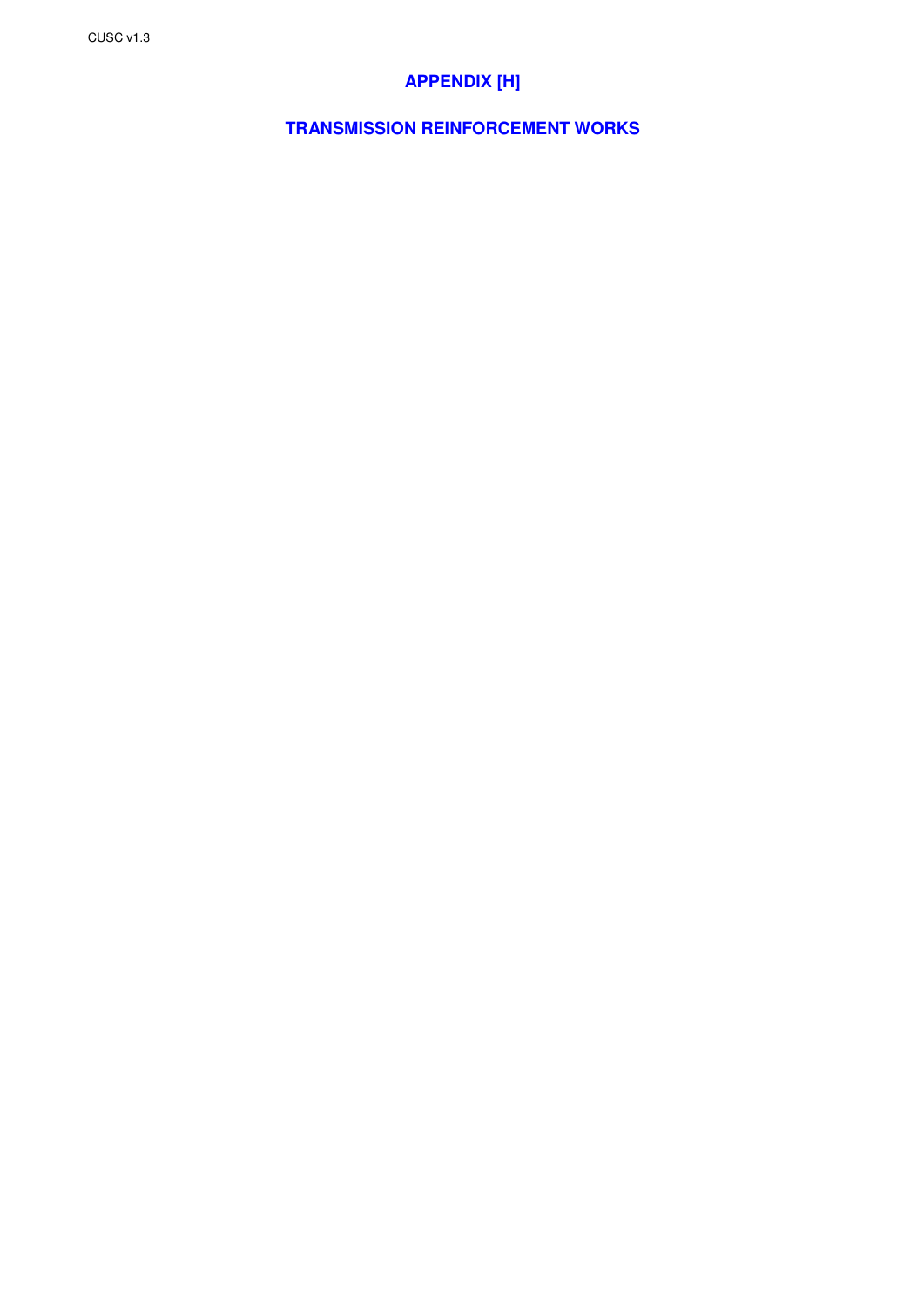# **APPENDIX [J]**

## **CONSTRUCTION PROGRAMME**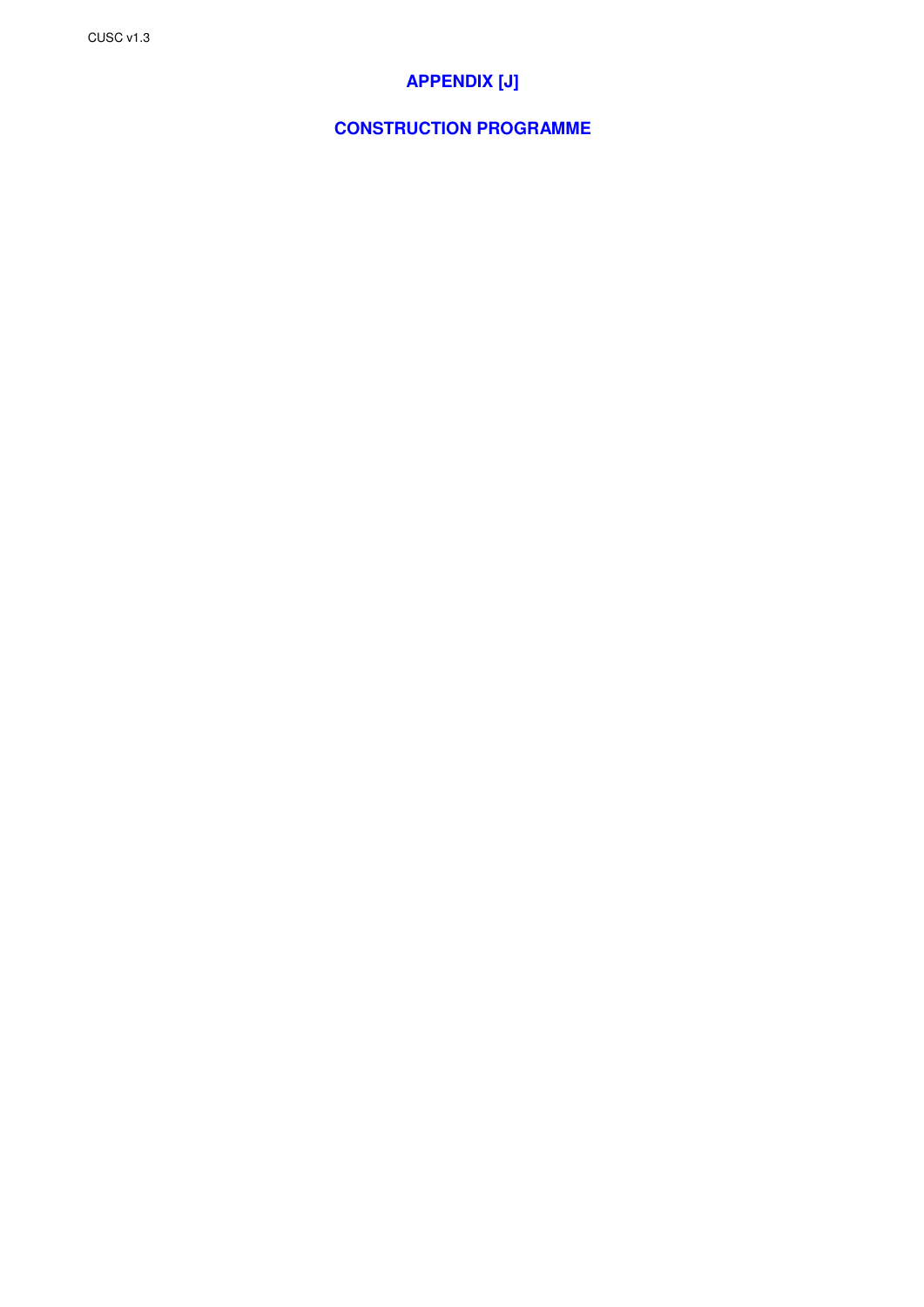## **APPENDIX [K]**

## **LIQUIDATED DAMAGES**

Company:

Connection site:

Type:

The amount of Liquidated Damages payable by The Company to the User pursuant to this Construction Agreement shall be:

Liquidated Damages under Clause [4] of this Construction Agreement shall be calculated on a daily basis at a rate of £XXXXX per week subject to the limit that the total Liquidated Damages payable by The Company to the User under this Clause shall not exceed £XXXXX.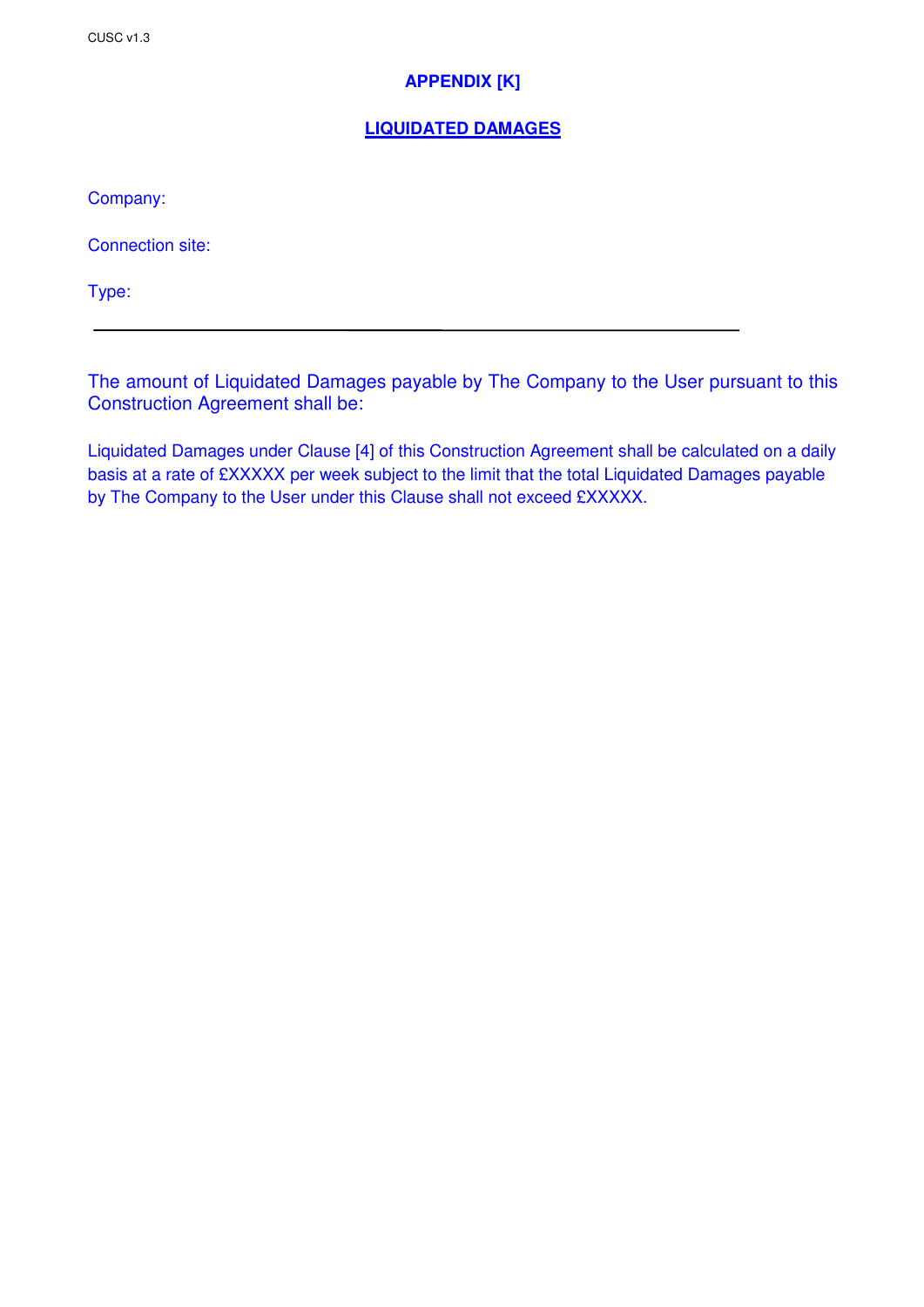## **APPENDIX [L]**

## **INDEPENDENT ENGINEER**

Company:

Connection site:

Type:

The Independent Engineer will be a Member of the Association of Consulting Engineers (ACE) and shall be agreed between the parties within 120 days of execution of this Construction Agreement or such other period as may be agreed between the parties. Failing agreement it shall be referred to the President of the Institution of Electrical Engineers who shall nominate the Independent Engineer.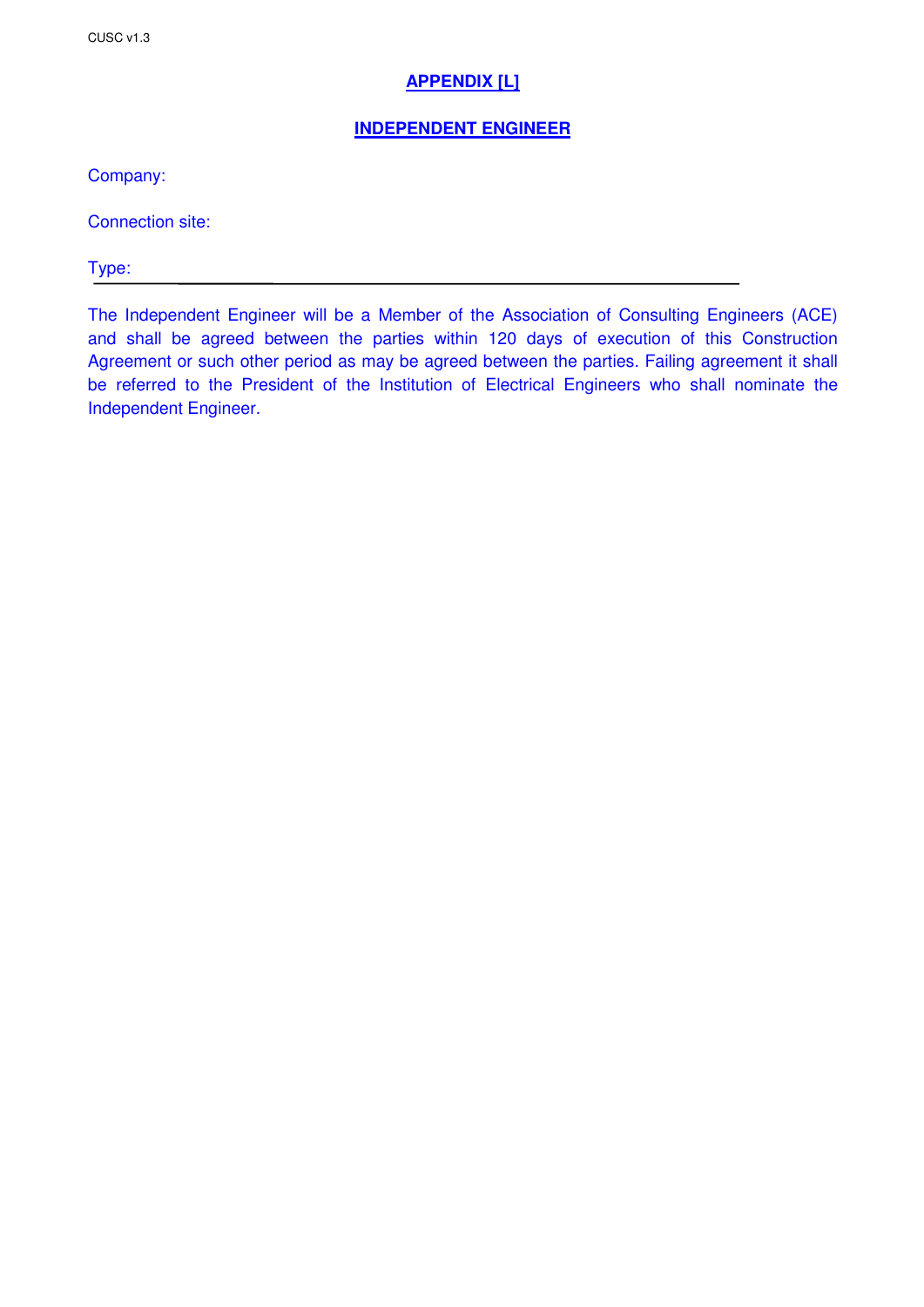## **APPENDIX [M]**

## **PART 1**

#### **SECURITY ARRANGEMENT**

#### 1. **DEFINITIONS**

In this Appendix M, the following terms have the meanings set out next to them:-

- "Bi-annual Estimate" means an estimate pursuant to Clause [9B.2.1] of this Construction Agreement of all payments to be made or which may be required to be made by the User in any relevant period, such estimate to be substantially in the form set out in Part 2 of this Appendix M;
- "Bank Account" means a separately designated bank account in the name of The Company at such branch of Barclays Bank PLC, or such branch of any other bank, in the City of London as is notified by The Company to the User, bearing interest from (and including) the date of deposit of principal sums to (but excluding) the date of withdrawal of principal sums from such account, mandated for withdrawal of principal solely by The Company against delivery of a Notice of Drawing for the amount demanded therein and mandated for the transfer of any interest accrued to the Bank Account to such bank account as the User may specify;
- "Letter of Credit" means an irrevocable standby letter of credit in a form reasonably satisfactory to The Company but in any case expressed to be governed by the Uniform Customs and Practice for Documentary Credits 1993 Revision ICC Publication No. 500 or such other form as may be reasonably satisfactory to The Company and allowing for partial drawings and providing for the payment to The Company on demand forthwith on and against The Company's delivery to the issuer thereof of a Notice of Drawing of the amount demanded therein;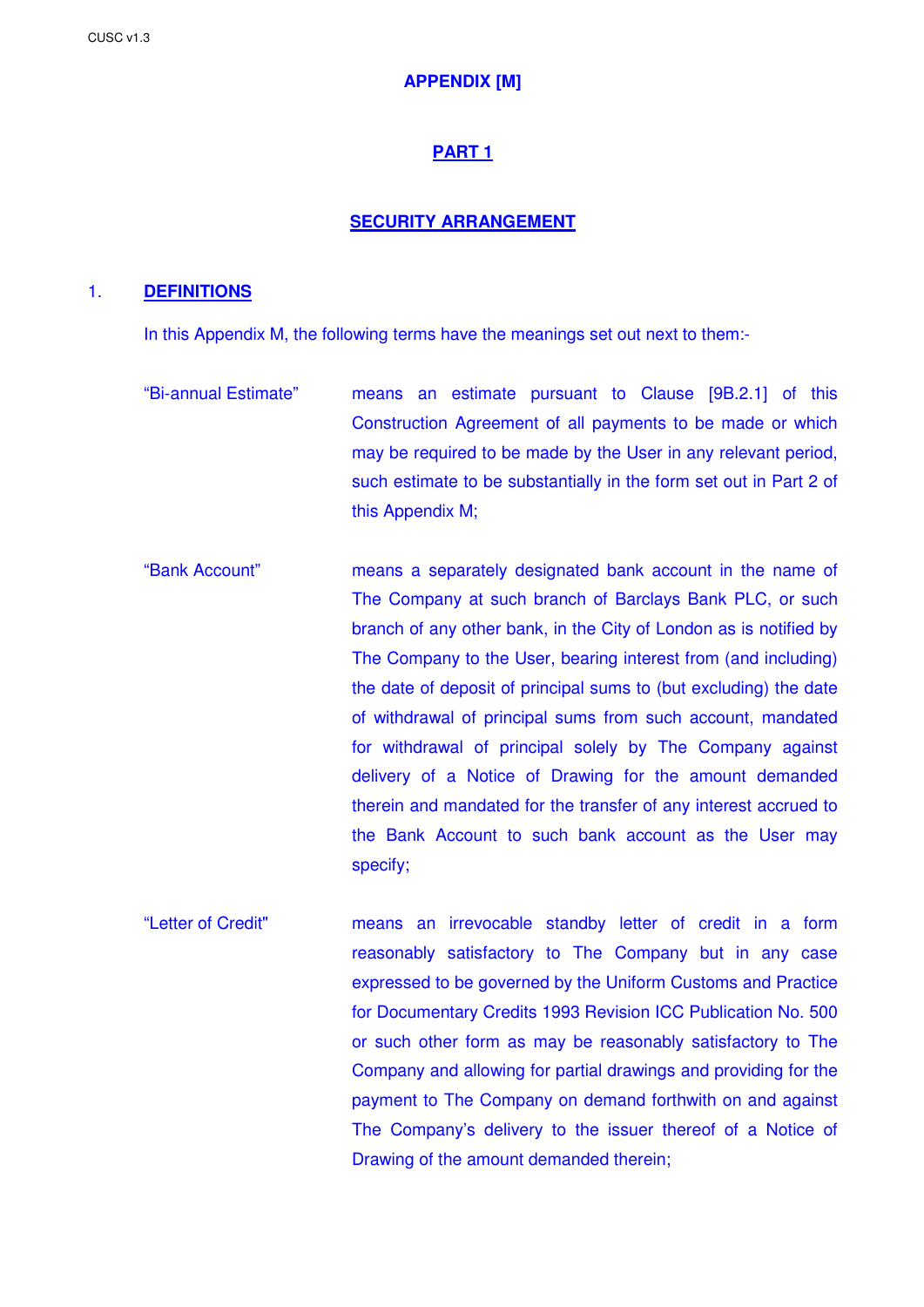CUSC v1.3

"Notice of Drawing" means a notice of drawing signed by or on behalf of The Company substantially in the form set out in Part 4 of this Appendix M;

- "Performance Bond" means an on first demand without proof or conditions irrevocable performance bond or performance guarantee executed as a deed in a form reasonably satisfactory to The Company but in any case allowing for partial drawings and providing for the payment to The Company on demand forthwith on and against The Company's delivery to the issuer thereof of a Notice of Drawing of the amount demanded therein;
- "Qualified Bank" means a City of London branch of a bank, its successors and assigns, which has throughout the validity period of the Performance Bond or Letter of Credit it issues in favour of The Company, a rating of at least A- in Standard and Poor's long term debt rating or A3 in Moody's long term debt rating provided that such bank is not during such validity period put on any credit watch or any similar credit surveillance which gives The Company reasonable cause to doubt that such bank may not be able to maintain the aforesaid rating throughout the validity period and no other event has occurred which gives The Company reasonable cause to have such doubt;
- "Qualified Company" a company which is a public company or a private company within the meaning of section 1(3) of the Companies Act 1985 and which is either :
	- (a) a shareholder of the **User** or any holding company of such shareholder-or
	- (b) any subsidiary of any such holding company, but only where the subsidiary
		- (i) demonstrates to **The Company's** satisfaction that it has power under its constitution to give a **Performance Bond** other than in respect of its subsidiary;
		- (ii) provides an extract of the minutes of a meeting of its directors recording that the directors have duly concluded that the giving of the **Performance Bond** is likely to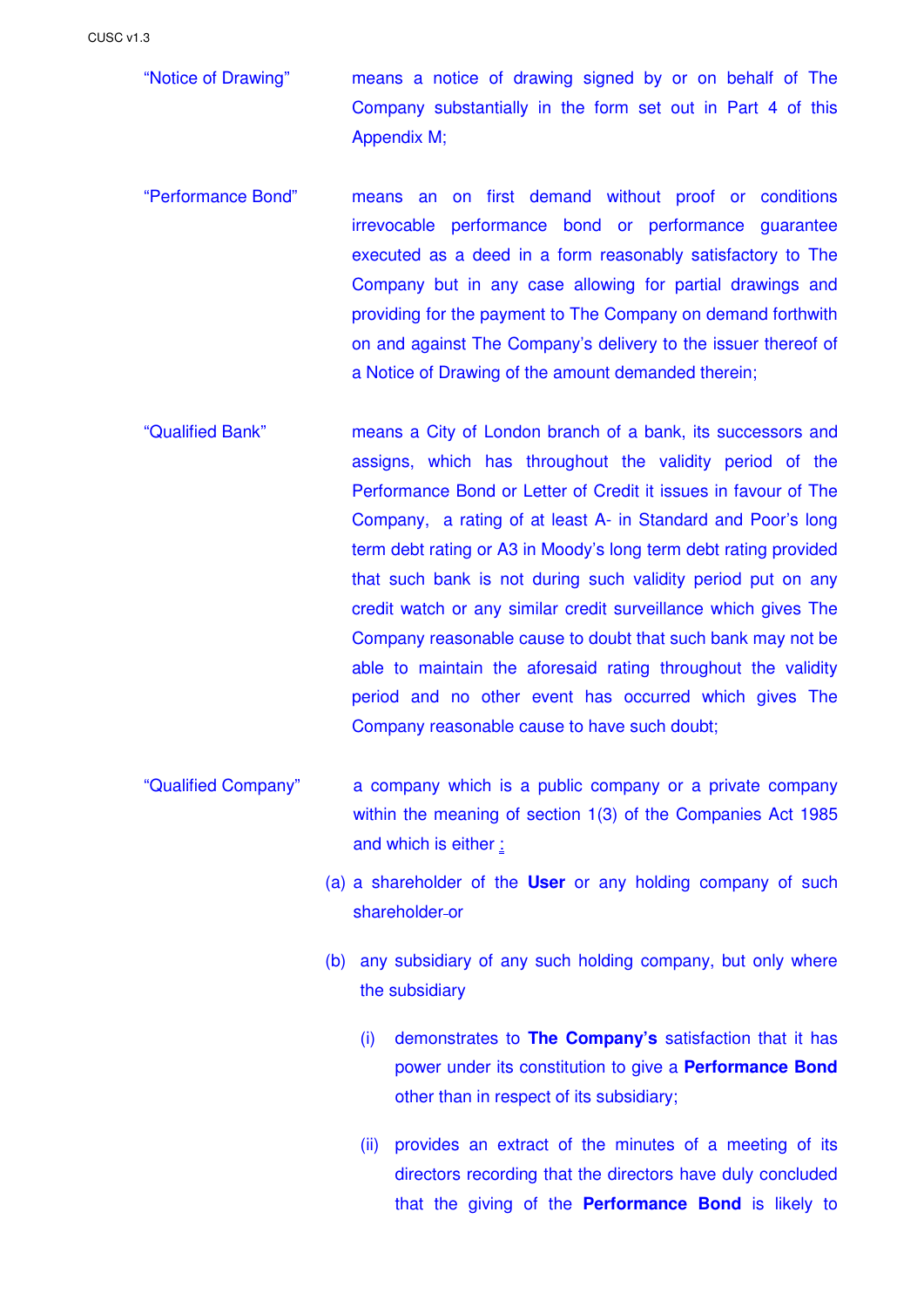promote the success of that subsidiary for the benefit of its members;

(iii) provides certified copies of the authorisation by every holding company of the subsidiary up to and including the holding company of the **User**, of the giving of the **Performance Bond**,

(the expressions "holding company" and "subsidiary" having the respective meanings assigned thereto by section 736, Companies Act 1985 as supplemented by section 144(3), Companies Act 1989) and which has throughout the validity period of the **Performance Bond** it gives in favour of **The Company**, a rating of at least A- in Standard and Poor's long term debt rating or A3 in Moody's long term debt rating or such lesser rating which **The Company** may in its absolute discretion allow by prior written notice given pursuant to a resolution of its board of directors for such period and on such terms as such resolution may specify provided that such company is not during such validity period put on any credit watch or any similar credit surveillance procedure which gives **The Company** reasonable cause to doubt that such company may not be able to maintain the aforesaid rating throughout the validity period of the **Performance Bond** and no other event has occurred which gives **The Company** reasonable cause to have such doubt;

"Secured Amount means a statement accompanying the Bi-annual Statement" Estimate setting out the amount of the User's Obligation based on figures contained in the Bi-annual Estimate being the amount for which security shall be provided to The Company pursuant to Clause 9B of this Construction Agreement;

"User's Obligation" means the User's obligation to pay under this Construction Agreement:-

- (i) all amounts in respect of which the User has a liability to pay to The Company pursuant to Clause 2.4 of this Construction Agreement Agreement;
- (ii) Final Sum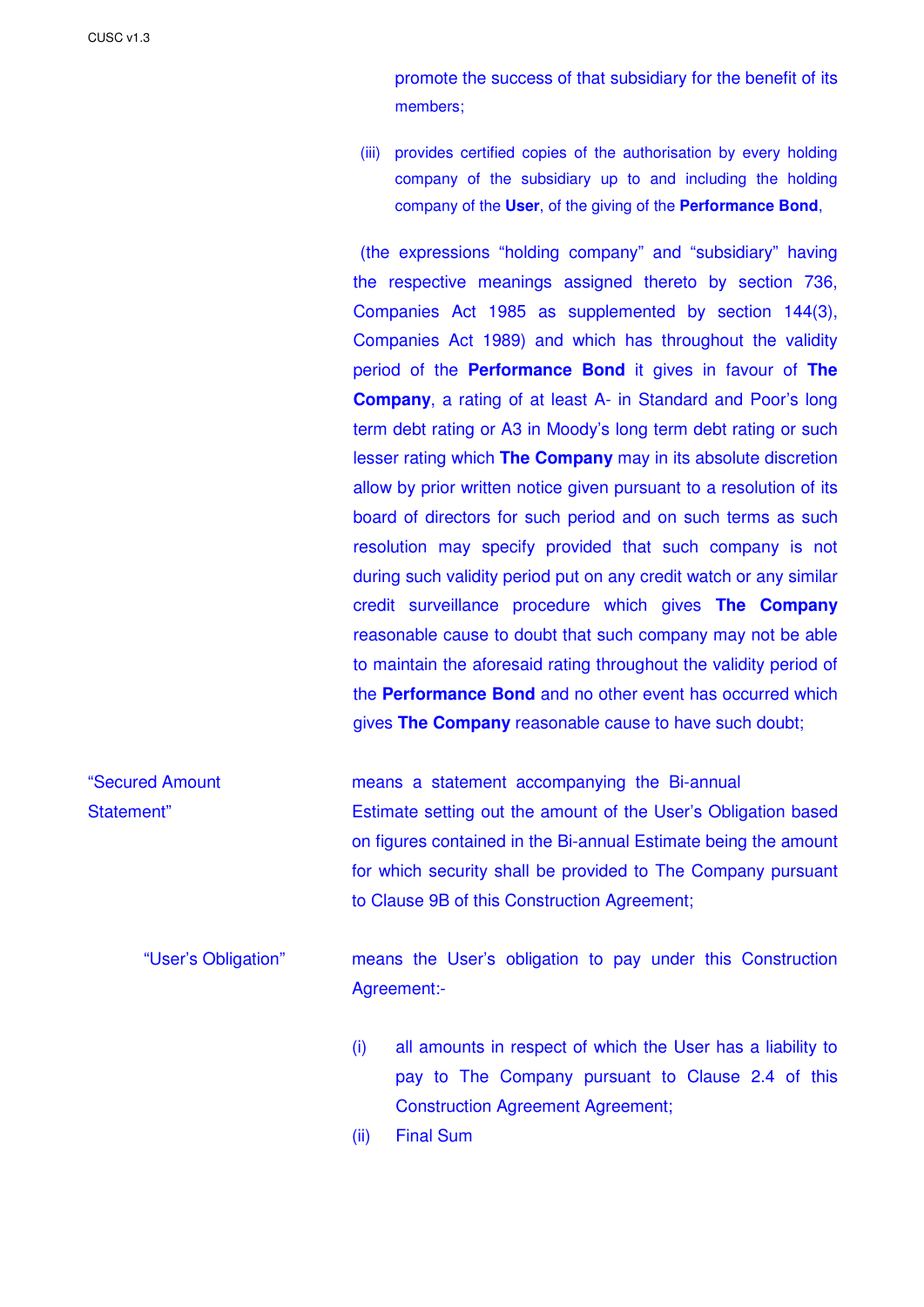"Valid" means valid for payment to be made thereunder against delivery of a Notice of Drawing given within the period stated therein.

### 2. **SECURITY REQUIREMENT**

The User's Obligation shall be secured by any one of the following:-

- 2.1 A Performance Bond or Letter of Credit from a Qualified Bank for the amount stated in the Secured Amount Statement as the estimated amount of the User's Obligation to be secured, such Performance Bond or Letter of Credit to be Valid for at least the period stated in such Secured Amount Statement and to be renewed periodically where applicable in the manner stated in paragraph 3.3 of this Appendix M; or
- 2.2 A cash deposit in a Bank Account at least for the amount stated in the Secured Amount Statement as the estimated amount of the User's Obligation to be secured, such cash deposit to be increased or reduced periodically where applicable in the manner stated in paragraph 3.4 of this Appendix M; or
- 2.3 A Performance Bond from a Qualified Company for the amount stated in the Secured Amount Statement as the estimated amount of the User's Obligation to be secured, such Performance Bond to be Valid for at least the period stated in such Secured Amount Statement and to be renewed periodically where applicable in the manner stated in paragraph 3.3 of this Appendix M.

### 3. **GENERAL PROVISIONS**

- 3.1 Any Notice of Drawing to be delivered to Barclays Bank PLC or any other bank at which the Bank Account shall have been opened or a Qualified Bank or a Qualified Company may be delivered by hand, by post or by facsimile transmission.
- 3.2 If the User becomes aware that the bank issuing the Performance Bond or Letter of Credit ceases to be a Qualified Bank or that the company giving the Performance Bond ceases to be a Qualified Company, the User shall so notify The Company in writing as soon as it becomes so aware. If The Company becomes aware that the bank issuing the Performance Bond or Letter of Credit ceases to be a Qualified Bank or that the company giving the Performance Bond ceases to be a Qualified Company, The Company may notify the User to that effect in writing. Where the bank or the company so ceases to be either a Qualified Bank or a Qualified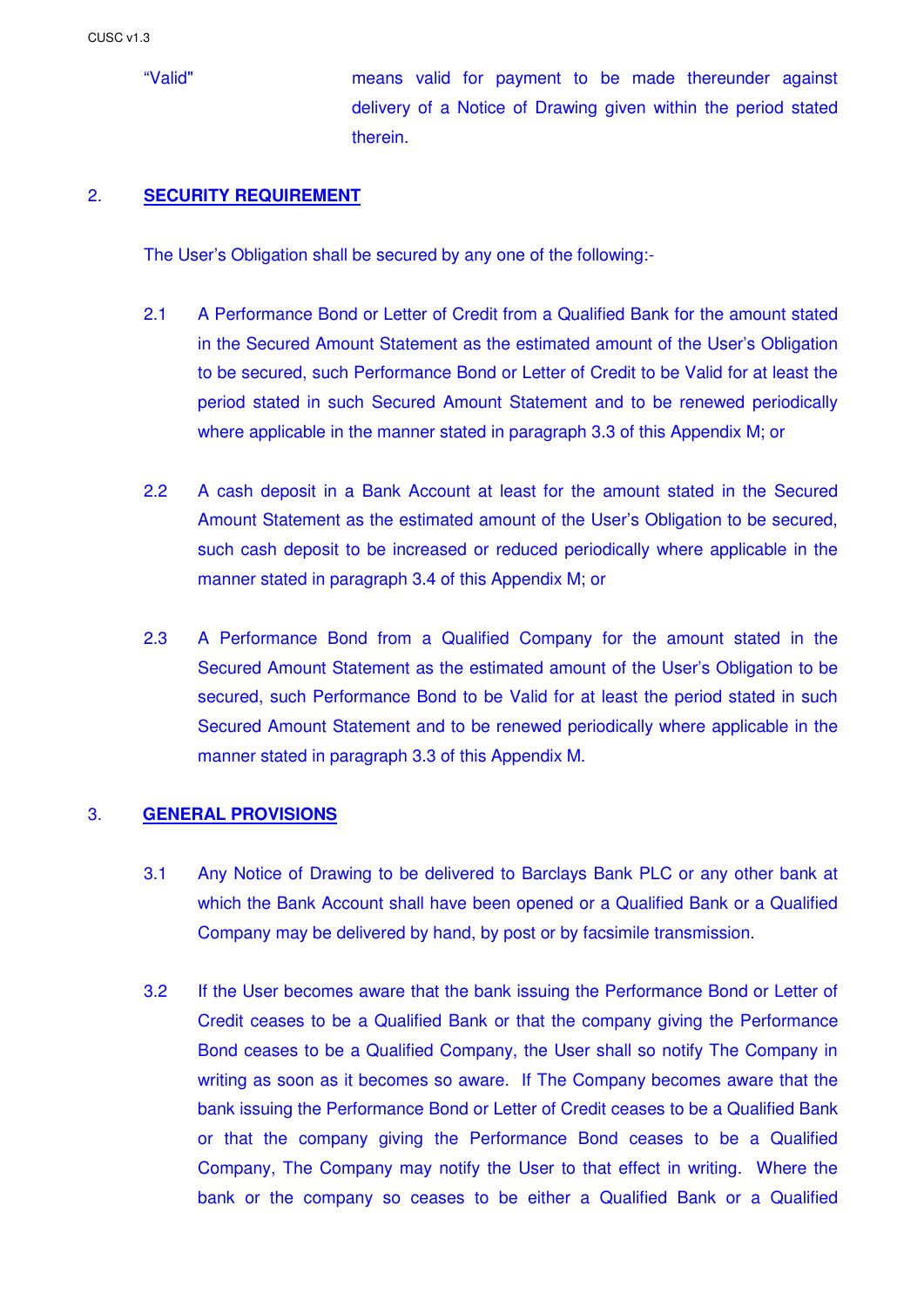Company (as the case may be) as a consequence of The Company having reasonable cause to doubt the continued rating of the said bank or company, such notice shall be accompanied by a statement setting out The Company's reasons for having such doubt. The User shall within 21 days of the giving of such notice by The Company or the User whichever is the earlier provide a replacement Performance Bond and/or Letter of Credit from a Qualified Bank or Qualified Company, as the case may be, and/or provide a cash deposit in the required amount in a Bank Account. From the date the replacement Performance Bond or Letter of Credit or Bank Account cash deposit is effectively and unconditionally provided and Valid, The Company will consent in writing to the security which it replaces being released.

- 3.3 The following provisions shall govern the issuance, renewal and release of the Performance Bond or Letter of Credit:-
- 3.3.1 The Performance Bond or Letter of Credit shall be Valid initially from the signing of this Construction Agreement at least to and including the following 31st March or 30th September whichever is the earlier date. Such Performance Bond or Letter of Credit shall be for an amount not less than that stated in the Secured Amount Statement as the amount of the User's Obligation to be secured during the period specified in the Secured Amount Statement.
- 3.3.2 On a date which is at least 45 days (or if such day is not a Business Day then on the immediately preceding Business Day) before the next following 31st March or 30th September whichever is the earlier date such Performance Bond or Letter of Credit shall be renewed so as to be Valid for not less than 6 months commencing from the immediately following 1st April or 1st October (as the case may be). Such renewed Performance Bond or Letter of Credit shall be for an amount not less than the amount of the User's Obligation stated in the Secured Amount Statement as the amount to be secured during the period that such renewed Performance Bond or Letter of Credit shall be Valid.
- 3.3.3 Thereafter, the renewed Performance Bond or Letter of Credit shall be further renewed in like manner every 6 months.
- 3.4 The following provisions shall govern the maintenance of cash deposits in the Bank Account:-
- 3.4.1 The amount of the cash deposit to be maintained in the Bank Account shall be maintained from the date of this Construction Agreement at least to and including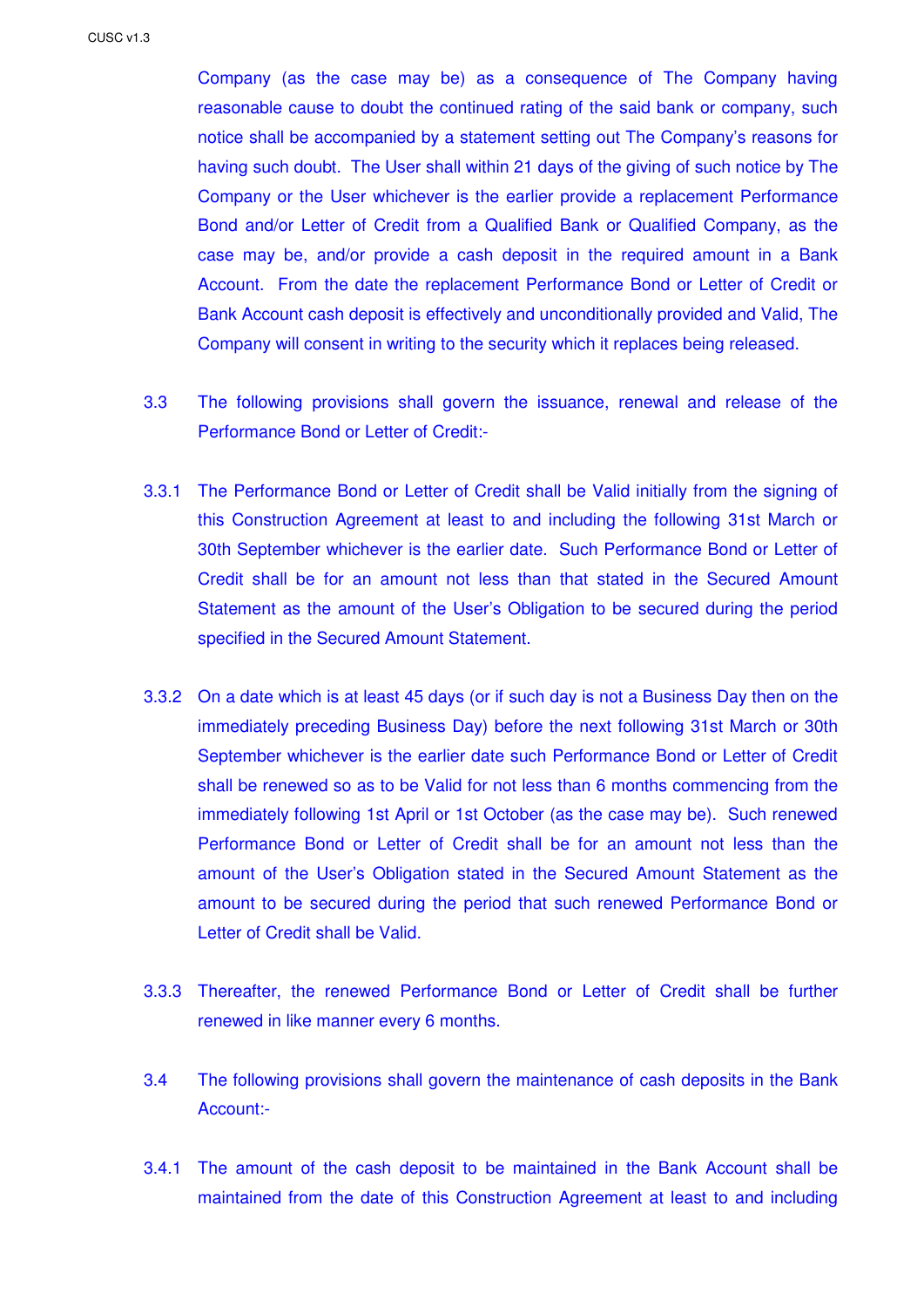the following 31st March or 30th September, whichever is the earlier date. Such cash deposit shall be in an amount as stated in the Secured Amount Statement as the amount of the User's Obligation to be secured during the period stated in the Secured Amount Statement.

- 3.4.2 If the amount stated in the Secured Amount Statement as the amount of the User's Obligation to be secured from the following 1st April to 30th September or from the following 1st October to 31st March (as the case may be) is an amount greater than the amount then secured, the cash deposit in the Bank Account shall be increased to such greater amount on a date which is 45 days before the following 31st March or 30th September (as the case may be) which immediately precedes the commencement of the relevant above mentioned period.
- 3.4.3 If such amount stated in the Secured Amount Statement is smaller than the amount then secured, the cash deposit in the Bank Account shall not be reduced to the amount so stated until the expiry of 7 days after the next following 31st March or 30th September (as the case may be) ("the Release Date").
- 3.4.4 The sum equal to the amount of reduction in the cash deposit in the Bank Account shall be paid by The Company to the User from the Bank Account on the Release Date.
- 3.4.5 Any interest accruing to the Bank Account shall be for the account of and belong to the User absolutely, and The Company agrees to take any steps required to be taken by it for the release from the Bank Account and payment to the User of such interest as soon as the same shall have been credited to the Bank Account and The Company shall have received notice of such credit.
- 3.5 Notwithstanding any provision aforesaid:-
- 3.5.1 The User may provide different securities to The Company at any one time, each securing a different amount, provided that the aggregate amount secured by such securities shall be not less than the aggregate amount required to be secured pursuant to the Secured Amount Statement for any period specified therein.
- 3.5.2 The User may upon the expiry of at least 14 days prior written notice to The Company, substitute one type of security for another provided that unless The Company shall otherwise agree in writing such substituted security must be Valid from 1st April or 1st October (as the case may be) and committed at least 45 days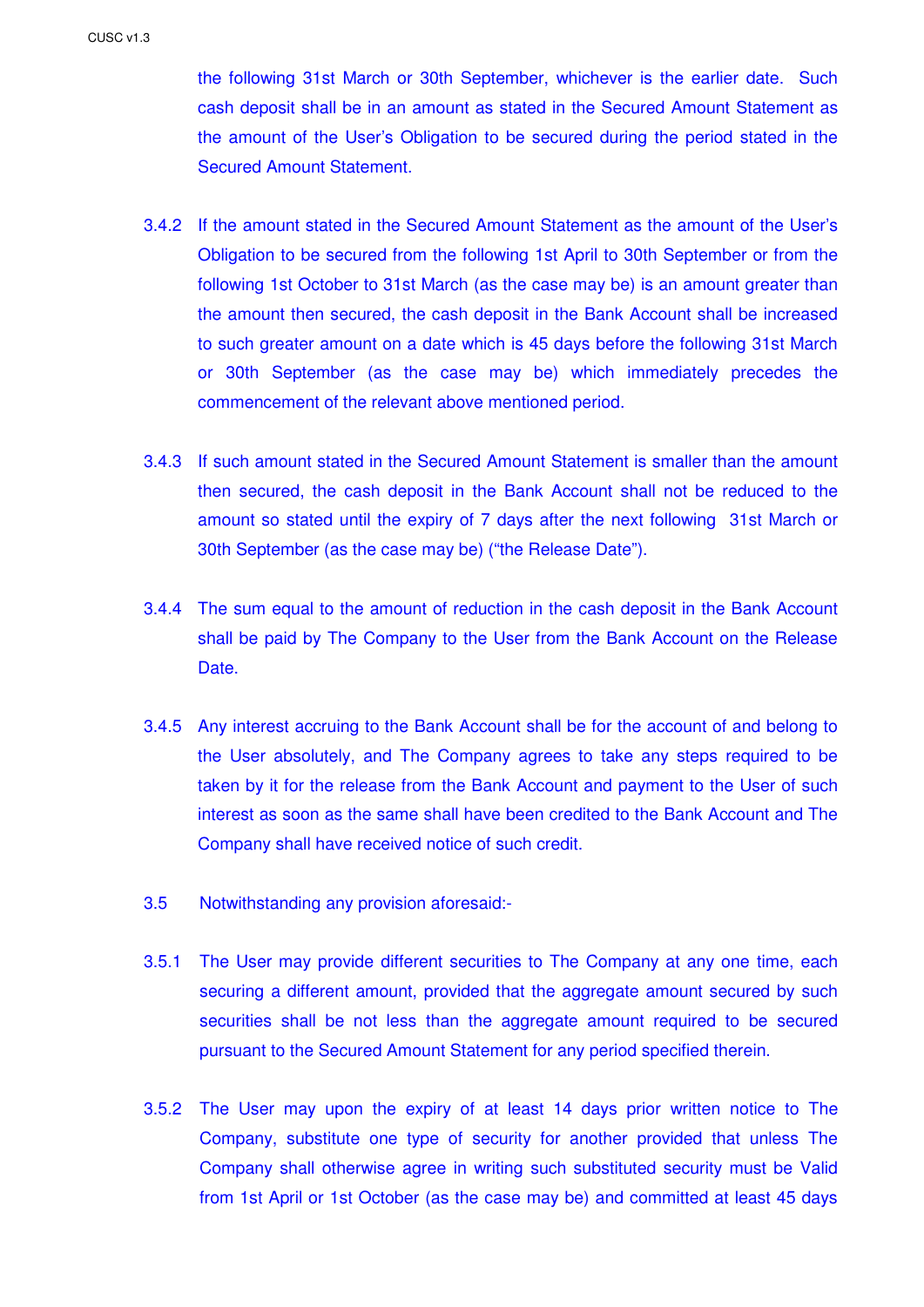before the immediately preceding 31st March or 30th September (as the case may be) in the following manner:-

- (a) where a Performance Bond or a Letter of Credit is to substitute for other securities, it must be issued or given at least 45 days before such immediately preceding 31st March or 30th September (as the case may be).
- (b) where a cash deposit in a Bank Account is to substitute for other securities, it must be deposited into the Bank Account at least 45 days before such immediately preceding 31st March or 30th September (as the case may be).
- 3.5.3 Upon request by the User to The Company, securities substituted in the aforesaid manner shall, providing the substitute security shall be Valid, be released on the following 1st April or 1st October (as the case may be). However, where the amount required by the Secured Amount Statement to be secured for any period is less than the amount required to be secured in the preceding period, the substituted security shall not be released until 7 days after the then following 31st March or 30th September (as the case may be).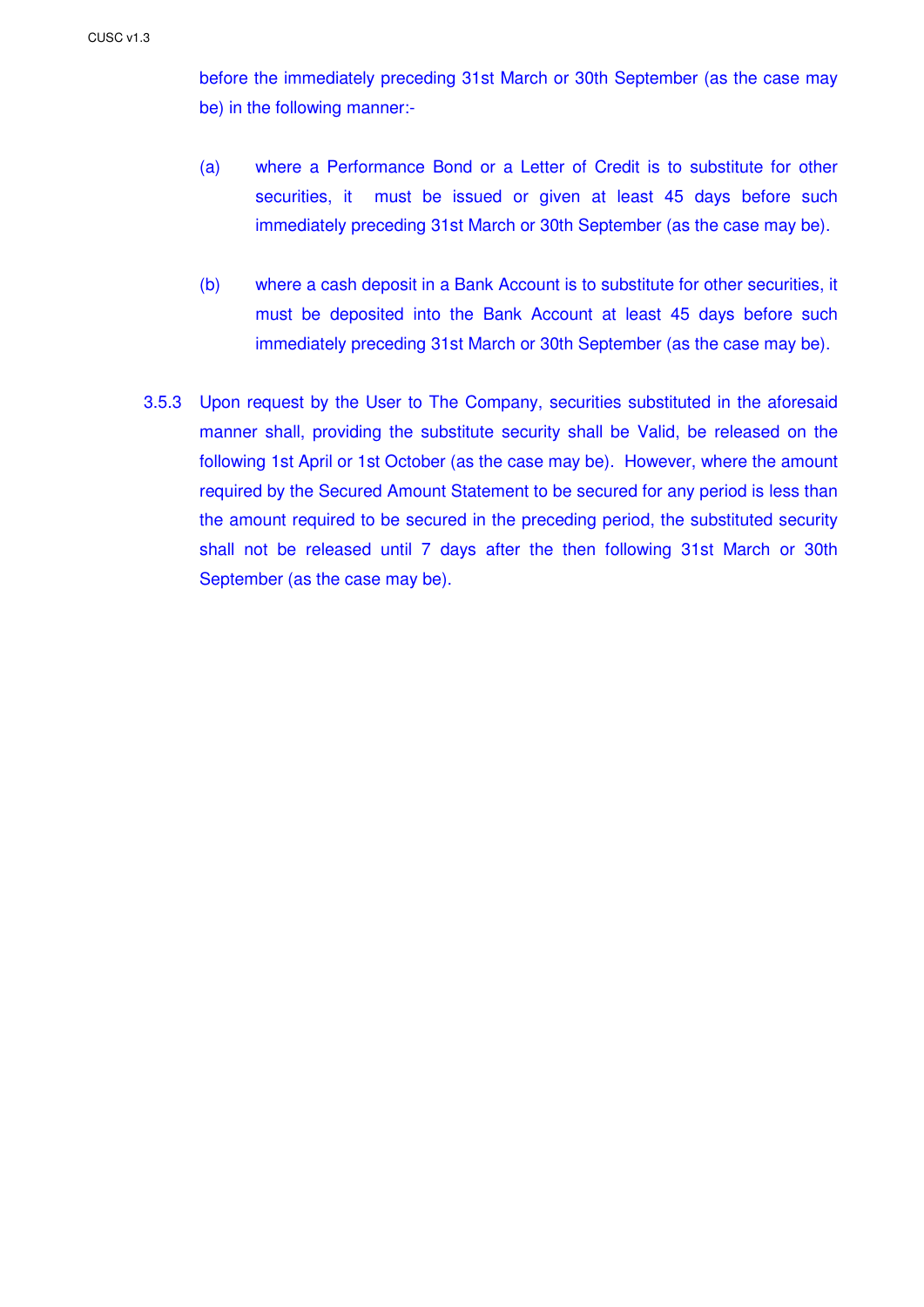## **PART 2**

## **BI-ANNUAL ESTIMATE FOR CONSTRUCTION AGREEMENT DATED [ ]**

Amount due and amount which will or might fall due for the period commencing on and including [ ] and ending on and including [ ] in respect of which security is required

\_\_\_\_\_\_\_\_\_\_\_\_\_\_\_\_\_\_\_\_\_\_\_\_\_\_\_\_\_\_\_\_\_\_\_

- 1. The Company Engineering Charges & expenses for obtaining Consents pursuant to to Clause 2.4
- 2. Final Sums
- [3. One Off Charge]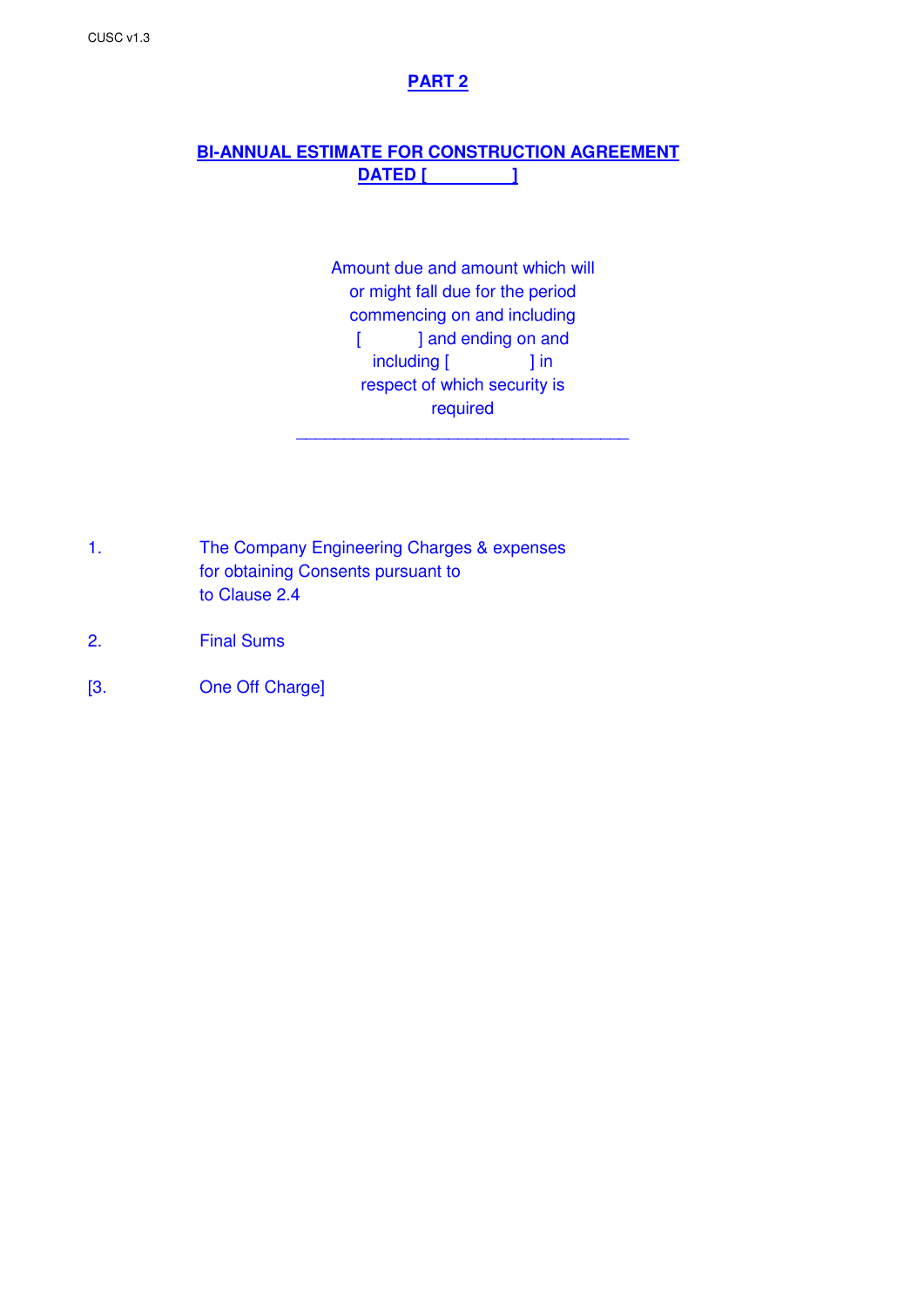## **PART 3**

## **SECURED AMOUNT STATEMENT**

## **CONSTRUCTION AGREEMENT DATED [ ]**

Amount in which security is required for the period commencing on and including [ ] and ending on and including [ ]

\_\_\_\_\_\_\_\_\_\_\_\_\_\_\_\_\_\_\_\_\_\_\_\_\_\_\_\_\_\_

User's Obligation

We hereby certify that the amount to be secured in respect of the User's Obligation is as stated above in respect of the named period.

for and on behalf of **NATIONAL GRID ELECTRICITY TRANSMISSION PLC** 

Duly authorised officer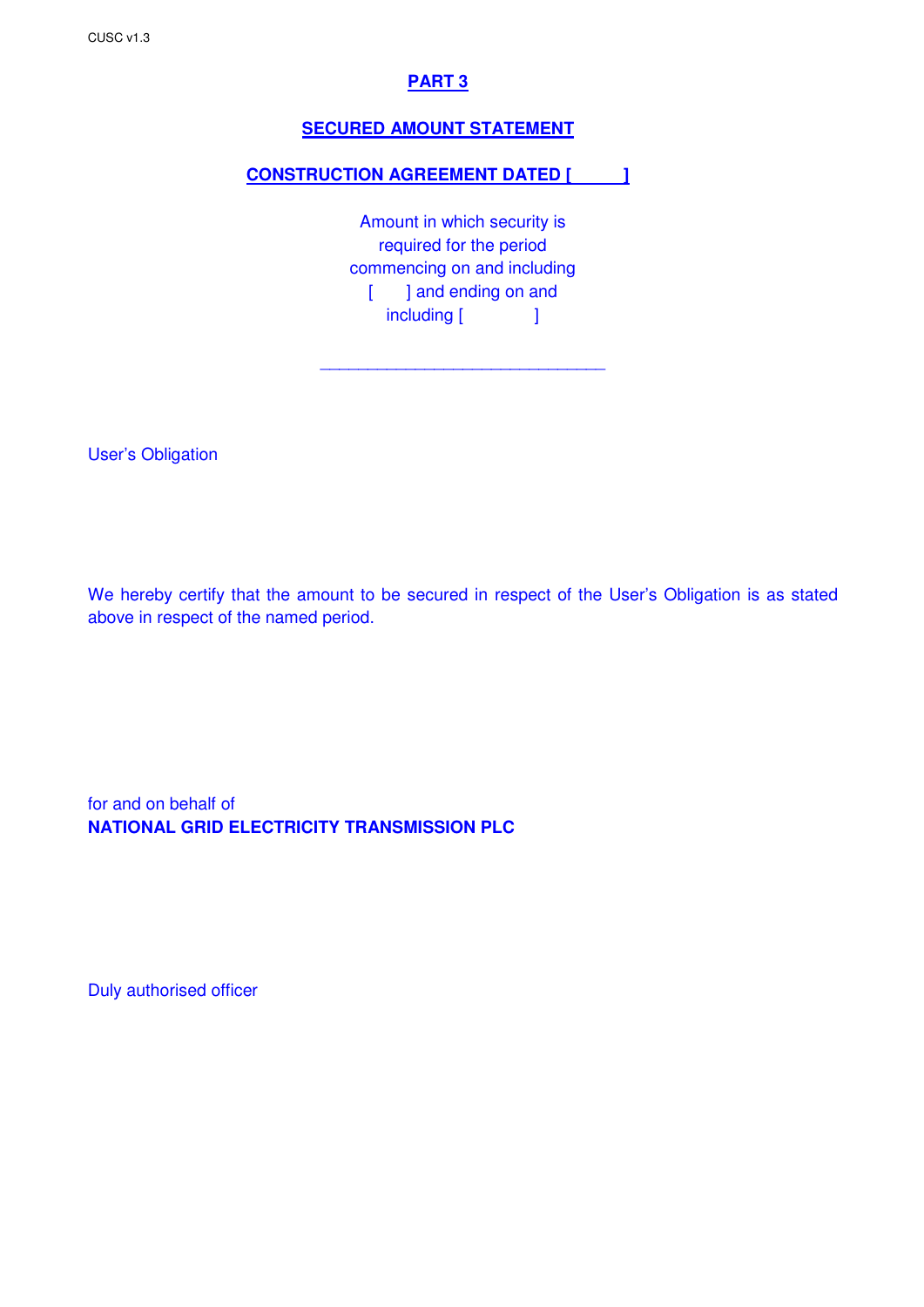## **PART 4**

### **NOTICE OF DRAWING**

To [ ] Bank/Public Limited Company/Limited

copy to:

[date]

Dear Sirs,

## RE: **CONSTRUCTION AGREEMENT DATED [**  $\qquad$  ] PERFORMANCE BOND NO./DATED [ ]/LETTER OF CREDIT NO. **[ ]/BANK ACCOUNT NO. [ ] ("THE SECURITY")**

**\_\_\_\_\_\_\_\_\_\_\_\_\_\_\_\_\_\_\_\_\_\_\_\_\_\_\_\_\_\_\_\_\_\_\_\_\_\_\_\_\_\_\_\_\_\_\_\_\_\_\_\_\_\_\_\_\_\_\_\_\_\_** 

We refer to the above Security in our favour. We hereby demand immediate payment thereunder in the amount of  $E$   $\vert$ .

We require payment to be made by telegraphic transfer to:-

| <b>Bank plc</b> |  |
|-----------------|--|
|                 |  |

Address:

Sort Code:

Account Name: National Grid Electricity Transmission plc

Account No:

Yours faithfully,

for and on behalf of **NATIONAL GRID ELECTRICITY TRANSMISSION PLC** 

Duly authorised officer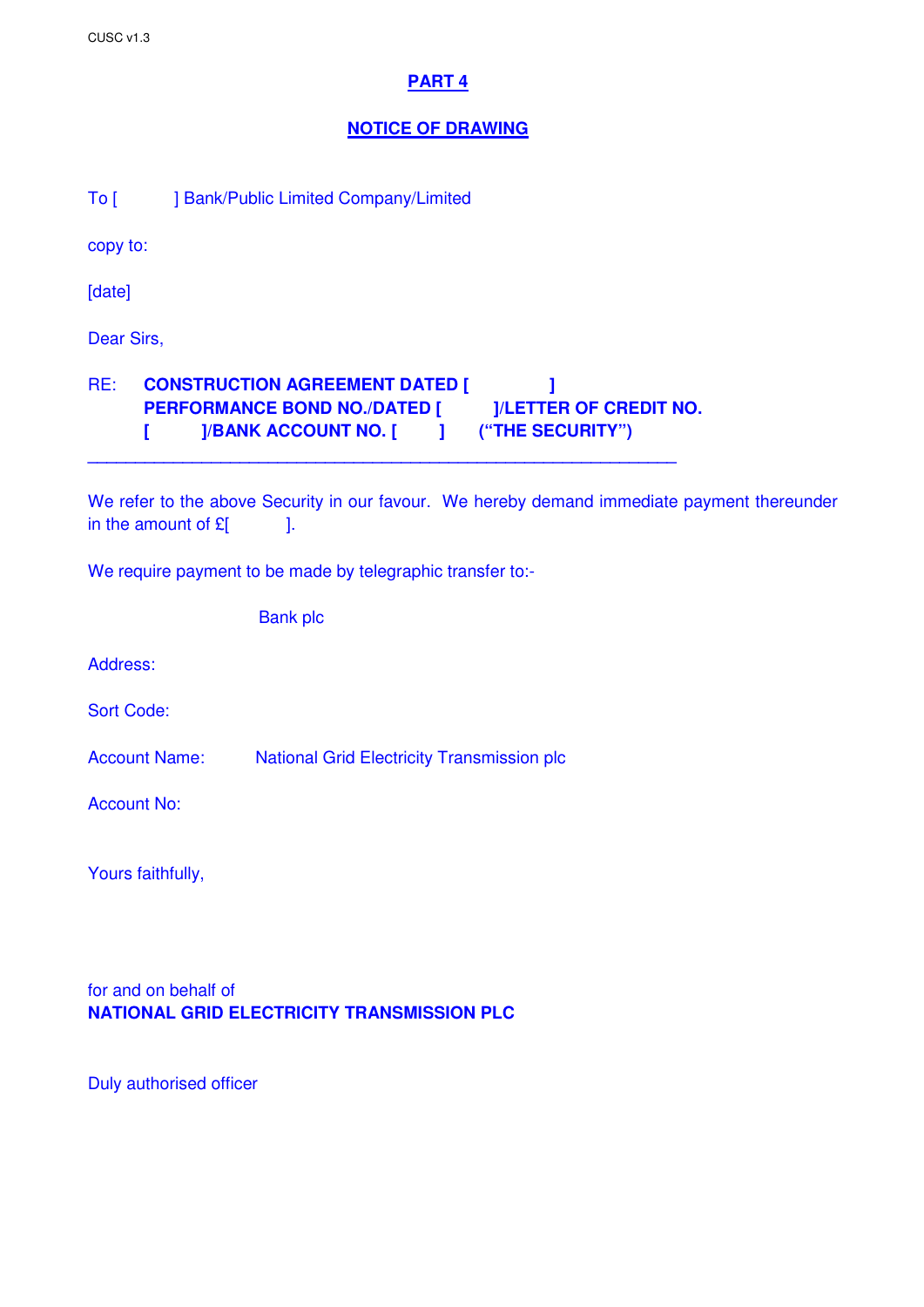## **APPENDIX [N]**

**THIRD PARTY WORKS**

**END OF SCHEDULE 2 EXHIBIT 3**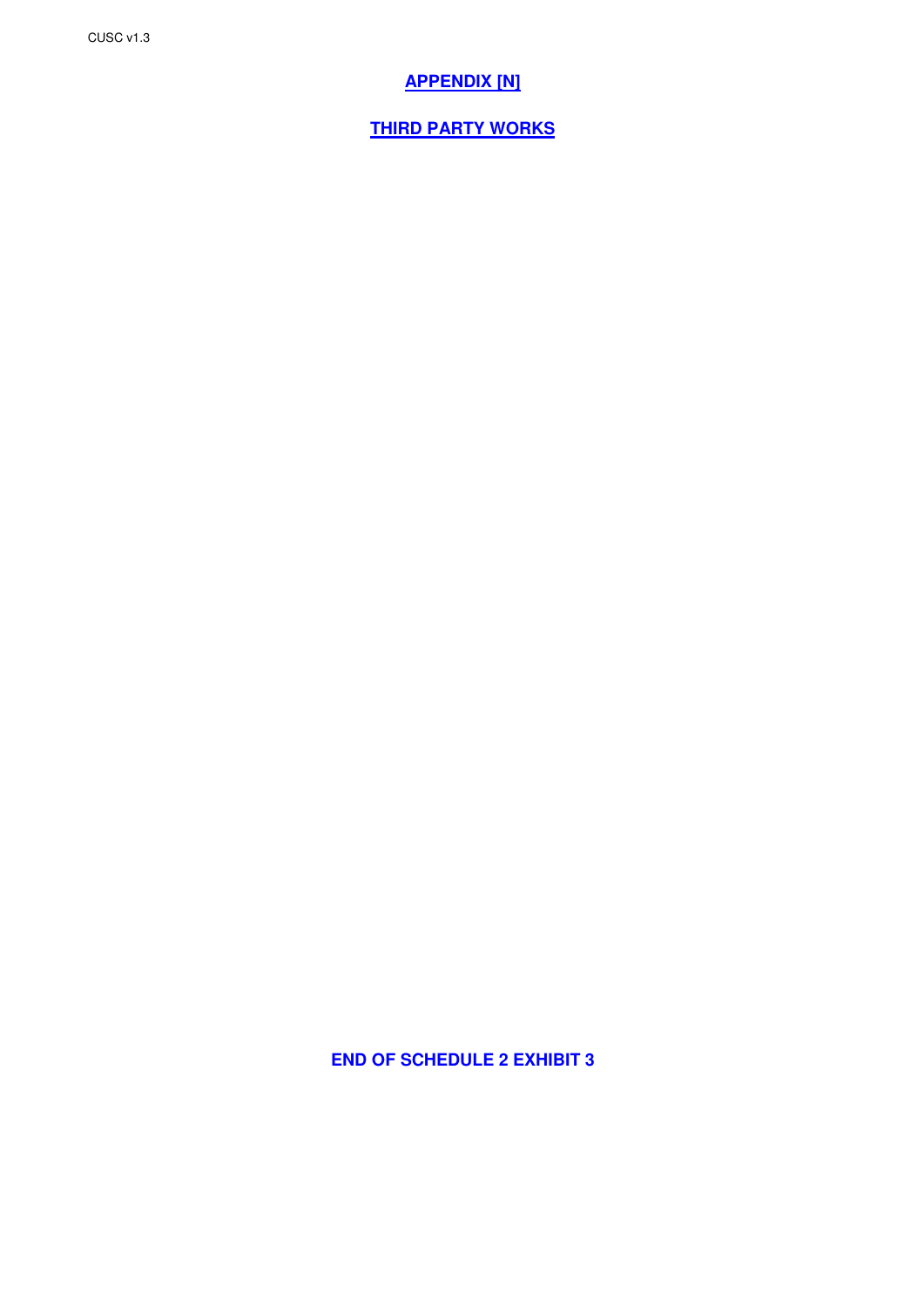## **CUSC - EXHIBIT MM3**

## **NOTIFICATION OF FIXED ATTRIBUTABLE WORKS CANCELLATION CHARGE DATED [ ]**

| <b>COMPANY:</b>                            |  |  |
|--------------------------------------------|--|--|
| <b>CONNECTION SITE/SITE OF CONNECTION:</b> |  |  |
| <b>CONSTRUCTION AGREEMENT:</b>             |  |  |

## **Fixed Attributable Works Cancellation Charge** [£ ] [£x/MW]

|                                          | <b>Pre Trigger</b><br><b>Amount</b>                                         | <b>Cancellation</b><br><b>Charge Profile</b> | <b>TEC/DC</b> | £/MW |
|------------------------------------------|-----------------------------------------------------------------------------|----------------------------------------------|---------------|------|
| <b>Financial Year</b><br>[1]             |                                                                             |                                              |               |      |
| Financial Year [<br>2]                   |                                                                             |                                              |               |      |
| <b>Financial Year</b><br>[3]             |                                                                             |                                              |               |      |
|                                          | <b>Attributable</b><br><b>Works</b><br><b>Cancellation</b><br><b>Amount</b> | <b>Cancellation</b><br><b>Charge Profile</b> |               | £/MW |
| <b>Financial Year</b><br>[1]             | £                                                                           | $\%$                                         |               |      |
| <b>Financial Year</b><br>[2]             | £                                                                           | $\%$                                         |               |      |
| <b>Financial Year</b><br>[3]             | £                                                                           | $\%$                                         |               |      |
| Charging<br>Date/Financial<br>Year $[0]$ | £                                                                           | $\%$                                         |               |      |

### **Fixed Attributable Works Cancellation Amount** based on

**Estimated Attributable Works Capital Cost** [ ]

**Local Asset Reuse Factor [by ref to each** component within the Attributable Works] [ ]

**Strategic Investment Factor [by ref to each**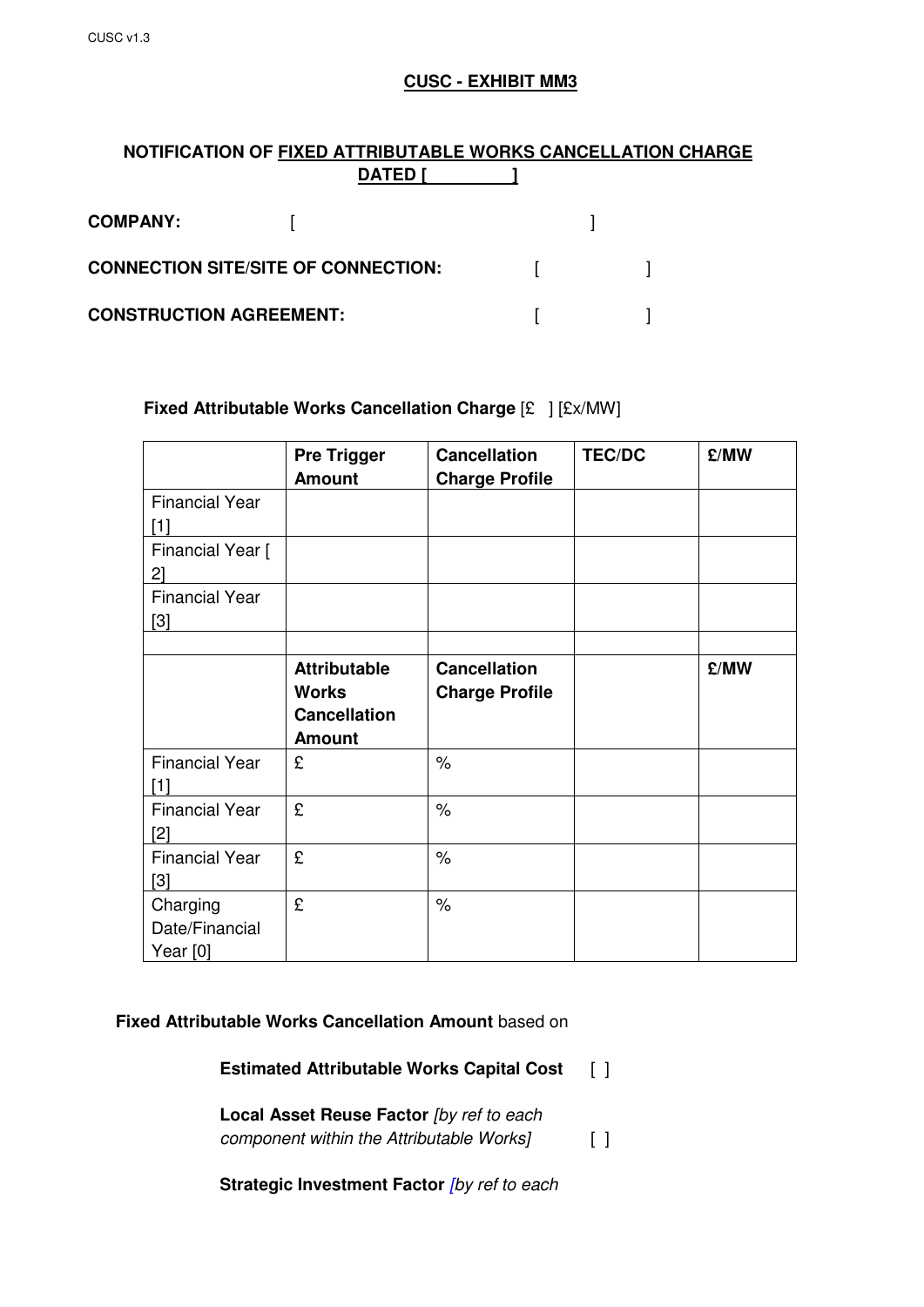component within the Attributable Works] [ ] **Distance Factor** [by ref to each relevant component within the Attributable Works] [ ]

 We elect for the **Attributable Works Cancellation Charge** to be calculated on the basis of the **Fixed Cancellation Charge** as set out above.

**Signed** 

**for and on behalf of [User]** 

 **Dated [ ]** 

## **END OF EXHIBIT MM3**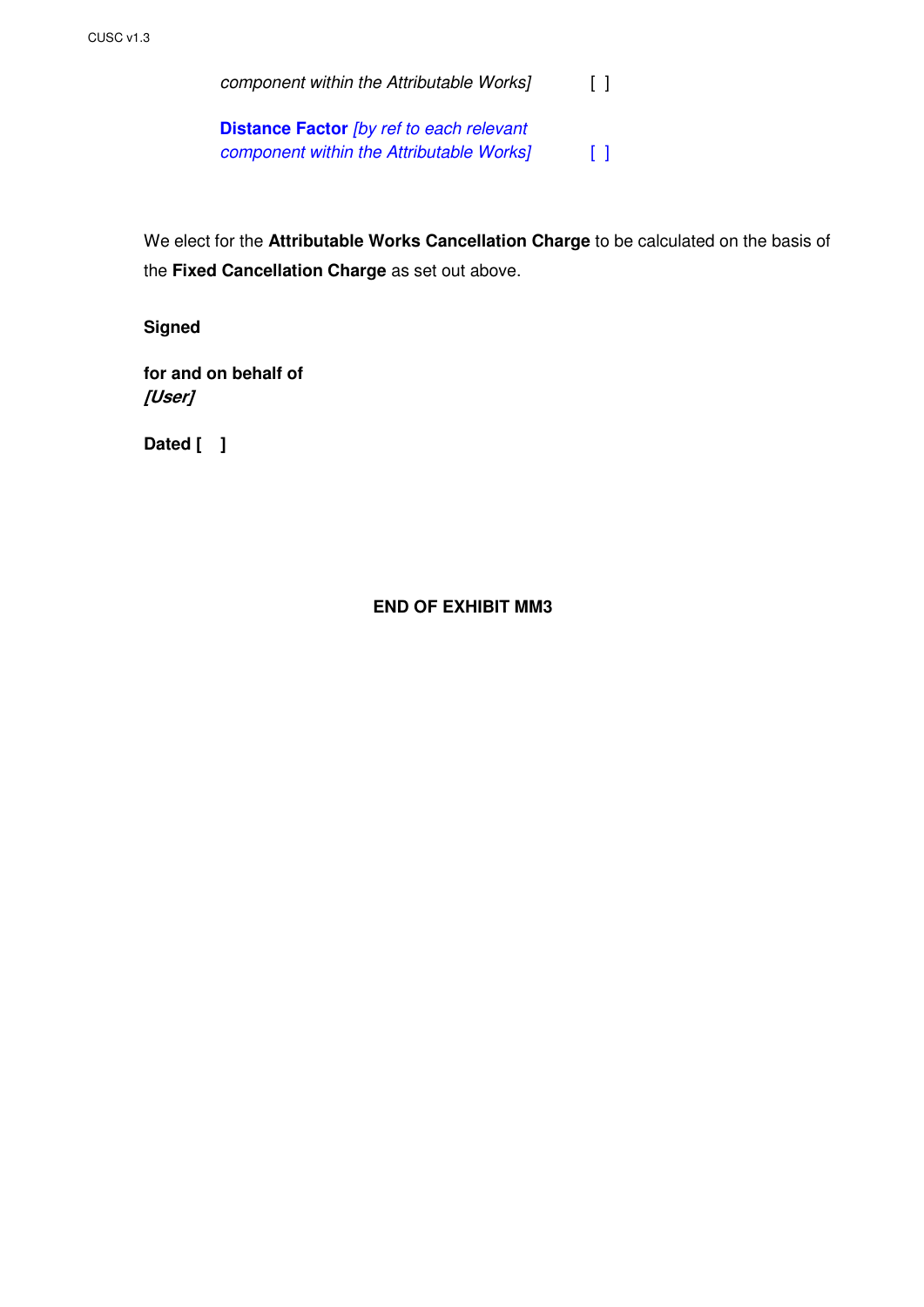# **Annex 7 – Code Administrator Consultation Responses**

Three responses were received to the CMP219 Code Administrator Consultation:

| <b>Respondent:</b>                                                                                                                                                                                                                               | Paul Mott                                                                                                                                                                                                                                                                                                                                                                                                                                                                                                                                                                                                                                                                                                                                                                                                                                                                                                                                                                                                                                                                                                                                                                                                                                                                                                                                                                            |
|--------------------------------------------------------------------------------------------------------------------------------------------------------------------------------------------------------------------------------------------------|--------------------------------------------------------------------------------------------------------------------------------------------------------------------------------------------------------------------------------------------------------------------------------------------------------------------------------------------------------------------------------------------------------------------------------------------------------------------------------------------------------------------------------------------------------------------------------------------------------------------------------------------------------------------------------------------------------------------------------------------------------------------------------------------------------------------------------------------------------------------------------------------------------------------------------------------------------------------------------------------------------------------------------------------------------------------------------------------------------------------------------------------------------------------------------------------------------------------------------------------------------------------------------------------------------------------------------------------------------------------------------------|
| <b>Company Name:</b>                                                                                                                                                                                                                             | <b>EDF</b> Energy                                                                                                                                                                                                                                                                                                                                                                                                                                                                                                                                                                                                                                                                                                                                                                                                                                                                                                                                                                                                                                                                                                                                                                                                                                                                                                                                                                    |
| Do you believe that the<br>proposed original better<br>facilitate the Applicable CUSC<br><b>Objectives? Please include</b><br>your reasoning.                                                                                                    | Yes. We agree that the intent of CMP192, as per the final<br>modification report, was not fully correctly captured in the legal<br>text for that modification, leading to some ambiguities and<br>potential for mis-application of the modification when certain<br>future scenarios come to pass, compared to the FMR on which<br>Ofgem's, and Panel's, decision was essentially based.<br>We<br>agree also that the proposal better facilitates competition in that<br>it ensures that different categories of users i.e. users on 'fixed'<br>and 'actual' liabilities will, as intended in the FMR, be treated in<br>the same way. This removes the scope for unintended<br>discrimination between the two categories, and so better<br>facilitates competition (applicable CUSC objective b).<br>We also agree that it would be tidy to remove, now, the time-<br>expired text regarding the transitional arrangements<br>The only relevant Applicable CUSC objective is (b), better<br>facilitation of competition in generation and supply, and it would<br>be better met if this modification were passed, for the reasons<br>outlined above.<br>(b) is : "facilitating effective competition in the generation and<br>supply of electricity, and (so far as consistent therewith)<br>facilitating such competition in the sale, distribution and purchase<br>of electricity" |
| Do you support the proposed<br>implementation approach? If<br>not, please state why and<br>provide an alternative<br>suggestion where possible.<br>Do you agree with the<br>decision to progress CMP219<br>through the Self-governance<br>route? | Yes, CMP219 can be implemented 10 Working Days after the<br>Appeal Window has closed following the CUSC Panel<br>Determination, pending any appeals received, as recommended<br>by both the Workgroup and National Grid in its mod proposal<br>Yes. The majority of the issues being addressed, fall in the non-<br>material category and where issues are of (modest) materiality,<br>the changes to the legal text do reflect the original intention of<br>the CMP192 Workgroup / final modification report, and do not<br>propose anything new.                                                                                                                                                                                                                                                                                                                                                                                                                                                                                                                                                                                                                                                                                                                                                                                                                                   |
| Do you have any other<br>comments?                                                                                                                                                                                                               | <b>No</b>                                                                                                                                                                                                                                                                                                                                                                                                                                                                                                                                                                                                                                                                                                                                                                                                                                                                                                                                                                                                                                                                                                                                                                                                                                                                                                                                                                            |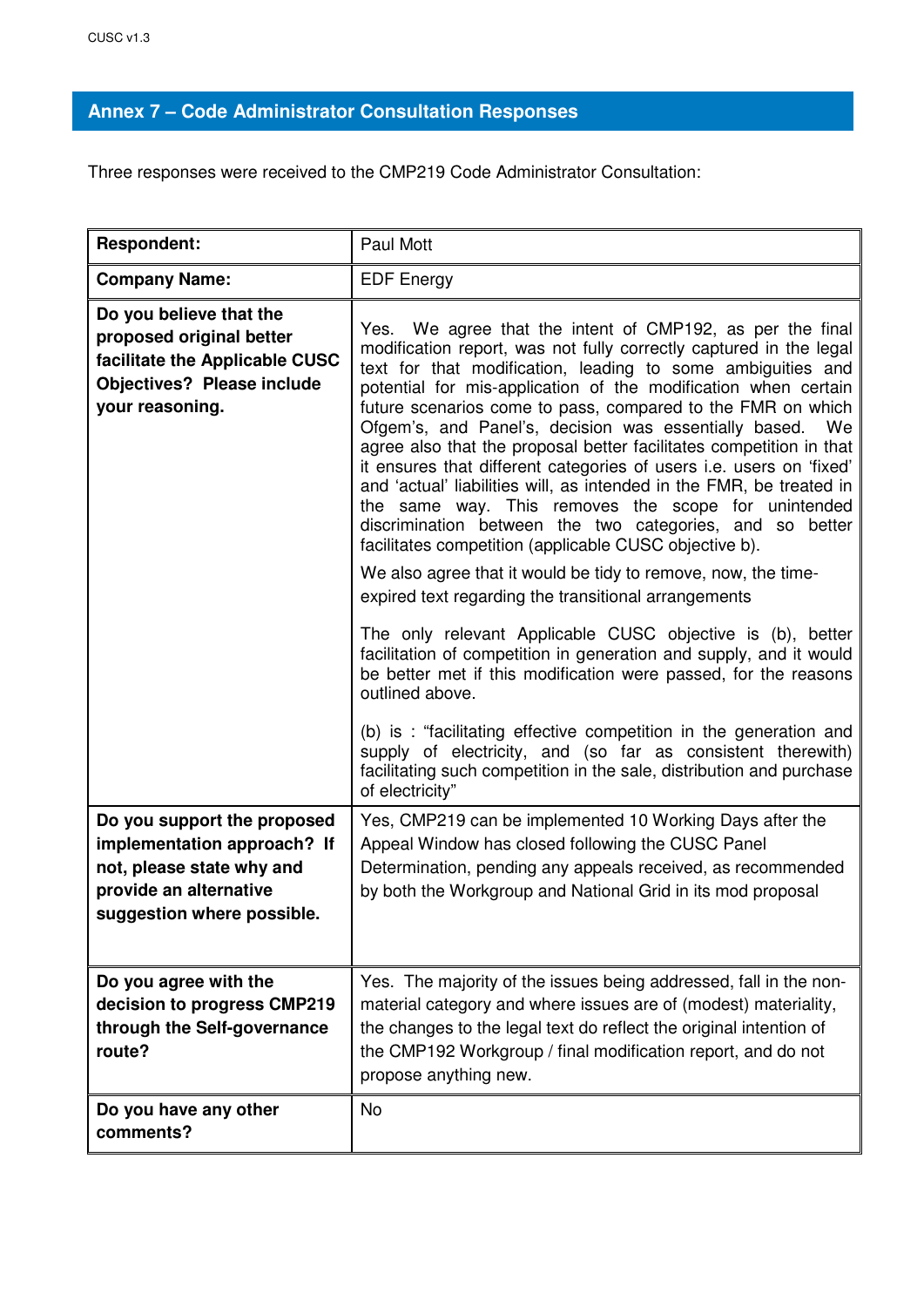| <b>Respondent:</b>                         | Ane Landaluze                                          |
|--------------------------------------------|--------------------------------------------------------|
| <b>Company Name:</b>                       | <b>ScottishPower Renewables</b>                        |
| Do you believe that the proposed original  | Yes. The proposed amendments to The User               |
| better facilitate the Applicable CUSC      | Commitment Methodology seek to improve                 |
| Objectives? Please include your reasoning. | clarity, remove uncertainty and remove the             |
|                                            | ambiguity between users on "fixed" and "actual"        |
|                                            | liability better facilitating effective competition in |
|                                            | the generation of electricity.                         |
| Do you support the proposed                | Yes. We believe that the proposed changes              |
| implementation approach? If not, please    | should be implemented as soon as possible.             |
| state why and provide an alternative       |                                                        |
| suggestion where possible.                 |                                                        |
| Do you agree with the decision to progress | Yes.                                                   |
| <b>CMP219 through the Self-governance</b>  |                                                        |
| route?                                     |                                                        |
| Do you have any other comments?            | As part of our Work Group Consultation                 |
|                                            | response ScottishPower Renewables proposed             |
|                                            | a number of amendments and corrections for             |
|                                            | further clarification and improvement of Section       |
|                                            | 15 of the CUSC. We note that some of these             |
|                                            | points have not been addressed and we                  |
|                                            | consider that they should be in order to improve       |
|                                            | clarity. Therefore, we would still welcome these       |
|                                            | changes being taken forward as part of this or a       |
|                                            | future CUSC modification.                              |
|                                            | We also believe that there are further areas of        |
|                                            | clarification of the arrangements that should be       |
|                                            | addressed soon, as well as some more                   |
|                                            | significant areas where the arrangements could         |
|                                            | be developed further and we will be happy to           |
|                                            | contribute to this work in due course                  |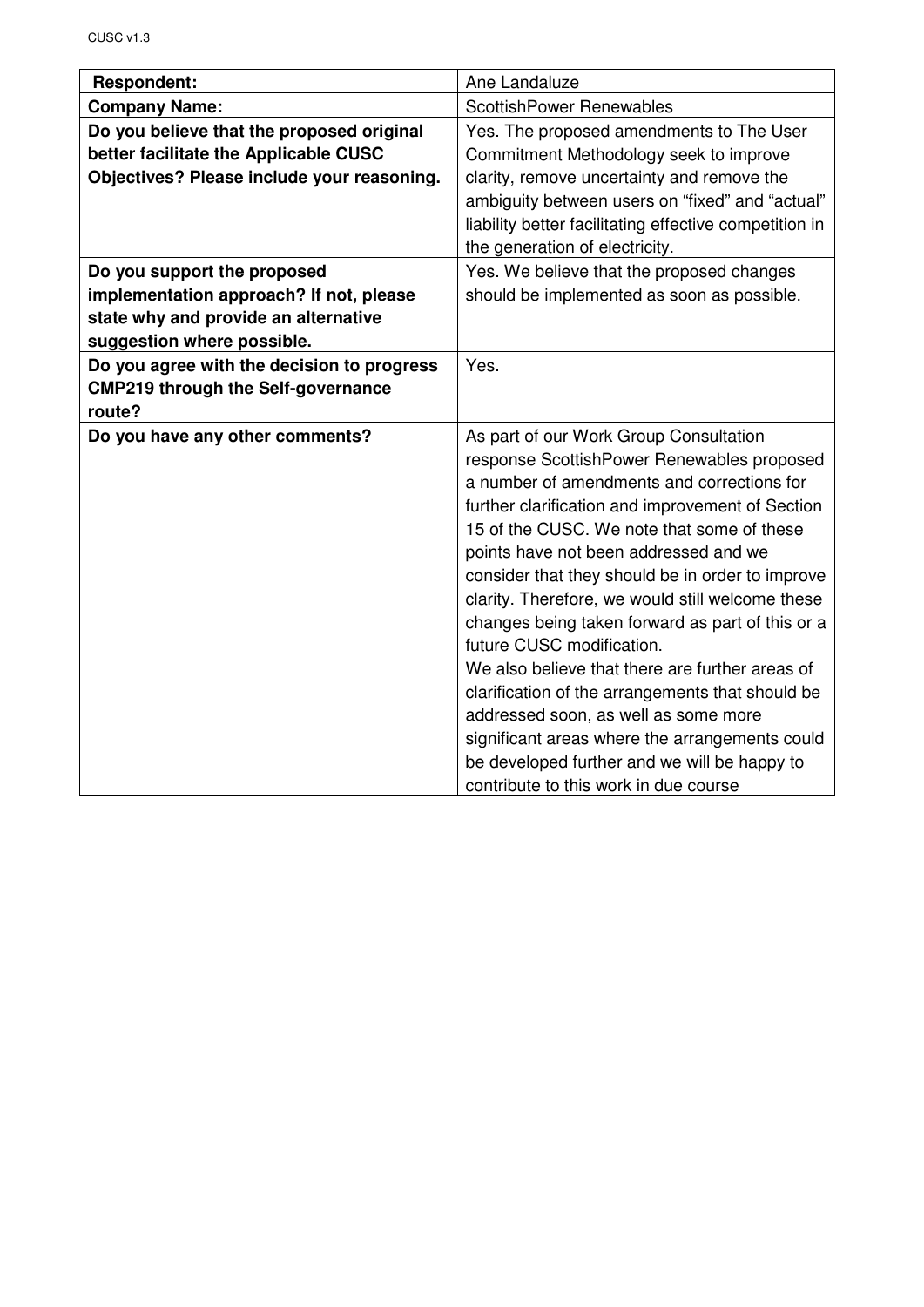| <b>Respondent:</b>                                                                                                                              | Garth Graham                                                                                                                                                                                                                     |
|-------------------------------------------------------------------------------------------------------------------------------------------------|----------------------------------------------------------------------------------------------------------------------------------------------------------------------------------------------------------------------------------|
| <b>Company Name:</b>                                                                                                                            | <b>SSE</b>                                                                                                                                                                                                                       |
| Do you believe that the<br>proposed original better<br>facilitate the Applicable CUSC                                                           | For reference, the Applicable CUSC objectives are:                                                                                                                                                                               |
| <b>Objectives? Please include</b><br>your reasoning.                                                                                            | the efficient discharge by the licensee of the<br>(a)<br>obligations imposed upon it under the Act and by this<br>licence;                                                                                                       |
|                                                                                                                                                 | (b)<br>facilitating effective competition in the generation and<br>supply of electricity, and (so far as consistent<br>therewith) facilitating such competition in the sale,<br>distribution and purchase of electricity.        |
|                                                                                                                                                 | (c)<br>compliance with the Electricity Regulation and any<br>relevant legally binding decision of the European<br>Commission and/or the Agency.                                                                                  |
|                                                                                                                                                 | We agree with the Workgroup and National Grid assessments<br>that CMP219 does better facilitate Applicable CUSC Objectives<br>$(a)$ and $(b)$ .                                                                                  |
|                                                                                                                                                 | In coming to this view we have taken account of the Proposer's<br>view, the Workgroup deliberations (set out in Section 4 of the<br>consultation) and the Workgroup Conclusion (set out in Section 7<br>of the consultation).    |
|                                                                                                                                                 | In respect of Applicable Objective (a) in our view CMP219 will<br>ensure the efficient discharge of the licence as it improves<br>clarity and helps industry understanding of the changes<br>introduced into the CUSC by CMP192. |
|                                                                                                                                                 | In respect of Applicable Objective (b) in our view CMP219 will<br>improve industry understanding of Section 15 of the CUSC as it<br>clarifies the treatment of Users.                                                            |
|                                                                                                                                                 | We believe that CMP213 is neutral with respect to Applicable<br>CUSC Objective (c).                                                                                                                                              |
| Do you support the proposed<br>implementation approach? If<br>not, please state why and<br>provide an alternative<br>suggestion where possible. | Yes. Implementation ten Working Days after an Authority<br>decision is appropriate.                                                                                                                                              |
| Do you agree with the<br>decision to progress CMP219<br>through the Self-governance                                                             | We concur the Panel's view that CMP219 does meet the Self-<br>Governance Criteria.                                                                                                                                               |